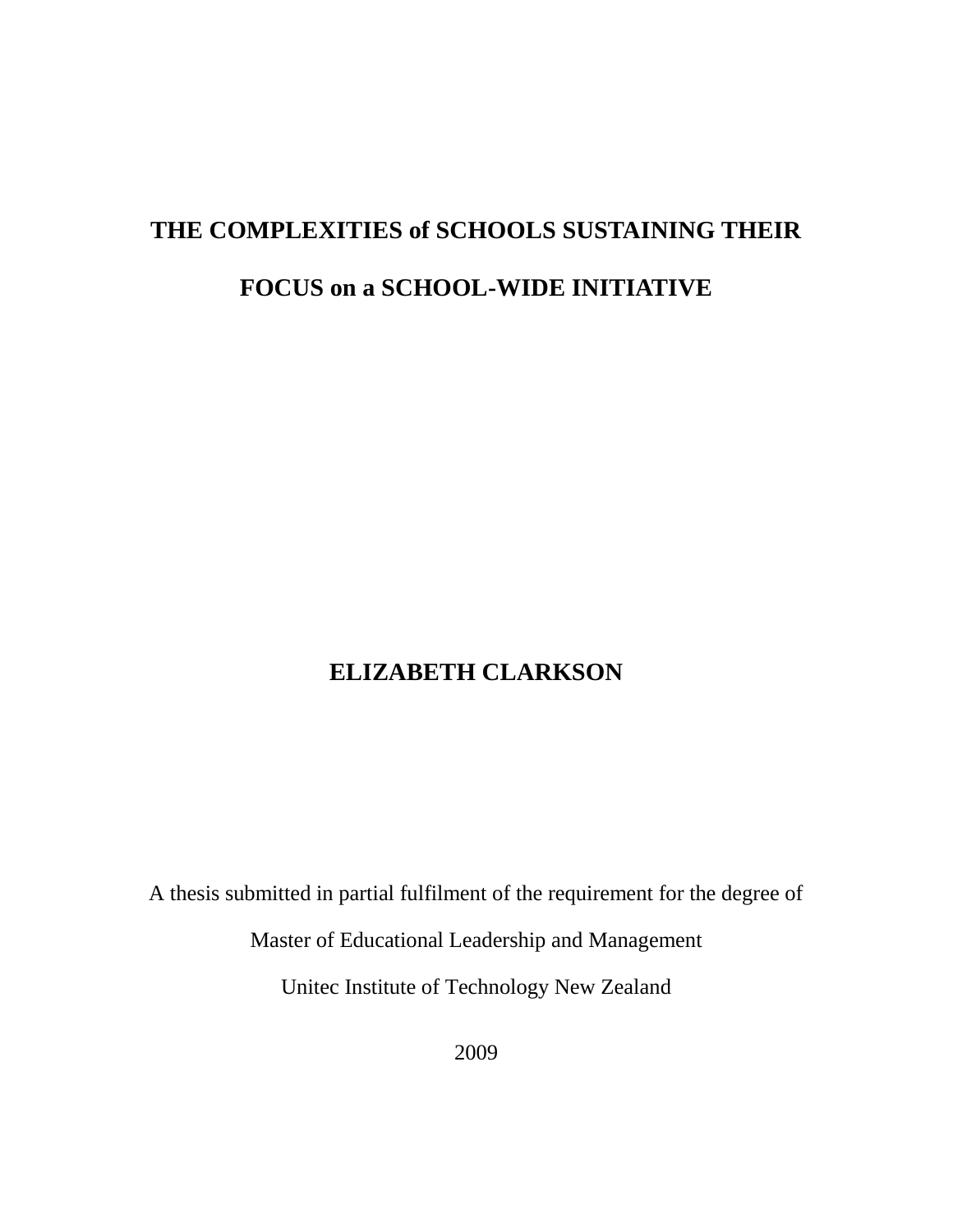### **ABSTRACT**

<span id="page-1-0"></span>Within a framework of sustainability and change this research set out to examine ways that three primary schools have attempted to sustain a school-wide Talent Development Initiative once their three year, Ministry of Education, funding had ceased. This research also examined the different interpretivist perceptions and experiences held by the three groups of stakeholders within each school: principals, Talent Development Initiative (TDI) coordinators and focus groups (classroom teachers) both during and after the TDI"s implementation.

A qualitative methodology was employed for this small scale research. Three principals and three TDI coordinators were interviewed using a semi-structured interview format. All six of these participants had played a key role in the implementation of a TDI in their respective schools since its inception. Thirty classroom teachers across five focus groups, in three different schools, were involved where responses to questions were discussed within a group. In this way the findings were less likely to be intentionally influenced by the interviewer.

The findings in this research have revealed that the issues of sustaining an initiative after external funding had ceased are complex. Issues include: decision-making processes and ownership, professional development and induction, and initiative overload. The modification of these issues either contributed to or hindered the level of ownership experienced by all stakeholders. Among all stakeholders there were perceptions or assumptions of the change processes that were viewed differently according to where a member was situated managerially in their school structure.

However the perceptions or assumptions of an initiative's implementation that are held by all stakeholders were not so easily aligned and unless questioned, appear to influence the complexities and tensions inherent in sustaining an initiative. How one group interprets the actions of another group and how they are constructed into perceptions and assumptions is the essence of what makes sustainability such a complex issue.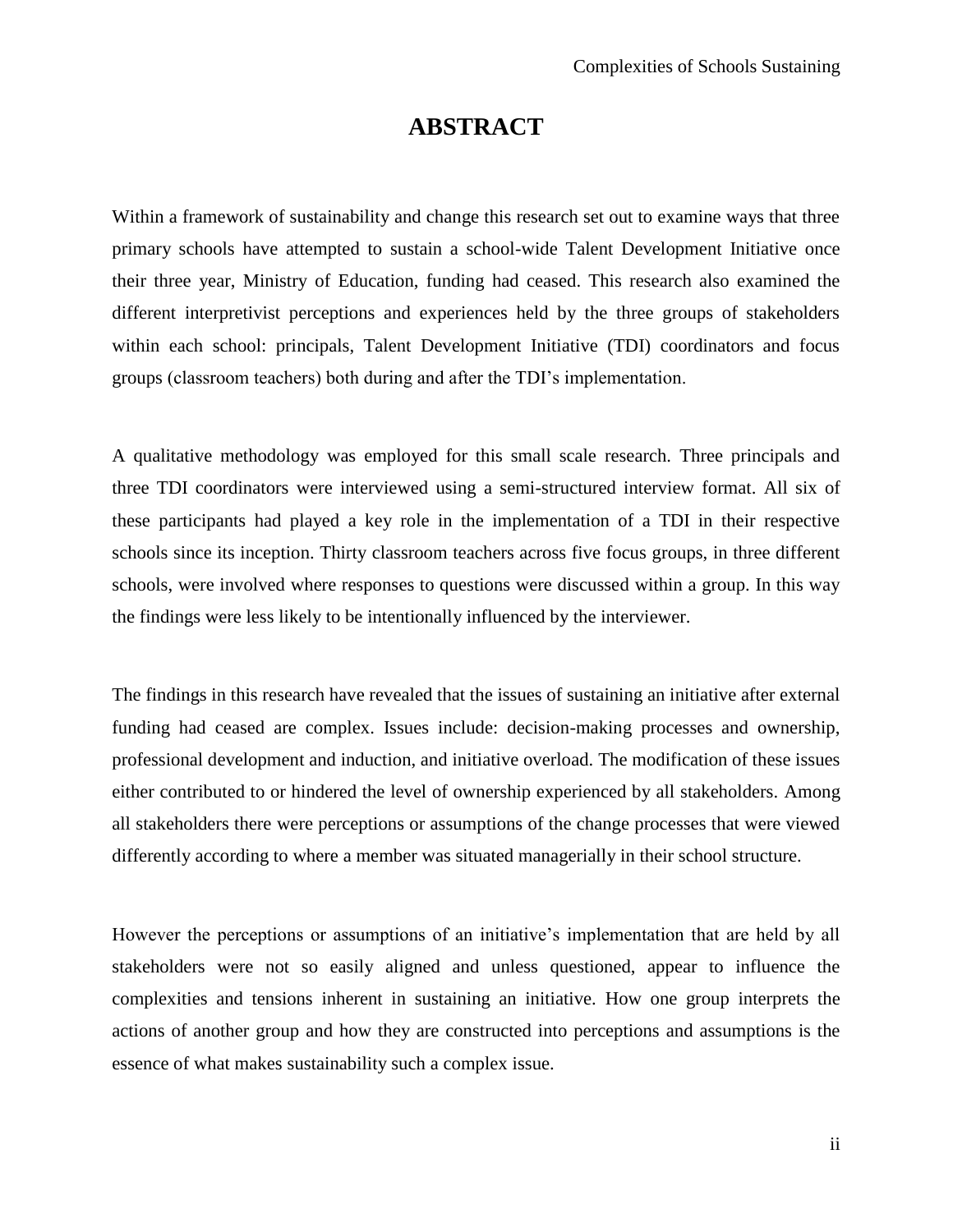### **ACKNOWLEDGEMENTS**

<span id="page-2-0"></span>Since theses don't have speakers I am clapping. You can't hear me but believe me I am offering thunderous applause and a standing ovation to: the New Zealand Ministry of Education for granting me paid study leave so that I could focus on the often daunting yet most rewarding task of completing this thesis research.

I am grateful to my school"s Board of Trustees and the Principal of my school for supporting my application for study leave to carry out this research. Thank you also to the teachers who coped admirably with my tasks during my absence.

The on-going advice, guidance and support extended by my UNITEC thesis supervisor Howard Youngs and associate supervisor Dr Eileen Piggot-Irvine. You have sustained me through the complicated pathway of full and part-time study. I would have given up many times if not for their belief that what I was doing was worthwhile. Finally thanks to my fellow colleagues who encouraged me when they were in-the-same-boat.

Without those of you who consented to giving time for interviews and focus groups this thesis might never have been completed, so thank you all, once again. I realise how precious time is in our profession and you gave it generously.

Thank you to my family (Bruce, Heidi, Emma and Brooke) who held the domestic fort while I sat at my desk. You encouraged me to complete the thesis when I thought I just couldn"t find the time. They made sure I did.

To my friends who supported my study by providing their much appreciated friendship as support, I am forever grateful because you helped to keep me sane. The dictionary defines the word friend but you all demonstrated it in your own unique ways.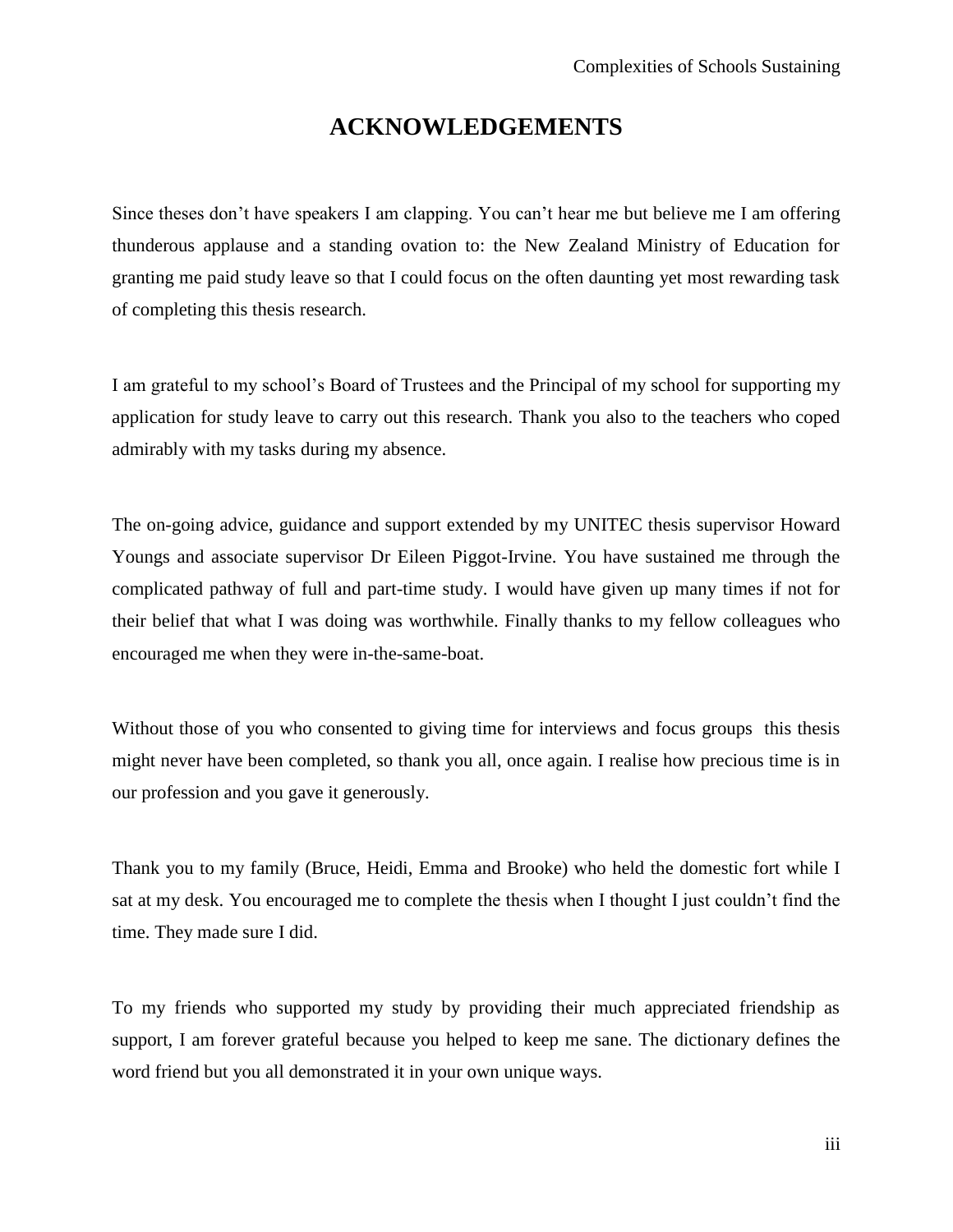## **TABLE OF CONTENTS**

<span id="page-3-0"></span>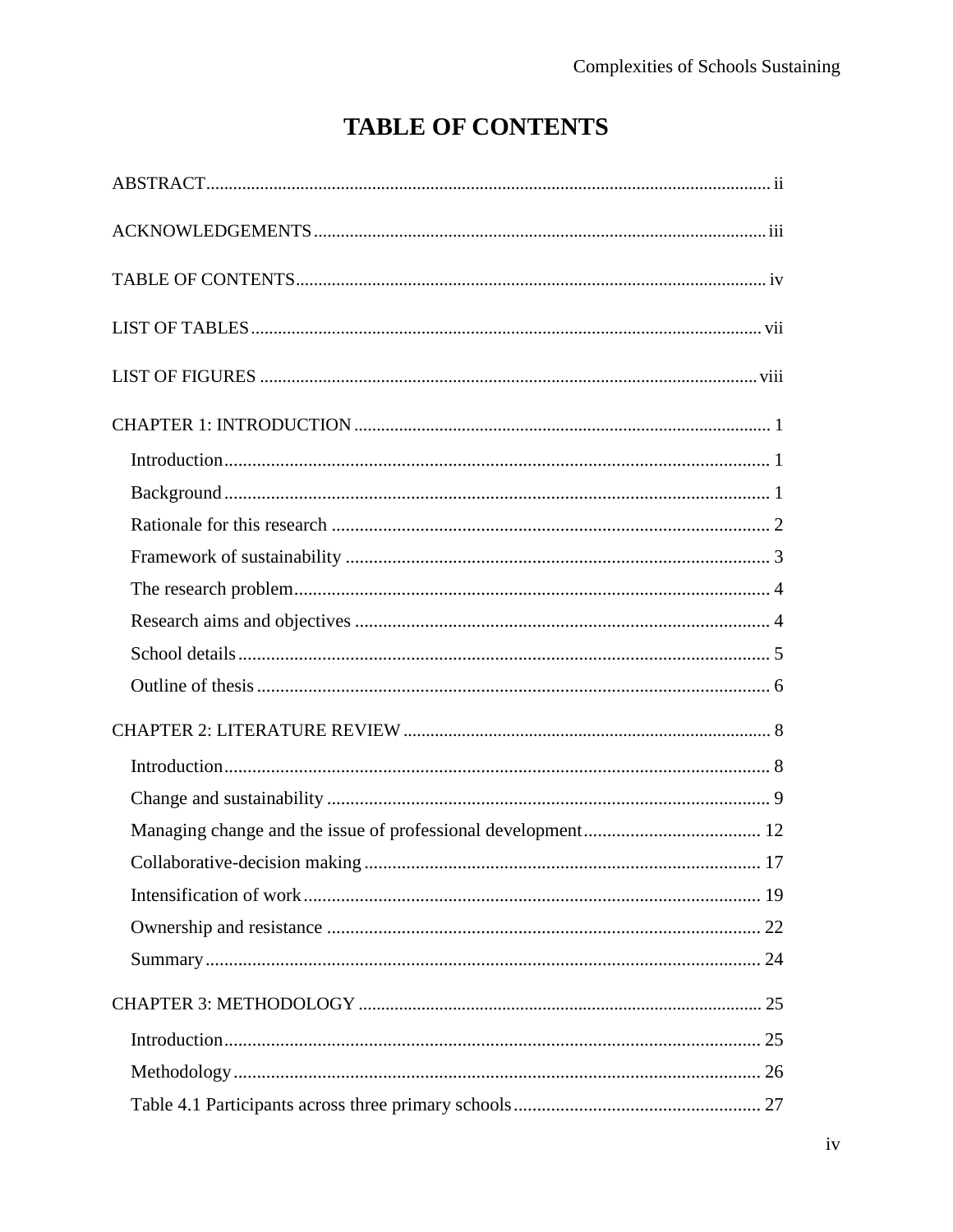| Table 5.1  |  |
|------------|--|
|            |  |
|            |  |
|            |  |
|            |  |
|            |  |
|            |  |
|            |  |
|            |  |
|            |  |
|            |  |
|            |  |
| Figure 6.1 |  |
|            |  |
|            |  |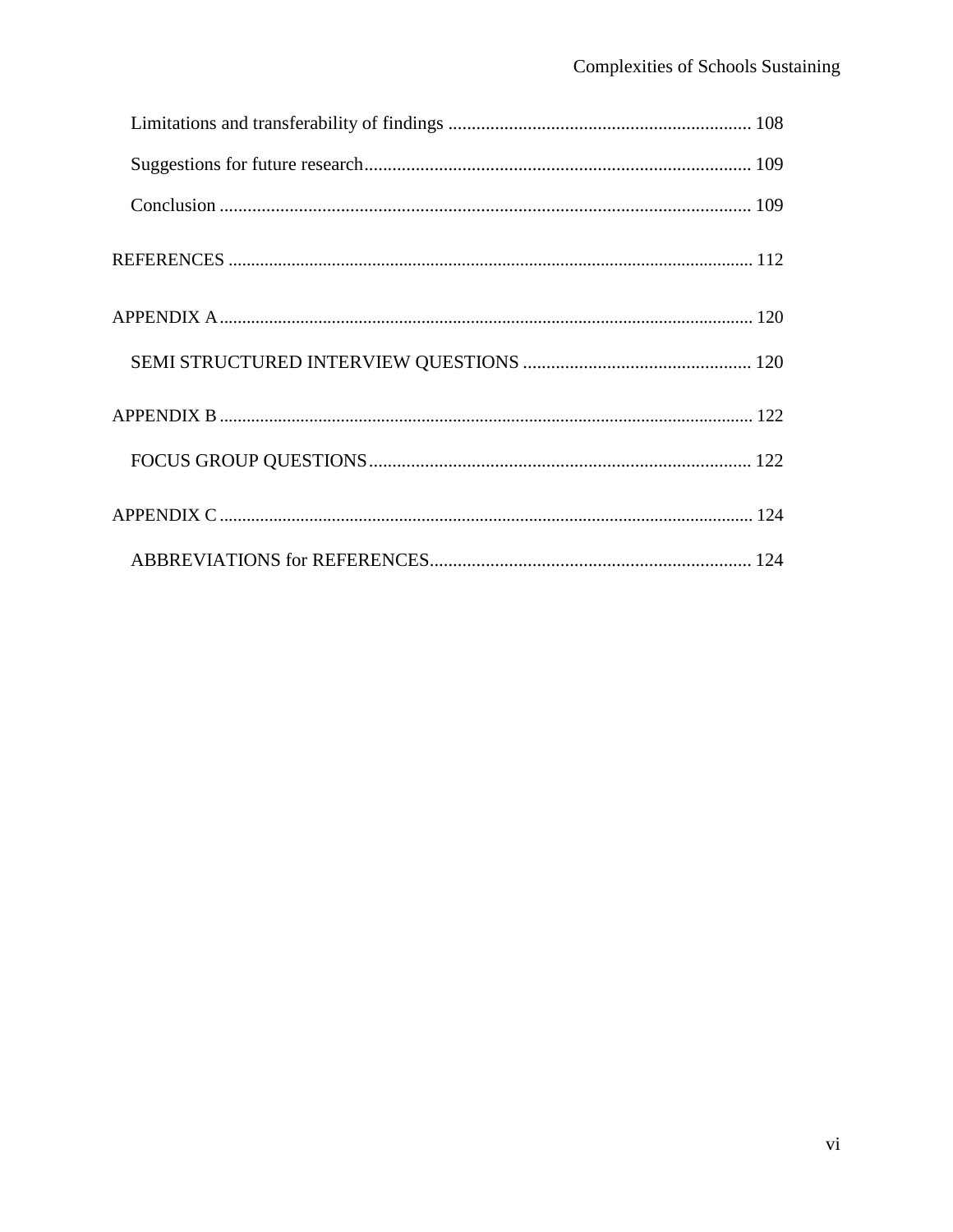## **LIST OF TABLES**

<span id="page-6-0"></span>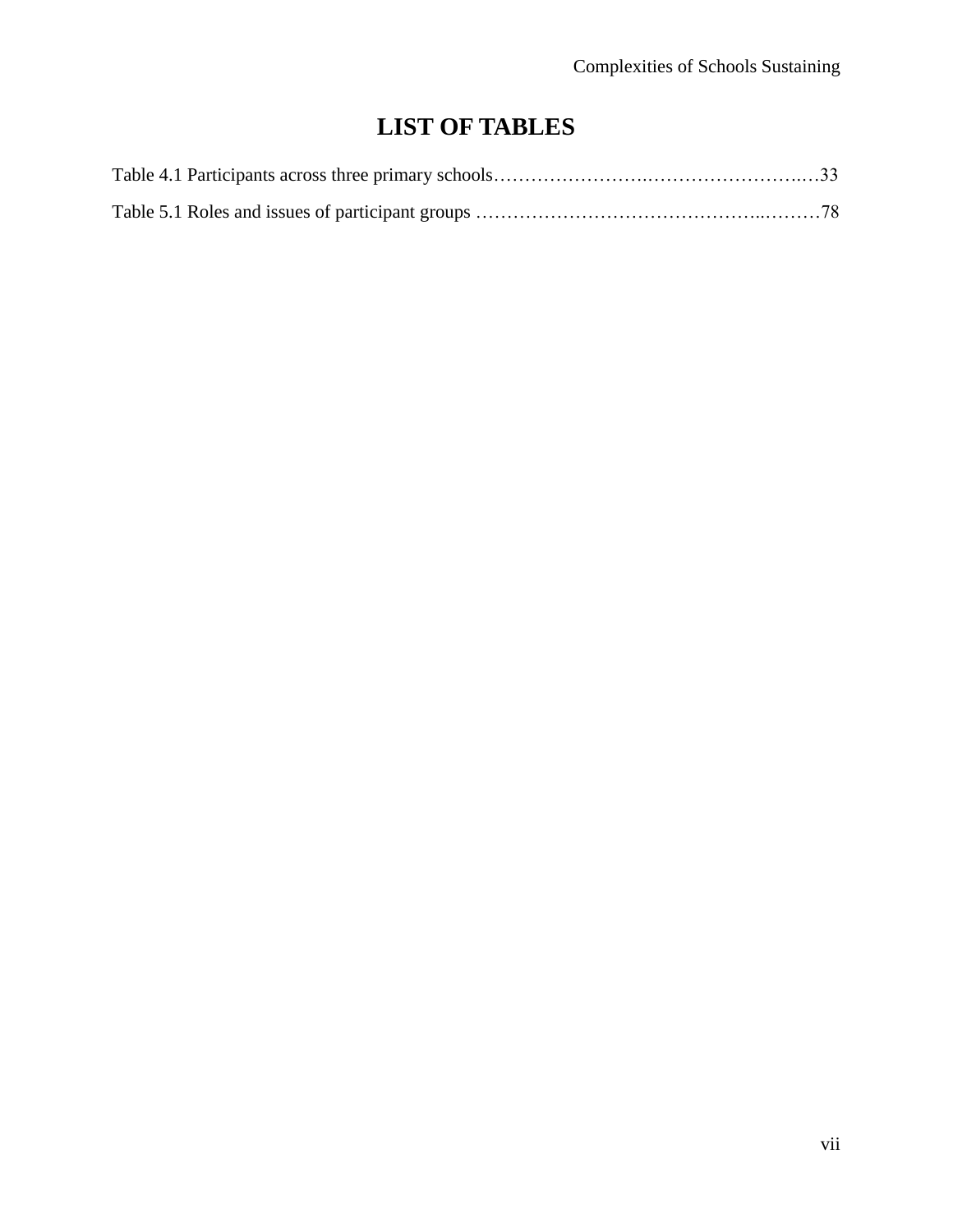## **LIST OF FIGURES**

<span id="page-7-0"></span>

|--|--|--|--|--|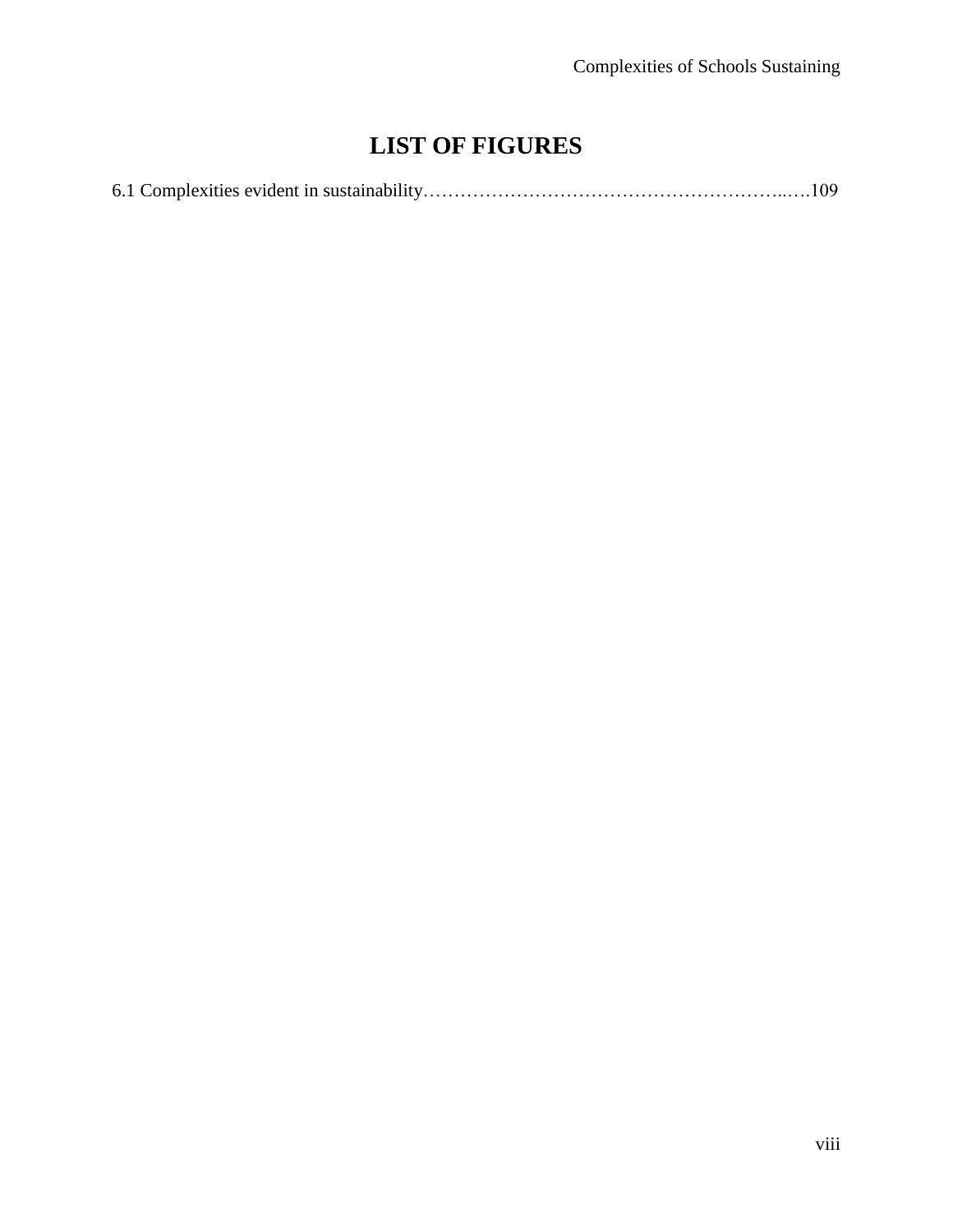## **CHAPTER 1: INTRODUCTION**

#### <span id="page-8-1"></span><span id="page-8-0"></span>**Introduction**

Initiative implementation, as a form of change, typically must be adopted via the organisational decision-making and execution processes of a school. The literature of initiative sustainability within organisational change theory has become increasingly valuable in the understanding of stability in relation to initiative change. Chapter One begins by providing a framework of issues that arise in an attempt to focus on the sustainability of an initiative. A brief summary of the complexities of sustainability are presented as the rationale for this research. Following the rationale is an outline of the aims, objectives and questions used to guide the findings from the data process. The final section provides a brief outline of the thesis structure.

#### <span id="page-8-2"></span>**Background**

In New Zealand the National Administration Guidelines (NAGs) for school administration set out statements of desirable principles of conduct or administration for specified personnel or bodies. NAGs are fundamentally important because they administer compliance of national curriculum delivery. NAGs comply with legal requirements and more importantly they provide a sense of national strategic learning and teaching direction in New Zealand schools.

NAG1 from the Ministry of Education, MoE, (2003) states that: "From 2005, all schools will be required under NAG 1(iiic) to show that they are identifying and providing for their gifted learners." Identifying and providing for gifted learners means for all schools that: "You will need to show that you have in place an effective school-wide process for identifying [gifted] learners" (NAG, 2003, iiic). In order to identify gifted learners, teachers will need to know about issues like the difference between gifted and high achievers, the underachieving gifted, and the factors which disguise giftedness such as dual exceptionality. Teachers will also need to know what tools to use and the answers to questions that arise in relation to gifted and talented (G&T) teaching and learning. With regard to NAG1 Talent Development Initiatives (TDI"s) were offered to schools across New Zealand. The TDI"s were funded by the MoE for three years.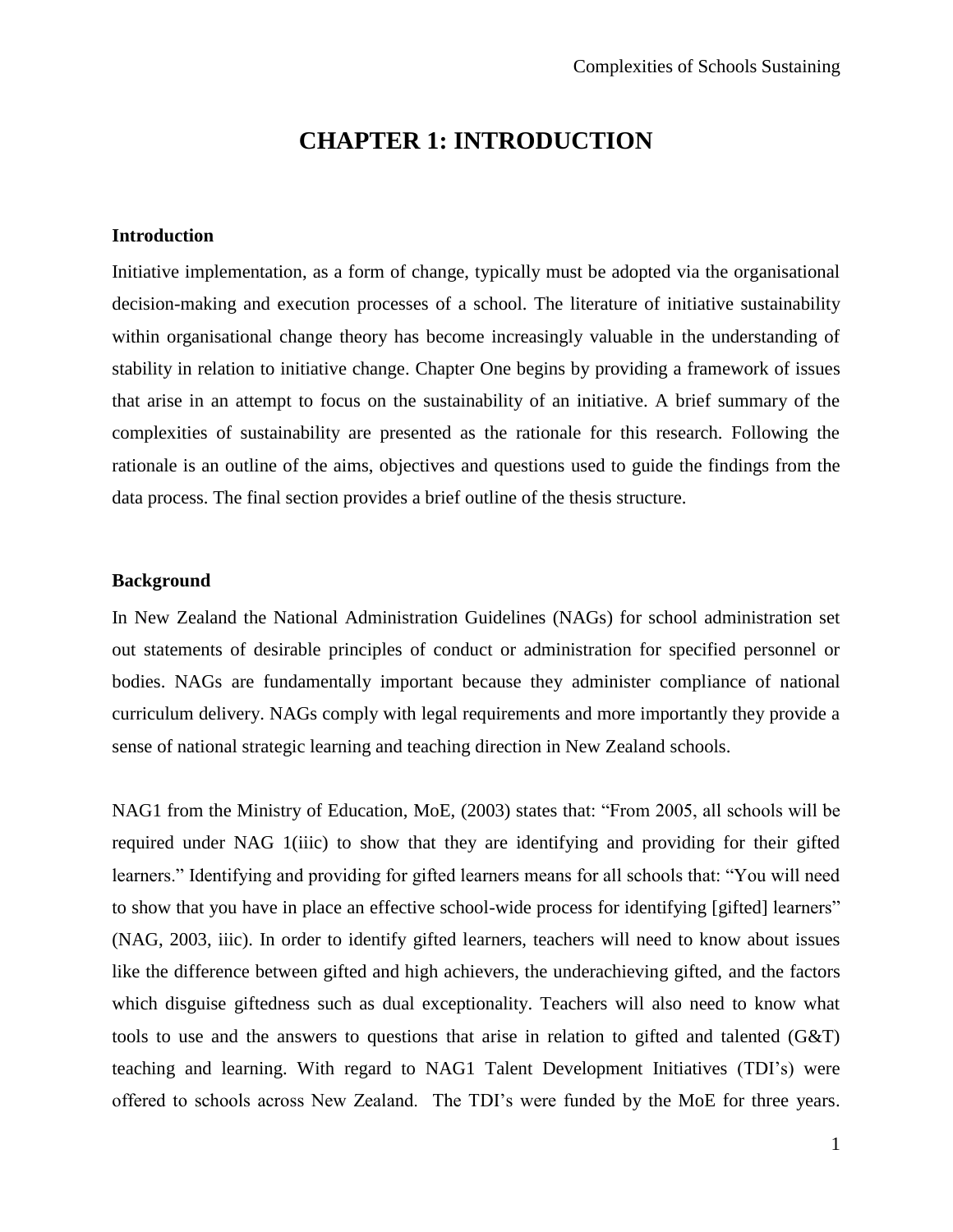During this time the principal as lead facilitator appointed a coordinator of the initiative within the school. The coordinator"s role was to act as a conduit between leadership and classroom teachers in an effort to implement and sustain the TDI long-term after the funding had ceased.

Funding was specifically granted for TDI implementation. Formal written and oral milestones to the Ministry reflected that money was used for TDI. However few measures (if any) were put in place by the MoE to ensure accuracy and transparency of the reported funding spending. These issues will be explored in depth when researching the principals' and TDI coordinators' perception of their roles and how this has influenced their decisions and actions when managing change in their schools in order to sustain a TDI long term. Once the contract and funding had ceased after three years TDI coordinators were left with the issue of TDI sustainability without external funding for professional development and resources.

#### <span id="page-9-0"></span>**Rationale for this research**

School improvement might be considered according to the number of initiatives and their level of sustainability within a school. Hargreaves and Goodson (2006) support this notion by suggesting that sustainable school improvement secures enduring changes that last. Sustainability preserves the most valuable aspects of learning long term. Fullan (2005) also supports this claim by suggesting that sustainability is the capacity to engage in the complexities of continuous improvement consistent with deep values and human purpose. Sustainable improvements continue year upon year, from one reform or leader to the next. They are not fleeting changes that depend on pilot project initiatives or on exemplary leaders" efforts which then disappear when project funds have disappeared or leaders have left.

Studies carried out in the United Kingdom by Gray (2001) suggest that changes to school management and organisation seem easier to secure [and sustain] than changes to classroom practice. Most studies to date have been rather short on measured improvements over time. It is essential therefore to understand how teachers respond to educational change aimed at school improvement if innovations [initiatives] are to be successful and sustainable (Hargreaves & Fink, 2006). This research focuses on the management of change made at a classroom level in relation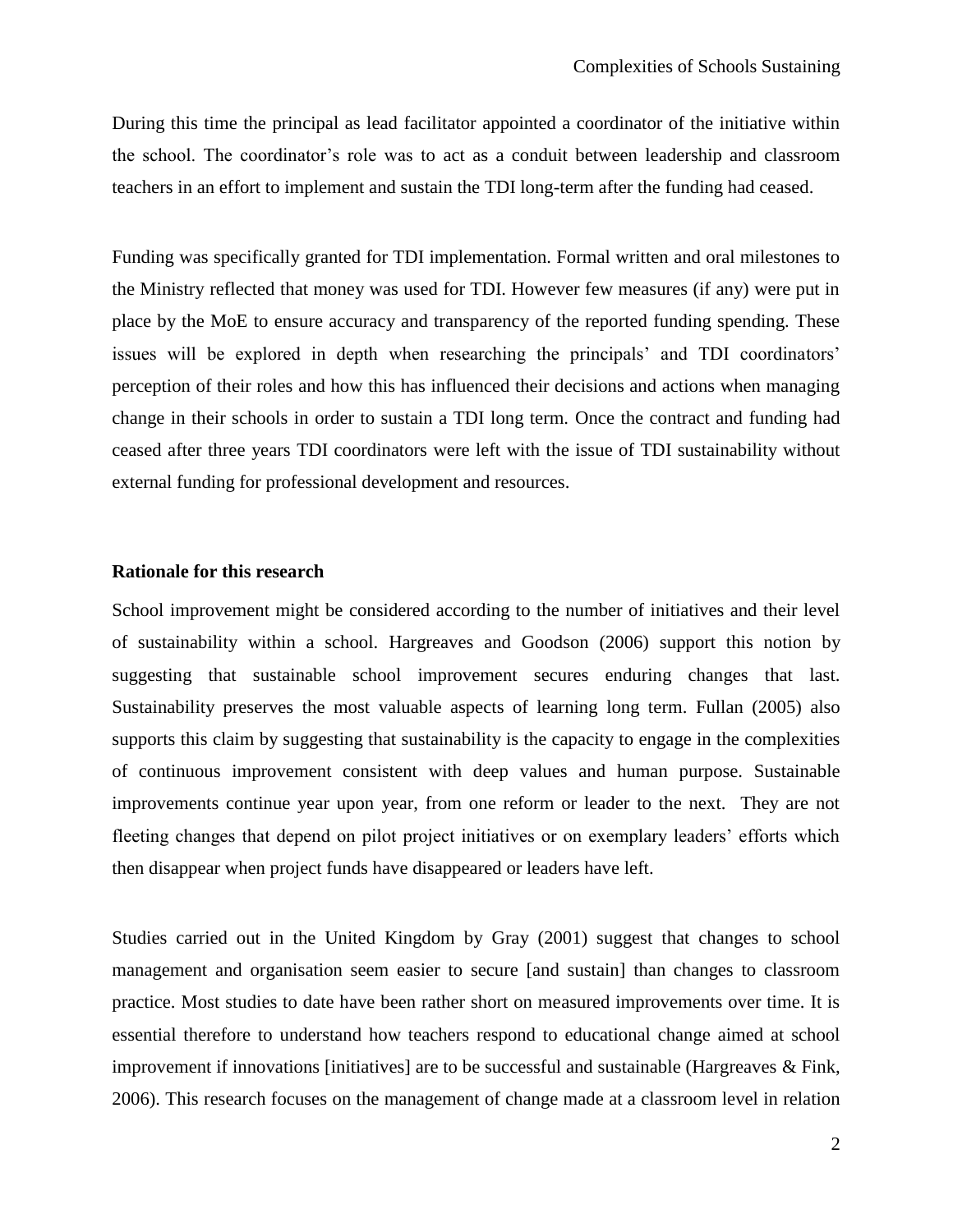to the leadership and implementation strategies used to embed a TDI into a curriculum with a focus towards sustainability.

#### <span id="page-10-0"></span>**Framework of sustainability**

The TDI aimed at improving outcomes for gifted and talented students. Schools could opt to apply for funding through the MoE"s funding pool for varying amounts. Twenty one schools were funded for three years between 2006-2008 to integrate G&T programmes into their school. During this time strategies to sustain the TDI long-term were constantly considered in relation to how the TDI was being implemented by coordinators and principals within each school. Challenges became apparent because one-size-does-not-fit-all when it comes to initiative implementation across schools. One main concern espoused by Gray (2001) is that policy makers constantly considered what sustainability involves in relation to the sustainability of an initiative post external support through professional development and funding. Schools can take on externally funded initiatives for different reasons. One consideration was to improve their institutional image which according to Gunter (2001) "...is telling parents [and the community] what we do and why we do it well. Otherwise education will be mutated into a transmission and measuring process" (p. 140). Initiatives are often taken on-board by principals in an attempt to give their school a point of difference from other local schools. In this way a school might become more desirable for parents and caregivers to enrol their children due to a broader range of curriculum areas on offer.

Provision of a broader curriculum is evident in the integration of G&T teaching and learning programmes in the three schools in this research. The New Zealand curriculum (2006) policy has become less restrictive in that it is delivering resources to schools and allowing some anatomy to schools to respond to their local content. In this way the TDI curriculum is being integrated into classroom teaching practice, using a local context, in an attempt to provide sustainability of a TDI post external funding. In so doing the political positions of external providers are being replaced by school management teams and, classroom teachers who implement the initiatives into a school"s curriculum. Mandated policy for the TDI was interpreted within each school"s local context thus providing flexibility of practice and perhaps more ownership of schools towards the TDI.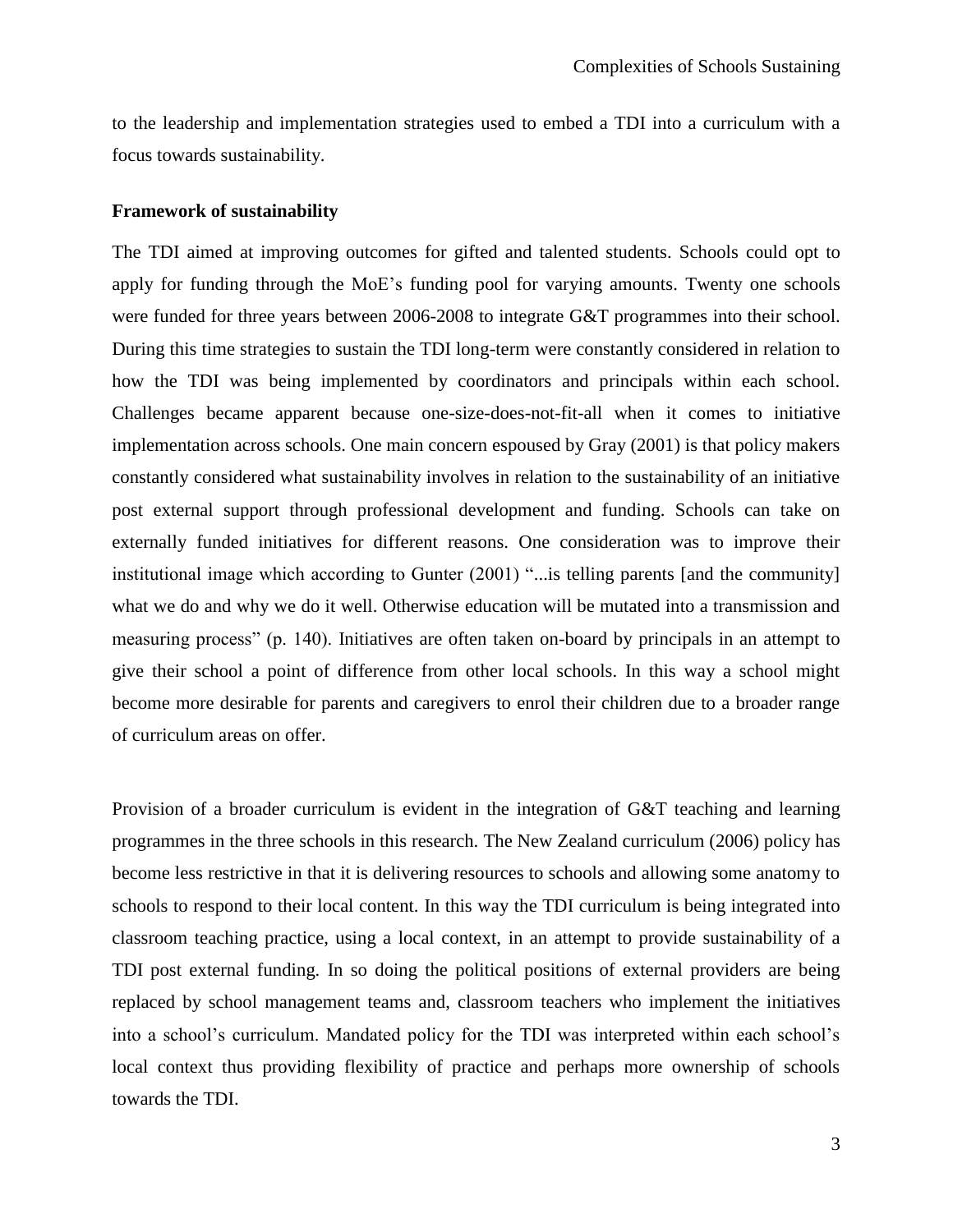#### <span id="page-11-0"></span>**The research problem**

Twenty-one initiatives between 2006-2008 aimed at improving outcomes for gifted and talented students were funded through the MoE TDI funding pool for varying amounts. These schools were funded for three years by the MoE to integrate G&T learning and teaching programmes into their school curriculum. Fullan (1991) describes how external funding can be helpful in the initial establishment of new initiatives but further warns that the larger this external support the less likely that the project will be sustained after the funding is removed.

Different models of professional development relating to school improvement and change are being implemented in schools. Gray (2001) in his research on the limitations of school improvement is concerned that policy makers have a too restricted view of what school improvement involves. Harris (2002) agrees with Gray and the policy makers' limited view points when she writes that "many schools currently feel pressured by the often competing demands of new government initiatives and strategies" (p. 114). Initiative overload, where too many in initiatives are taking place simultaneously, is at worst perhaps susceptible to schools taking charge of their own aspects of cultural change and development. Initiatives are undertaken in an effort to become effective as a school organisation for teaching and learning which is an external expectation on schools from the MoE. With the in-depth learning required to effectively embed an initiative into a school"s curriculum, many schools are prevented from what Harris (2002) writes as "concentrating on the issues and concerns of most importance in their school, in their particular context" (p. 114). Funding for the sustainability of such initiatives post contract appears to be elusive. Harris (2002) also goes on to say that the current stream of initiatives is unlikely to subside in coming years. Therefore consideration to the way in which change is managed, with a focus towards initiative sustainability, implies that leaders and their management teams may need to reconsider ways to manage such change effectively.

#### <span id="page-11-1"></span>**Research aims and objectives**

The aim of this research was to uncover the complexities of sustaining professional learning and focus in schools post Ministry [MoE] contract by identifying key issues surrounding the implementation of a TDI with a focus on its sustainability post-external funding. This research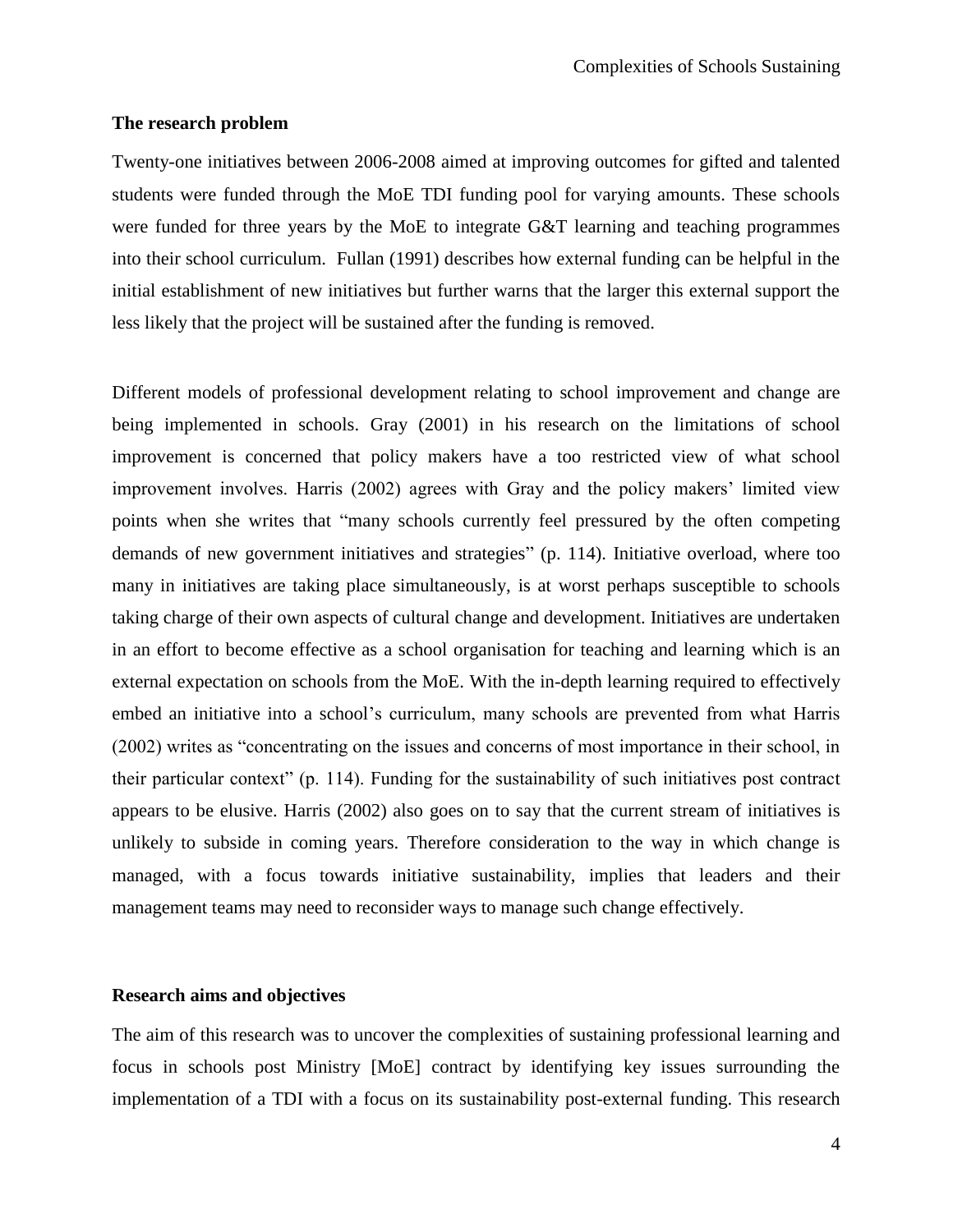has attempted to explain the differing strategies that either create ownership or hinder the implementation of an externally mandated initiative and its sustainability post MoE funding. In order to achieve the broad aims, the following specific objectives and questions, have been formulated to guide the findings from the data.

#### *Research objectives:*

1. To analyse what informs perspectives held by groups of stakeholders when an externally funded initiative is implemented with a focus of long-term sustainability.

2. To describe the practice in schools used to sustain practice related to an external initiative once funding has ceased.

#### *Research questions:*

1. How does a school attempt to sustain an initiative focus post MoE funding?

2. What perspectives of staff ownership can emerge post Ministry funding?

3. How do [school leaders"] perceptions of their role influence their decision making in order to sustain an initiative post-funding?

#### <span id="page-12-0"></span>**School details**

My research took place in three schools. School One was a multi cultural decile 4 primary school with 355 pupils. The decile rating a school is given relates to the economic and social factors of the community immediately surrounding it. Schools are grouped in a way that reflects the average family or whanau situations and socio-economic backgrounds of students at that school. Specific factors such as: household income; occupation; household crowding; educational qualifications; income support are taken into account when deciding upon the decile rating of a school. The decile rating does not reflect anything about the quality of education at that particular school.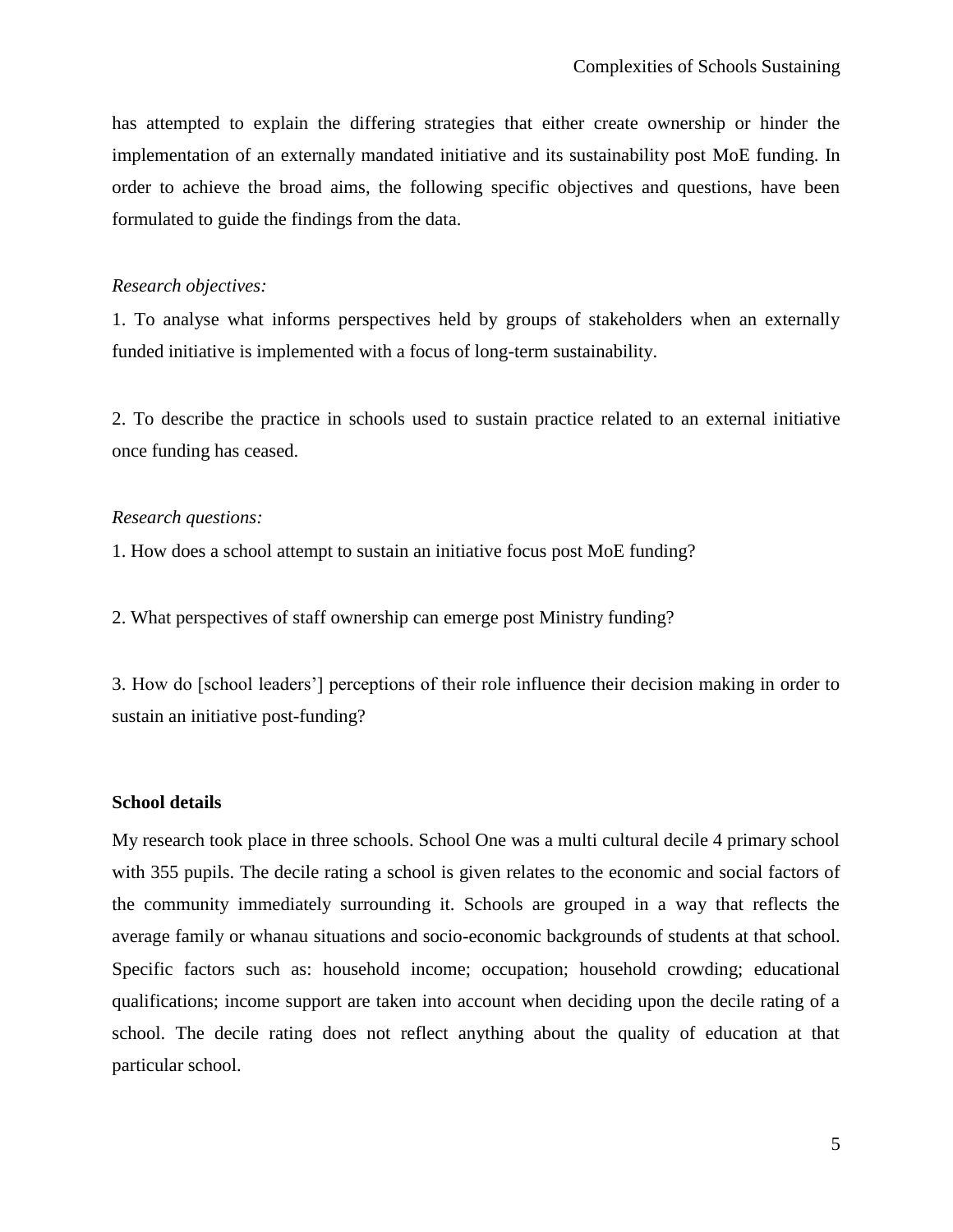The key roles within the TDI included the principal, a full-time TDI coordinator and fourteen classroom teachers making up two focus groups. School Two was a multi cultural decile 4 primary school with 291 pupils. The key roles were the same as for School One with ten classroom teachers participating in two focus groups. School Three was a decile 7 Northland rural primary school with 232 pupils. The key TDI roles included the principal, a TDI coordinator who was released from classroom teaching part-time and one focus group comprising of five classroom teachers.

#### <span id="page-13-0"></span>**Outline of thesis**

The literature review in Chapter Two provides a backdrop to the findings from the data by identifying key issues surrounding the implementation of initiatives in schools. Key issues around effective initiative implementation and long-term sustainability stem from the level and depth of leadership skills. Key themes such as: change and sustainability; managing change and professional development; collaborative decision-making; intensification of work and ownership and resistance are presented as a background to what the data revealed.

The literature review in Chapter Two provides a backdrop to the findings from the data by identifying key issues surrounding the implementation of initiatives in schools. Key issues around effective initiative implementation and long-term sustainability stem from the level and depth of leadership skills. Key themes such as: change and sustainability; managing change and professional development; collaborative decision-making; intensification of work and ownership and resistance will be presented as a background to what the data revealed.

Chapter Three provides the details of qualitative methodology justified from the literature that guides the findings from the data. Data collection, timing and, analysis methods are outlined for the semi-structured interviews and focus group interviews. Issues of reliability and validity have been considered as well as ethical issues. A brief evaluation of difficulties experienced has been explained in this chapter.

Chapter Four presents the data findings and Chapter Five provides a discussion of the data. The discussion has synthesised the data through interpreting and explaining. It also looks beneath the layers and has related the findings back to the literature.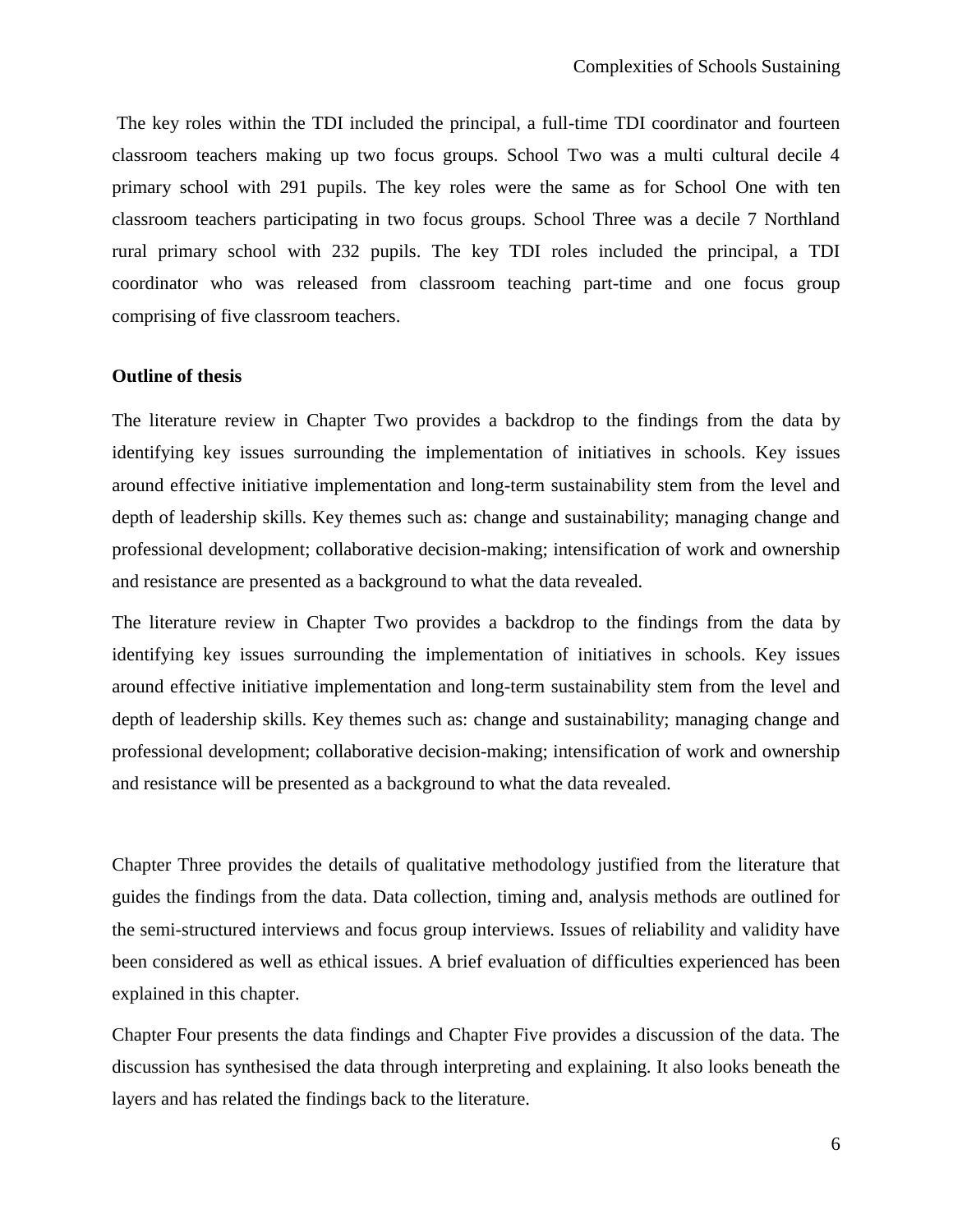Chapter Six concludes the main findings of the findings from the data linking them to the introduction by highlighting the findings from the data aims and objectives and linking them to the findings from the data questions. Strategic implications, possibilities for future research and overall limitations of the findings from the data are then presented.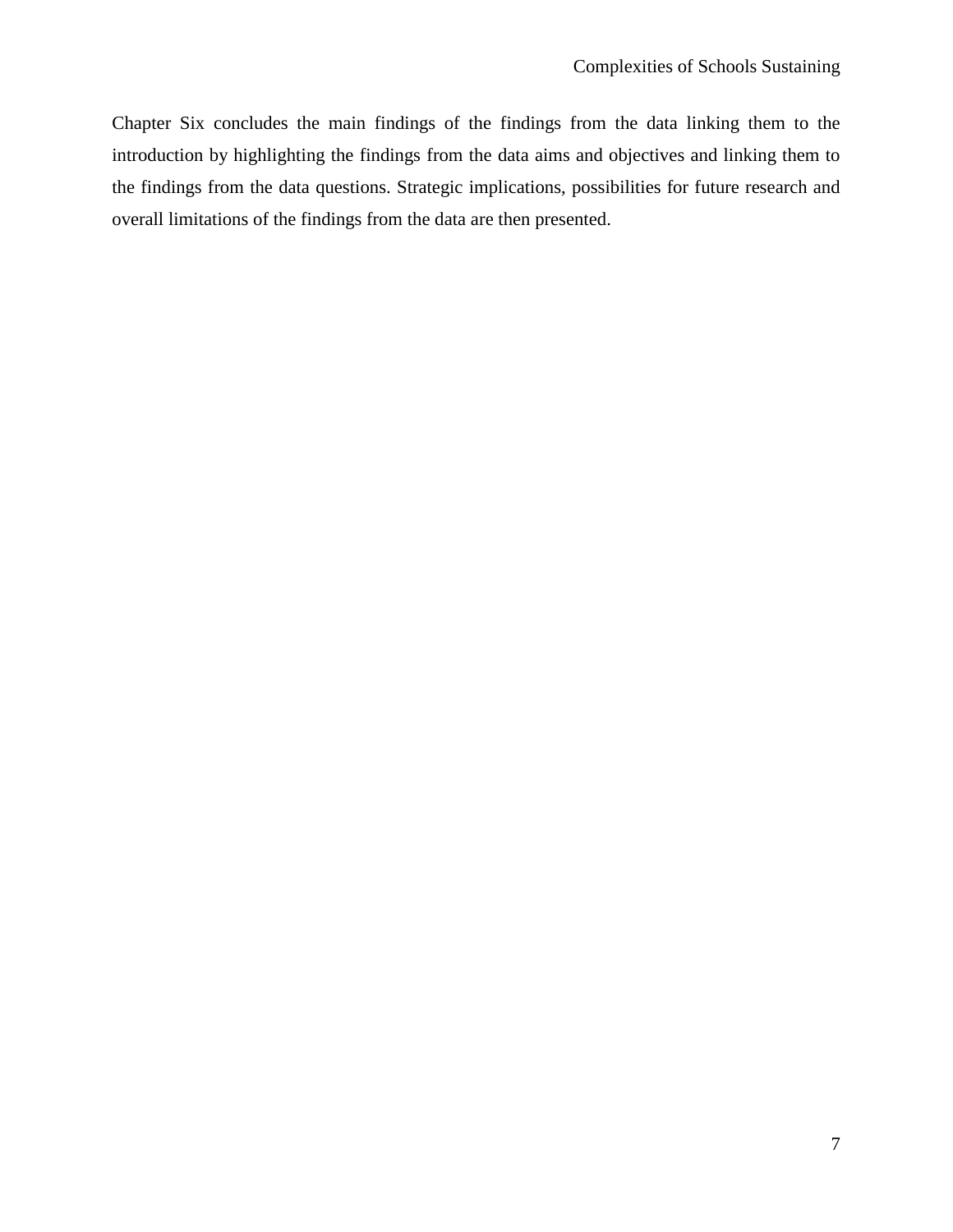### **CHAPTER 2: LITERATURE REVIEW**

#### <span id="page-15-1"></span><span id="page-15-0"></span>**Introduction**

Change takes place within the framework of culture. When an initiative is introduced into a system, it disrupts the equilibrium (organisational culture) and, attention from culture is devoted to that point in order to achieve stability again. It would seem perhaps that sustainable initiative implementation is dependent upon the way in which the management of change takes place. According to Hargreaves and Fink (2006) "change in education is easy to propose, hard to implement, and extraordinarily difficult to sustain" (p.1); they prove that externally mandated initiatives show promise but are rarely converted to system wide change.

Without initial external funding, initiative implementation within a school might be difficult to achieve let alone to achieve initiative sustainability. Fullan (1992) describes how external funding can be helpful in the initial establishment of new initiatives but further warns that the larger this external support the less likely that the project continues after the funding is removed. Sustaining a professional learning focus of a contract (initiative), post MoE funding, involves change and a refocusing of cultural conditions. Hargreaves and Fink (2006) also go on to say "they prove that externally innovations easily attract early enthusiasts, but it is harder to convince more skeptical educators to commit to the hard work of implementation" (p.1). Sustainable improvement in schools depends on the school leadership"s skill-base to manage change and culture in such a way that effective school improvement and long-term sustainability is realised (Forsyth & Elliott, 1999; Schein, 2004; Smyth, 1995; Thrupp & Willmott, 2003). It is contested that resistance to organisational change requires that leaders need to learn, and employ the skills of using different lenses or multiple frameworks to reframe and, analyse their organisation.

In this research issues and circumstances will be discussed around: change and sustainability; managing change and professional development; collaborative decision-making; intensification of work and ownership and resistance of an initiative in light of principals", co-ordinators" and teachers" points of view when implementing a TDI initiative into a school"s curriculum. The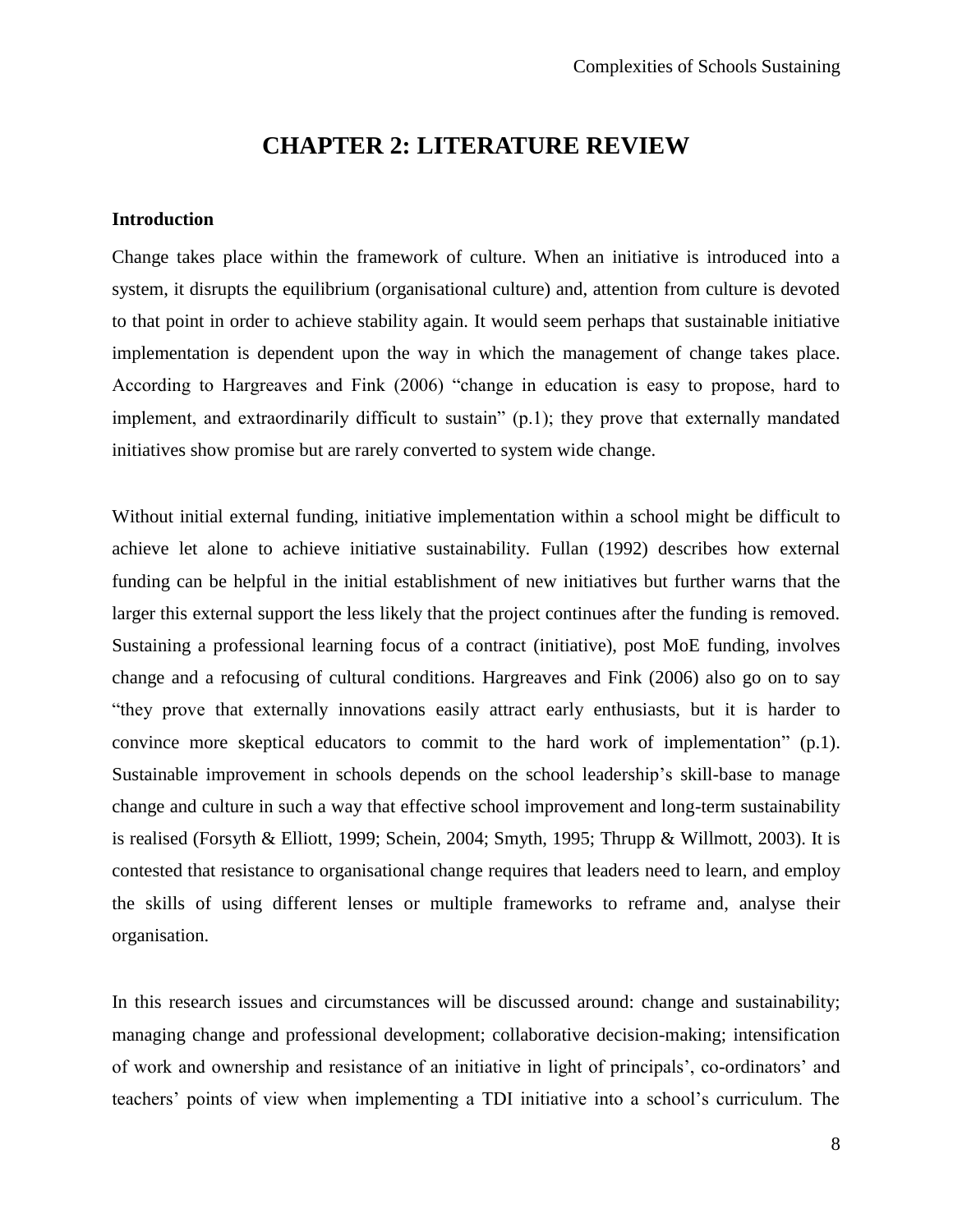different types of frameworks used by leadership in each school in order to unpack these issues will be revealed by the data.

#### <span id="page-16-0"></span>**Change and sustainability**

The concept of sustainability according to Hargreaves and Fink (2006) is concerned with "developing and preserving what matters, spreads and lasts in ways that create positive connections and development among people and do no harm to others in the present or in the future" (p. 17). Fullan (2005) adds to Hargreaves and Fink's definition of sustainability from an educational perspective by stating that "[sustainability is]…the capacity of a system to engage in the complexities of continuous improvement consistent with deep values of human purpose" (p.17). In order for sustainability to be realised according to O"Donoghue and Dimmock (1998) personnel and human resource management skills of the principal and management team are expected to manage organisational change in ways that gain the participation and commitment of both professional and ancillary members of the school community. A key to sustainability is to have all members in agreement in order to be able to move in the intended direction and achieve long-term sustainability.

External agencies in Australia, England, Wales and the United States are being given the ability of school systems to develop the sophisticated skills and competencies to meet the economic challenges of the 21st century as acknowledged by Hargreaves (2003). In effect this has provoked numerous attempts to complete restructuring of the organisation of teaching and learning in schools. The Western Australian education department is described in O"Donoghue and Dimmock (1998) as "one focused on increasing school-based initiatives…particular emphasis has been placed on the role of the school principal, and to a lesser extent, on teachers and parents, in the translation of restructuring initiatives into practice" (p. 78). O"Donoghue and Dimmock (1998) go on to say that the restructuring from the Western Australian perspective has had a negative impact on teachers. Their research findings on the change literature regarding school restructuring "demonstrated that teachers who have no input into an innovation will have no sense of ownership to it and, consequently, little commitment to it" (p. 105). The overall result is low teacher morale. On the contrary if teachers are trusted to contribute to decision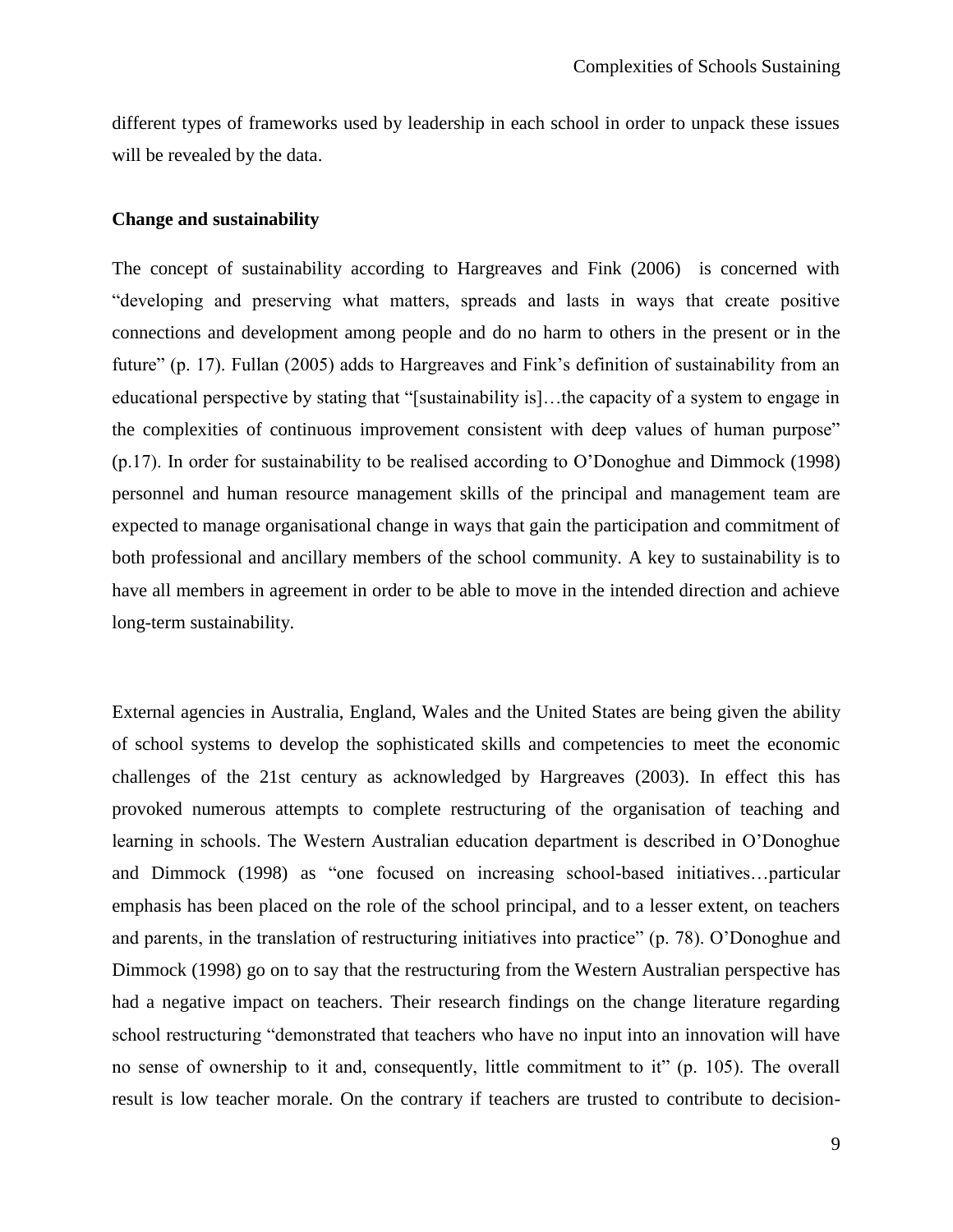making, then they might contribute positively in light of ownership towards an initiative"s implementation into a curriculum.

The changes that are prevalent in England, Wales, and the United States are also found in different ways in Canada, Australia, and New Zealand. According to Hargreaves (2003), research involving a deeper understanding of educational practice, and how to improve it by working in and with schools that transcend geographical boundaries, he espouses that where external decision making powers are handed over to individual schools it can lead to diversity, innovation and teacher empowerment.

Effects of the realities such as ideological compliance and financial self-reliance inherent in change, for many of today"s schools and their staff are clearly visible according to Abrahamson (2004) in reforms and initiatives that teachers have to deal with. Hargreaves (2004) goes on to say that in the British extreme case of multiple mandated change, there are similarities to New Zealand change and implementation of initiatives. These changes that teachers address include: changes in the new curriculum and context based teaching which Hopkins (1996) refers to as branch changes. Such specific changes of practice are significant which teachers can "adopt, adapt, resist or circumvent as they arise" (p. 6). Beneath the branch changes are root changes which "at the very roots of teachers' work, address how teaching itself is defined and socially organized" (p. 6). Root changes according to Hargreaves (1994) include performance appraisal to regulate teaching methods and the shift to local management of schools. These changes can be ways of making teachers and leaders more dependent on and responsive to the market force of parental choice between schools. Therefore parents might perceive a school to have an educational advantage over another school because of the type of initiatives implemented into its curriculum.

Where teachers see the initiatives being implemented into the classroom as too restrictive then the initiative risks being resisted by stakeholders and possibly not actualised in the way that it was intended for students' learning. Southworth (1998) points out that if improvements are not perceived to be effective in a particular school context then the probability of sustaining such a change is greatly diminished. On the contrary if change is perceived as contributing to school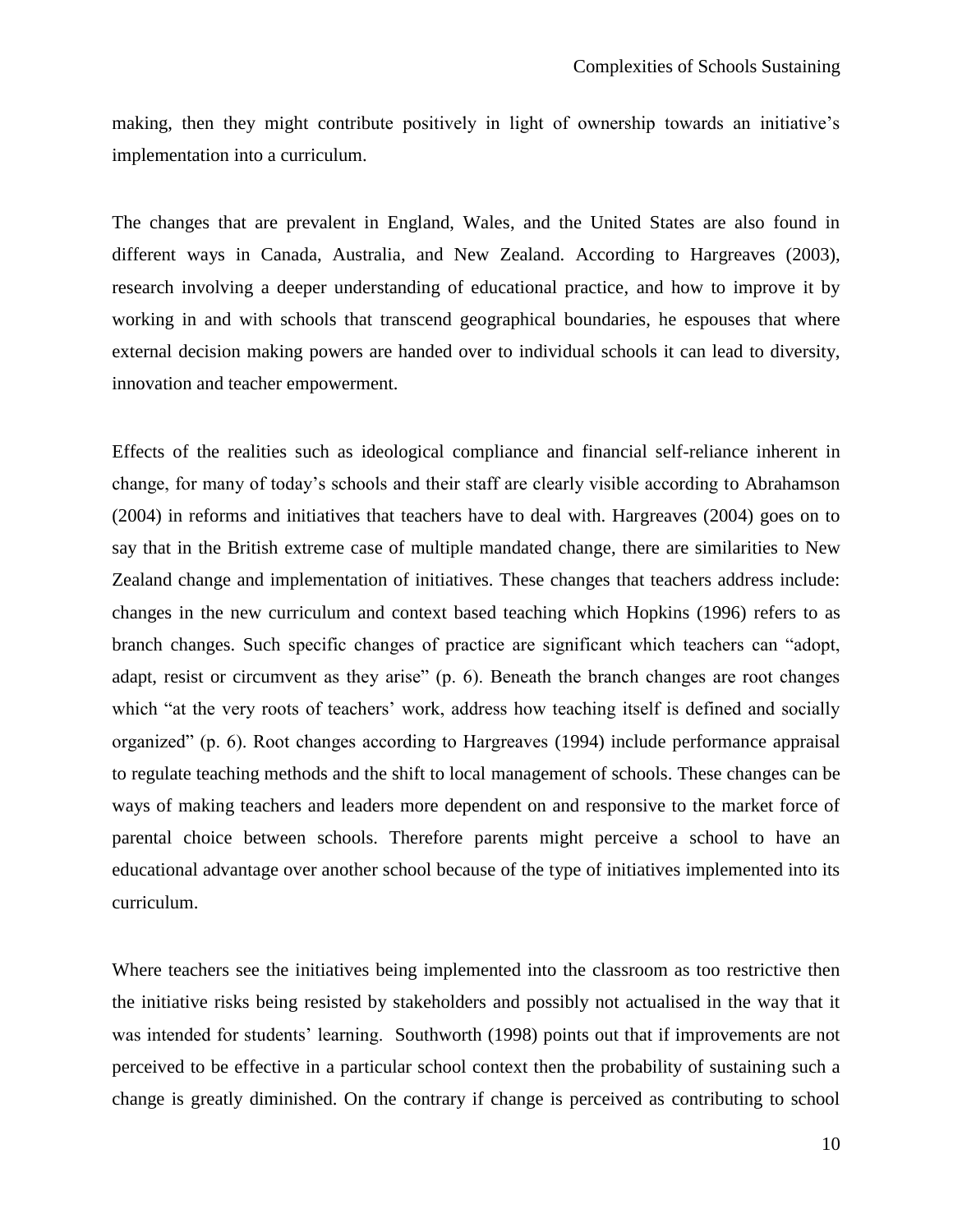improvement then the issue of sustaining that change becomes the focus. Several authors agree with Southworth (1998) by explaining that a school's management team is important in motivating staff and other stakeholders to recognise the need for change brought about by the introduction of an initiative. They go on to argue that change [initiatives] will fail unless staff can see how the change will assist them in the delivery of education (Fullan, 2003; Gray  $\&$ Wilcox, 1995; James & Connolly, 2000). Piggot-Irvine (2006) reinforces the importance of staff motivation when she mentions that where a principal is seen to be involved in the professional learning of an initiative then teachers are more likely to be motivated to be a part of the change process initiative.

The involvement of teachers in educational change is also vital to its success according to Hargreaves (2003). He goes on to say that if the change is complex then there is more involved than teachers acquiring knowledge of curriculum content, because teachers are not only technical learners they are social learners too. Hargreaves (2003) points out in the British case of multiple change more than anything it is extreme in the disrespect and disregard that reformers have shown for teachers themselves. His research suggests that teachers' voices have been largely neglected, their opinions overridden and their concerns dismissed.

Power structures that might leave teachers out of decision making processes according to Bottery (1992) underpin the view that "teachers have no rights to participation, only the opportunity if their employers feel that it is in their (employers") interests" (p. 173). Change around a new initiative is sometimes imposed and developed in a context where teachers have been given little credit for changing themselves, and for possessing their own wisdom to distinguish what reasonably can be changed and what cannot.

Change is made difficult because so many issues being faced have tried to be buried. According to Bolman and Deal (2003) "communications in organisations are rarely candid open or timely" (p. 30). Depending upon where a person sits in the hierarchy of an organisation determines how they play their part. If the participants who are involved in the implementation of an initiative and its sustainability focus, do not see the whole picture then they can continue to play their part blindly unaware of any other option.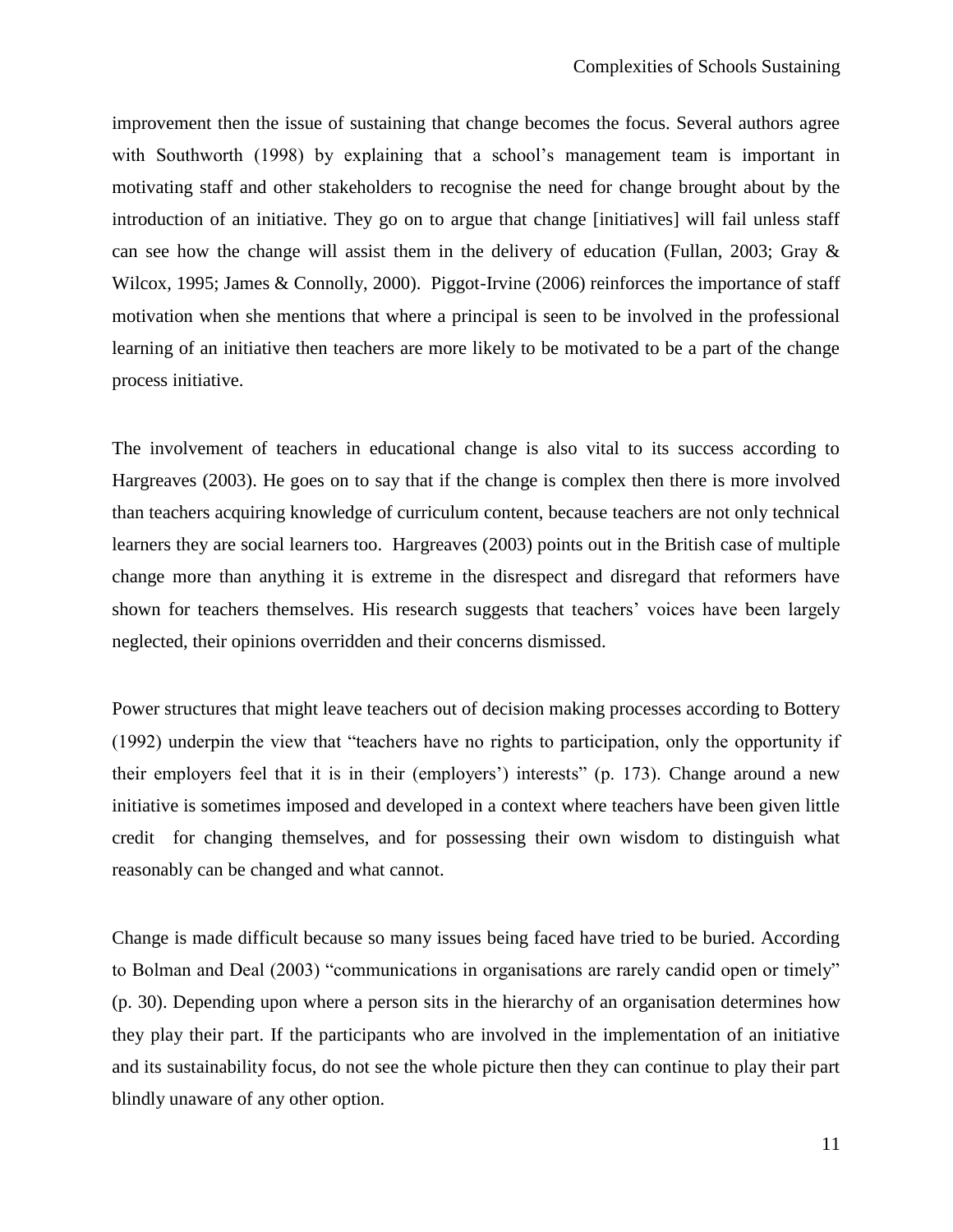The restrictive view of policy initiatives once transferred back into the classroom is backed up by Hargreaves (2003) in saying that change can look impressive when represented in boxes and arrows of administrator's overheads, but they are superficial. According to Bolman and Deal (2003) "they do not strike at the heart of how children learn and teachers teach. They achieve little more than trivial changes in practice" (p. 11). The ownership and involvement of teachers' in educational change which involves initiative implementation is vital to its success and a focus of long-term sustainability.

Unless all stakeholders fully understand the rationale for change then it is possible that only the surface features of change will occur temporarily, especially where funding is an issue in an organisation where it is limited. Fullan (1993) goes on to say that "it is possible to change "on the surface' by endorsing certain goals, using specific materials, and even initiating behaviour without specifically understanding the principles or rationale for the change" (p. 40). Strategies to assist members to develop collegiality and agreement might include the building of team efficacy; induction of new staff members; restructuring the responsibilities of existing staff, in order to focus on an initiative's sustainability.

#### <span id="page-19-0"></span>**Managing change and the issue of professional development**

The last decade in education systems around the world has been marked by the extraordinary volume of reform [change] initiatives that require effective teamwork and collaboration as a part of the professional development programme in order to provide a support structure for their sustainability. Fullan and Mascall"s (2000) work on some initiatives has led them to the conclusion that "professional development is the key to the success of any reform [change] initiative, provided that it is linked to ongoing learning of individuals, and to school improvement, and to related policy and program implementation" (p. 33). Fullan and Mascall (2000) also claim that it is staff passion that, in turn, helps to drive sustainability of the [professional] development. According to Piggot-Irvine (2007) "passion alone, however, is not enough. There also needs to be a long-term commitment to 'deep' development... that goes beyond the surface or quick-fix, short-term approaches" (p. 1) A deep approach includes: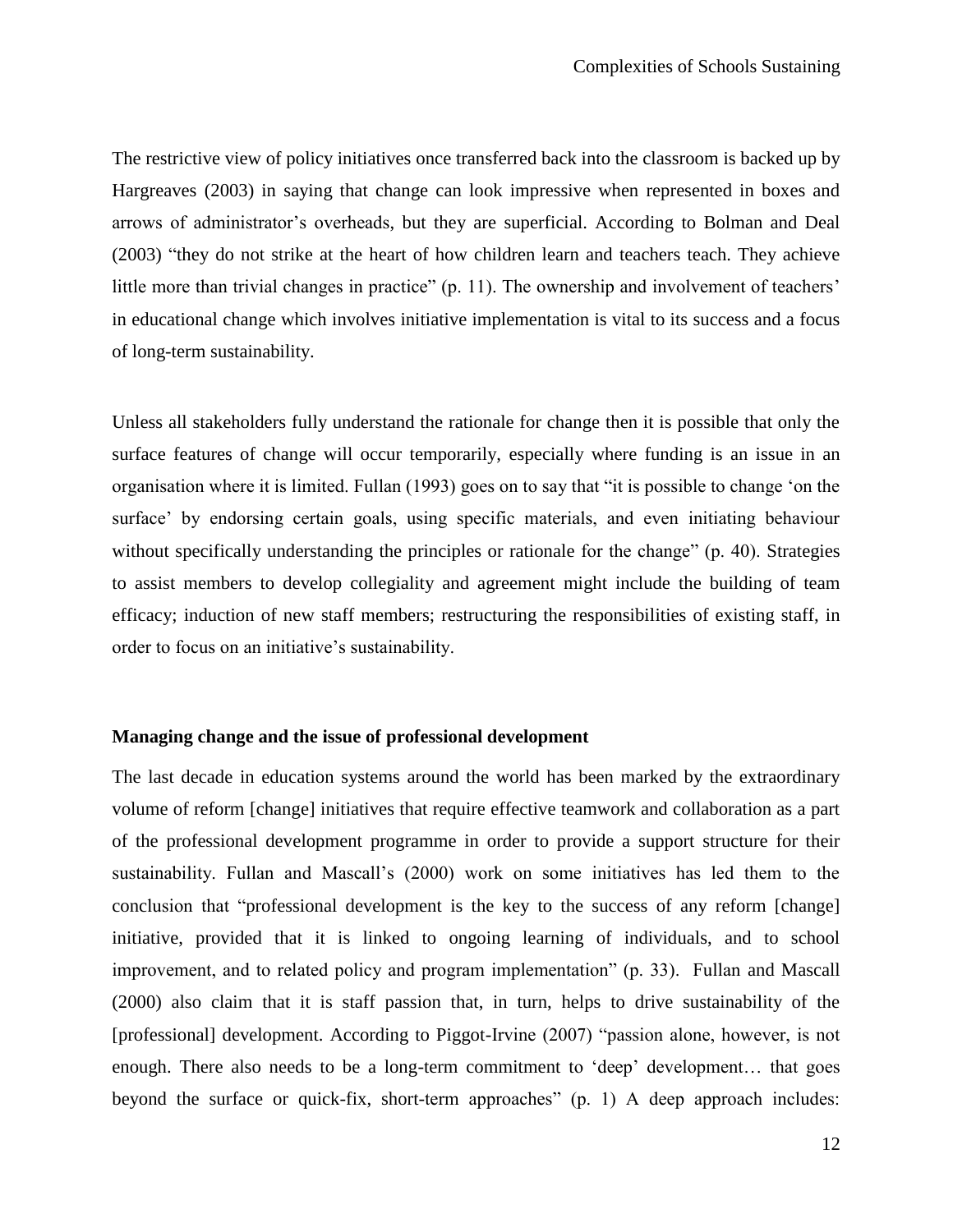"establishment of detailed outcomes, consideration of how outcomes will be measured, identification of responsibilities, provision of adequate resource allocation and writing timelines to guide the approach" (Piggot-Irvine, 2006, p. 481). Hargreaves (2003) suggests that professional development "is a personal path towards greater professional integrity and human growth" (p. 48). It is not just a self-managed portfolio of certificates and achievements. Rather "it is the product of shrewd selection, varied experience, good leadership and effective mentoring" (p. 48). Therefore initiatives that keep more mature teachers engaged and motivated might lead to their support of younger teachers perhaps as Hargreaves (2003) suggests on a volunteer or part-time basis after they have retired. In this way depth of learning might be supported and sustained over time.

#### *Professional development*

Each year the professional development programme of a school will be based on the analysis of what students, and teachers have, and have not been able to do well in the previous year. Professional development will hold the central position that such work has in the life of the whole school. Precision–targeting development across a system is what Barber (as cited in Elliott, 2001a, p. 193) advocates as "one of our most important strategy innovations" ensuring both quality and cost-effectiveness. Baldwin (2005) notes that professional development should be: "purposeful, needs based, focused, coordinated, resourced, effective, evaluated and documented" (p. 5). Hill, Hawk and Taylor (2002) go on to add that keeping up to date with professional reading is also a critical aspect of effective professional development which is also well documented by Poskitt (2001). Professional development in order for changes to occur in organisational learning is essential so that effective sustainable long-term initiative implementation might take place.

Effective professional development is part of a system of learning. Fullan and Mascall (2000) found in their professional development research that [initiative implementation] is likely to be more successful [and sustainable] where top-down strategies of professional development can take different forms such as workshops and conferences. Teachers and leaders are trained in individual activities often unrelated to other work and using passive learning. Yet according to Darling-Hammond (1990) qualitative research has made it clear that professional development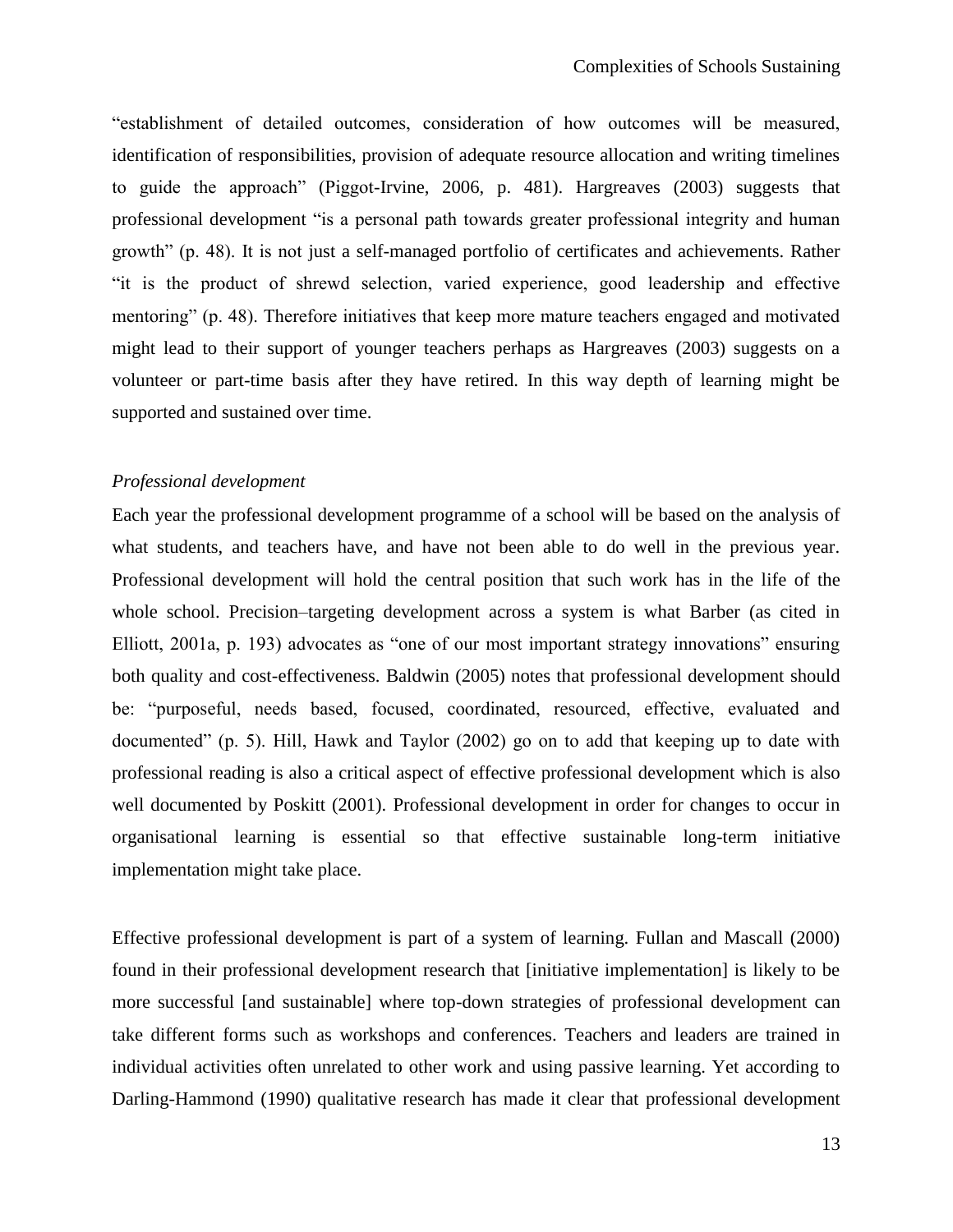programs must be collaborative, active, connected and ongoing. Hawley and Valli (1999) agree by suggesting that if a teacher does not work in a professional learning community, where teachers work collaboratively, sharing passion and purpose for their work, then professional development is short-lived. In the absence of a professional learning community for teachers, and principals then the lasting change of an implementation will be a slow process.

It seems that both professional development and school improvement are intertwined. Hawley and Valli"s (1999) research on effective professional development found that school improvement cannot occur without a closely connected culture of professional development. Fullan and Mascall (2000) assert that the key to professional development is in treating professional development as an integral part of developing learning communities at all levels. This is where principals and teacher work well together through school improvement planning and action. Fullan and Muscall (2000) go onto say that "in such schools, principals and teachers are not at the mercy of state policy [external mandates] but actually exercise greater influence and control over the details of the [initiative] implementation" (p. 39). If stakeholders have a voice in the strategic action there is a greater likelihood of ownership occurring. This might have a positive effect on how an initiative is implemented into a school curriculum.

There are many influences that affect teachers ability to engage more deeply in theory and its implications for practice. The implementation of professional learning has the intention of changing current teaching and learning practices but unless teachers know, or at least come to realise, how to make knowledge accessible in the form of intellectually demanding tasks then professional learning and its sustainability will be limited. Timperley, Wilson, Barrar and Fung (2007) clarify that decisions need to be made by teachers about what "theories and practices can be evaluated and decisions made about what should be changed" (p. 199) in order to improve teaching practice. Robinson and Lai (2006) also explain how important it is to engage teachers" prior understandings in any change situation. Without this engagement it is unlikely that new learning will be adequately integrated with existing theories of practice. Timperley et al., (2007) explain that if the professional learning building does not build upon teachers' prior knowledge then the "consequences range from non-implementation to adaptation-beyond-recognition" (p. 199). Because the implementation of a MoE contract is externally mandated it would seem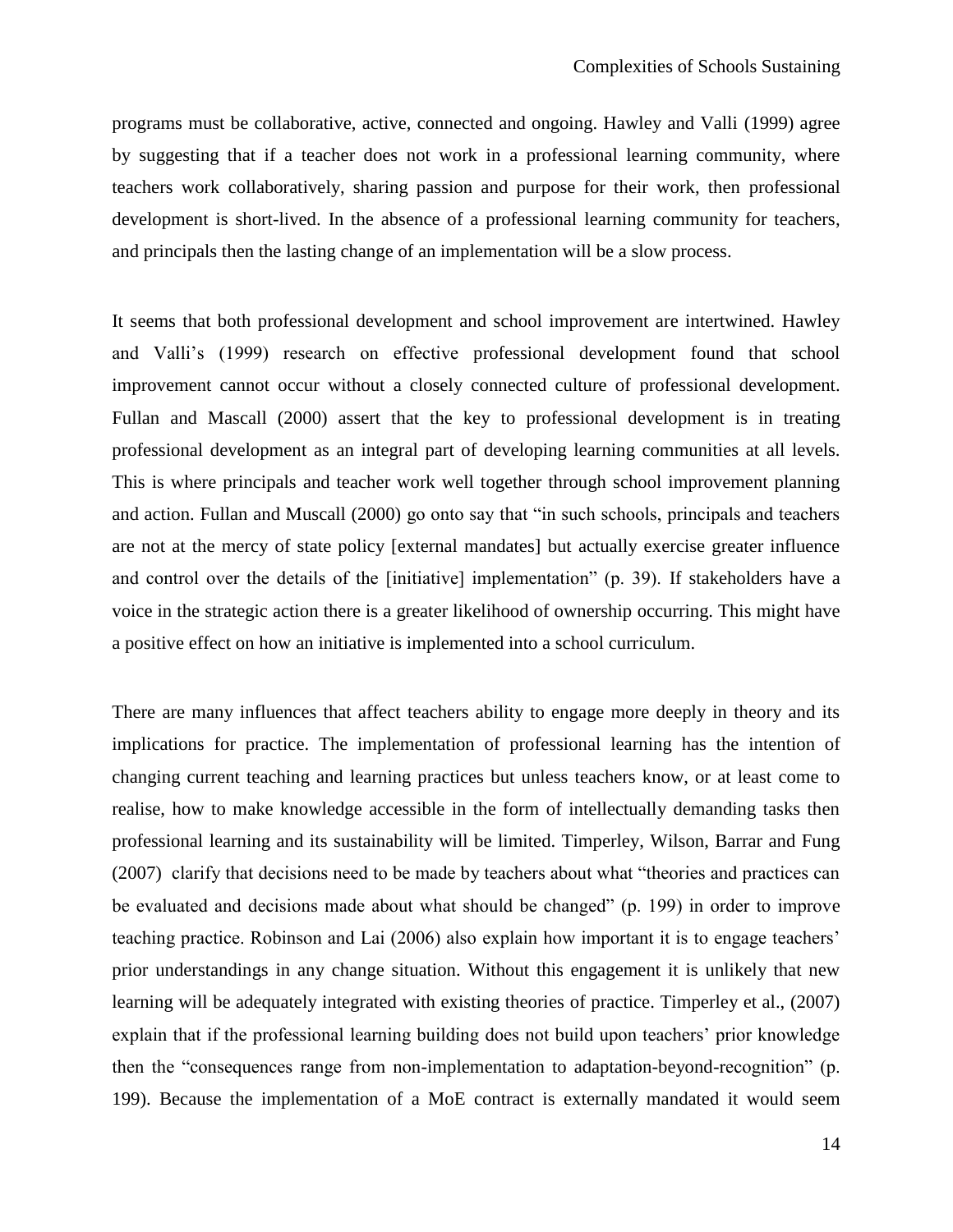important that during the process of professional learning that both providers and teachers understand each others" theories concerning the change in practice and beliefs upon which the practice is based.

Because every school context is different there is no simple recipe when it comes to deciding the best pathway for professional learning to take. According to Timperley et al. (2007) "any effective teaching act requires teachers to integrate their understanding of content to be taught with decisions concerning how to best present that content to that particular group of students" (p. 197). What constitutes valued knowledge in one school may not be the same as for another school. In this regard professional learning mandated by external policy may make change and school improvement work better in one school but not so in another. This issue applies not only to school organisations, but to individual teachers as well. In a detailed study of teachers' reactions to feedback following classroom observations (as cited in, Parr, Timperley, Reddish, Jesson & Adams, 2006) it was discovered that "teachers did not act on the feedback they were given , either because they disagreed with the observers" judgments about their practice… or they had no idea how to integrate the alternative practices into their existing practice" (Timperley, et al., 2007, p. 198). Kennedy (1999a) points out another issue in the professional learning process as 'the problem of enactment': teachers need to translate what is learned into their particular teaching context. As pointed out in research by Parr et al., (2006) not only do teachers need to integrate new information into their teaching context but also into their belief system (cited in Timperley et al., 2007, p. 198).

The sustainability of an initiative embedded with professional learning that aligns with teachers' beliefs and pedagogical practice would seem more assured if professional learning was on-going and maintained over-time and led to continued improvement of student achievement. For teachers who have been members of a staff since the beginning of an initiative"s implementation then it would seem that the professional learning around a specific initiative would be on-going.

#### *Teacher induction*

Conditions for sustainability might be linked back to the induction systems for new staff in a school. Timperley et al., (2007) suggest that "sometimes conditions that make for sustainability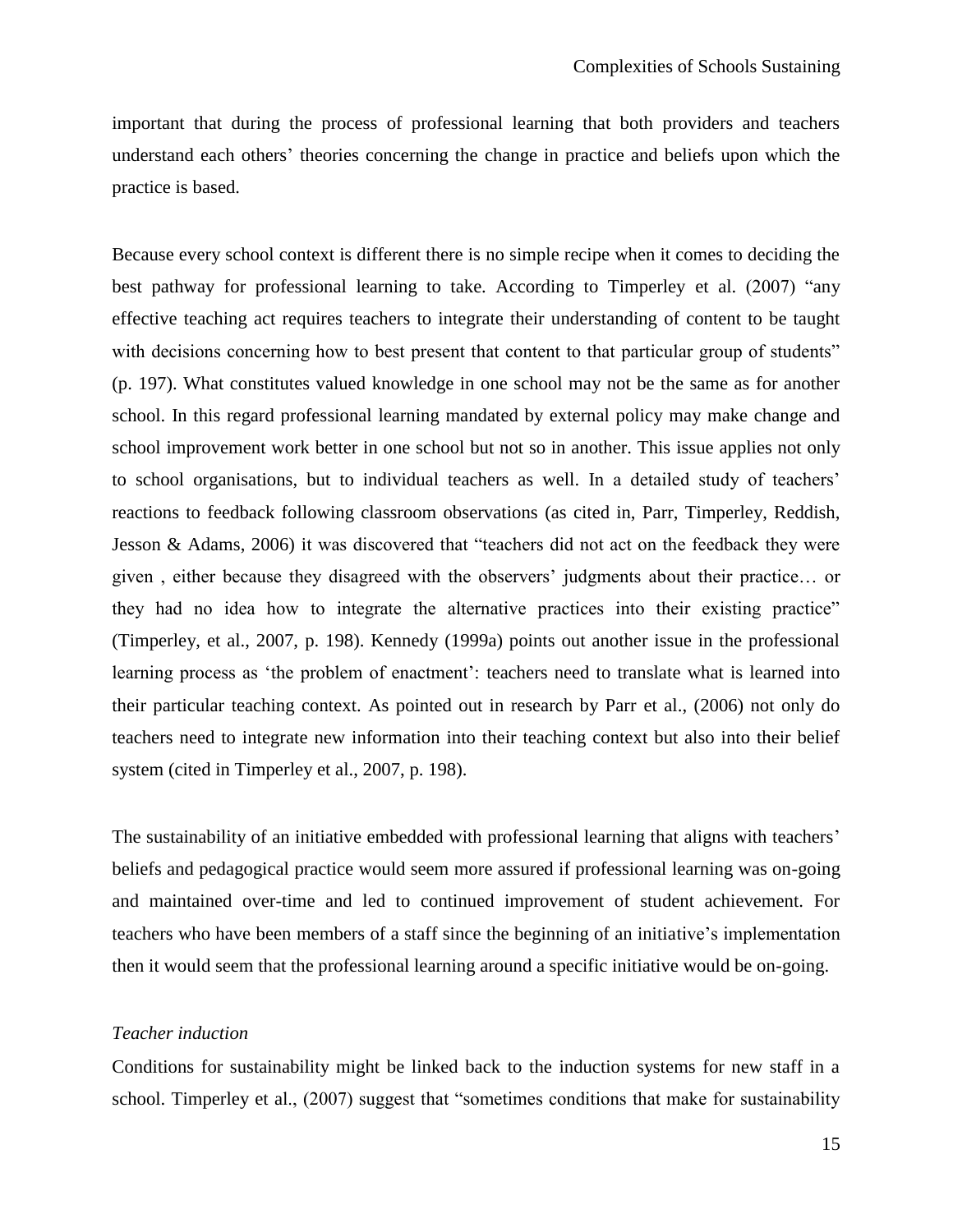are not considered until the end of a professional development programme…Our view is that the conditions for sustainability are set in place during the professional learning experience as much as after it" (p. 218). The task of induction for new staff is not just about keeping up to date with initiative implementation and its associated research but according to Tickle (2000) "keeping apace in it" (p. 190) in agreement with Timperley et.al., (2007) as a basis for continuing improvement and a focus on sustaining an initiative long-term. Another way to develop an effective induction programme is to restructure the existing responsibilities of existing staff that enables experienced staff to mentor new staff.

#### *Restructuring*

When funding that has previously supported the implementation of an initiative ceases then another complex issue arises for principals regarding resources and funds in order to sustain an already established initiative. Because funding has ceased this does not mean that the initiative must also cease. According to Ball (1987) "established micro-political structures inside the school can be disrupted when changes are thrust upon the institution" (p. 177). The establishment and focus on sustainability of an initiative can be one such change. Increasingly a principal's role is to create new ways of managing and financing the initiative. One such way might be found in restructuring existing staff job descriptions and responsibilities in order to accommodate the existing changes effectively. Ball (1987) suggests that by providing alternative forms of organisation, staff are given more opportunity to have ownership of the process as their "folk knowledge" or the culture of teachers is valued. In relation to a TDI teachers might be encouraged to be a part of the programmes when alternative staffing roles are organised according to areas of skill and expertise.

Initiatives are often introduced to a school in an attempt to realise school improvement. In order to achieve school improvement Poster (1999) explains that a school management team needs to decide its own "roadmap to restructuring -the route it will take to holistic change" (p. 171). Priorities need to then be decided and the proposal made public to ensure that all stakeholders are aware of them and will give them their support. The strategy of restructuring requires organisational maturity which Poster (1999) states that "not all schools will be able to demonstrate" (p. 171). Even with the best of intentions, is there any guarantee that structures will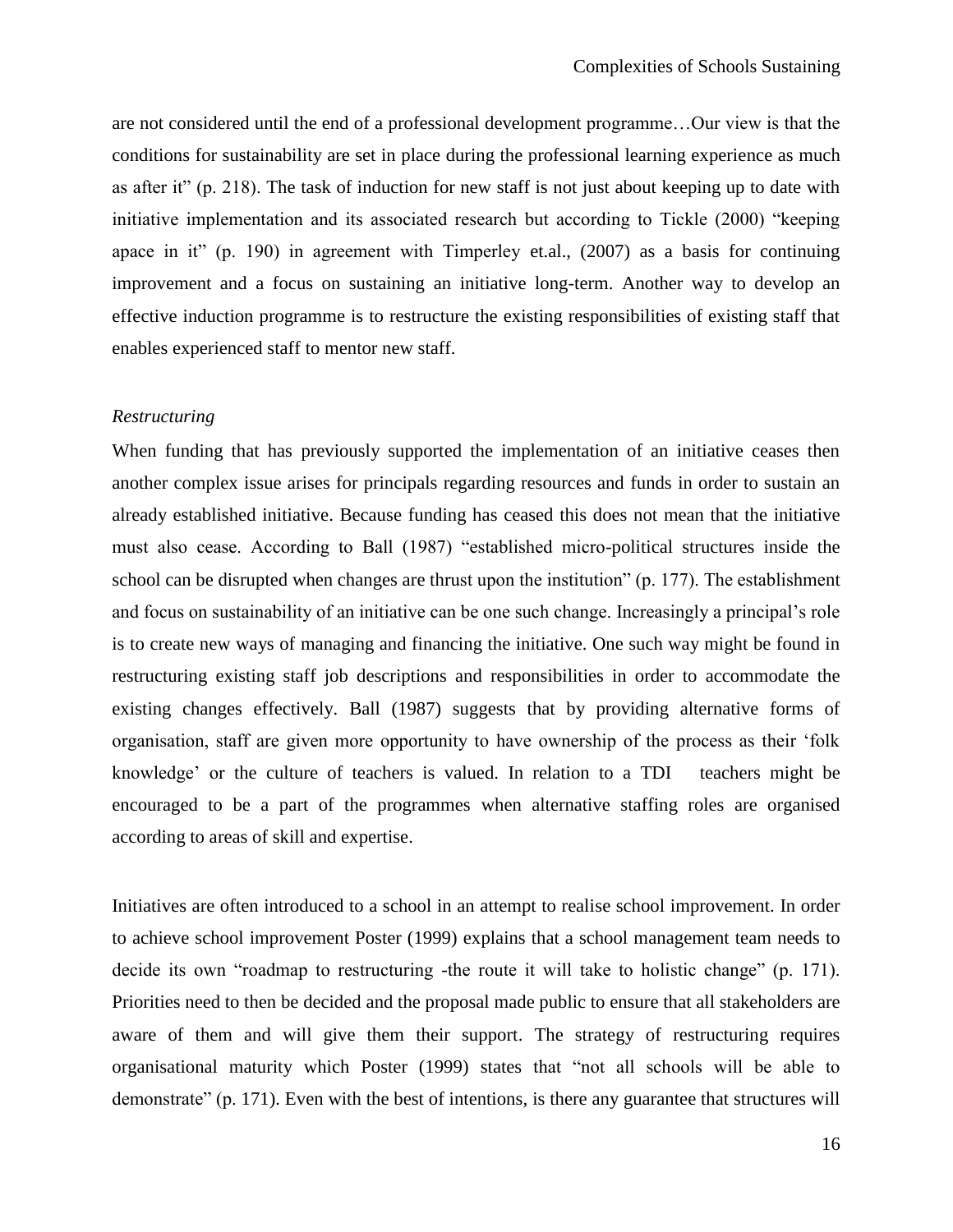be sustained long-term? Poster (1999) reinforces what several authors advocate that for "change to be effective and lasting, it must be holistic" (Sergiovanni, 2000; Connell, Welsh, & Campbell, 2007, p. 174). By giving staff buy-in, a voice in the restructuring procedures through collaborative decision-making procedures then there might be a greater level of ownership achieved as the change process is managed.

#### <span id="page-24-0"></span>**Collaborative-decision making**

By giving staff buy-in (a voice in the restructuring procedures) through collaborative decisionmaking procedures, then there might be a greater level of ownership achieved as the change process is managed. For collaborative decision-making to become sustainable then the changes associated with it must involve realistic expectations of all stakeholders. Benefits of a collaborative approach to strategic management according to Cardno (1998b) include "a heightened sense of ownership and commitment" (p. 110). An assumption commonly held according to Cardno (1998b) is that collaborative decision-making involves everyone in every decision. If this was the case then the time taken to reach decisions might become a significant barrier to decisions being made. Cardno (1998b) draws on "three rules of thumb: the tests of jurisdiction, relevance and expertise" (p. 111). The test of jurisdiction involves those who have jurisdiction and clarify parameters in terms of official roles and responsibilities. The test of relevance involves those for whom the decision is highly relevant and the test of expertise which ensures those with knowledge to inform those with jurisdiction. If the level of expertise is not sufficient amongst members then it must be heightened by providing opportunity to learn from experience or by arranging more formally for the prospective participants' professional development in that area.

The product of a capacity focus in relation to collaborative decision-making framework will ensure that the right people are involved in decision-making at the right times with the right information. The idea is to arrive at better informed decisions or solutions faster. In recent years according to Darling-Hammond (1995) "the policy community has come to understand that building the capacity of teachers is the only hope for transforming the nature of teaching and learning in schools" (p. 10). She goes on to mention that the shift for new initiatives among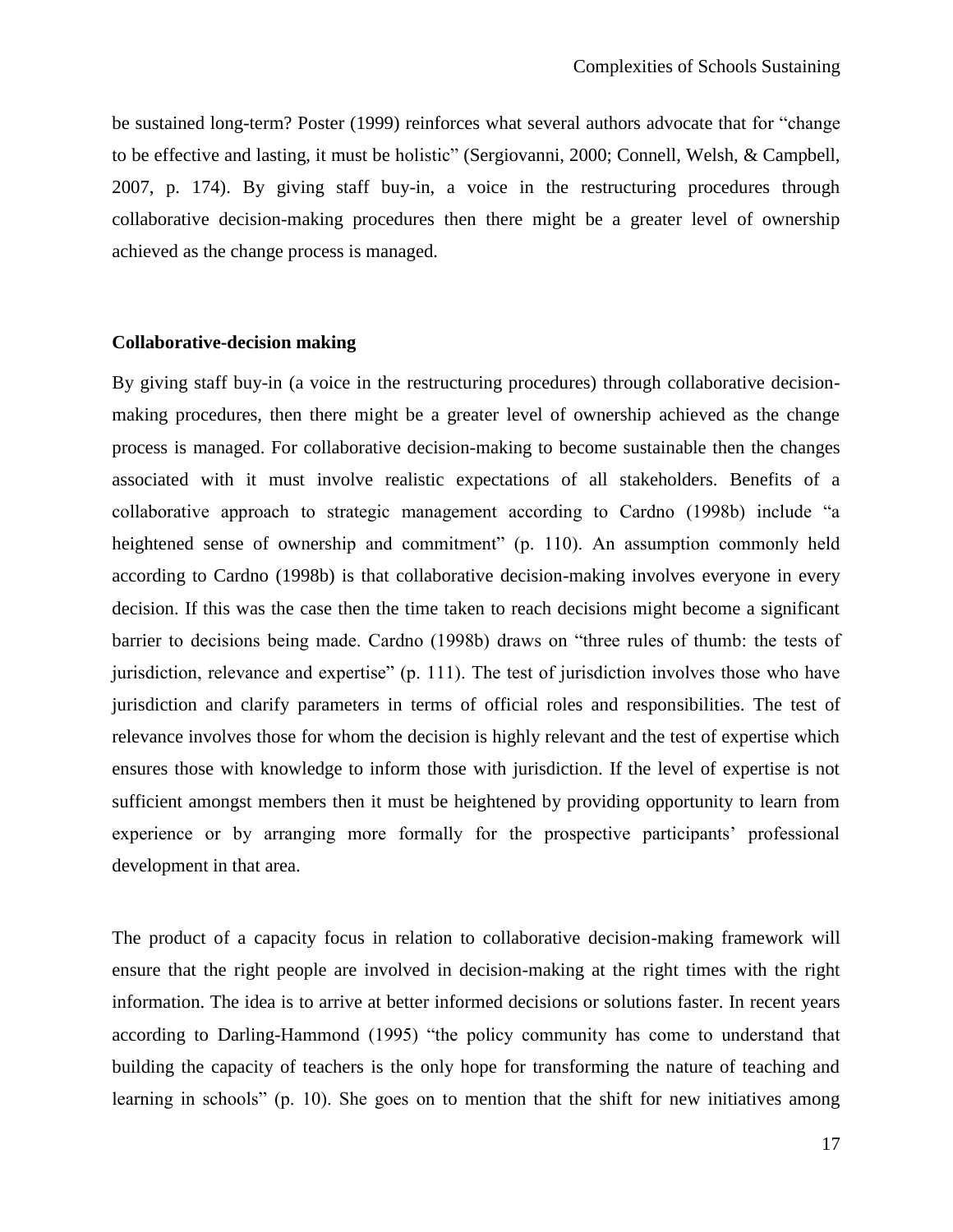major foundations to fund teacher development efforts will demand more intensive, imaginative approaches to educating and inducting new teachers.

For teachers, collaborative decision-making it is about being in teaching teams that are supposed to be highly collaborative. Collaborative management is one way of distributing and sharing the load of work intensification. According to Gunter (2005) distributed leadership is a way of filling a leadership gap by giving value to espoused interdependence of more spontaneous collegial forms of leadership rather than more directed forms of leadership. Here leadership is according to Gunter (2005) and Hargreaves and Fink (2006) not given out or controlled but scattered and allowed to develop naturally. Cardno (2002) says that the use of teams in schools is linked to the "application of collaborative management" (p. 212). Coleman and Bush (1994) also support this notion that there is a strong trend towards collegial approaches in schools and that "one of the main features of collegiality is its emphasis on teamwork" (p. 226). Collegial approaches are also identified by several other authors: Hall and Wallace (1996); Forsyth and Elliott (1999); Gronn (2003a) and Cardno (2002).

Staff and management build a successful culture by maximising collaborative teamwork in an effective learning organisation by caring for others, focusing on quality and so on. Wilson (1999) points out that "culture can be diagnosed and changed to move organizational effectiveness" (p. 103) as long as members are valued, are given a "voice" and not seen as passive objects to control. Fullan"s (1992) research on school improvement shows that many innovations [initiatives] fail to be sustained [or even implemented] due to the resistance of teachers within the school, despite the best efforts of the management team. Young (1983) mentions that "people change more easily when they feel they have been instrumental in bringing about the change, or have in some way participated in the decision that shapes the change" (p. 43). In this way participants have a sense of ownership by being valued and consequently commit to the sustainability of an initiative.

When an initiative is implemented into a school's curriculum Hargreaves and Fink (2006) suggest that there is an assumption that all of the staff: the principal, management and classroom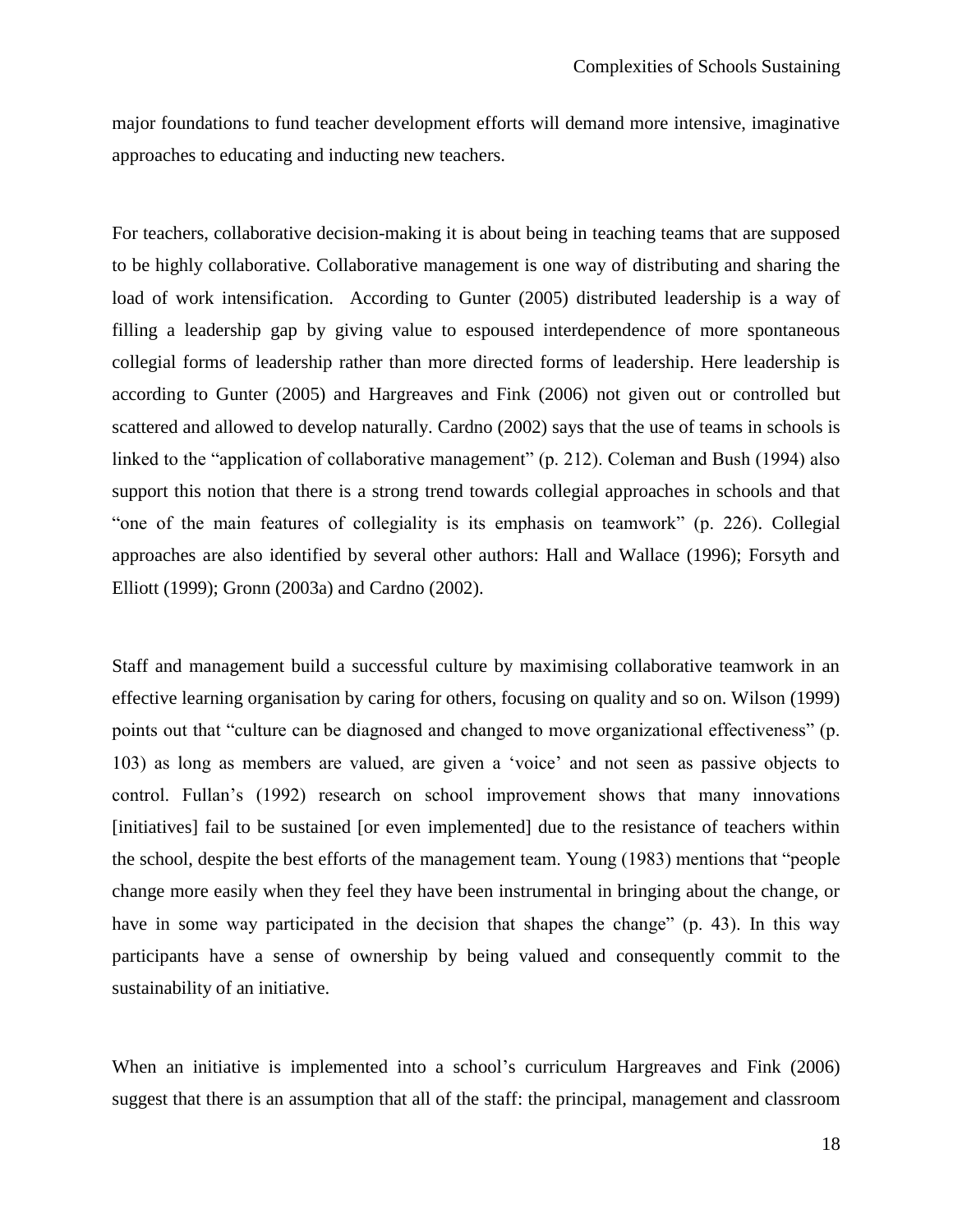teachers, are implementing and sustaining its focus to some degree. However Gray (2001) in his research on the limitations of sustainability writes that:

Changes to school management and organisation seem easier to secure than changes to classroom practice; most studies to date have been rather short on evidence of measured improvements over time; finally there is a shortage of evidence about the extent to which schools manage to sustain improvement (p. 95).

Hopkins (1996) suggests that learning and teaching in the classroom rather than making changes at other levels of management will bring about change needed for sustained school improvement. This is because according to Hopkins (2001) that reform is not proximal enough to the classroom, because there is not enough attention to the way the school organisation supports learning and because most reforms do not adopt a systematic perspective which has depth as well as width. Hopkins therefore stresses "the need for school improvement to drive down to the learning level, in other words to concentrate on teaching and learning in schools rather than assuming that changes at other levels will bring changes in the classroom" (p. 5). Gronn (2003b) sees Hopkin"s perspective in broader terms when he points out that executive staff in a school environment are required in their job description to manage and lead change in a situation such as the introduction of an initiative. However to do their job properly those in management roles rely on many other staff members. The complexities of managing staff change for initiative implementation to be effective across all levels of the school requires the employment of skills from different frameworks. The multiple frameworks outlined earlier by Bolman and Deal (2003) help leaders and management to affect change as it directly affects teachers who influence changes and pedagogy of learning and teaching within the classroom which ultimately affects the students. By leadership utilising the multiple frameworks and collaborative decision-making procedures then perhaps leadership might give teachers" more voice in the number of initiatives being implemented in to a school's curriculum at one time

#### <span id="page-26-0"></span>**Intensification of work**

Leaders, principals and managers of an organisation take on their role with the intention of taking up the challenge of improving learning and teaching in the best interests of school improvement yet according to Hargreaves and Fink (2006) this is counteracted with the implications of possible initiative overload. Together with Abrahamson (2004) they refer to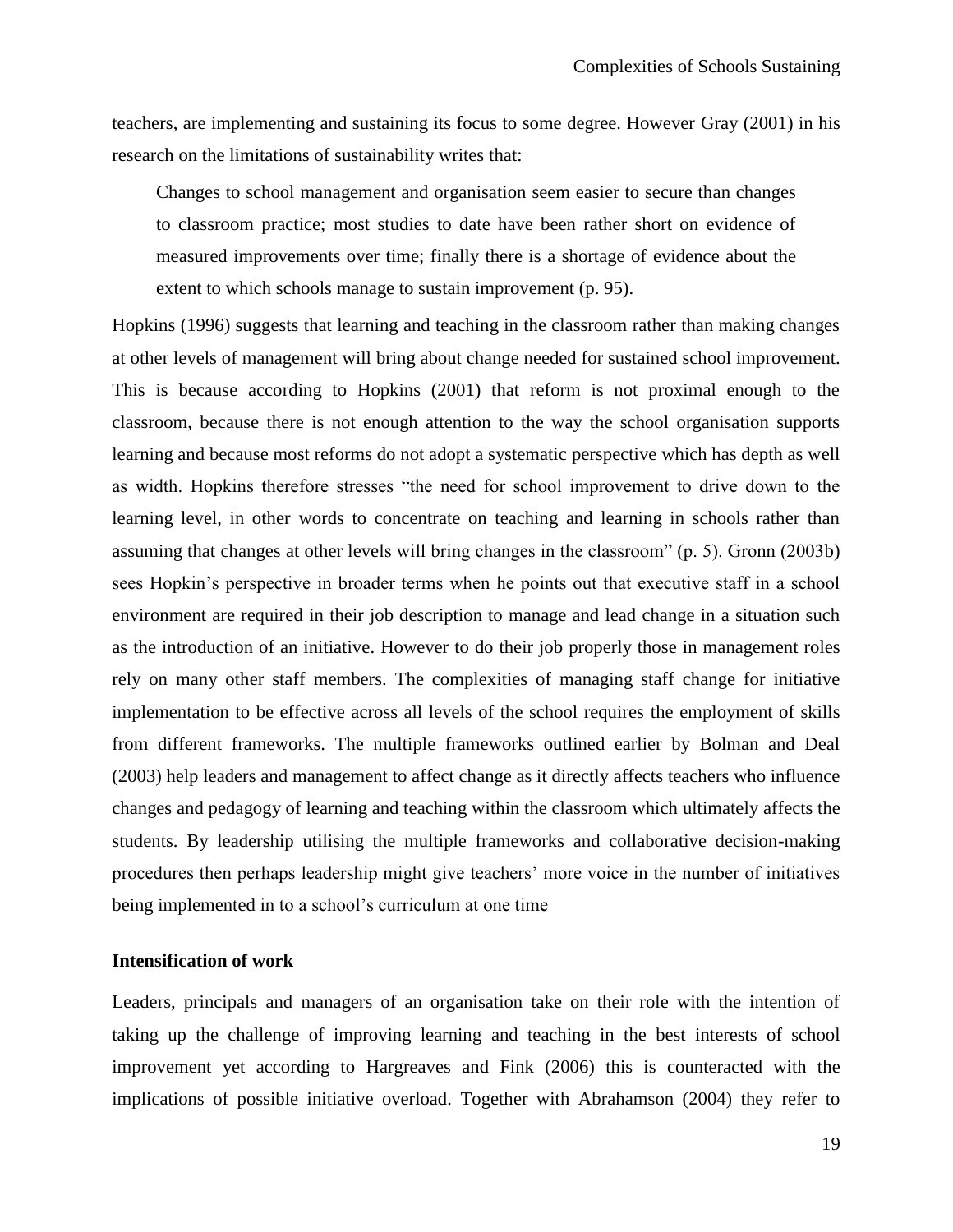initiative overload as a repetitive change syndrome which results in change related chaos with continuous upheaval related to too many changes. This in turn might, according to Hargreaves and Fink (2006), causes teachers change efforts to drop off due to change exhaustion and work intensification.

Initiative overload, is not a new phenomenon, it is also referred to by Apple (1983). He goes on to mention that "getting done becomes more important than what was done or how one got there" (p. 59). The pressure involved in coping with conflict and change might begin to take a toll on the health and tolerance of individuals, (Apple, 1983). Due to the new leadership practices required when implementing new initiatives there might also be less time spent with pupils even though the overall working hours have increased. In becoming more professionally equipped to take-on new initiatives Apple (1983) suggests that in doing so staff accept longer working hours and an intensification of work.

When it comes to the impact of reform in schools Harris (2002) argues that "many schools currently feel pressured by the often competing, demands of new government initiatives and strategies" (p. 114). Initiative overload might contribute to a negative attitude by staff and at worst is counter-productive to schools taking charge of their own change and development. Hargreaves (1994) points out that the sheer "cumulative impact of multiple, complex, nonnegotiable innovations [initiatives] on teachers' time, energy, motivation, opportunities to reflect, and their very capacity to cope… is extreme in the disrespect and disregard that reformers have shown for teachers themselves" (p. 6). If senior management teams make decisions about introducing new initiatives in teachers' absences, then perhaps long-term change and the sustainability of an initiative might become less likely to occur in a school.

In many schools teachers are often swamped with initiatives. This can be driven by a need to be seen as a school with an effective institutional image according to Foskett (2002). He goes on to say that "schools…still seek to convey a positive encapsulating image through their publications, their signs and symbols and their activities [initiatives]" (p. 250). Behind the image teachers learn to treat initiatives like "kidney stones": "it causes considerable pain but it will pass, and so innovation that is imposed by management is resisted until it passes" (Stoll & Fink, 1996, p. 79).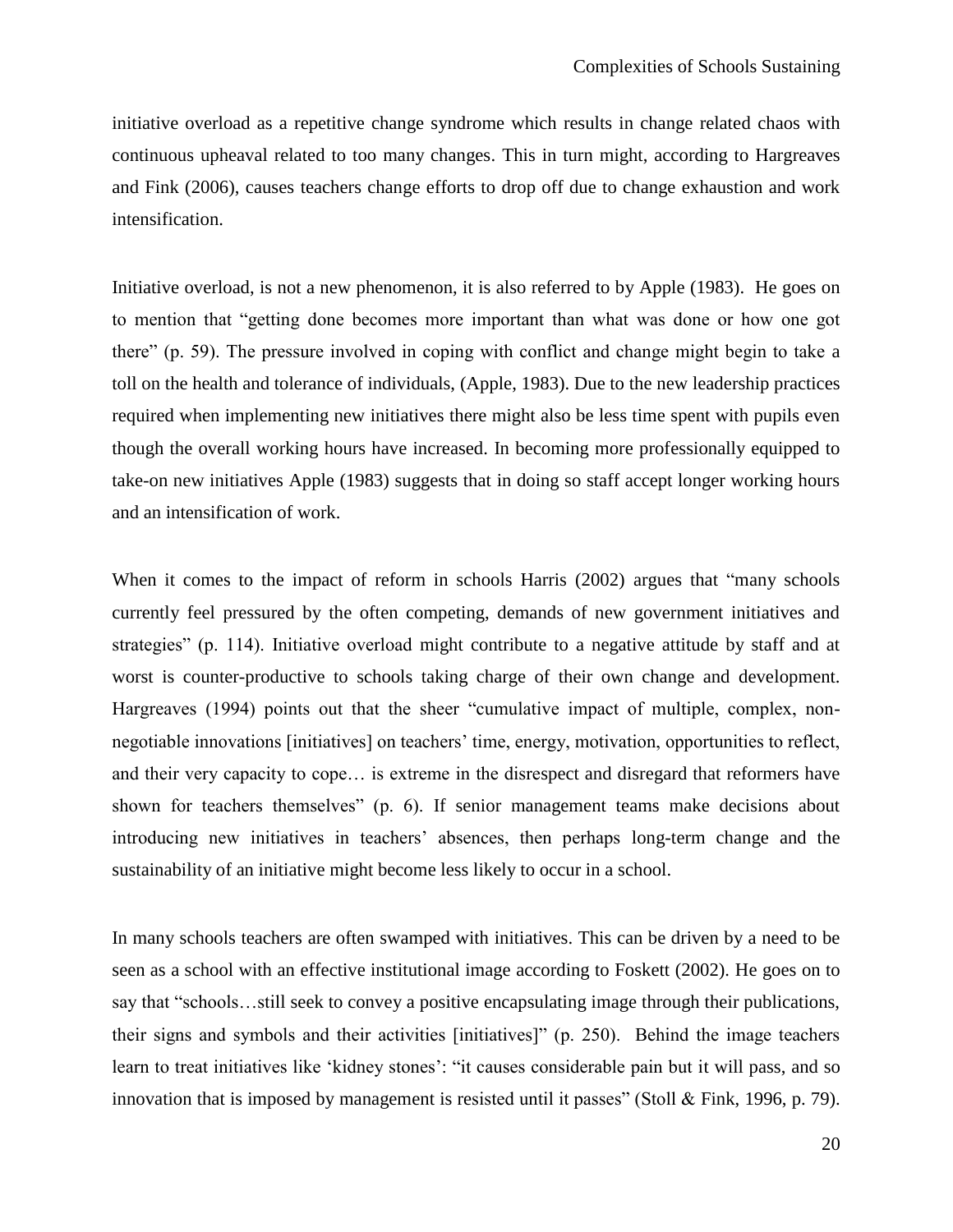As a result teachers can by-pass ownership of the initiative making its long-term sustainability more difficult to achieve. Hargreaves and Fink (2006) support this claim by saying that leadership's "consuming obsession with reaching higher and higher standards in curriculum achievement within shorter and shorter time lines is exhausting our teachers and leaders" (p. 3). However, a contradiction to this analogy lies in a situation where some teachers seemingly do have ownership of the initiative implementation process while others, at the same time, resist such change. Not all teachers resist the changes 'placed' upon them and consequently do not appear to suffer the initiative overload and shortage of time syndromes in ways that others might.

Having less time for teachers to meet and converse with their colleagues or the community caused by an overload of change initiatives has, according to Hargreaves (2003) research in New York State and Ontario, caused a loss of teaching confidence, early retirements and resignations as a result. According to Hargreaves (1994), "shortage of time is one of the perennial complaints of teachers and teaching in studies of educational change, school improvement, and curriculum implementation" (p.15). Shortage of time repeatedly appears as one of the chief implementation problems of a new initiative.

Scarcity of time creates work intensification which makes it difficult to plan more thoroughly and to commit oneself to the effort of initiative implementation. Yet classroom teachers since 2006 have release time from the classroom where they can reflect on practice and innovations within school teaching hours. This amounts to two hours per fortnight yet it seems with initiative overload the release time is commonly used for getting "on top" of daily teaching administration tasks rather than it being time to reflect on practice or to collaboratively discuss issues. Research in New Zealand by Timperley et al., (2007) found that:

Teachers were unwilling to use release time made available for their involvement in professional development for two reasons. Firstly because they felt that relief teachers did not have sufficient knowledge of their students to meet their learning needs adequately, resulting in lost teaching time. Secondly, they were concerned about the quality of available relief teachers…When teachers were released from their classrooms they wanted to feel that their programmes were not going to be disrupted and that their students were in good hands. (p. 142)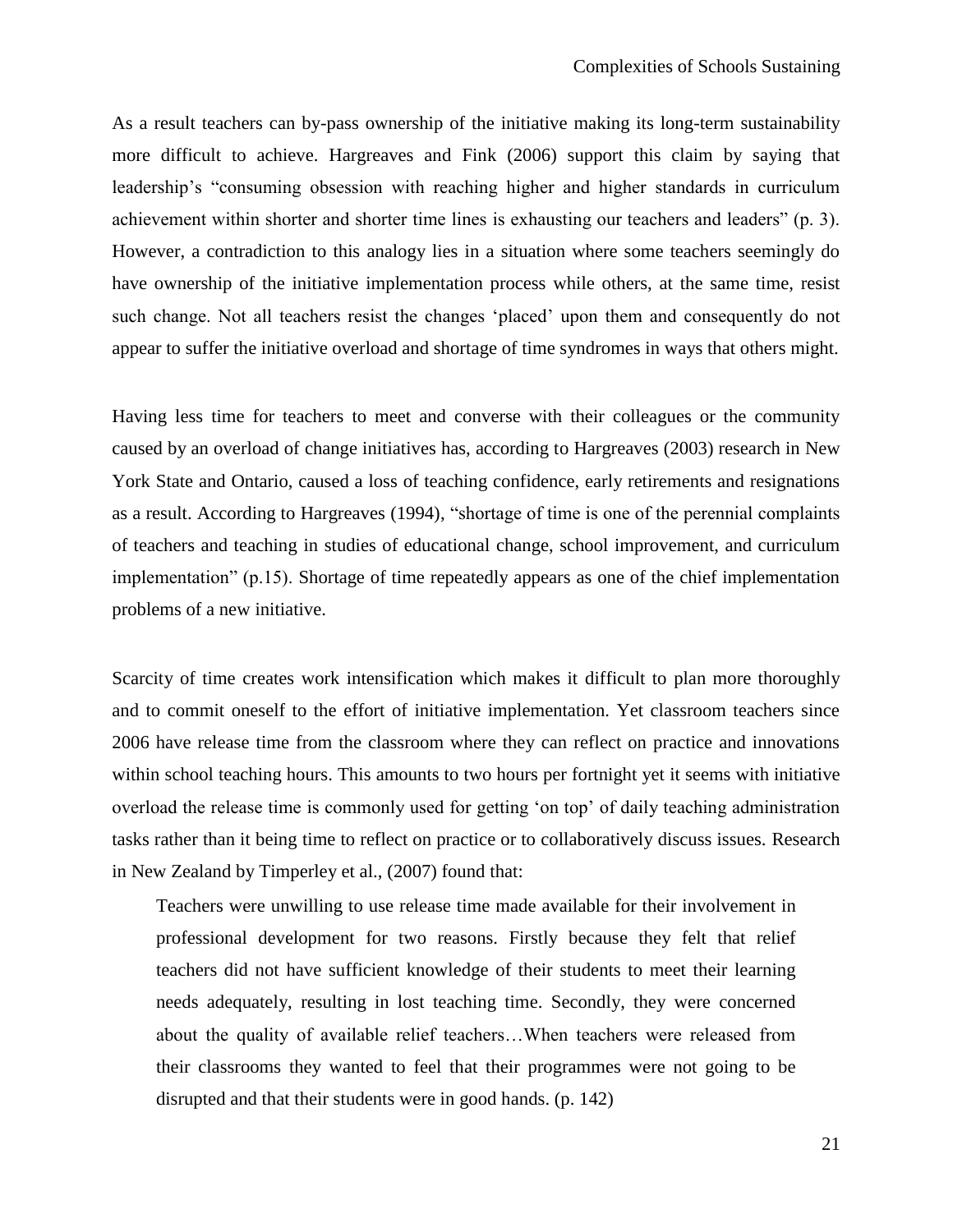Timeframes outside of teaching hours are as Cardno (2006) highlights times that "principals and their teams appear to be swamped with initiatives" (p. 468). Unless an issue is viewed as a priority it is unlikely according to Cardno (2006) that a principal will "embark on leading a... cycle of action research" (p. 459) to facilitate the necessary changes adhering to initiative overload. By leadership not employing effective change management strategies during the process of initiative implementation they might run the risk of teachers operating out of defensiveness and resistance rather than ownership of the initiative during the change procedures.

#### <span id="page-29-0"></span>**Ownership and resistance**

During a change process no one knows ahead of time how teachers will respond to changes or even how they do change in the face of change. More importantly initiators of change need to realise during the process what makes teachers dig their heels in and resist change. Hargreaves (1994) explains that "if we are to understand the specific impact upon teachers of educational change… we must also understand the specific impact upon teachers in the change process more generally" (p. 10). He goes on to mention that conflict is a necessary part of change and that policy cannot mandate what matters because change is a process not an event. Strategies that either encourage or hinder change will be discussed in this section.

The introduction of an initiative must be viewed in light of the changes in structure or working practices that will affect those members likely to be affected, directly or indirectly; "by introducing new working practices which replace established and cherished ways of working, they threaten individual self-concepts" (Ball, 1997, p. 32). Esland (1996) supports Ball"s claim when he suggests that an innovation can represent a denial of much of what staff have previously believed in. In this way initiatives are rarely neutral and they have the potential to either increase ownership or resistance of a project.

Ownership of initiative implementation might contribute to a greater likelihood of long-term sustainability. The goal to allow stakeholders ownership and perceive (aspects of) the change as being self initiated will hopefully encourage positive emotional responses and cause less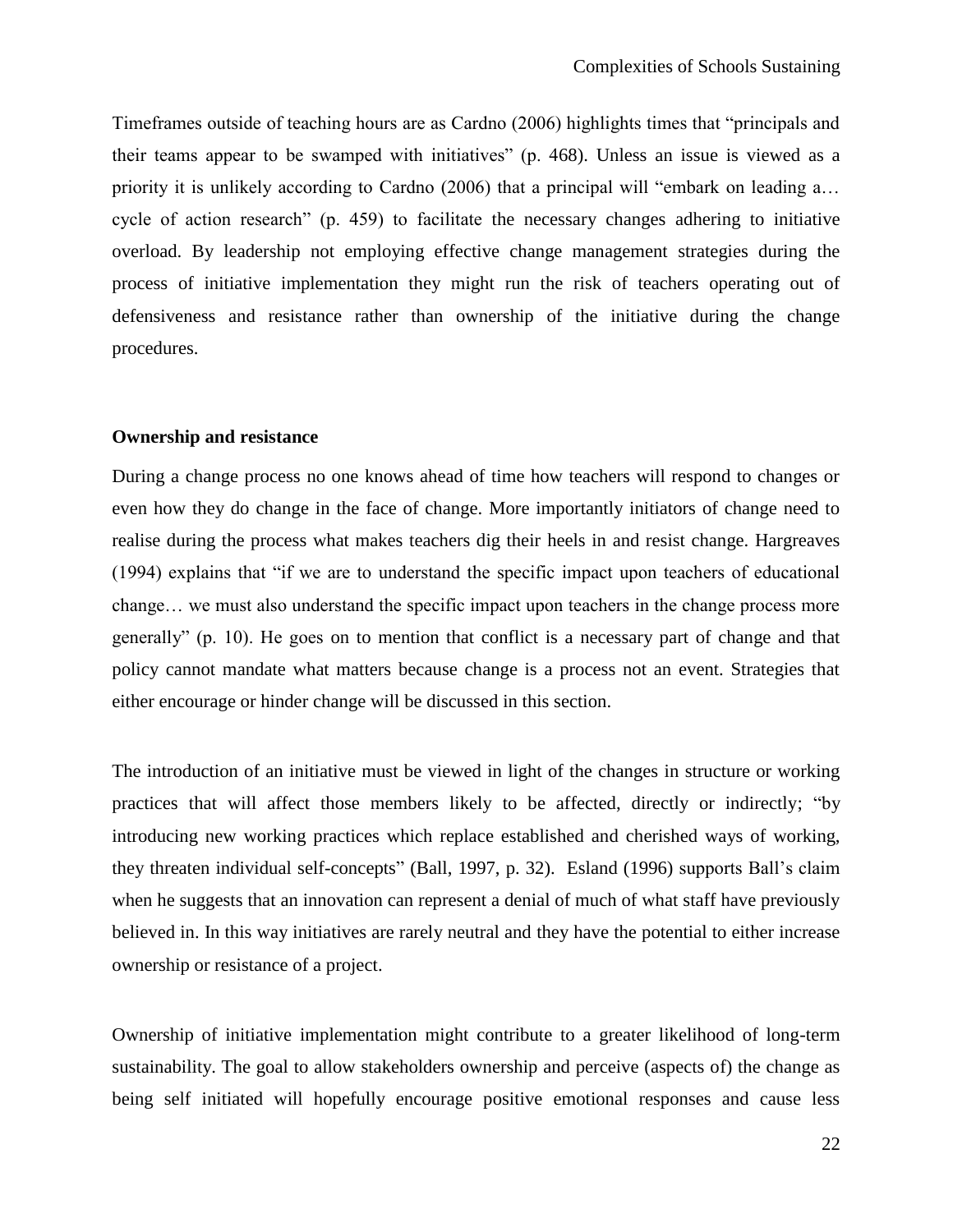resistance to change. When an organisation is required to effectively confront change the emerging problems arising from the need to change can be both ambiguous and ill-understood (Owens, 2004). Because of the unknown, "outcomes of possible alternative solutions are not knowable in advance" (p. 286). In this way leaders of change face many complex issues that arise during a change process, often simultaneously.

As the process involved in initiative implementation continues to develop, other issues become more apparent and might potentially cause resistance within an organisation. Constant swings of emphasis in change and innovation can result in high levels of insecurity in staff. In turn this repetitiveness can cause cynical behaviours in teachers who learn to harden themselves against all change and its champions (Hargreaves & Fink, 2006). Cardno (2002) refers to this defensiveness as a "barrier to learning…the challenge in team learning is to overcome the forces that work against honest communication" (p. 220). Argyris (1985) agrees with Cardno (2002) and calls such barriers defensive routines that are both subtle and persuasive. Argyris (1993) argues that:

Organisational defensive routines exist in educational organisations. Defensive routines are any policy or action that inhibits individuals, groups, sub-groups and organisations from experiencing embarrassment or threat and at the same time prevents the actors from identifying and reducing the causes of embarrassment or threat.  $(p. 15)$ 

Unless they are recognised they are likely to inhibit team learning because they are antilearning, over protective and counter-productive. How change is managed is brought about by effective leadership in managing collaborative team cultures through advocacy of non-rational emotional responses by individuals. One strategy that might be employed in an attempt to enhance ownership is called Double-loop learning, advocated by Argyris (1977). Double-loop learning goes beyond changing strategies to changing values which must be implemented by the principal as a part of a school"s strategic management plan in order for values to be owned by all stake holders in a learning organisation.

Defensive behaviour impacts on organisations by inhibiting the detection and correction of errors and effectively inhibiting problem solving and decision-making. All of these factors play a key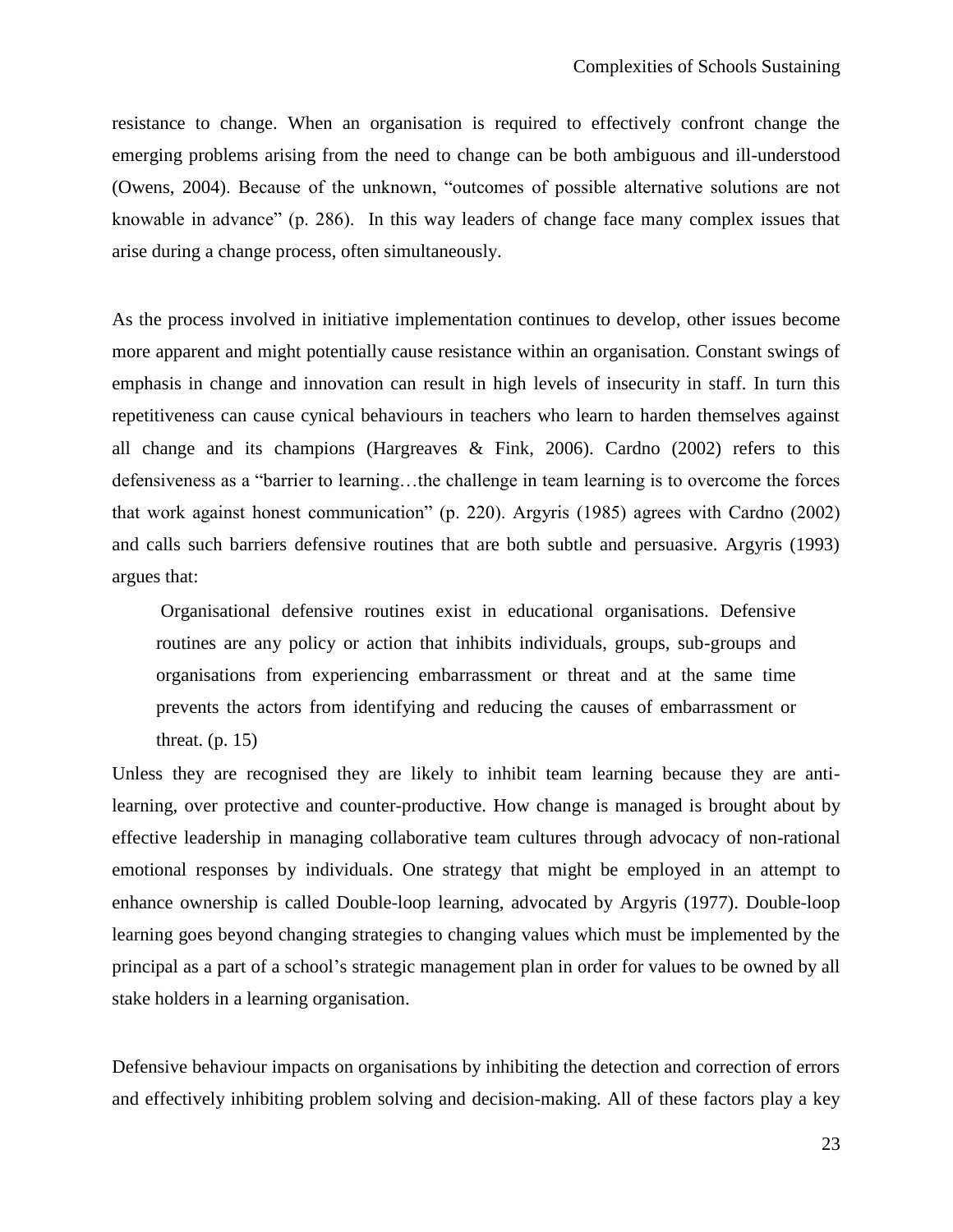role in the practice of creating effective change. However resistance can be productive rather than exclusively repressive according to Foucault and Gramsci (1971, as cited in Olsen, 1999). Where resistance is productive it allows some staff to experience ownership of the initiative while others at the same time experience control and react with resistance in an attempt to achieve initiative sustainability. Where members have buy-in from the beginning of an initiative they tend to have a greater degree of ownership and support therefore heightening the level of sustainability.

#### <span id="page-31-0"></span>**Summary**

Change mandated by the MoE to implement and sustain a TDI into a school"s curriculum might indicate signs of being successful during the funding period, yet depending upon how effectively the change has been managed, then the sustainability of such change might be short-lived post external-funding. A leader's depth and breadth of skills appear to be in direct relation to how the changes made have been made with a focus to long-term sustainability. Effective leadership skills involving change perspectives for teachers include: collaborative decision-making procedures; the ability to manage in-depth change processes and its related professional development; managing work intensification for members and aligning initiative ownership for staff. Such leadership skills need to be administered often simultaneously while restructuring and redistributing resources which are strategically linked to a school"s goals after the external funding of an initiative.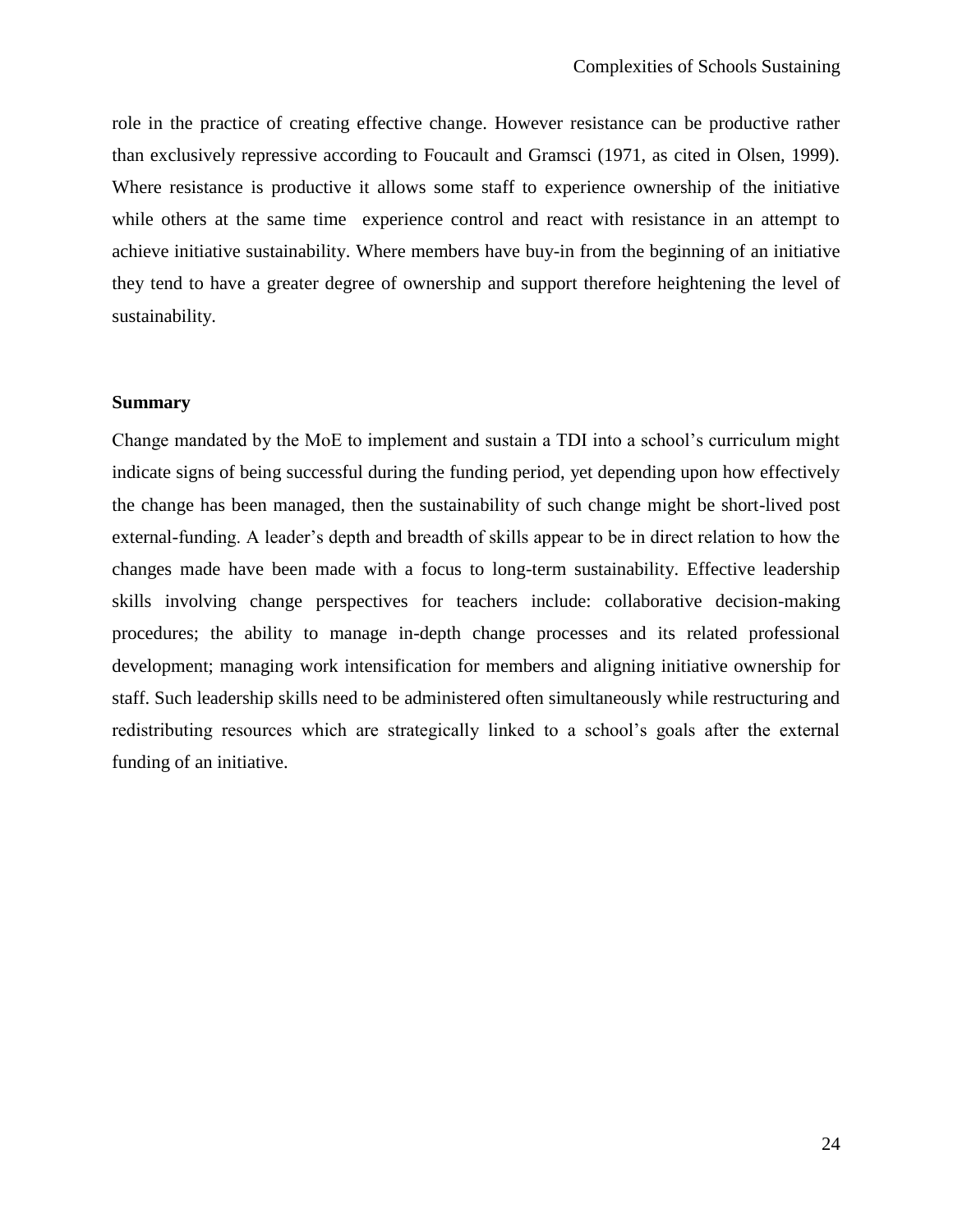### **CHAPTER 3: METHODOLOGY**

#### <span id="page-32-1"></span><span id="page-32-0"></span>**Introduction**

The purpose of this research was to identify the complexities of sustaining a professional learning model for teachers post MoE contract. The focus was to understand multiple participant meanings of initiative implementation in relation to sustainability issues post MoE funding. There is currently little New Zealand based formal research on the impact of sustainability post funding of TDI contracts.

The sustainability of a project linked back to professional development and professional learning in schools is seldom linked back to why the initiative was implemented in the first place according to O"Connell, Timperley, Parr and Meissel, (2008). These authors go on to say that:

Since 2000 researchers have more consistently attended to defining and describing sustainability and drawing conclusions about the links backward to the professional learning design…despite this…few research studies...clarify a definition of sustainability or trace how or why schools discontinue, adapt, or even transform the changes they make over time (p. 2).

The findings from the data have aimed to contribute to the wider body of knowledge that exists in relation to managing change, and the professional development required in order for stakeholders to realise effective school improvement through sustaining a MoE funded TDI initiative. The change and cultural conditions that make sustainability a seemingly elusive focus were approached through a qualitative research design with the methods of semi-formal interviews and focus groups.

This chapter outlines the decisions that were made with regard to the methods of approach of the data collection for the findings from the data being semi-formal interviews and focus group interviews. Details regarding methodology, data analysis procedures, validity and reliability of the findings from the data and the ethical considerations are also explained in this chapter.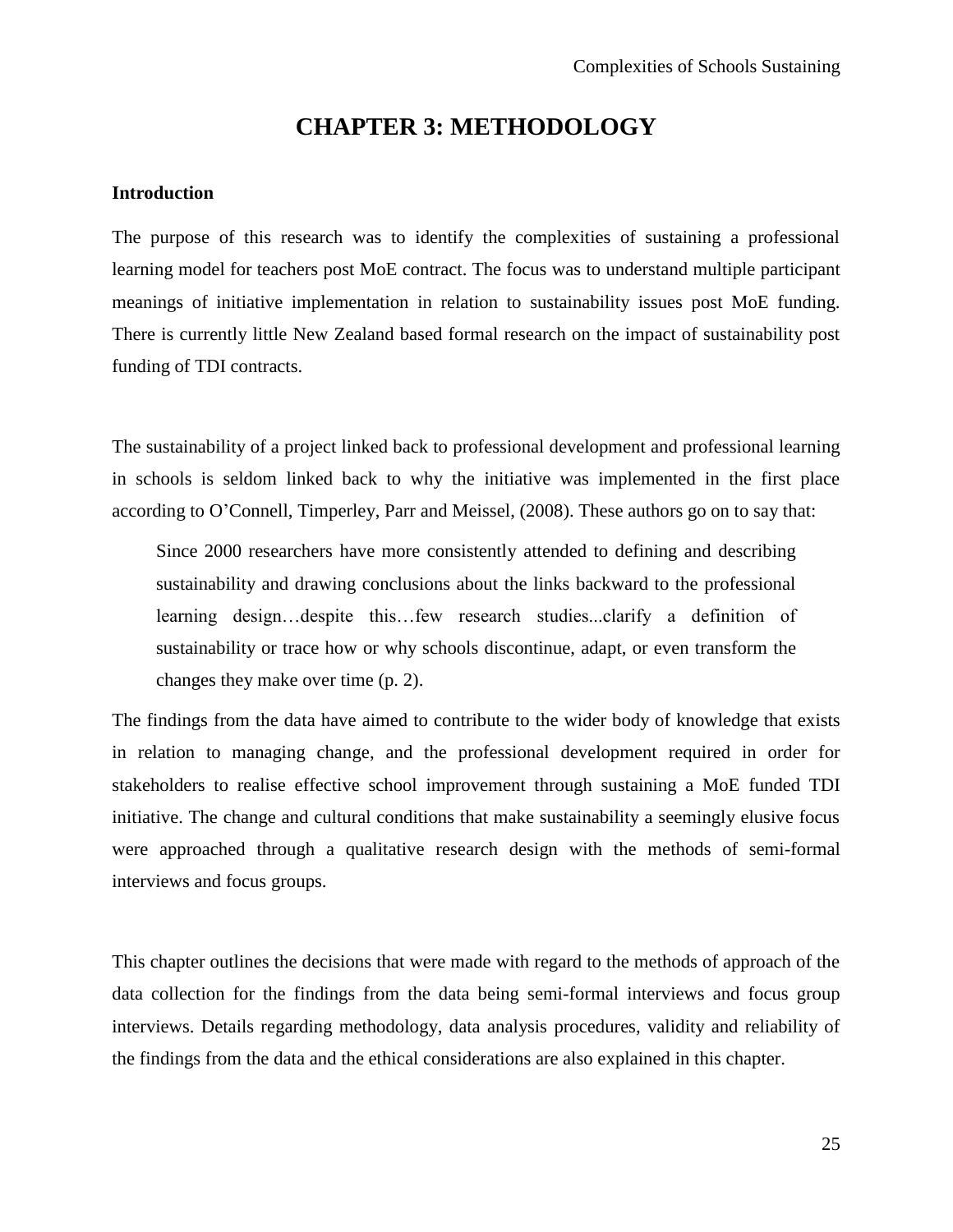#### <span id="page-33-0"></span>**Methodology**

Within the parameters of qualitative research there is enough flexibility to explore and discover the vast, rich experiences of principals, TDI coordinators and classroom teachers affected by school improvement and cultural change during the implementation and focus of TDI sustainability post Ministry initiative funding. Qualitative data provides rich information in a valid and respectful way for participants' which is interpretative (interested in participants' perspective of reality from past events) to research and to understand why people think, feel, and act as they do in relation to the sustainability of an externally mandated initiative one year since MoE funding. A research design paradigm is required which examines the problem in an holistic way capturing the experiences of teachers, TDI coordinators and principals with the potential for conflicts, dilemmas and difficulties. There is "little research done on this and qualitative research is exploratory and useful...do not know the important variables to examine" (Creswell, 2002, p. 22). Unanticipated as well as anticipated relationships in the phenomena have been accommodated and these were used to inform the findings from the data process (Stake, 1995).

A paradigm using interpretative, qualitative methodology reflects the differences between people according to Bryman (2008). Interpretivism through deconstruction and constructionism considers perceptions and emotions of people in attempting to explain human behaviour, and the ways that the use of power within organisational structures impacts on those who enact their roles within these structures MoE (2006). Although qualitative research is about people, Hakim (2000) goes on to say that "it is not about individuals *per se"* (p. 34). Reports and discussions in the findings from the data focus on the various patterns and themes that emerged from interview and focus group discussions.

Participants were chosen because they all had been involved in the TDI implementation process in their respective schools. Some participants had been involved for three years and others less, yet the TDI contract was common to all participants. All participants at the time of the findings from the data were involved in the focus of sustainability of a TDI contract within their school post MoE funding. Both focus groups and interviews were held in a comfortable permissive environment within the participants' schools.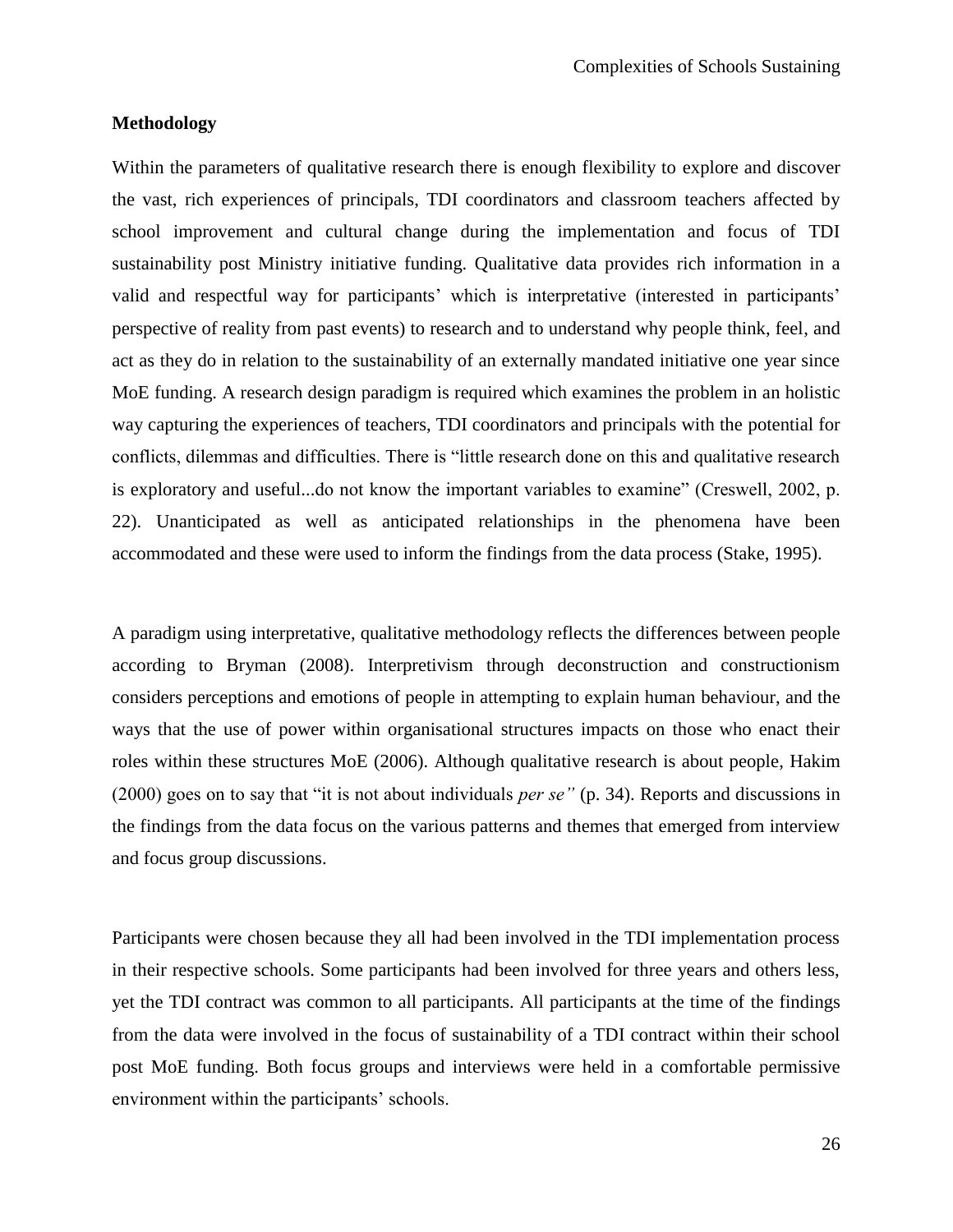|                  |                      | Focus Groups 1A & 1B:    |
|------------------|----------------------|--------------------------|
| Principal 1 (P1) | Coordinator $1$ (C1) | $(FG1A)$ Participants1-8 |
|                  |                      | (FG1B) Participants 1-6  |
|                  |                      | Focus Groups 2A& 2B:     |
| Principal 2 (P2) | Coordinator $2(C2)$  | (FG2A) Participants1-5   |
|                  |                      | (FG2B) Participants 1-5  |
|                  |                      | Focus Group 3:           |
| Principal 3 (P3) | Coordinator $3$ (C3) | (FG3) Participants1-6    |

<span id="page-34-0"></span>**Table 4.1 Participants across three primary schools** 

Table 4.1 shows the stakeholders within each of the three research schools horizontally, indicated by the same numeral after their code. Vertically the different roles of the stakeholders at each of the three schools are identified and collectively all stakeholders are documented,

The goal of the findings from the data was to understand multiple participant meanings by relying as much as possible on the participants' perceptions of the situation being studied. The findings from the data involved many people from the same staff who interacted over time in three different schools. The qualitative design allowed the findings from the data to describe and interpret the shared and learned patterns of values, behaviours and beliefs of each staff-group (Harris, 1999). A qualitative approach to the constructivist research has allowed the findings from the data to collect open-ended data with the primary intent of developing themes from the data. The knowledge claims are based primarily on what Creswell (2002) refers to constructivist perspectives as multiple meanings of individual experiences.

The intention of data gathering was to go deep and get shared perspectives from people by promoting self-disclosure among participants. The chosen qualitative approach to the findings from the data left room for reinterpretation and reshaping of the problem during the process of dialogue prior to action and even during action. Participants in the focus groups had choices offered as opposed to a predetermined questionnaire, which included closed-ended response choices. This approach was chosen because the findings were less likely to be intentionally influenced by the interviewer through oversight or omission.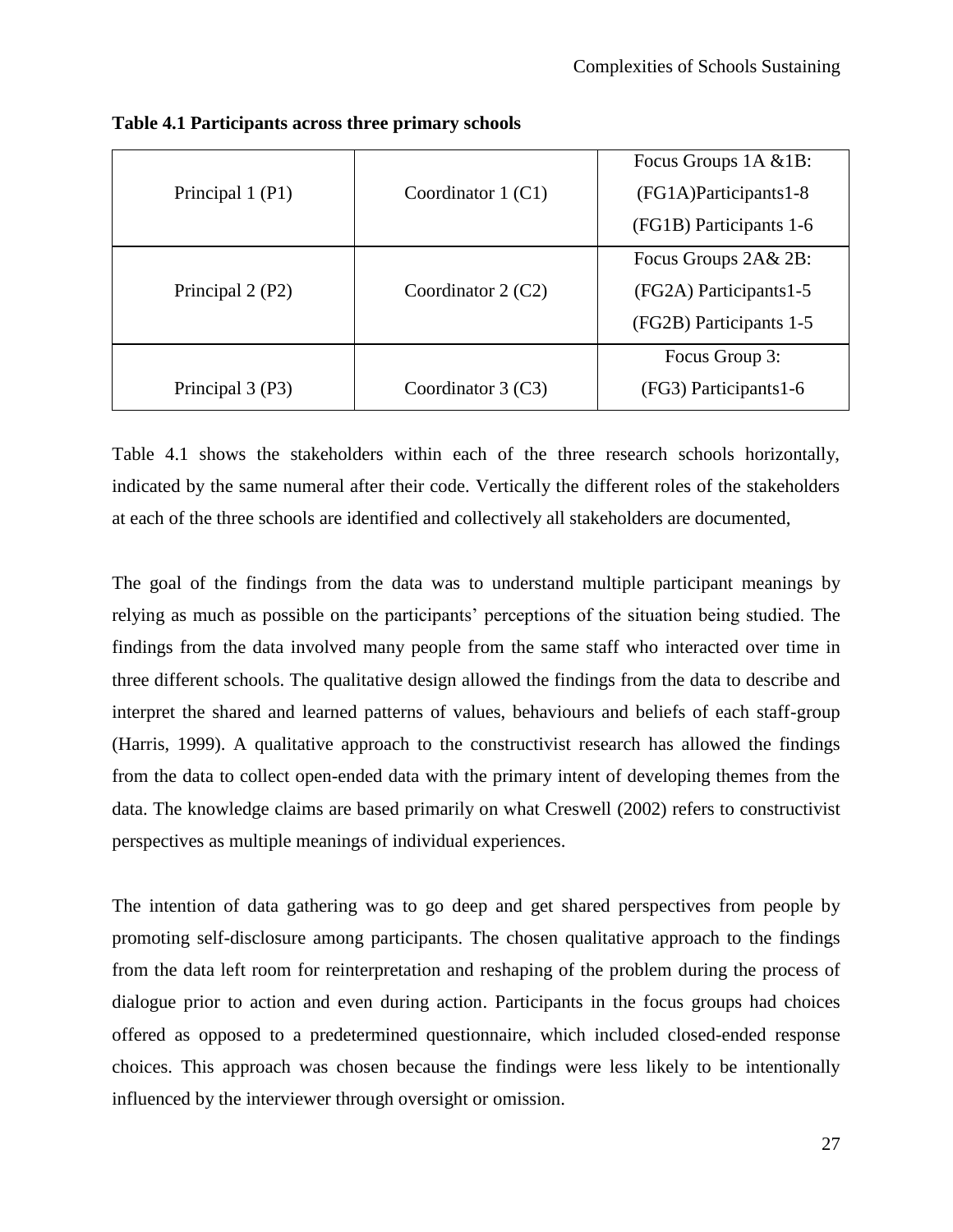Quantitative methodology was considered and discarded. Scott and Usher (2003) clarify that experimental methodology as used in social and educational research assumes that the context of human relations is not central to an understanding of it. So it was deemed inappropriate along with data gathering by observation (due to time restraints) and as explained earlier by Scott and Usher (2003) to have human activity to data sets expressed in numerical terms. Neither approach would have done justice to the complexity of the focus of sustainability of a TDI long-term. The experiences of the participants in this research are influenced by time, workload and school change. The measurement of absolutes, as in quantitative research, was neither possible nor desirable.

#### <span id="page-35-0"></span>**Research methods**

Schools where the findings from the data took place included three primary schools who had implemented the MoE funded TDI initiative into their curriculum over three years. The researcher was the TDI coordinator at one of the schools in an associate principal"s role. At the time of research another coordinator was acting in the researcher's place. The selection of three schools was made as they were the only three primary schools contracted to the MoE for the period of the 2006-2008 TDI contracts in the Central and Northland regions of New Zealand. Cost of travel and access to schools was a consideration when choosing schools for the research and any consequent follow-up.

All schools drew their pupils from communities where parents, caregivers, and whanau involve themselves in the school-wide activities. Information about the findings from the data and participants" involvement was sent to the TDI coordinators and focus group participants. The principals had received theirs earlier when establishing permission to carry our research in their schools. Consent forms for signing were sent to all participants and filed in the findings from the data"s locked filing cabinet for future reference. Principals, TDI coordinators and classroom teachers (via their syndicate leaders) were then contacted and interviewed.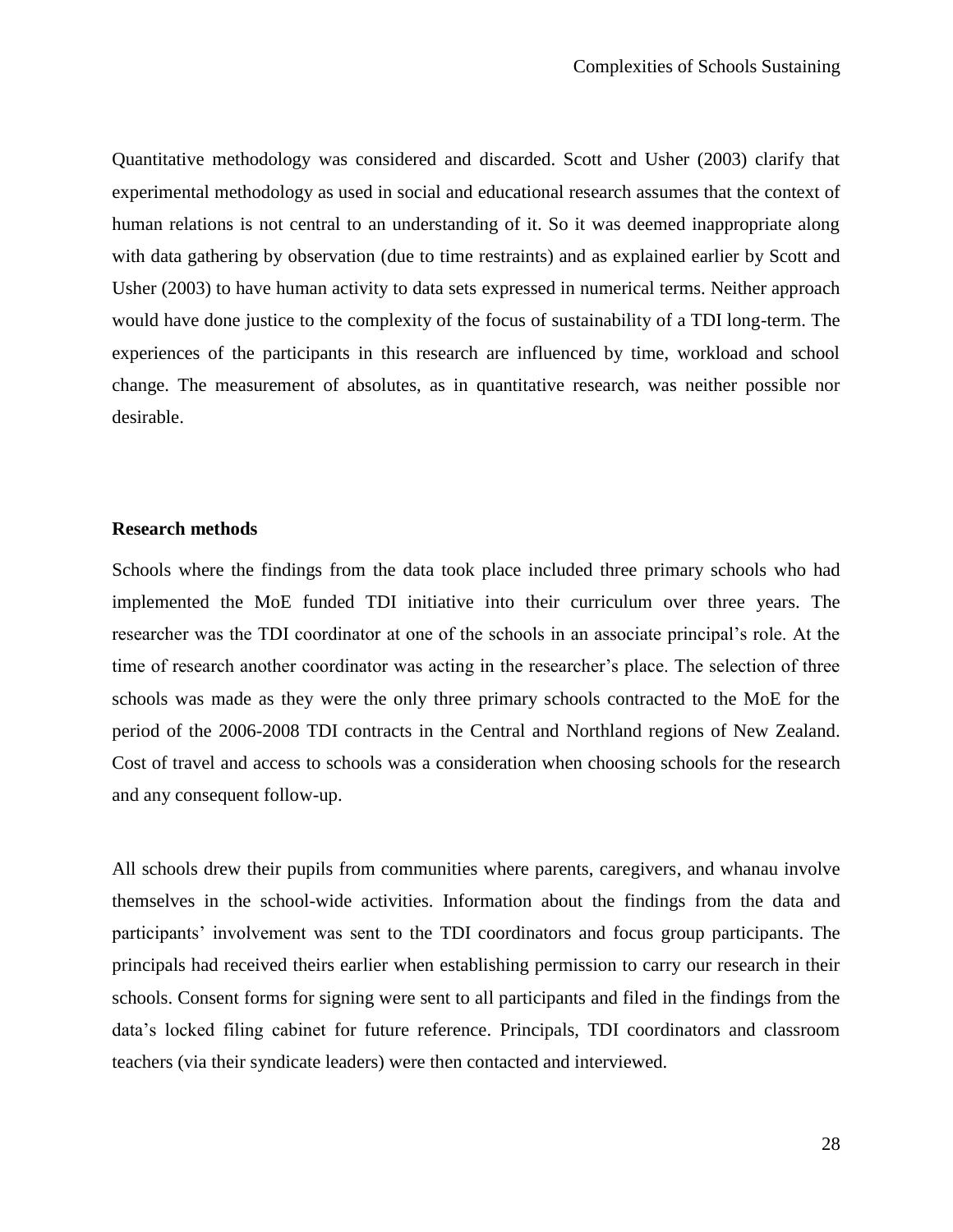The interview method differs from the focus group method of data collection in that the findings from the data take the lead. The interviewee takes a more or less passive role according to Rice (1931) who goes on to say that "information or points of view of the highest value may not be disclosed because the direction given in the interview by the questioner leads away from them" (p. 561). Considering the possibility of the interviewee"s point of view not being heard, the interview was designed to be semi-formal and in-depth in order to allow greater scope for discussion as data was obtained from the participant. In this way the findings from the data took on a less directive and dominating role in the anticipation of deeper responses on areas where the participant felt that they are of most importance.

A total of 30 teachers participated in five different focus groups. The numbers of participants in each of the five focus groups are as follows:  $FG1A= 8$ ;  $FG1B= 6$ ;  $FG2A= 5$ ;  $FG2B= 5$  and  $FG3= 5$ 6. Two separate focus groups took place in two of the schools and one focus group in the remaining school. The reason that one school had only one focus group was due to its smaller staffing size. There were only six teachers in total who were available to participate in that particular school. A focus group with less than five participants might not have provided the necessary level of discussion. Therefore dividing the group of six into two groups of three would not have been appropriate for generating in-depth discussion and gathering the data required.

The focus group sizes of between five and eight participants were small enough for everyone to have an opportunity to share insights and yet large enough to provide a diversity of perceptions. Although time restraints as mentioned at the conclusion of this chapter meant that not all summarised data was discussed within allocated timeframe where groups had more than five participants. The focus groups were restricted in size because when a group exceeds a dozen participants according to Krueger and Casey (2000) "there is a tendency for the group to fragment" (p. 10). Participants begin to whisper to the person next to them as there is not enough pause in the focus group"s conversation for them to talk. Krueger and Casey (2000) suggest that when whispering occurs, this is a sign that the group is too big.

Semi structured interviews were conducted using an interview guide and focus groups using a focus group guide, refer to Appendix A and B at the end of this thesis, with an opportunity for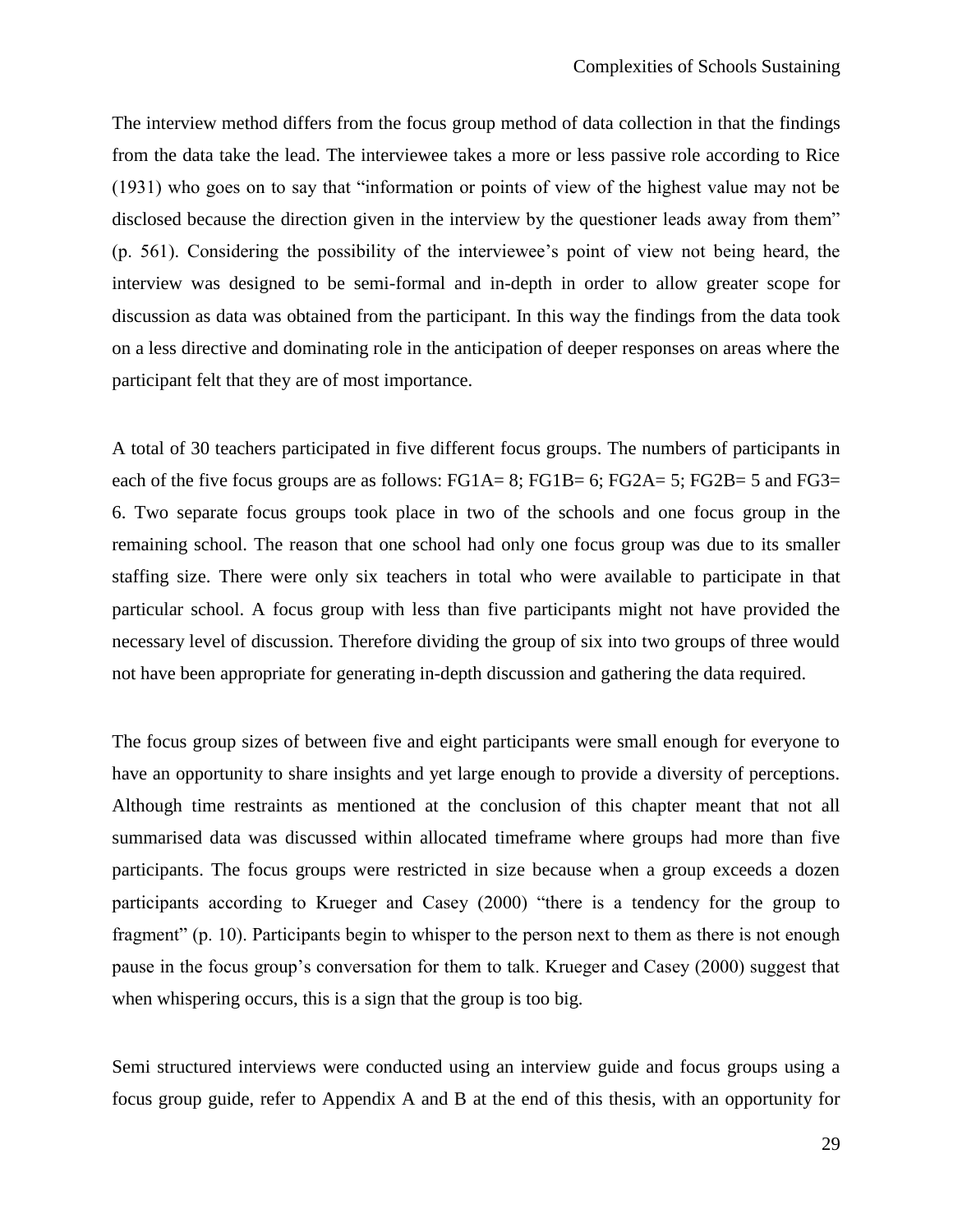the interviewer to vary the sequence of the questions. This "allows latitude to ask further questions in response to what are seen as significant replies" (Bryman, 2008, p. 196). Some questions took the form of a list of topics formatted as an interview guide to allow further scope for latitude and the focus group interview participants' responses to be built on one another to allow deeper meanings to emerge.

# **Data analysis**

When done rigorously and systematically, the analysis and interpretation of qualitative data can be time consuming according to Silverman (1993). Patton (1990) supports Silverman by espousing that:

The analysis of qualitative data is a painstaking process requiring long hours of careful going over notes, organizing data, looking for patterns, checking emergent patterns against the data, cross-validating data sources and findings and making linkages among the various parts of the data and the emergent dimensions of the analysis. (p. 379)

In this research the emphasis was on the 'raw' data collected as opposed to a report-writer's conclusions. Excerpts from interviews and focus groups that displayed a range and variety of perceptions about each question were used to show clusters of feelings, beliefs, contradictions, associations, and themes that have emerged from the data. Answers from different people were grouped by topics from the interview and focus group guides, although the relevant data was not found in the same place in each interview or focus group. Patton (1990) mentions that "in this way the interview guide [and focus group guide] actually constitutes a descriptive analytical framework for analysis" (p. 376). With a wide range of information-rich data to sort through, having the data loosely analysed as it is transcribed, makes the 'long table approach' described by Krueger and Casey, (2000) a little more manageable within the time restraints of the findings from the data.

The "long table approach" of gathering and analysing data is a low-technology option that required a lot of room where work remained undisturbed until the analysis work had been done. This method is time-tested and breaks down the analysis task into manageable chunks allowing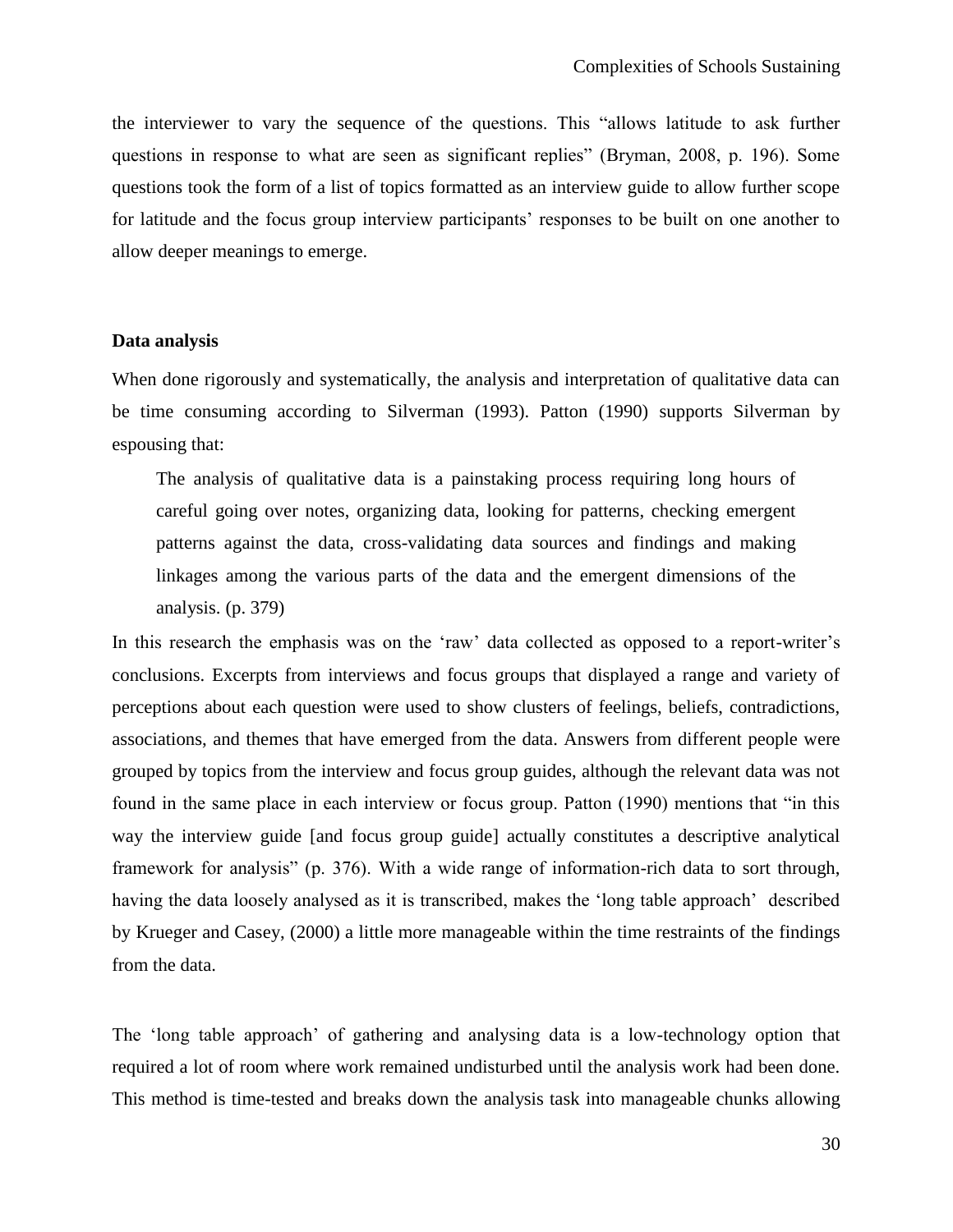the findings from the data to be analysed into identified themes, and categorised into results. In this way as suggested by Smelser (1982) "qualitative research, even when theoretically informed, is the most open-ended and hence least biased type of study" (p. 28). This provides rich information to understand multiple participant meanings by relying as much as possible on the participants' perspectives in order to draw conclusions around what strategies might assist or hinder the sustainability of a TDI's professional learning focus post MoE funding.

Not all data gathered is worthy of analysis or can be analysed. Krueger and Casey (2000) suggest that "certain questions are more important than others, and you must know one from the other" (p. 139). In this regard the findings from the data have placed emphasis on parts of the group discussions, and individual interviews in which the most relevant conversations to the findings from the data aims and questions were held. The data gathering process although time consuming adhered to the planned semi-structured interview questions and focus group interviews. However some questions for principals were asked in the wrong order as discussion during the interviews led to a later question being more pertinent question than the one recoded in sequence. This assisted in maintaining a flow to the interview. The final data gathered was not affected by this procedure and all questions were asked and discussed at some stage during the interview. In another instance a question to a coordinator was overlooked. This was the second question listed in Appendix A around school improvement and student achievement. Therefore comments from two rather than three coordinators were used to substantiate the effect of the TDI on student achievement and school improvement discussed in Chapter Five.

Altogether thirty six participants took part in this research. The three principals and three coordinators were all available on pre-arranged dates to participate individually in semi-formal interviews. Thirty four participants participated in the original focus group interviews. At the time of data gathering only 30 focus group participants were involved out of a possible 34. There were two teachers absent in one group and two beginning teachers were exempted from participation by their principal as they had not been a part of the TDI professional development up until the time of the focus group interview. Although this did not appear to affect the validity and reliability of the data, having more participants who had not received TDI professional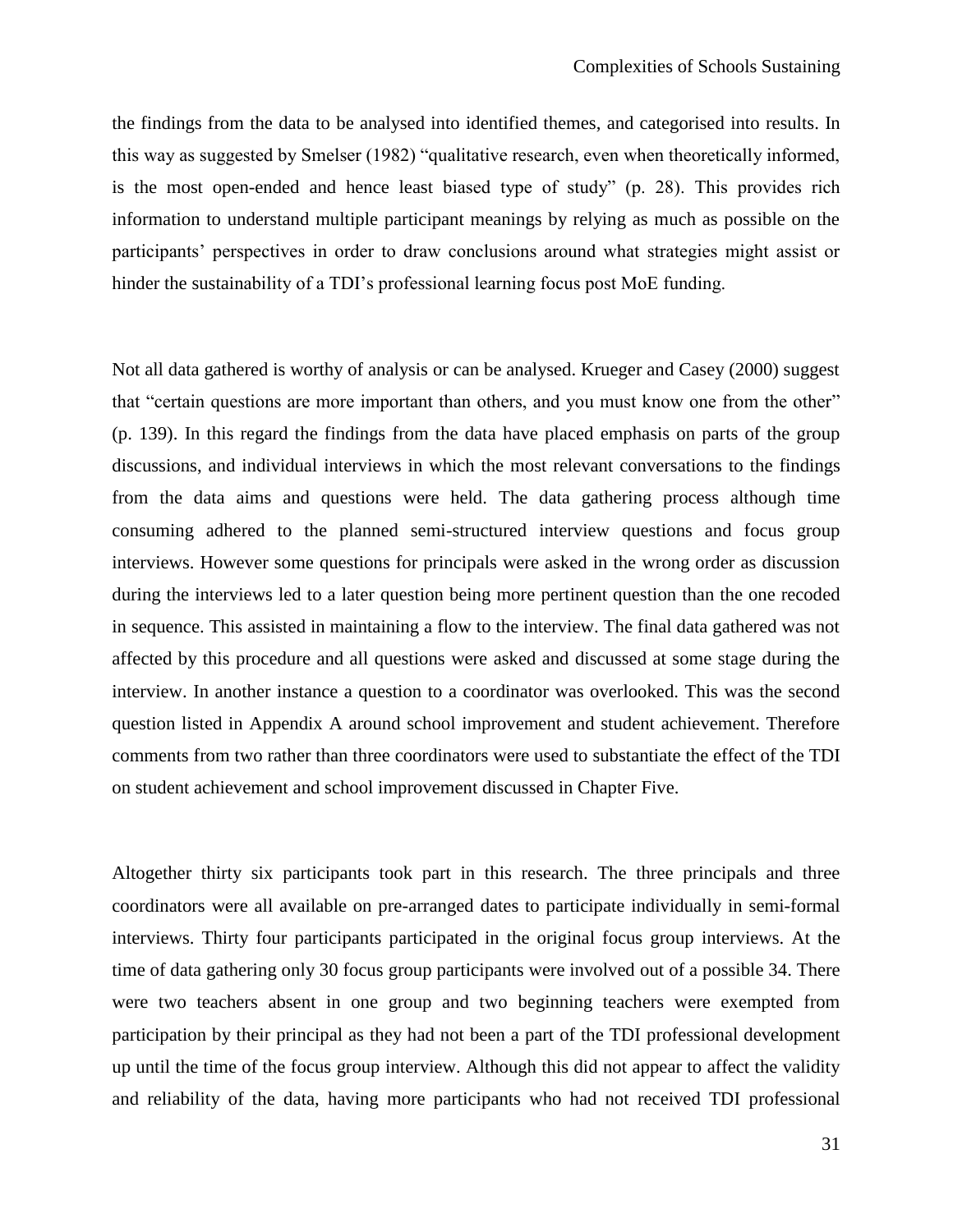development as a part of an induction programme to a new school might have uncovered data not mentioned in the findings from the data findings.

Time restraints also impacted on data collection. Where focus groups had more than five participants this meant that a lack of time to effectively complete the summary section outlined in Appendix B question 4 reduced the amount of data collected. Realising that focus groups were conducted during after school hours where time is precious, I had mentioned in the focus group information forms my taking between 30-45minutes of teachers' time. Where time was up I quickly summarised the main points of the discussion and was not always able to give enough time for participants to feed back to me the adequacy of the previous question"s summary. In this way the summary became very brief. Within two days of each focus group taking place I emailed the transcripts to each participant and gave two weeks for anyone to make any alterations before I began writing up the findings of the data gathered. No participants responded with any amendments to be made. The data stands as that collected on the days that each of the five focus groups took place. All ethical considerations were taken into account. Consent forms and written and oral records of the data collected will remain in the findings from the data"s personal locked filing cabinet until 2014.

#### *Triangulation*

The two primary research methods of semi formal interview and focus groups, allowed for triangulation of data collection across the data collection methods (Denzin, 1997). Triangulation for this research involved combining different data by gathering it from eleven different sources at different levels across three schools. The levels included individuals as the coordinators and the principals who also gave an organisational perspective to the findings from the data. Focus groups, which included a range of five to eight members in each group, were used to gather information from teachers at another level.

Combining levels of data is referred to as methodological triangulation or combined levels of triangulation according to Cohen, Manion, and Morrison (2007). According to Denzin (1997) methodological triangulation ensures validity by the integrity of the conclusions drawn from the findings from the data across all levels of a school"s organisation: principal, TDI coordinators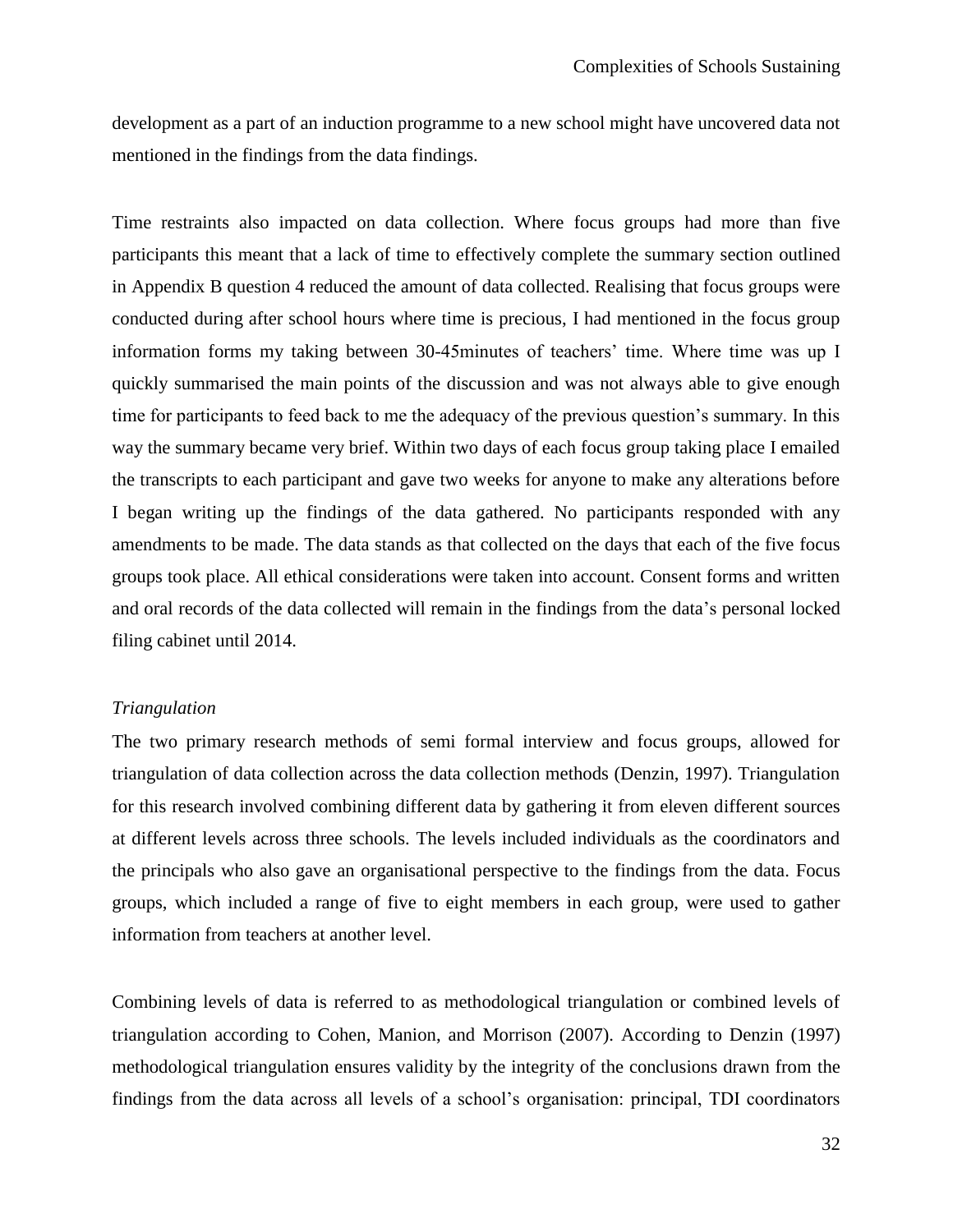and classroom teachers. Members of each interview and focus grouping were separated in order to keep their views separate, which helped to problematise the data according to what teachers perceive, believe and feel and what principals and coordinators perceive, believe and feel. On the other hand Silverman (1993) argues that multiple data collecting methods should be taken to imply triangulation (that is an overlap of data findings), he argues that also going deeper with one method can also enhance validity. Data triangulation only exists if there is an overlap of findings so the selection of data collection tools in this research enabled the findings from the data to check for data triangulation. In doing so the findings from the data found that there were differences between the multiple sources.

The use of multiple methods to gather data for the findings from the data was to overcome the inherent weaknesses of single measurement instruments as suggested by Denzin (1997). "Interpretative [researchers] who are committed to sophisticated rigor –a term given to refer to researchers employing multiple methods, means they are committed to making their ...interpretative schemes as public as possible" (p. 318). This also required that careful consideration was given to the nature of the sampling framework used to ensure validity and reliability of the findings from the data conclusions, realising as Denzin (1997) mentions that the "realities to which sociological methods are fitted are not fixed" (p. 319). Consequently no one method of data collection will ever capture all of the changing features in the context being studied. Denzin (1997) goes on to say that for this reason "the most fruitful search for sound interpretations of the real world must rely on triangulation strategies" (p. 319). There are five different forms of triangulation strategy and for this research the methodological triangulation method has been used.

The five various forms of triangulation include: data, investigation, theory methodological and member-check (Denzin, 1989). For the purposes of this research methodological triangulation has been used. Methodological triangulation is the most appropriate method because the same unit of research is measured only once and the findings from the data sought to build interpretations from each situation separately.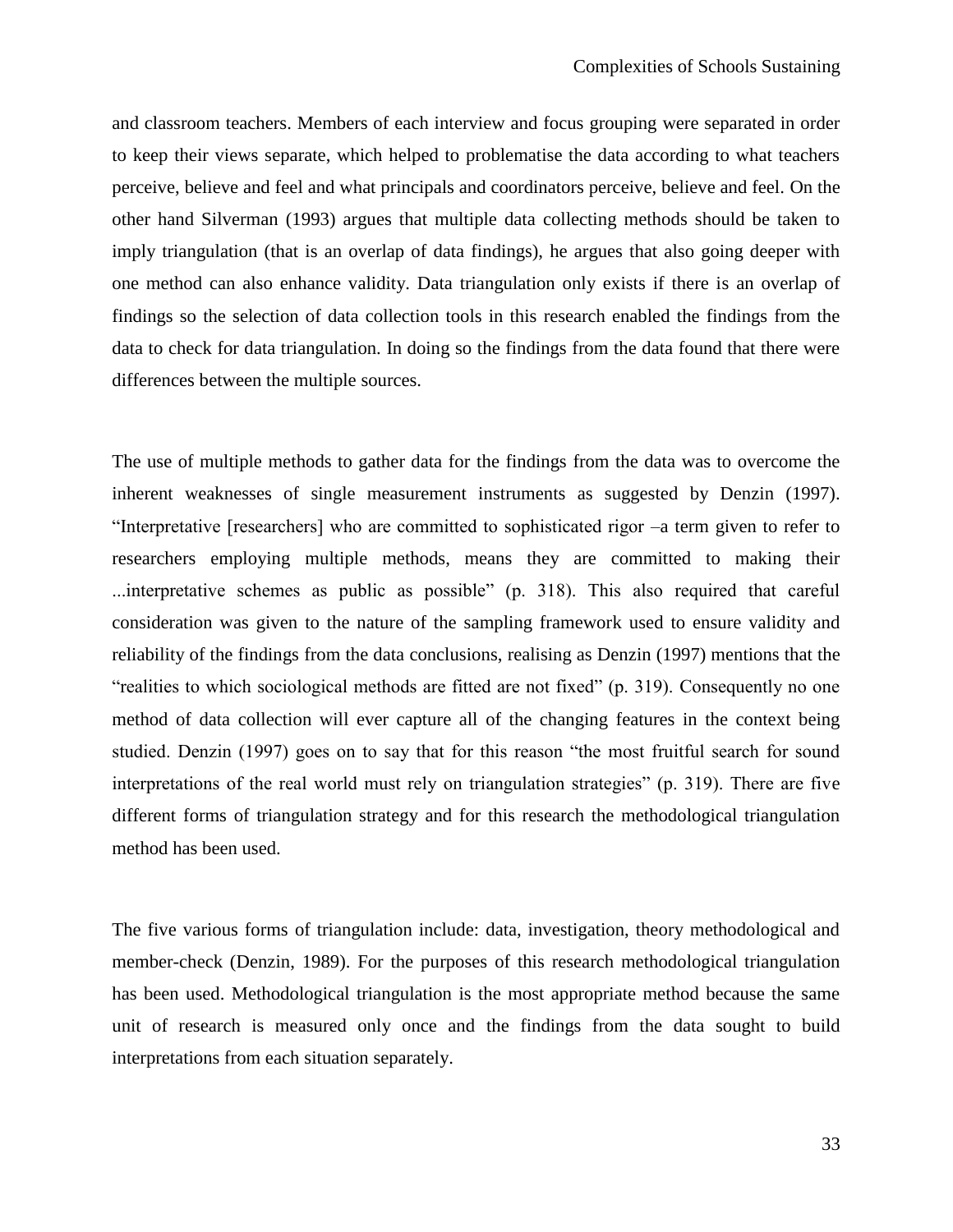The results were triangulated once all of the data had been collected. By using two methods of data gathering, different pictures of the findings from the data were allowed to emerge (Trend, 1978) because methodological triangulation allows this to happen. Trend (1978) also suggests that " we give different viewpoints the chance to arise, and postpone the immediate rejection of information…that seem out of joint with the majority viewpoint" (p. 352-353). Therefore it is useful to bring a variety of data and methods to bear on the same problem making triangulation a form of comparative analysis. By combining multiple methods and data sources the findings from the data hoped to "overcome the intrinsic bias that comes from single-methods..." (Denzin, 1970, p. 313). However triangulation did not mean that the findings from the data findings generated by different methods automatically came together to produce an integrated whole. The initial conflicts in findings were as Patton (1990) describes "received with varying degrees of credibility" (p. 466). Because of this the data did not lead to a totally consistent picture and nor did the findings from the data expect everything to turn out the same.

Triangulation was used to juxtapose individual participant"s perceptions and according to McTaggart (1999) "rather than to encompass everything which happened in the [research] within one interpretive frame" (p. 11). By considering and interpreting multiple perspectives relating to change and its sustainability of a TDI implementation, and using semi formal interviews and focus groups to do so, the triangulation of rich information has established a new position with regard to organisational change and the sustainability of a TDI programme post MoE funding. Not only does triangulation incorporate multiple participant perspectives, it also recognises changing perspectives over time (McTaggart, 1999). Something that more time allowed on the findings from the data over several more years might have revealed.

Triangulating qualitative data sources means "comparing the perspectives of people from different points of view" (Patton, 1990, p. 467). This means that validating information that is gathered from interviews and focus groups by checking documents and other written evidence (teachers" appraisals, pedagogy feedback of TDI) that "can corroborate what interview and [focus group] respondents report" (p. 467). This method of data triangulation was considered but not used in the findings from the data analysis because of time restraints and according to Patton (1990) it will seldom lead to a single, totally consistent picture. The aim of the findings from the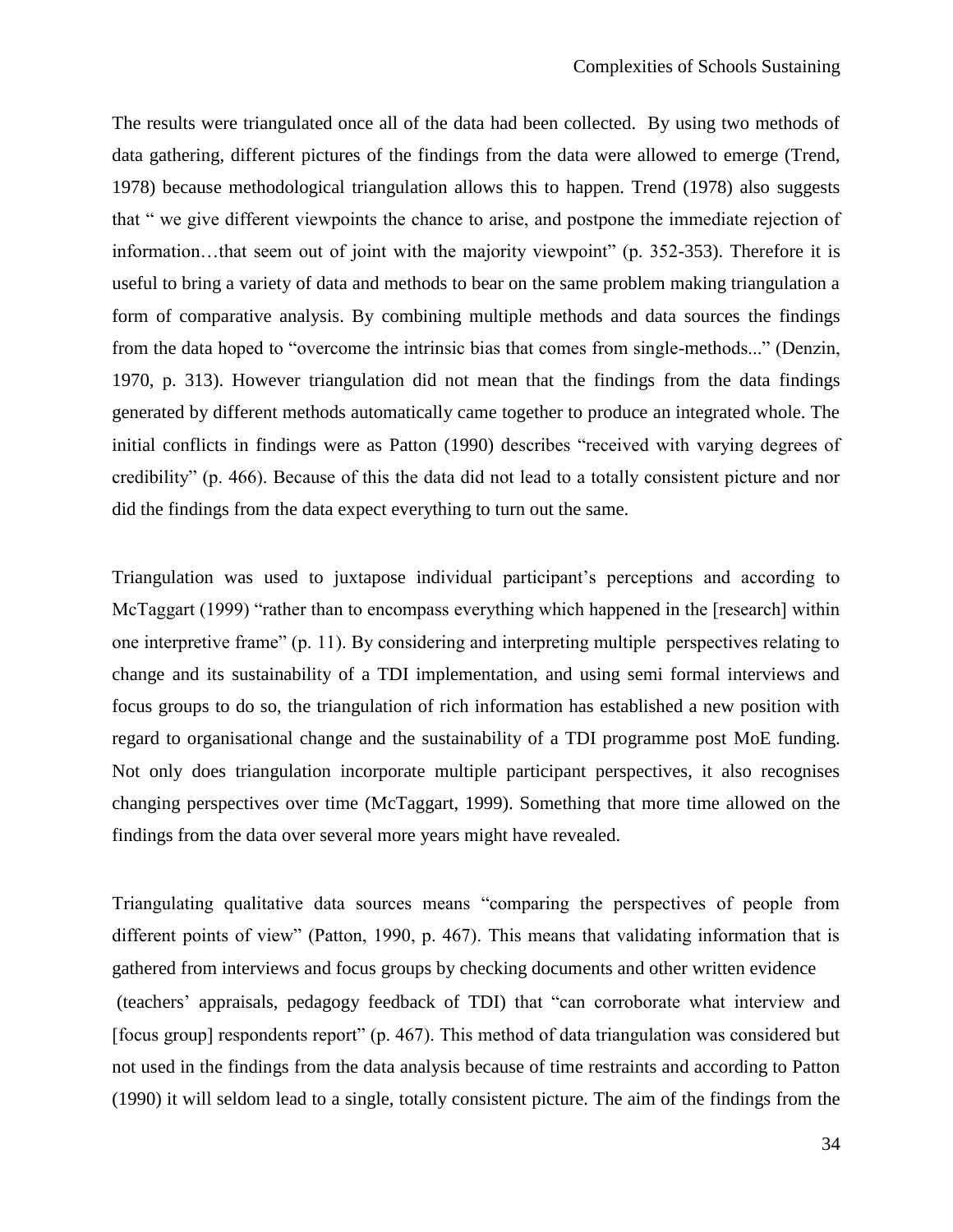data was to understand when and why there were differences in participants" viewpoints rather than expecting everything to turn out the same.

#### **Validity and Reliability**

The intention of the findings from the data was to provide a good match between the findings from the data"s observations and the theoretical ideas they develop analysed against the literature. Validity is concerned with the integrity of the conclusions that are generated from a piece of research (Bryman, 2008). Le Compte and Goetz (as cited in Bryman, 2008) argue that validity tends to be a strength of qualitative research because the data is gathered over time: "... [which] allows the findings from the data to ensure high levels of congruence between concepts and observations" (p. 376). The focus groups' elicited a wider selection of different views in a shorter period of time, than any other method of gathering opinions (Kamberelis & Dimitriads, 2004). McTaggart (1999) also writes that "validation in participatory action research (PAC) –the testing of policy as theory) includes interpretive enquiry" (p. 10). In this respect the findings from the data has served the interests of other participants and at the same time has "come to the action and enquiry with obligations, interests and concerns which intersect with those of others" (p, 11). The aim of the findings from the data has not been to cause a conflict of interest rather to establish a process to engage the themes and issues and thus make the findings from the data reporting credible, valid and useful to the participants and others. The validity of this research has been to establish some points of reference from participatory research findings evident at all levels within a school"s organisation that discover how an organisation does or does not sustain a focus of sustainability post MoE funding.

The reliability of the findings from the data is concerned with whether the results achieved are, stable repeatable (Bryman, 2008) and dependable (Guba, 1985 & Lincoln, 1994, as cited in Bryman, 2008). The data gathered was in the form of three different schools over a similar time period using two methods. The data could never be repeated using the same respondents, social setting or circumstances as schools are organisations of personnel and initiative change. However if other researchers were given the same rich data they would arrive at the same or similar conclusions. This is an indication that the findings from the data are both reliable and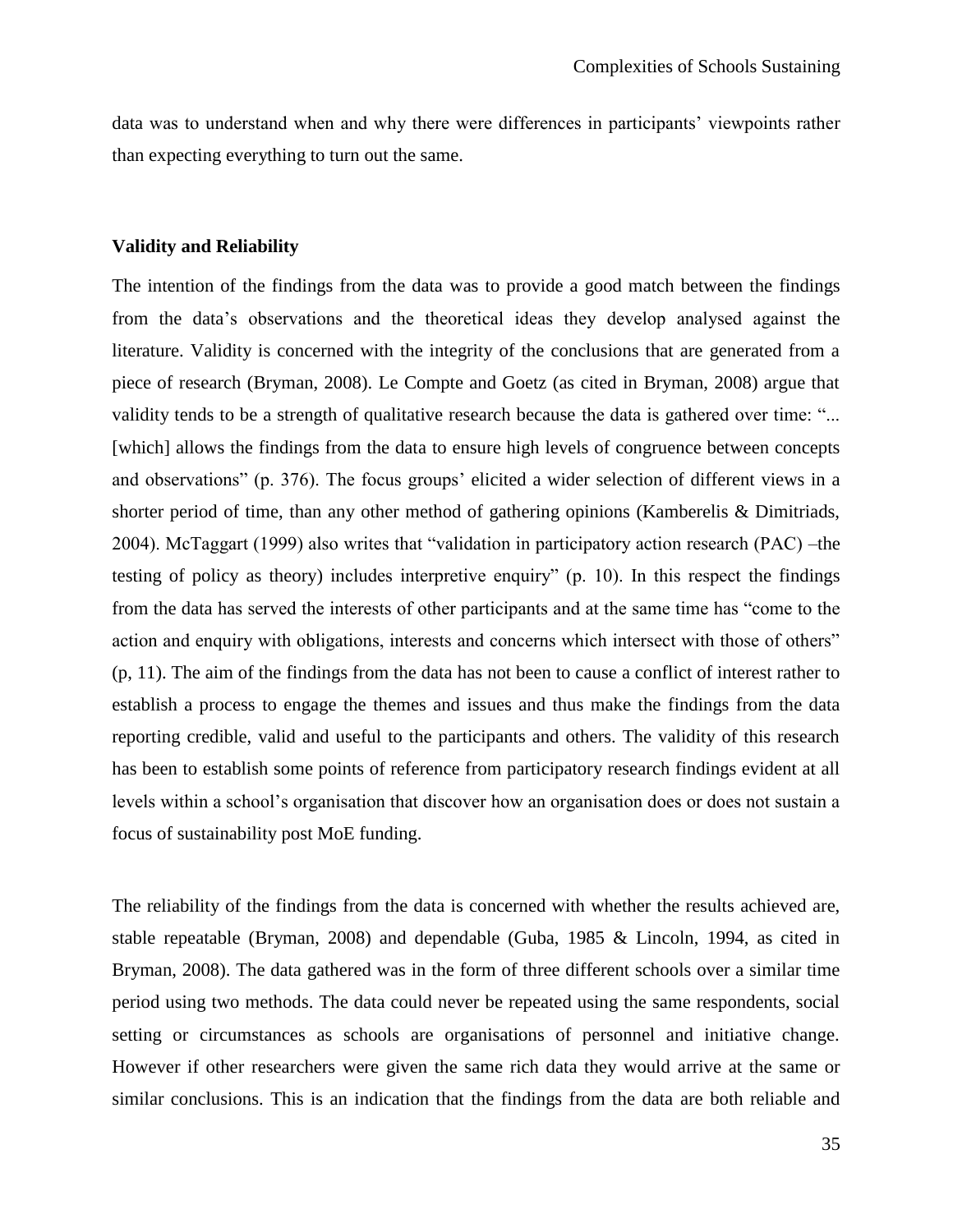stable over time in that the results of the respondents do not fluctuate. Reliability of the findings from the data is also evident in that one researcher was involved in the interpretation of the openended question data and its categorisation into themes. In this way there was consistency in the decisions made and thus reinforcing the reliability of the data.

Bryman (2008) suggests that credibility and reliability of research is realised when knowledge and understanding have been extended by the findings from the data. Because little research has been carried out regarding the sustainability of a TDI contract post MoE funding the intention of the findings from the data was to provide credible and reliable conclusions through the access and interpretation of rich research data.

# **Ethical considerations**

Consultation with the findings from the data participants was imperative to the success of the findings from the data from the proposal stages through to the dissemination of the data analysis and the final report. Signed consent was obtained from the principal participants initially and then written consent once ethics approval had been given, to have their school involved in the findings from the data. Written consent was sought from each interview and focus group participant and confirmed orally at the commencement of each interview and focus group session. Participants had the option of withdrawing from the findings from the data process up to two weeks after their interview or prior to their participation in a focus group. If a participant had withdrawn their information after a focus group had been held then the remaining data would not be valid in context of the discussion generated.

Signed consent to use the recording data was given at the beginning of each session. This ensured that the findings from the data would check for reliability and validity of what had been said at the time of personal data gathering. Oral text was erased from the recording device once it had been transcribed into the findings from the data report for security, confidentiality and anonymity of participants. As the process of interpreting and analysing data is time consuming when comparing and contrasting data across schools, equipment was locked in a file in the researcher's home for the time that it took to check perspectives from the participants' responses.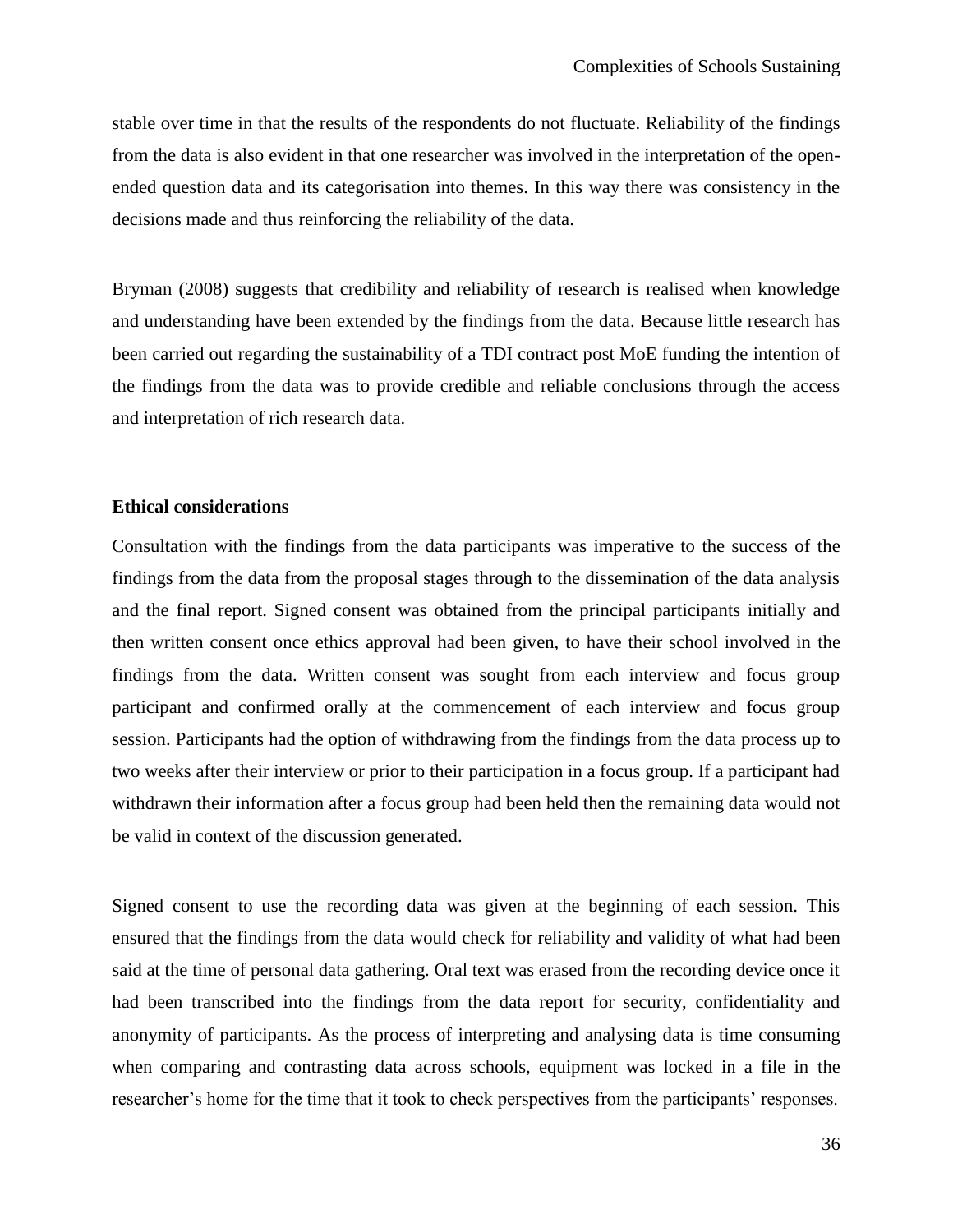Each quotation was attributed to its respondent who was identified by a reference number and transcripts were colour coded according to the group that the participant came from, for example, principal, TDI coordinator or focus group. During this process the findings from the data were constantly compared and decisions were made as to what theme and category responses were best suited to. The findings were then used to write an interpretative overview of the findings from the data"s conclusions using some of the quotations and excerpts from interviews.

Confidentiality and anonymity has been assured by the use of: school codes, different coloured paper for different groups of participants and letter and numeral for principals, coordinators and focus group participants. No details about the schools have been provided in order to protect their anonymity and because this research is not wanting to analyse decile rating nor roll numbers. The findings from the data was not taking a strong evaluative approach of what happened in schools but more looking at staff perceptions of sustainability issues.

Due to the limited sample size, anonymity of the schools has been strived for but cannot be guaranteed and nor can the data be generalised. However the data does highlight issues and these might be transferrable to other schools. This is up to the reader to decide or not. Patton (1990) suggests that the "validity, meaningfulness and insights generated from qualitative inquiry have more to do with the information-richness...and the capabilities of the findings from the data than the sample size" (p. 185). In other words a limited sample size does not imply a lack of in-depth research.

While gathering data during the focus group sessions the identity of a group member was known to others in that same group. Confidentiality of participant's responses and their identity was known by fellow participants and confidentiality was orally consented before and after the focus group. The findings from the data had no other means of ensuring that confidentiality was upheld by fellow participants after the data had been gathered. All data transcripts were emailed to all interview participants and the leader of the focus group participants to check for individual comment before data analysis was undertaken.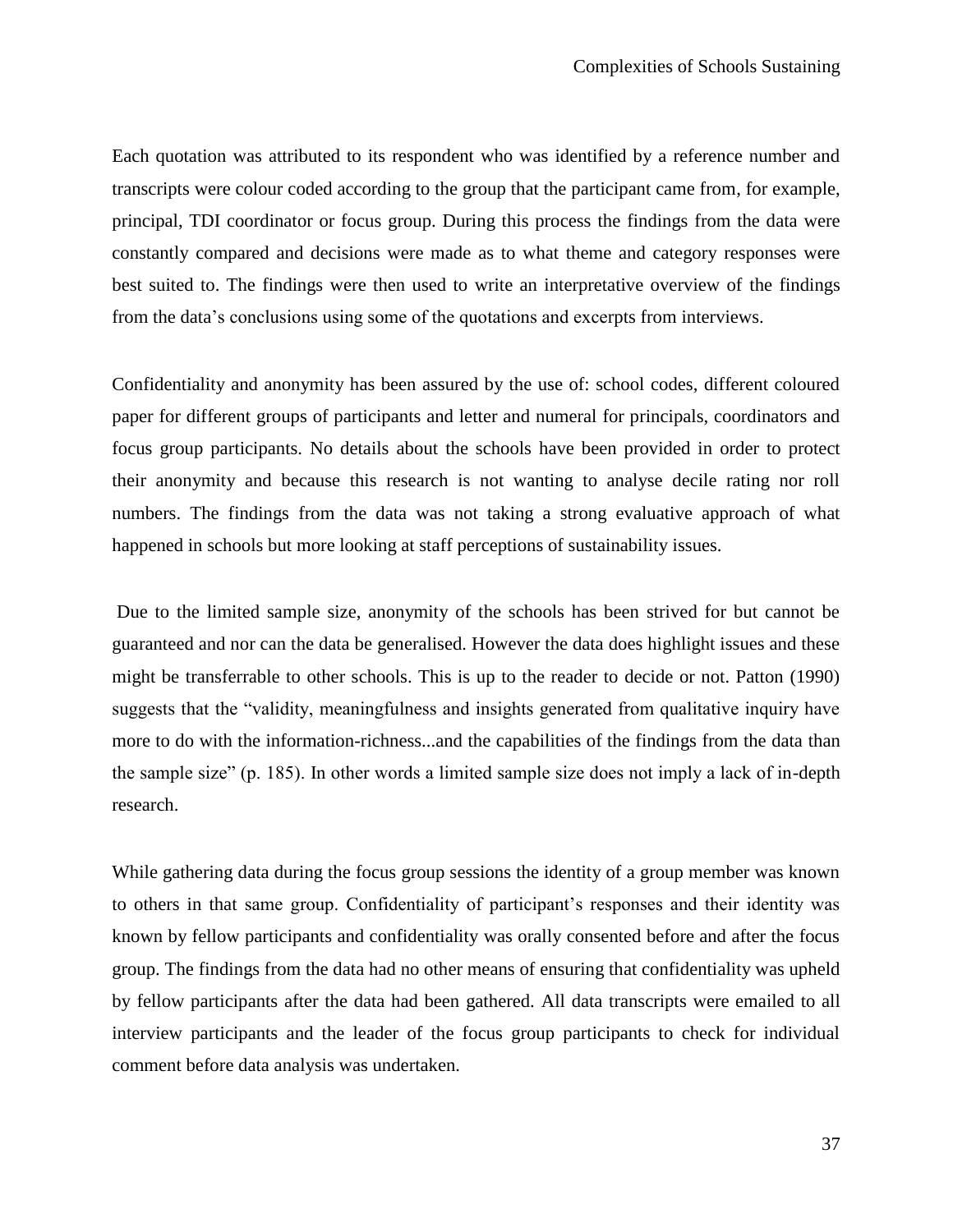# **Summary**

Interpretivist, qualitative methodology reflecting the differences of three different participant groups across three primary schools were used by the researcher from the findings from the data to provide rich, deep information. The intention was to look for complexity of views according to where different participants' sat within their organisation as opposed to narrowing meanings into a few themes. In order to generate opportunities for wider points of views to be expressed by the participants, open ended semi-structured interviews and focus group questions were used.

The triangulation of data analysis meant that interpretations of the data were stronger than those built upon the framework of a single method (Denzin, 1997). Likewise the validity of data was strengthened as the data had been gathered over time, and participants" had been able to reflect on the strategies used in their school to implement a TDI with a focus towards long-term sustainability. The same participants' could not be used again to construct the same data and findings due to changes in staffing and initiative emphasis at each school. However if other researchers were given the same rich data it is presumed that the reliability of the conclusions reached would be similar and transferable in similar situations. Reliability is also evident because the findings from the data interpreted the data providing consistency in the decisions made.

Every effort by the researcher was taken to ensure that the findings from the data were taken to provide anonymity and confidentiality for all participants and their respective schools. Signed and informed consent was given by all participants and the findings from the data have endeavored to clearly communicate how different participants felt about the topic. Due to the many voices and multiple views that have been presented, every effort has been made to represent the range of views while upholding anonymity and confidentiality in the public reporting of the findings from the data.

Every effort by the researcher has been taken to provide anonymity and confidentiality for all participants and their respective schools. Signed and informed consent was given by all participants and the findings from the data have endeavored to clearly communicate how different participants felt about the topic. Due to the many voices and multiple views that have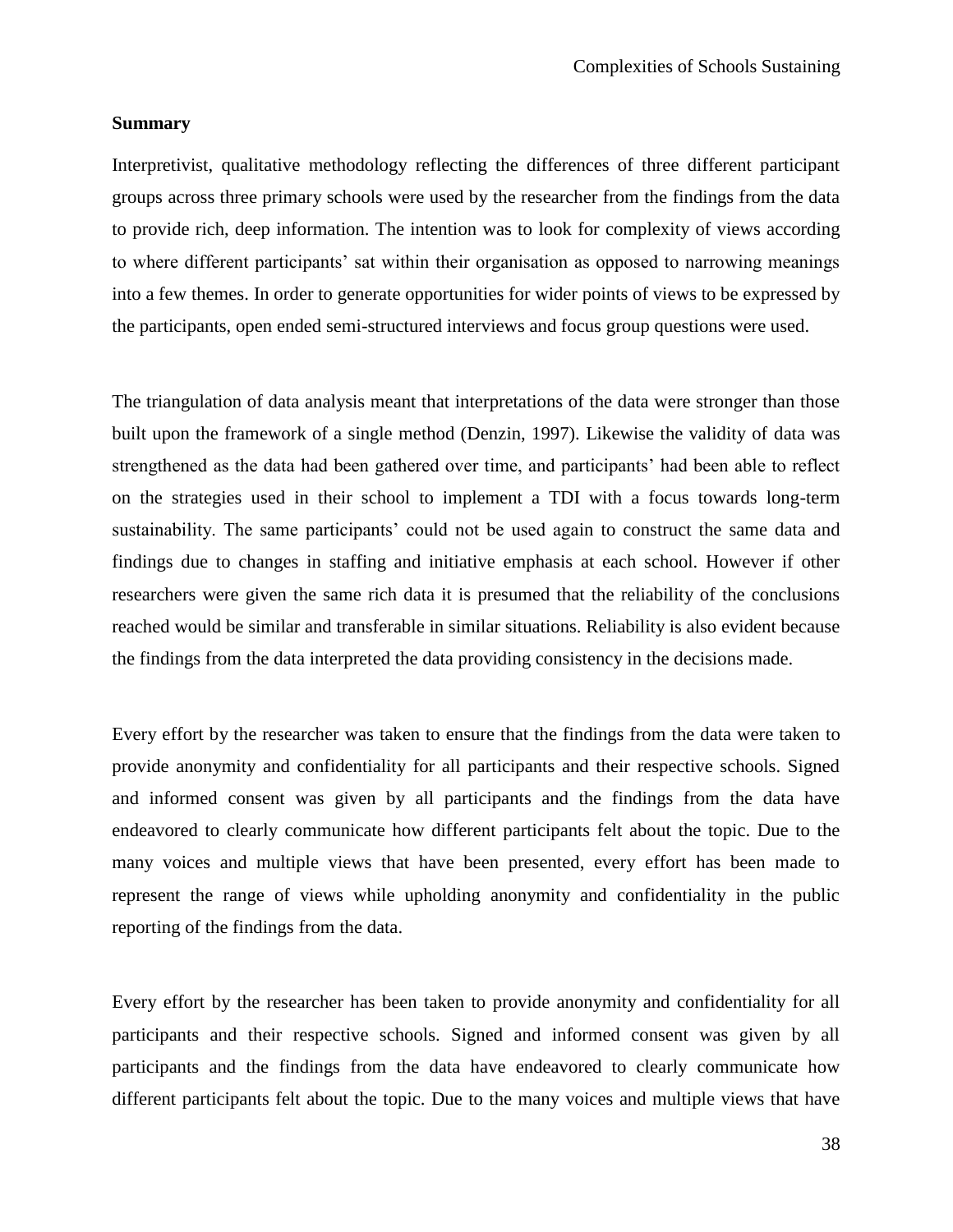been presented, every effort has been made to represent the range of views while upholding anonymity and confidentiality in the public reporting of the findings from the data.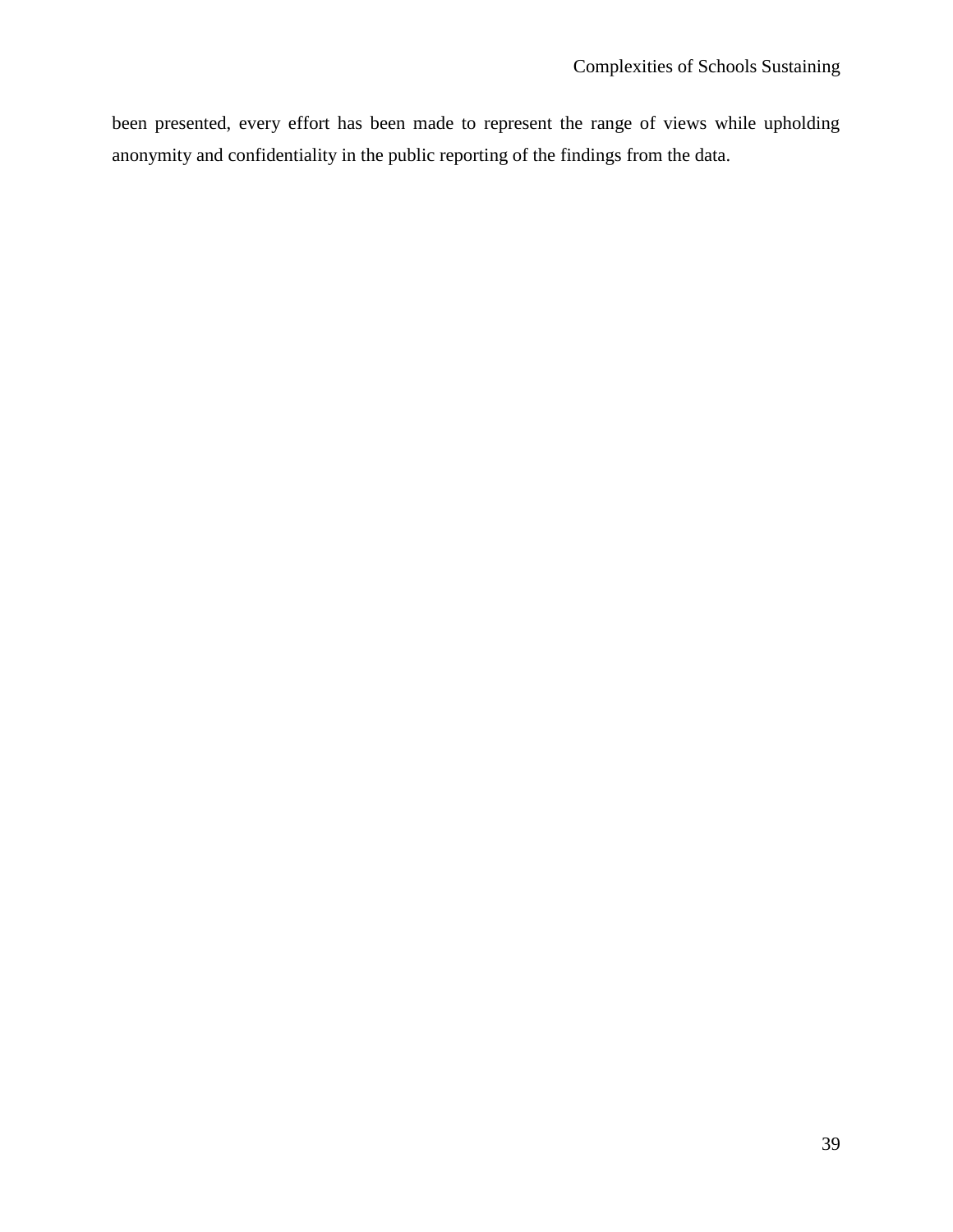# **CHAPTER 4: FINDINGS**

# **Introduction**

This chapter provides an analysis of the data gathered during semi-structured interviews from six participants being three principals and three TDI coordinators as well as five focus groups of 30 participants in total across three different primary schools. The findings are summarised into themes and presented. The data analysis process is described in Chapter Three. This chapter is divided into four main sections: the principals" perceptions, the coordinators" perceptions, the teachers" perceptions and the complexity and tensions of sustainability.

During the implementation of the TDI all three schools had a TDI coordinator take on the role of developing the three year implementation process across their school while funded by the Ministry of Education. In this research the coordinators' roles were funded initially by the MoE and then the restructuring of positions within the school by their respective principals has helped to continue the funding needed for all three coordinators to carry on their designated roles post MoE funding.

# **The Principals' perceptions**

# *Principals" involvement.*

The principals all attended staff professional learning and development programmes, annual National TDI Huis (gathering of principals and coordinators across New Zealand to discuss the progress and development of individual TDI"s) engaged in professional readings (academic readings specific to TDI development) and the related dialogue throughout the three year TDI contract"s implementation period. According to all three principals their involvement in the professional learning acted as a model to motivate teachers to develop their own professional learning with a focus of sustainability. The comment made by all three principals is summed up by one of the principals:

*P2: The leadership role is about getting alongside people. It is a hands-on role*.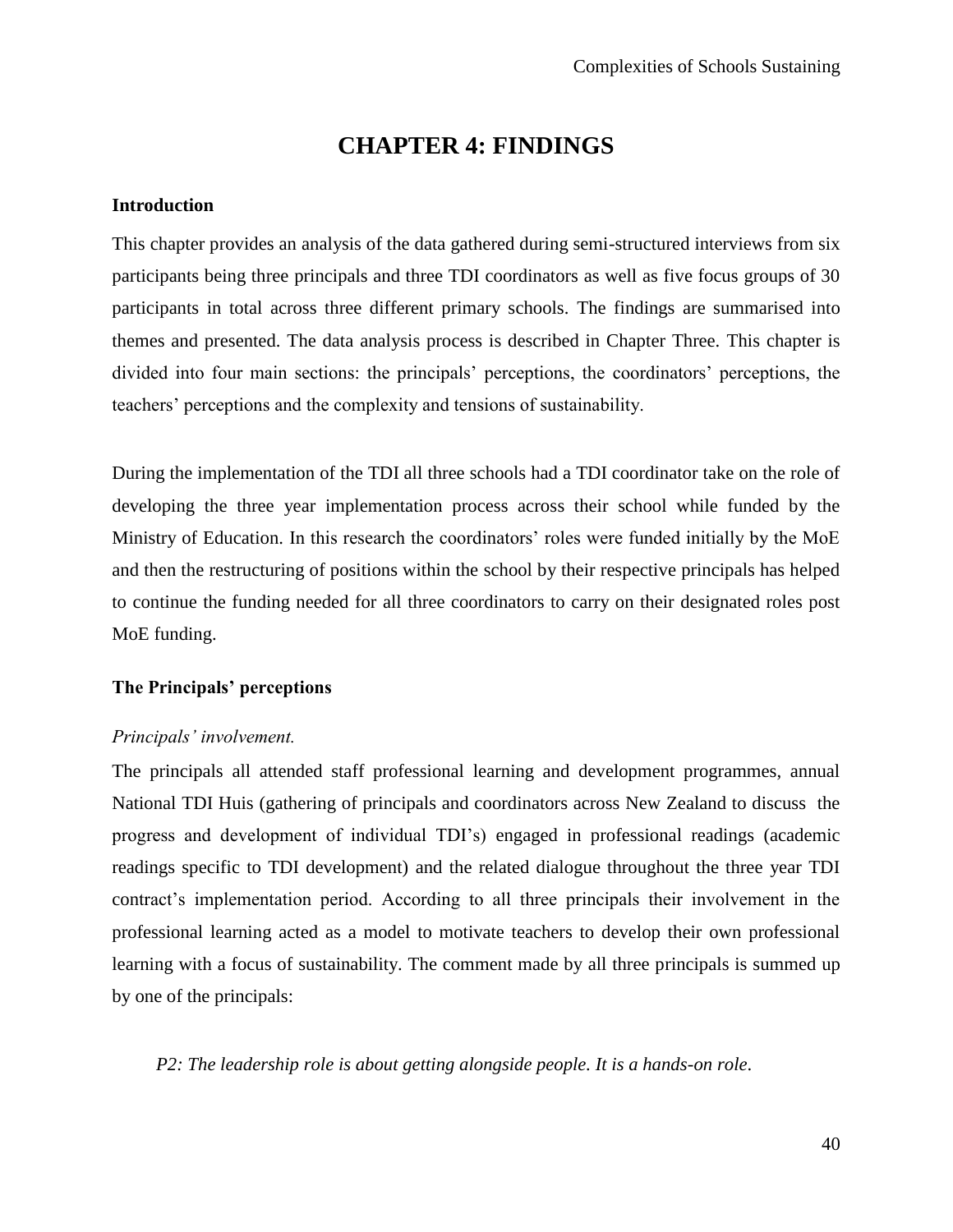The commitment included getting alongside staff as they coped with different aspects of change inherent in implementing a new initiative into a curriculum and two of the principals commented:

*P2: Having the principal"s role defined as a part of the TDI contract along with specific tasks was useful in adhering to and managing the contract.*

*P3: I worked collaboratively with the TDI coordinator and personally took TDI leadership programmes with the students. Because of my involvement at classroom level I could oversee the structure of the TDI. I have now taken a back-seat and distributed some of the leadership in that the TDI coordinator has taken on another staff member to assist her.*

By principals not leaving the new learning to the classroom teachers and coordinators and becoming involved in it themselves the spin-off effect, according to one principal, was that teachers felt valued and therefore more motivated to take ownership of the new learning for themselves. Discussion of this data can be found later in this chapter under the teachers" focus group data analysis.

# *Restructuring and managing for sustainability*

Once external funding for the TDI had ceased principals had look at ways to restructure staffing roles within their school in order to maintain the existing TDI programmes:

*P1: Although the funding from MoE ceased the identified gifted and talented students did not go away so we had to find an alternative way to provide for their identified learning needs.*

Since the MoE funding had ceased, the two schools restructured their schools differently in an attempt to sustain the TDI initiative long term. Two principals commented on ways that they had restructured staffing roles in an attempt to allow current and new leadership of the TDI to be sustained: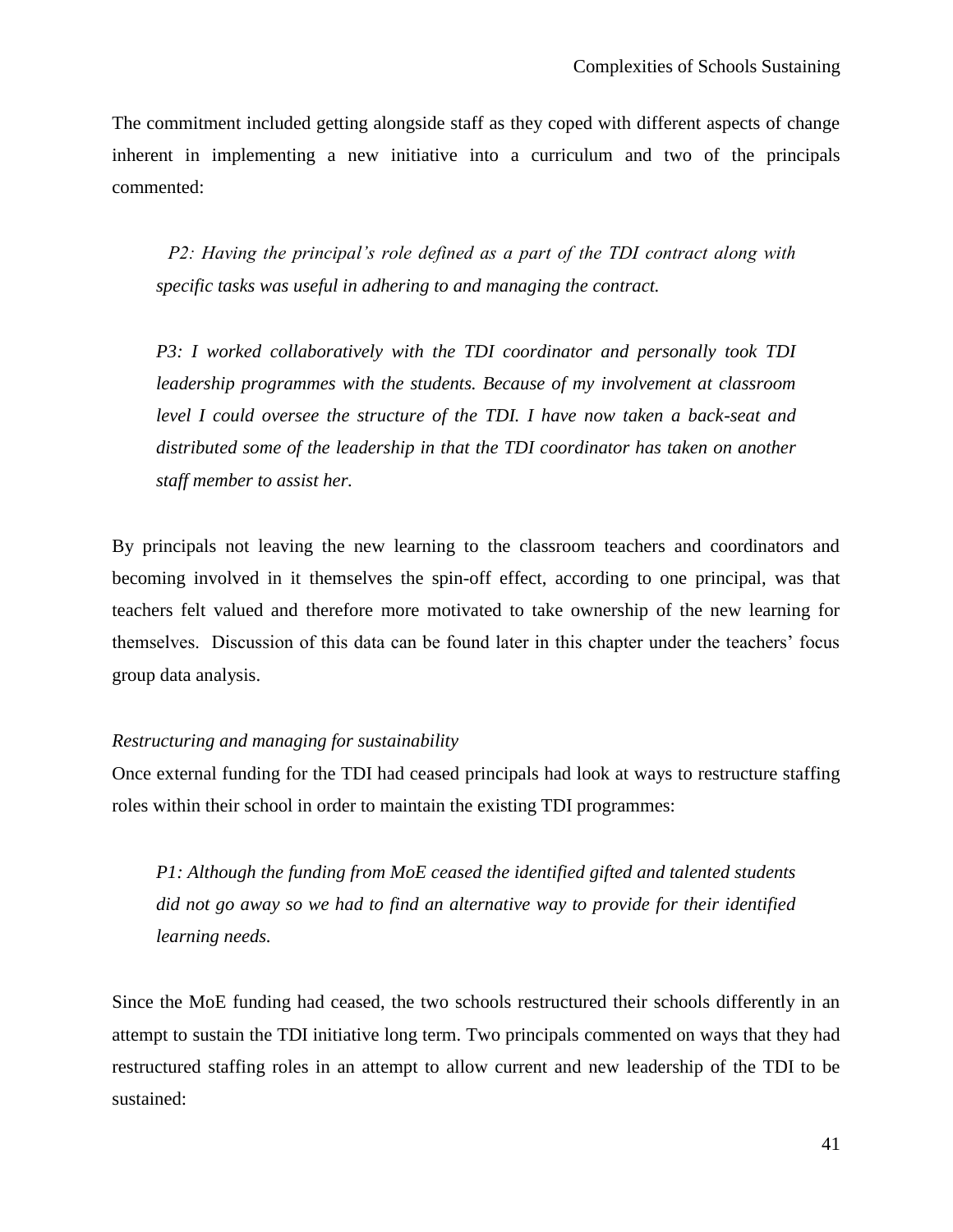*P3: The work we did with the TDI was huge in light of the leadership school-wide focus we took. It has started to restructure our school. We had to transform and give directorship positions to the teachers in the school to hold responsibilities for different changes occurring in the school if we were to sustain the beliefs that came through the TDI initiative. We could not carry on the previous way of structuring and sustain the programme long-term and without MoE funding. We have directorship positions with financial remuneration from 2008 Ministry of Education remuneration units allocation to the teachers in the school to hold responsibilities for different changes occurring –one being the TDI directorship.* 

*P1: The fact that we have a TDI coordinator now in the DP's role at the school, the TDI programmes continue under the DP"s job description which helps to sustain the programmes post-funding.*

The third school has retained the role of the TDI coordinator within an Associate Principal"s role both during and post initiative funding. Two principals made the following comments:

*P3: Having the TDI coordinator oversee the management of the initiative implementation and thereafter has helped to sustain the organisational requirement of such an initiative.*

*P2: I think that the biggest thing about sustainability is the management of it. You can"t just rely on it staying a certain way because it won"t. It has to be managed and that"s the benefit of having a coordinator do this role.*

# *Formative leadership*

One principal mentioned that in order to accommodate the changes being made during initiative implementation the structure needed to be malleable and flexible: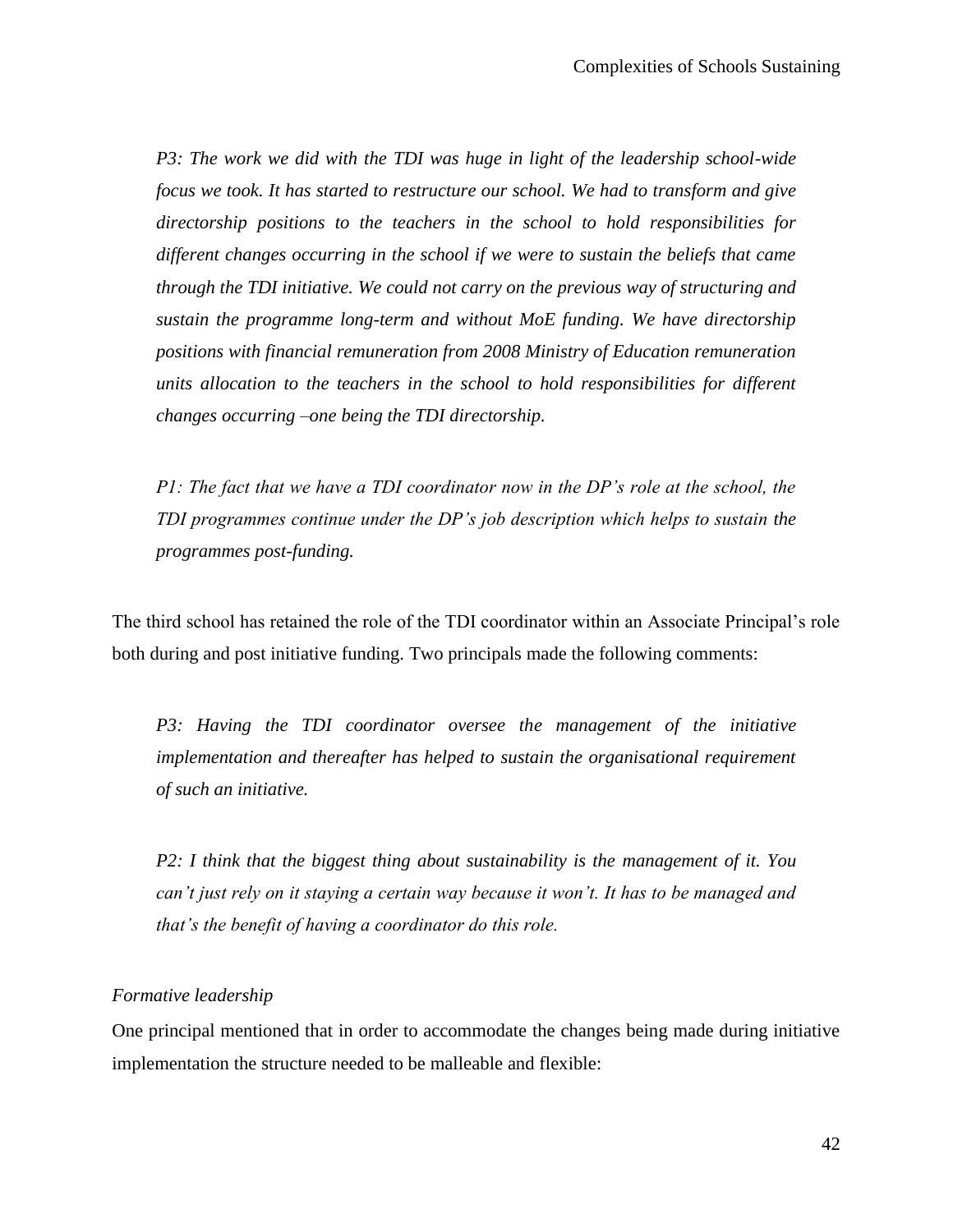*P2: Leadership is about being formative. You still shape and reshape as you go. If this isn"t done then other issues arise that might not have been a part of the original initiative implementation process.* 

Formative leadership and analysis of the initiative according to the three principals must be ongoing because the method of embedding an initiative into a school"s curriculum cannot be onesize-fits-all. This is because every school context is different and the TDI initiative is one that develops over-time according to the context and student learning needs of each school. Although the TDI leadership is formative, formal organisational structure is required at the same time.

All three principals played a vital role in restructuring staff responsibilities in an attempt to make a TDI sustainable in the classroom after the MoE funding had ceased.

#### *Teachers and collaborative management*

Each principal took a different viewpoint in relation to the classroom sustainability of the TDI.

*P1: All teachers have been told to differentiate their programmes. We see this as teachers taking responsibility for those children rather than thinking they will always go out into a withdrawal programme to have their learning needs met.*

Another principal commented about differentiating the curriculum for all students in an effort to make the TDI inclusive:

*P2: Differentiating the classroom programme was collaboratively planned for in syndicates and was a part of the teachers" appraisal system each term.*

The same participant explained the importance of initiative management:

*P2: I think the biggest thing about sustaining an initiative is the management of it. You can"t just rely on it staying a certain way because it won"t. It has to be managed.*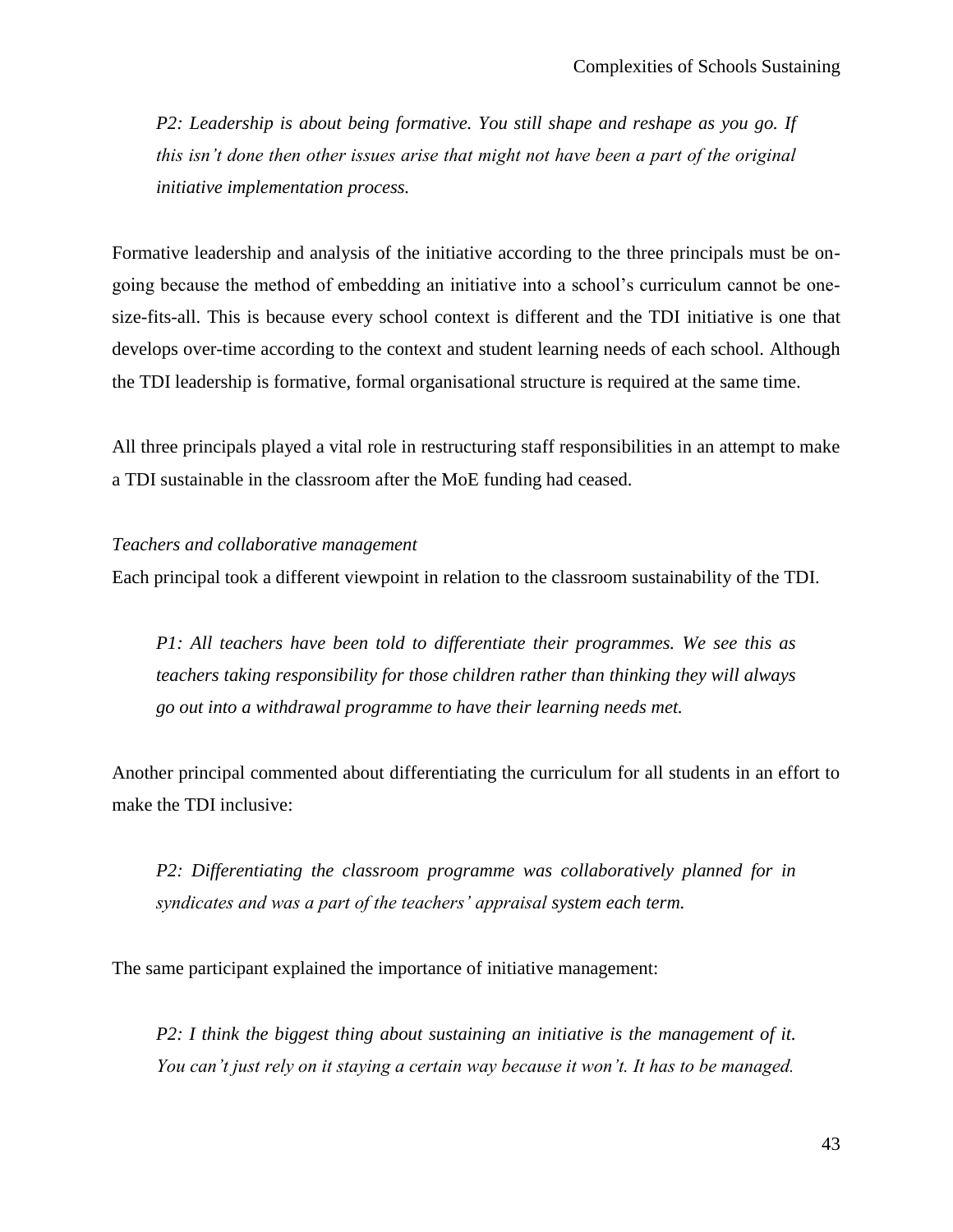Change processes and cultural conditions for both the organisation and individual staff require attention when a new initiative is introduced as all three principals commented:

*P3: Managing change is difficult because some people get their noses out of joint because teachers thought that what they were doing wasn"t going to make any difference. It was a small number but in a small school it can be quite negative so we had some serious discussions –this is the way it has gone and this is the way it is done.*

*P2: Teachers see that change will assist them in the delivery of education by getting kudos, satisfaction, acknowledgement and feeling valued. Giving time to teachers to learn in hours which are not outside of teaching hours helps them to get their head around the changes necessary for an initiatives implementation.*

*P1: As a leader you must understand how people cope with change…Everyone is quite happy then you challenge them and they become depressed about it and you have to help them out of what is sometimes termed the "pit".*

According to all three principals the issues that emerged from the initiative's implementation and change processes were able to be discussed personally or collaboratively as a staff. Two principals recognised the need for such discussion:

*P2: As a team of people you talk often and regularly about the issues. Discussion and dialogue help to bring changes in the classroom necessary to implement the pedagogy of an initiative into the curriculum. We talk about the issues at hand, then take the next-steps and ask what are we going to do about it? How are we going to manage it?...There is no option to resist an initiative being implemented. If a teacher is in the school then they participate in what we have decided to do here. If there is resistance then I will talk with the person concerned and mention the expectations within our school. When people are employed they understand that this is what we do here.*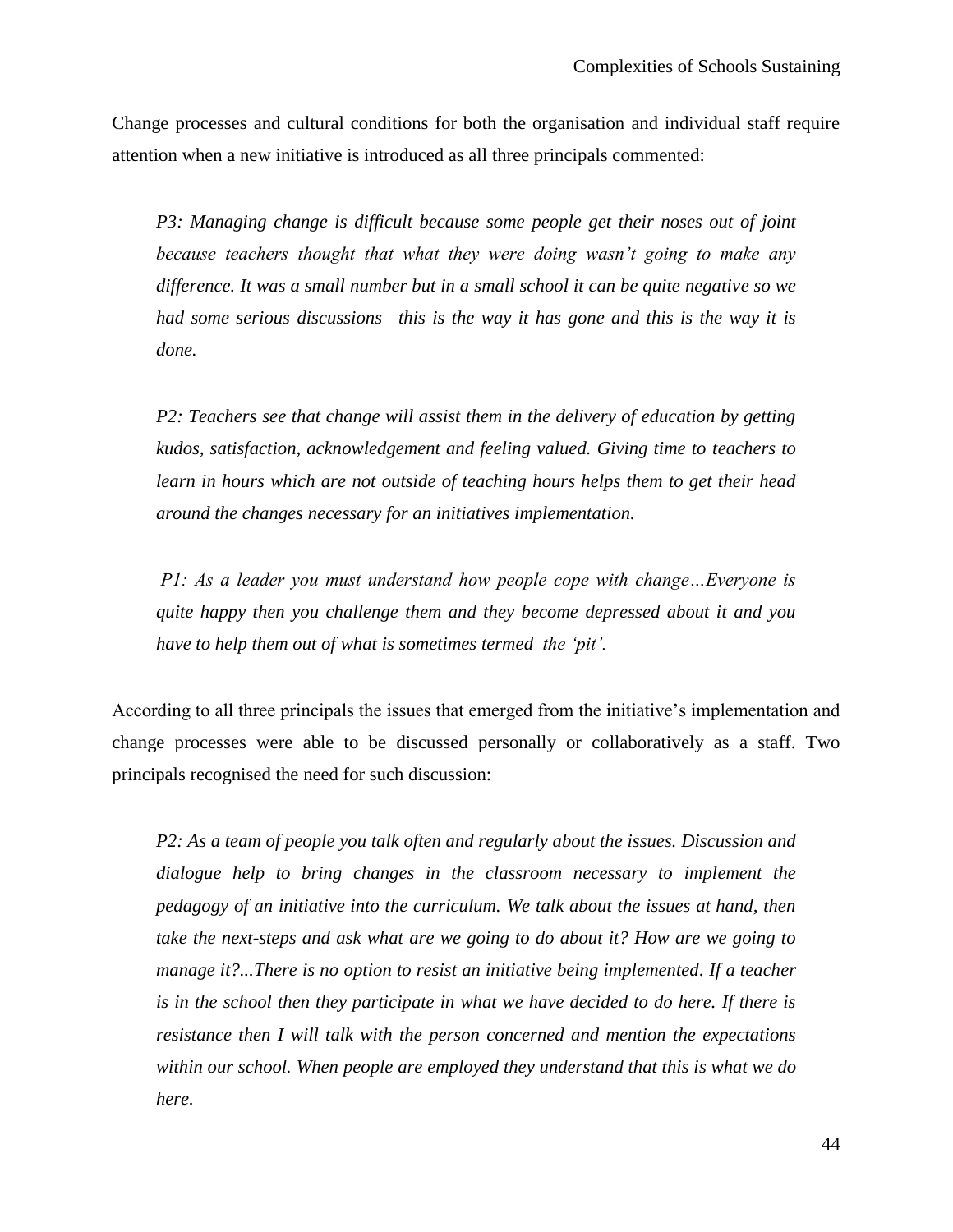# *P3: Consultation provides a vehicle for ownership. It"s a big thing.*

Without consultation with staff and collaboratively amongst staff there is a greater likelihood that any possibility of collaborative team work will be either fragmented or non-existent.

*P2: Going back to talk with teachers openly about being effective in their classrooms when implementing an initiative. Asking what they have done well and what hasn"t worked so well and asking why?*

Two principals assumed that they took time to engage in discussion with their teachers in an attempt to help the teachers to "own" the initiative and according to the principals this helped to lessen any staff resistance towards change. However the discussion took place amongst teachers and in syndicate meetings according to the principals as opposed to a one-on-one conversation with the principal.

*P3: Changes are also made when teachers discuss issues amongst each other. The professional dialogue often brought about by professional readings informed change.*

*P2: Professional dialogue at syndicate levels gives people opportunities to say what they think and feel and that they have the opportunities to be consulted.*

Yet the type of comments made by principals about dialogue suggests that the dialogue was more in the form of a discussion. The discussions served to pass on professional learning information to teachers as opposed to productively discussing perceived issues where a conflict of opinion may have been present.

# *A perception of teacher ownership*

According to the principals how an initiative is managed is critical at all stages of its development through to its focus on long-term sustainability. Without effective management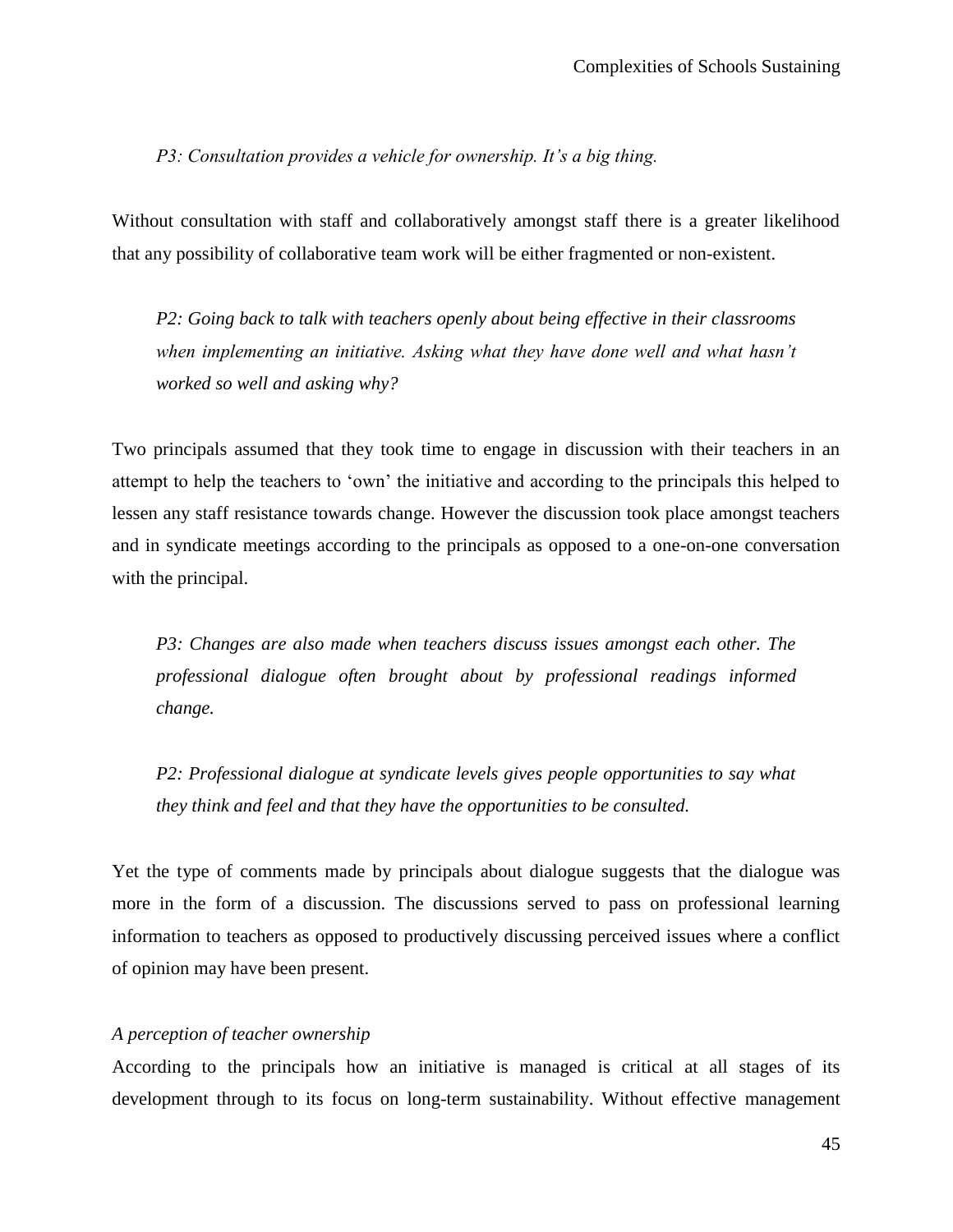being able to develop staff collaboration and cooperation, a leader runs the risk of resistance rather than ownership of the initiative according to the principals.

According to all three principals the data revealed that teachers experienced ownership of the initiative. The principals assumed that teachers did have ownership of the initiative as highlighted in the following comments:

*P1: We didn't have hindrances or resistance from the staff regarding TDI, rather a passive acceptance.*

*P2: Ownership is encouraged by providing teachers with support, noticing what they are doing both formally in appraisal systems and informally in passing.* 

*P3: ...every teacher works from the same learning model…so this provides ownership as the teachers are valued for their input.*

All three principals took time to engage teachers in an attempt to help them own the initiative and to perhaps lessen possibilities of hindrances during the TDI implementation.

*P2: Leadership is important to make sure that resistant teachers (as labeled by the principal) in the beginning stages understand the professional development that they have received. The last thing you want is someone sabotaging a project that has been invested in, in a big way.*

One principal commented on the ownership of the TDI being given to teachers through recognition of their work and understanding each others' personalities:

*P2: Ownership is encouraged by providing staff with support and noticing what they are doing. Teachers feel valued if they get recognition for their work –formal and informal, through appraisal systems. It also helps me to check on what might need*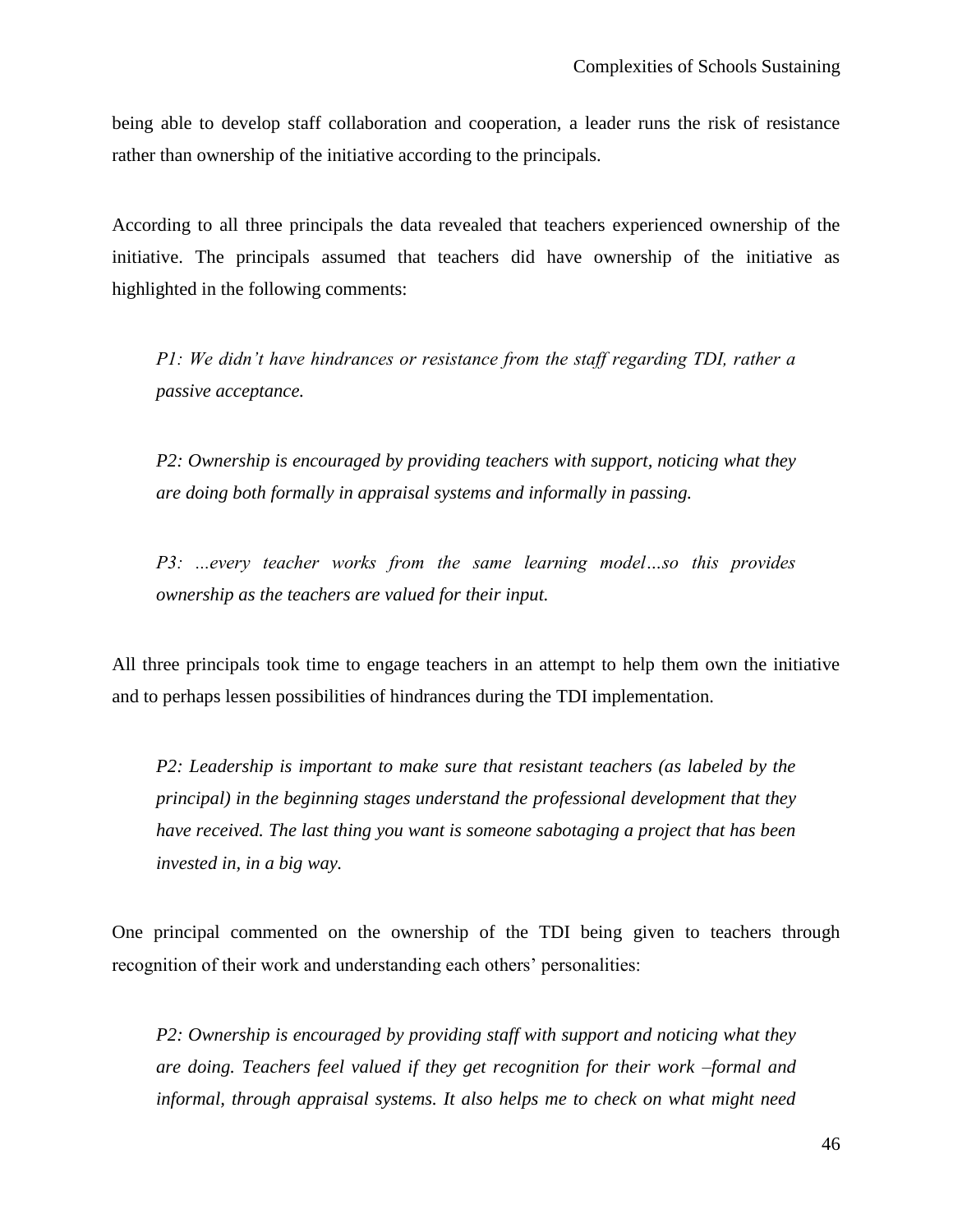*changing… Leadership is important to make sure that resistant teachers can get hold of the professional development and use it.*

One principal mentioned passivity of staff towards the TDI initiative.

*P1: Rather than resistance we have passive acceptance. Although I have had one or two teachers say that we are applying for too many initiatives.*

Although the school goal of TDI implementation and its long-term sustainability is being worked towards it cannot however be assumed that principals" perception of teacher ownership will be the same as the teachers' themselves. This is an issue I will discuss later on when the teachers' data is discussed.

# **The Coordinators' perceptions**

## *TDI role and perceived collaborative practice*

Principals are the overall designated leaders of the school however they don"t lead each specific initiative. Their current role is already complex and fraught with an abundance of administrative and human resourcing responsibilities. For the TDI, a school coordinator played a major role in leading the TDI's implementation and its subsequent sustainability. As one principal mentioned:

*P1: The employment of a TDI coordinator was crucial to the implementation as I had no one on the existing staff to do the job.*

The coordinators' played an important role in providing infrastructural support. They liaised and consulted between the principal and classroom teachers in an effort to embed TDI practice effectively into each of their school contexts. They provided an environment that supported the professional learning either directly or indirectly by making professional development a priority for professional learning and classroom implementation by: organising staff meetings and professional development workshops; providing professional readings to broaden the knowledge-base of staff; organising release time; timetabling; running and overseeing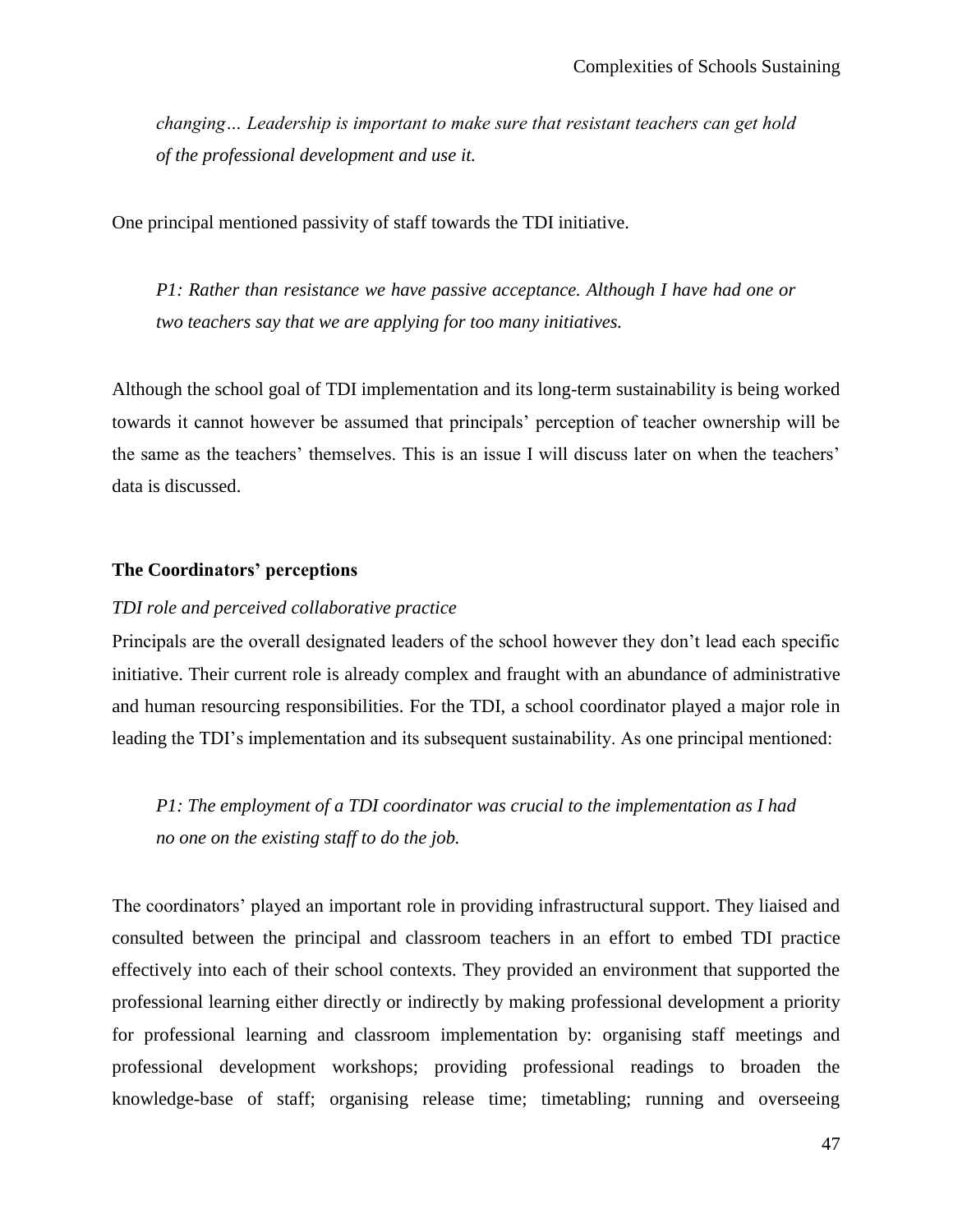withdrawal programmes for identified gifted and talented (G&T) students and making suitable venues available for professional learning both during and after the initiative"s implementation.

One coordinator made the following comment regarding her role:

*C3: Consultation is a big part of my role on a regular basis, sharing with other staff and the BOT. TDI is a part of who we are which is a part of our culture and helps to sustain the TDI.*

Because the coordinators act as conduits, the middle point of contact for the TDI between principals and teachers, they are faced with the task of developing an understanding of professional knowledge and expertise, the knowledge of how it is acquired, to be shared more widely. These tasks are expected to be carried out amidst many other responsibilities in their wider-school roles because coordinators are not solely coordinators for the TDI. In an attempt to sustain a TDI post-MoE funding coordinator's roles are also that of a deputy principal in one school and classroom teachers as well as coordinators in two schools. Therefore time to engage in collaborative enquiry and collaborative practice might have been restricted due to time restraints involving other school-based commitments, outside of teaching hours, for both the coordinators and classroom teachers.

In this research the coordinators' roles were funded initially by the MoE and then by the restructuring of positions within a school. In this way the three principals have made a way to continue the funding needed for the coordinator at their school to continue their designated role post MoE funding. The coordinators' role during the initiative implementation was to work and consult with both the principal and teachers in an effort to sustain a professional learning focus both during and post MoE funding. One coordinator mentioned that a lot of professional dialogue occurred.

A potential of collaborative team-work lies in the ability of those in leadership to develop skills of discussion and collaborative practices. However the data revealed that the collaborative practices generated during team work activities were around the coordinators passing on new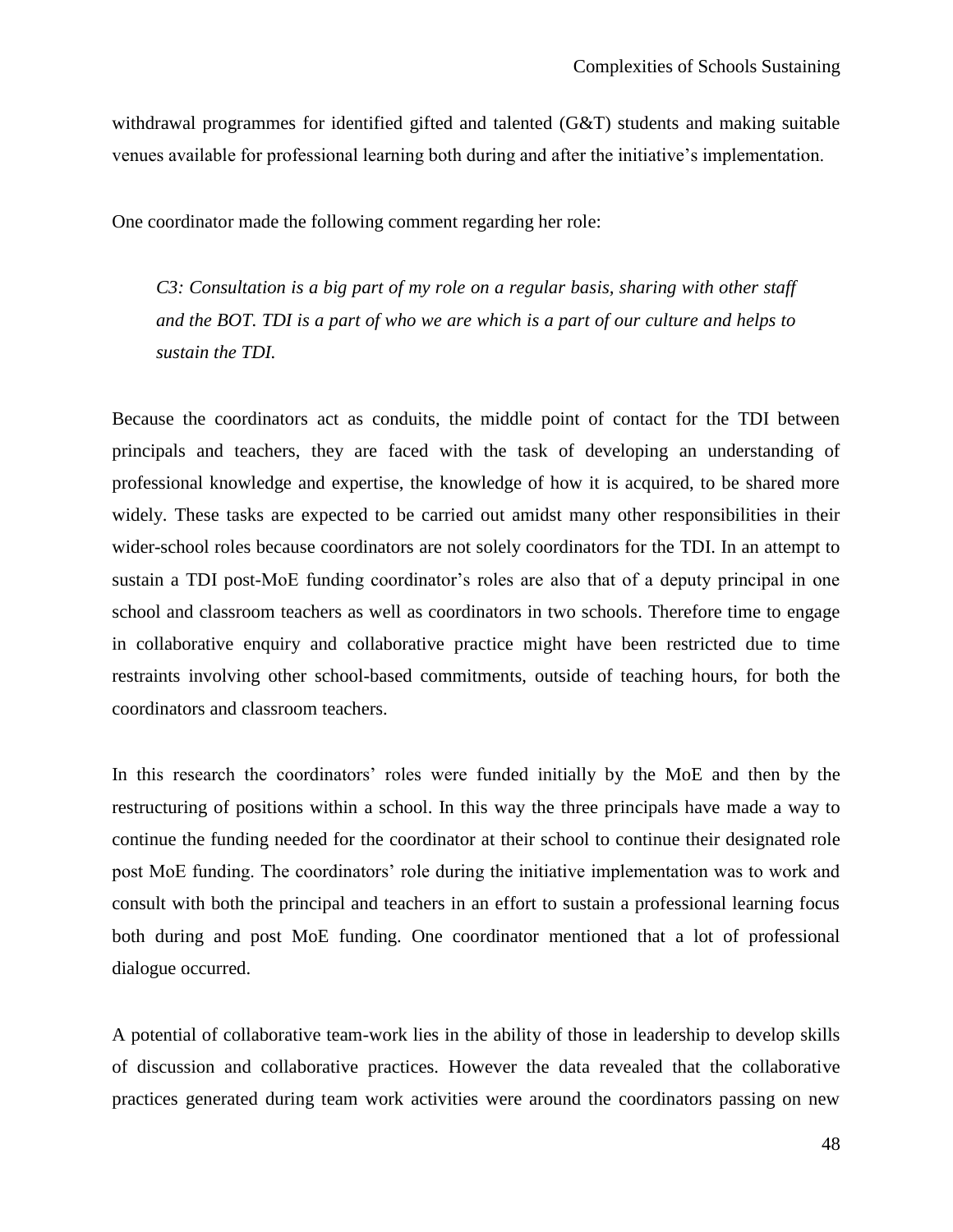learning and information to staff. This was as opposed to discussing opinions and beliefs about the initiatives and their impact on teachers and their classroom practice. Two coordinators made the following comments that backed up the notion of informative collaborative practice where an emotive issue might have arisen:

*C2: Whole school professional development generates conversation and helps to maintain a focus of sustainability of the project.*

*C3: During staff meeting time I have time allocated to keep teachers informed with TDI practices and new information. I also have release time during the day to consult with staff and provide a way to develop practice with staff.*

The collaborative practice with two coordinators in this research was around information transfer as opposed to in-depth discussion about the different aspects of a TDI. The collaborative practice was productive in that it informed staff of current TDI practice. Staff either embedded the new knowledge back into their classroom practice or used the knowledge when strategically planning for the whole-school as in a principal"s role. A comment from one coordinator reflects the informative discussion that took place:

*C2: I report comments back to classroom teachers to sustain changes that I am making or observing children in the programme.*

One coordinator attempted to engage in more in-depth discussion with teachers in order to assist them in having a sense of ownership of the initiative by making them a part of the collaborative decision-making process:

*C3: We acknowledge the talents of our staff and have continual dialogue around TDI.*

All three of the coordinators' discussions were around delivering new information to staff. Where a teacher was experiencing a dilemma or did not fully understand the expectation of them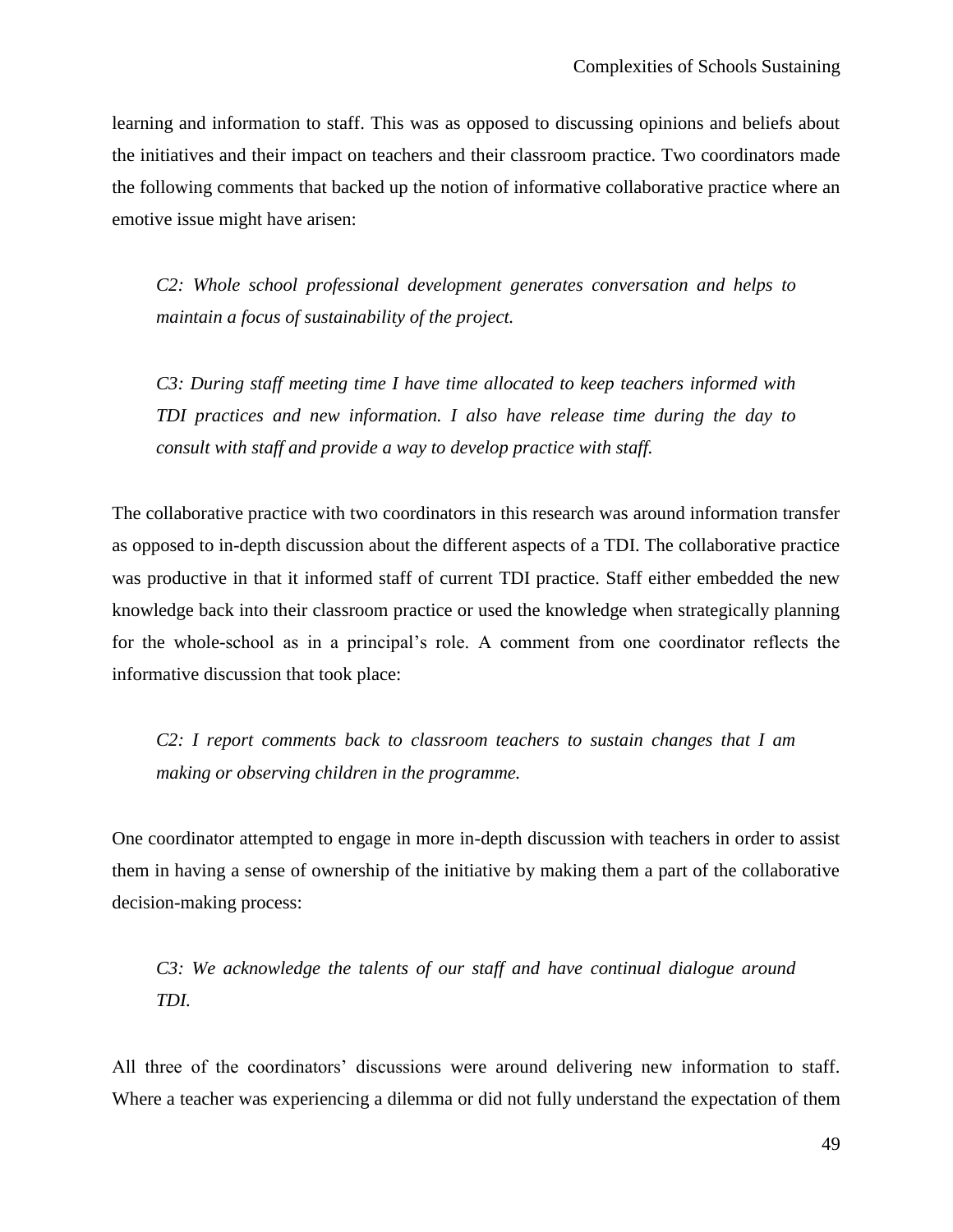by management, then there did not appear to be collaborative practice such as collaborative decision making (Cardno, 1998b). According to two coordinators the teachers were happy to allow management staff to make some decisions for them:

*C3: Having the coordinator, who can see the big picture, collate the data that comes in helps teachers immensely who are already overloaded to own more of the initiative.*

*C1: Our staff are very, very compliant…passive acceptance.* 

Perhaps the level of participants' passivity depended upon how much knowledge the staff had acquired. If they had not yet developed a knowledge base of the TDI then they might think that they had little to offer and were content to let management do the thinking for them.

## *Sustainability and managing change*

The specific nature of the impact of change associated with the sustainability of an initiative long-term is, according to all three coordinators, a matter of mediation by and through the local context of each school. There does not appear to be a one-size-fits-all method of sustainability. Each school took a different view of how to sustain the TDI post MoE funding:

*C2: TDI is a part of our appraisal system so issues are followed up in an attempt to maintain a focus of sustainability of the initiative. Also, children in the TDI withdrawal groups are given feed-back time in their classrooms to share their learning with the rest of the class… The school"s goals are aligned with TDI implementation, so it will be sustained as a part of our schools strategic plan overtime… Making sure that everyone "normalises the TDI, making it a part of the appraisal system, planning is forwarded to the coordinator so I know that it is being done, becomes the school"s culture.*

*C3: The increasing momentum becomes so sustainable because it has become "our way", the culture, of our school that we have these diverse programmes. It"s in the*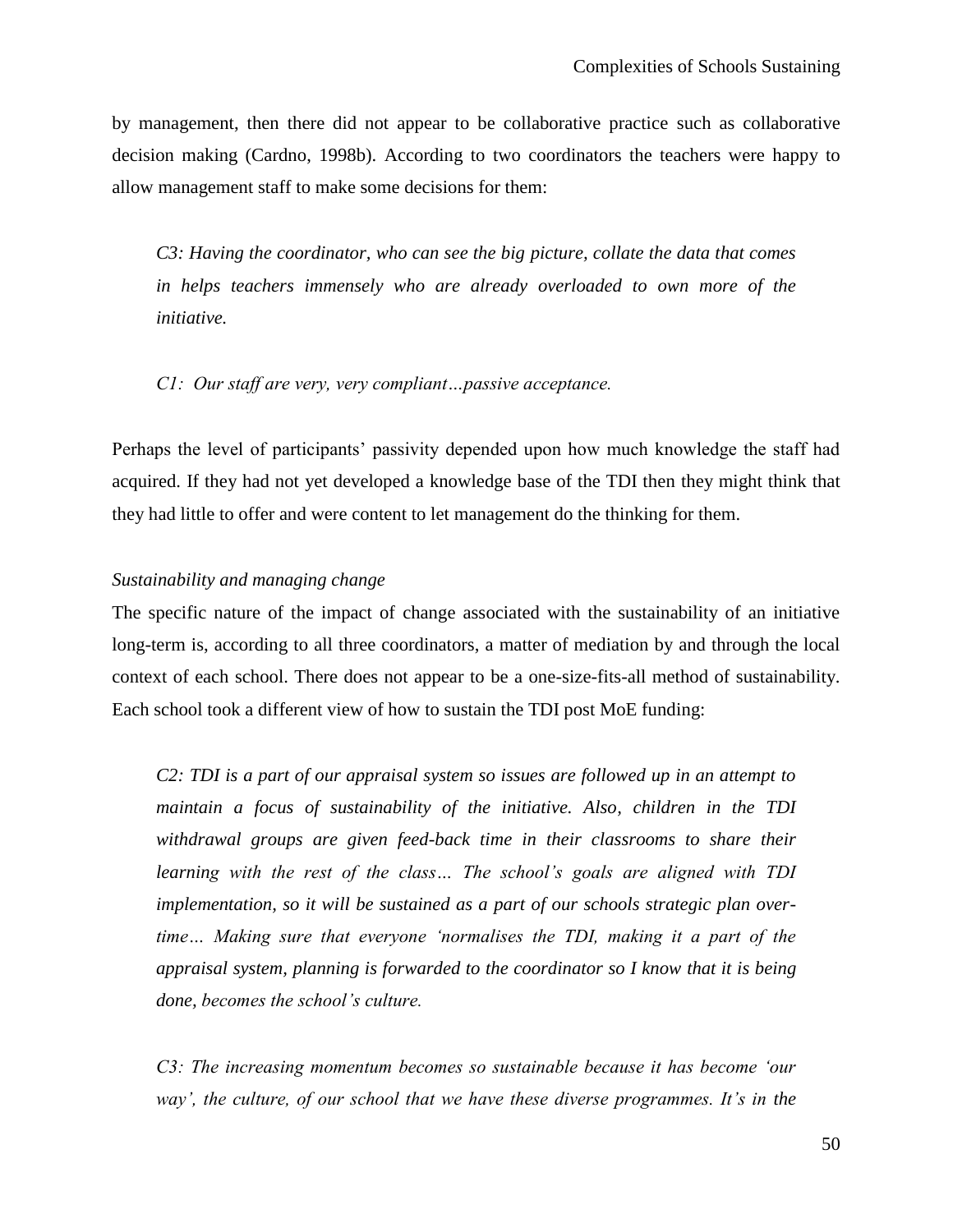*community through parental feedback… Now that we have all these opportunities available to us parents expect them because it"s who we are at [our school]…*

*C1: Provision has been made to continue the TDI because it has become a part of my DP"s job description.* 

All three coordinators have endeavoured to provide professional learning systems which have been organised and structured throughout the TDI implementation in their school. In this way the TDI became a spontaneous part of teachers" work, according to the coordinators, and thereafter with a focus towards long-term sustainability.

The processes employed that brought about changes that might effectively implement an initiative into a school"s curriculum required that the existing culture of a school underwent change at the same time. All three coordinators referred to this process of normalising a contract through a school"s culture, in order to create an expectation of the initiative among the wider community and therefore provide opportunities for its long-term sustainability.

Change was constant throughout the implementation stages of the initiative according to all three coordinators. All three coordinators managed change in different ways during the implementation stages with a focus towards sustainability:

*C1: We talk about changes being made to check that it is always in teachers" faces.*

*C2: Because the TDI is integrated into our planning staff are doing it automatically in their collaborative planning, so now it"s not such a big issue that the funding has gone.*

*C3: We continue to manage change by always referring to the G&T Centre… Flexible practitioners help to motivate ownership and therefore change into a school"s structure.*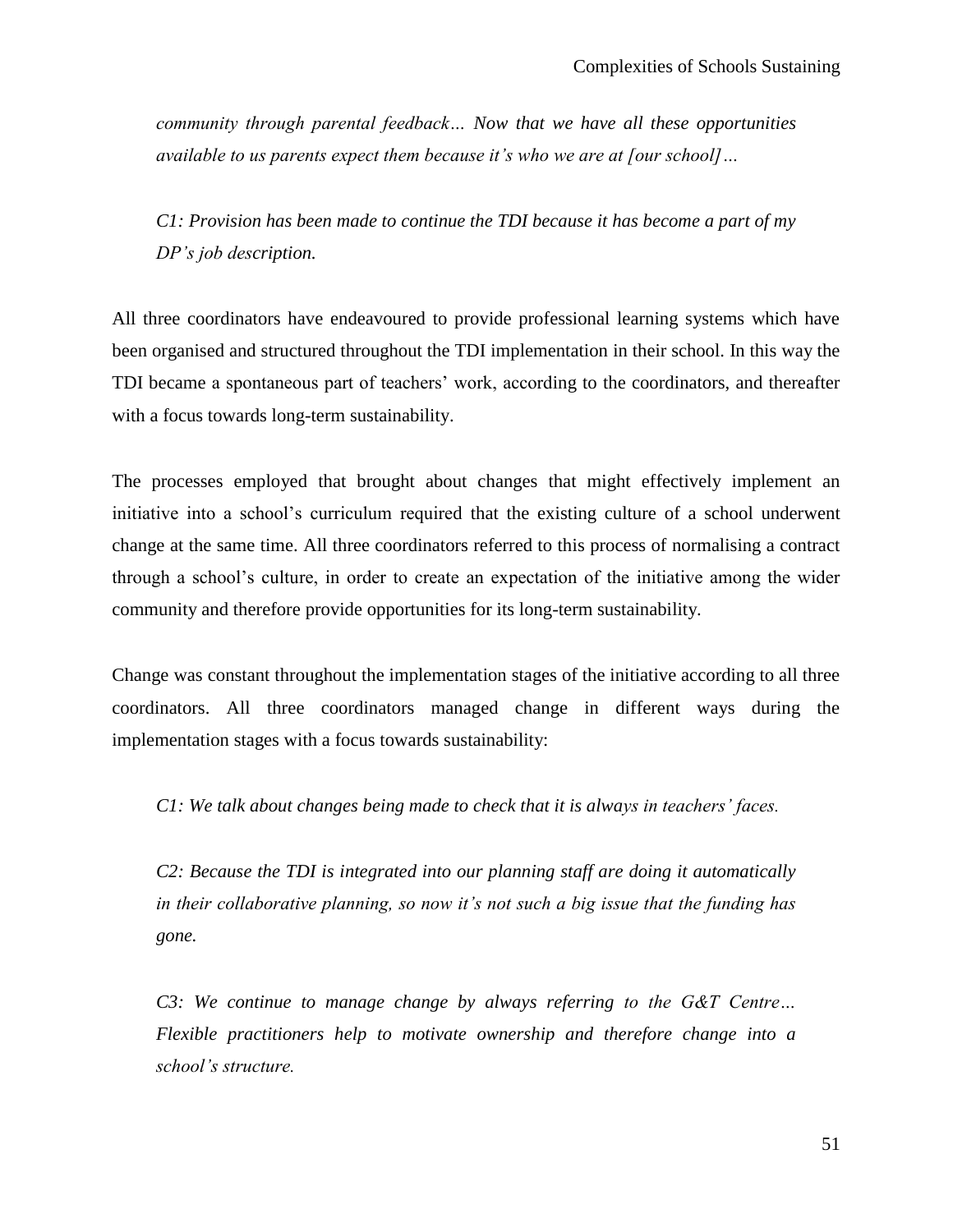Two coordinators mentioned the importance of their Principal"s commitment and involvement during the change process in that it motivated coordinators to take ownership of the new learning for themselves. In turn the new learning was transferred from the coordinators to the teachers:

*C2: The decisions you make towards changes come from the principal not myself. However I do feed back to the principal what is going well and any changes to my timetable.* 

*C3: Because the principal is so involved in everything it is as authentic and real.*

One positive effect of the change process was that all three principals were involved in the change processes. In doing so the three coordinators became more motivated to take ownership of the new learning for themselves.

# *Professional development and the issue of induction*

Before a TDI was fully embedded into a schools' curriculum, all three coordinators provided new knowledge that teachers might need to understand and engage effectively in new TDI routines. This meant that the professional development of all staff was a critical piece in maintaining a focus of sustainability post funding. All three coordinators made comments about the importance of on-going professional learning both during and after the initiative"s implementation:

*C1: Most of the professional development over that past three years has been about effective teaching practice. All professional development crosses over to include other initiatives so that an initiative doesn"t stand in isolation.*

*C2: Whole school professional development generates conversation and helps to maintain a focus of sustainability of the project…The principal has continued to fund professional development from other sources since the MoE"s funding has ceased.*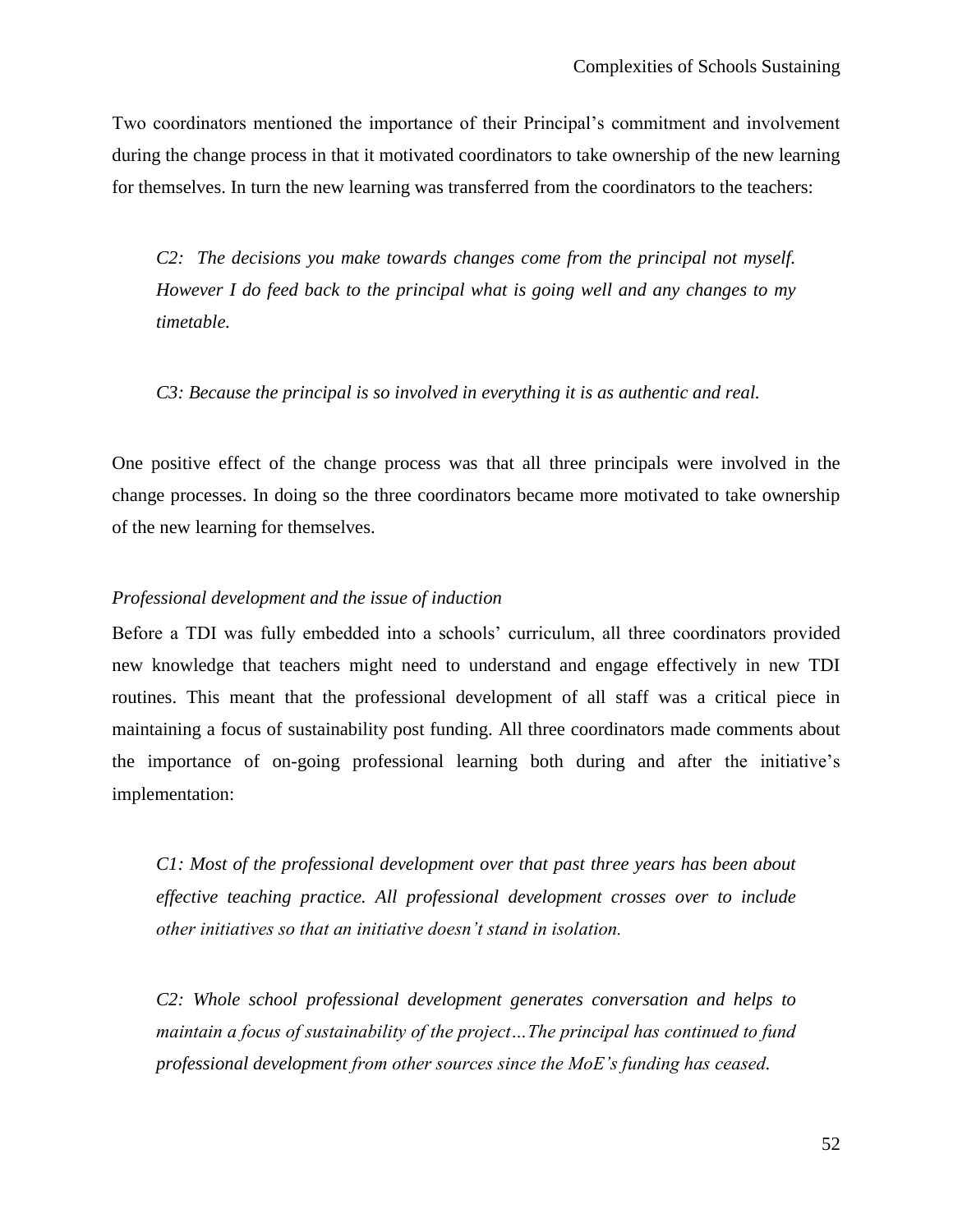*C3: The spin-off of professional development for the TDI saw a holistic approach of children developing their whole-self which permeated to the planning and programmes that were implemented in broader domains because of the type of programmes they were running…multi-faceted…Funding from other initiatives entwines with TDI so, we still have the luxury of mentors coming in, release time and a principal who provides some of the release himself.* 

With a strong focus on professional development all participants benefitted from the initiative implementation and associated professional development focus because according to the coordinators, staff then had a broad knowledge base to refer to.

It seems that induction was not school-wide at two of the three schools:

*C1: You can"t expect all staff to know what everyone else knows at the same time. Anyone new on the staff will have missed the professional development that has gone before.*

*C3: Change of staff means we haven"t got to the junior and middle areas of the school as much as we would have liked to…this is in the next six month plan to develop further sustainability in those areas.*

And the coordinators' data revealed that induction was a priority across one of the schools:

*C2: We make sure that all staff are trained in TDI and have provided the necessary professional development so that they have an understanding of where the rest of the staff is up to.*

Data revealed that one coordinator allowed new staff to pick-up where the existing staff were up to, another coordinator undertook induction programmes with some new staff and one coordinator under-took an induction programme with all new staff.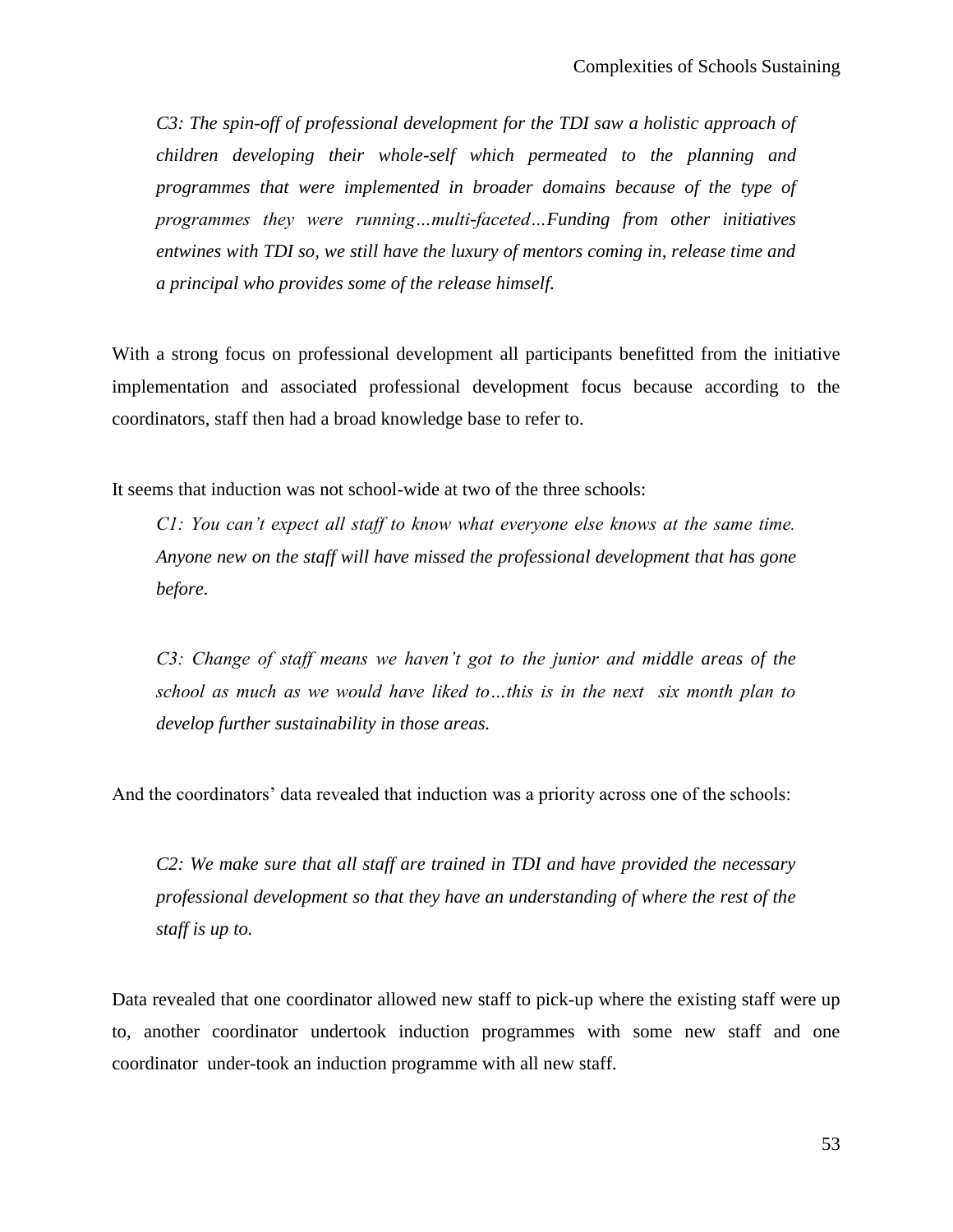All three coordinators carried out their roles as well as other responsibilities. Therefore, to expect that each new teacher knew what to expect from whom was a daunting task according to one coordinator. However in one school where induction was effective school-wide, the coordinator had been expected by the principal to carry out broad induction responsibilities as a part of their job description as reflected in the third listed coordinator"s comment above.

# *Perceptions of teacher ownership*

While all three coordinators attempted to provide the same professional development for their TDI programmes, with the exception of new members to two of the staffs, some staff experienced ownership and enablement of the TDI while at the same time some staff experienced resistance. Two coordinators experienced ownership of their role in the TDI as it was their responsibility to motivate staff towards the same end:

*C2: I have found that if you work collaboratively and plan together then teachers get more motivated and this gives staff greater ownership of the initiative… Now we have 5yr olds identified as gifted, which I think is fabulous as initially there was resistance from one teacher in particular. But the good thing is that all teachers received professional development regardless of their resistance and the child"s current year teacher was able to identify G&T in a particular child straight away when the resistant teacher would not have previously identify the child as such.*

*C1: I recognise the TDI as a part of my DP"s job description as I recognise the importance of the initiative and how it affects children"s learning.*

A third coordinator didn"t mention personal ownership of the initiative however they did mention the level of teachers' ownership as a result of the coordinator's [and principal's] motivation of the TDI contract on two occasions:

*C3: Allowing teachers" freedom to initiate ideas and collaborating on programmes together all assists in creating ownership and lessening resistance of the initiative.*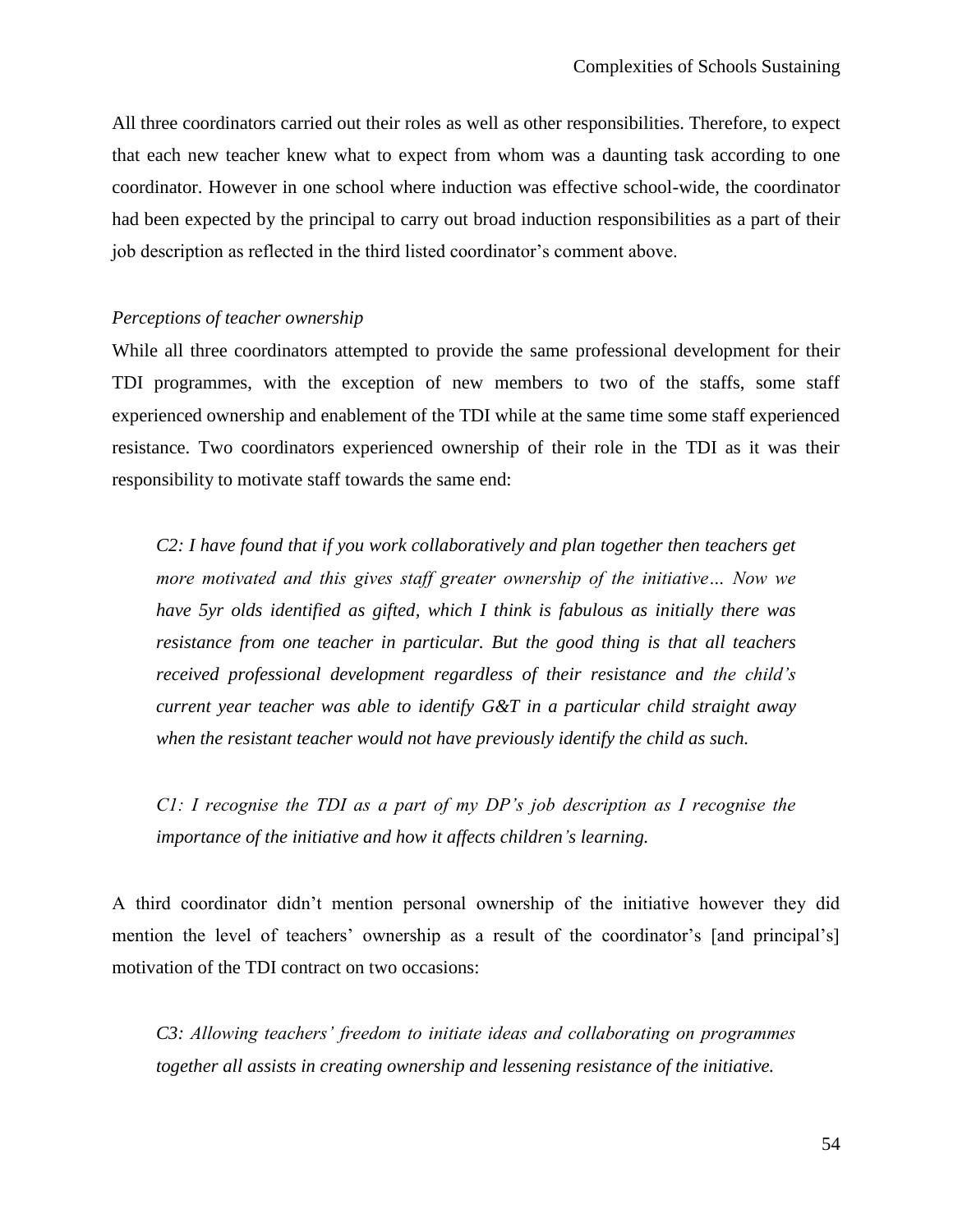*C3: Ownership of teachers came from the introduction of some teachers making connections with people and their stories. Encouraging those who might be unsure to get-on-board until they understand the whole picture. Hopefully they will get caught up in the whole momentum… Strength and passion of the staff to be included in the programmes through their own interests allowed staff to feel that they owned the initiative as well… Flexible practitioners help to motivate ownership for others.*

All three coordinators also mentioned the level of ownership that some teachers experienced during and after the TDI"s implementation:

*C1: If teacher/people have a chance to be a part of the decision making process for a particular initiative then they are more likely to have ownership and a belief in the initiative and work collaboratively to see it embedded into the school"s programme. If people do have a chance to be a part of the decision making then it does make a difference.*

*C2: There has been some resistance in my syndicate but I have found that if you work collaboratively and plan together then teachers get more motivated and this gives staff greater ownership of the initiative.*

*C3: Sometimes you have to get in the boat and see where the ride is going to take you. Hopefully they [teachers] will get caught up in the momentum… Strength and passion of the staff to be included in the programme allows staff to feel that they own the initiative as well.* 

One coordinator also noted that the belief system of individual teachers might cause teachers to demonstrate some resistance towards the implementation of a TDI into their classroom practice:

*C1: A hindrance to the TDI implementation can be a teacher"s own belief. If you can"t change a belief system then it is almost impossible to get that person on-board as it goes against what they think. For example, .there are no G&T children in a*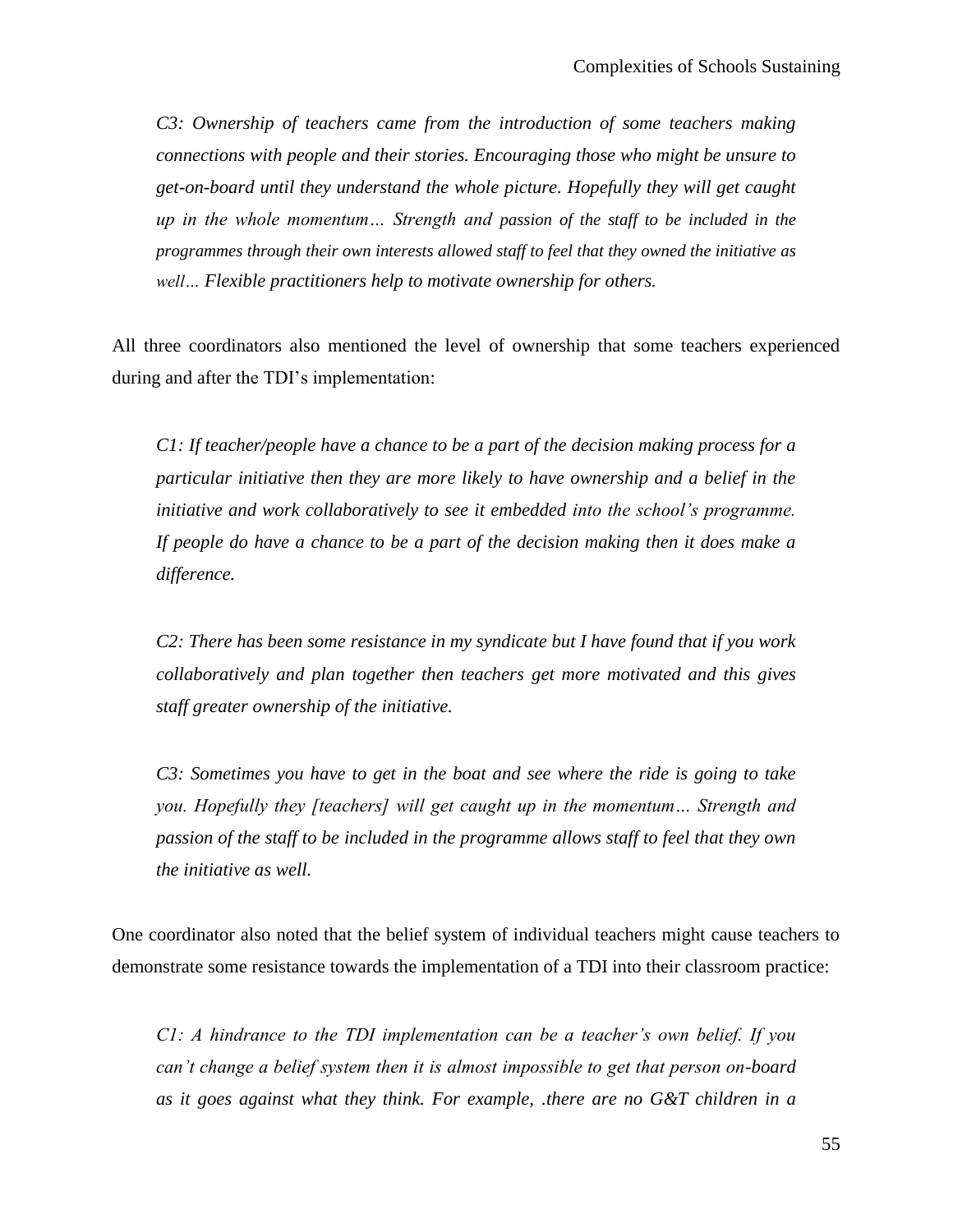*decile 4 school they only exist in decile 10 schools… It isn"t always possible for people to have ownership of an initiative. You can get funding for an initiative but if people don"t believe in it then it is irrelevant really.*

Further discussion about belief systems and their bearing on a participant"s level of ownership or resistance towards an initiative is continued in Chapter Five.

## **The teachers' perceptions**

#### *The issue of ownership*

Positive change in the three schools according to the teachers was associated with the benefits of working together collegially to improve teaching and learning for students within the classroom. Where collaboration occurred teachers experienced greater ownership of the initiative according to two teachers' comments below:

*FG2A: 1: Like our behaviour management plan, where we all worked on it collaboratively as a staff, everyone took the TDI on-board and owns a part of it or all of it because people have been a part of establishing it.*

*FG1A: 2: Once we started the G&T intensive professional development course we were freed by management to implement the ideas into our classrooms and put ideas into our planning. This made you feel a part of the implementation.* 

When teachers who have the necessary knowledge did not feel that they had been a part of the decision making process for an initiative"s implementation they are inclined to become frustrated and defensive. Twenty out of the 30 teachers commented about how they would have preferred to have had their ideas listened to during the TDI initiative"s implementation. Below are some of the teachers' comments:

*FG2A: 3: There is a need for teachers in the classroom to be listened to in order to feel like they own the initiative. This might help teachers to see how an initiative*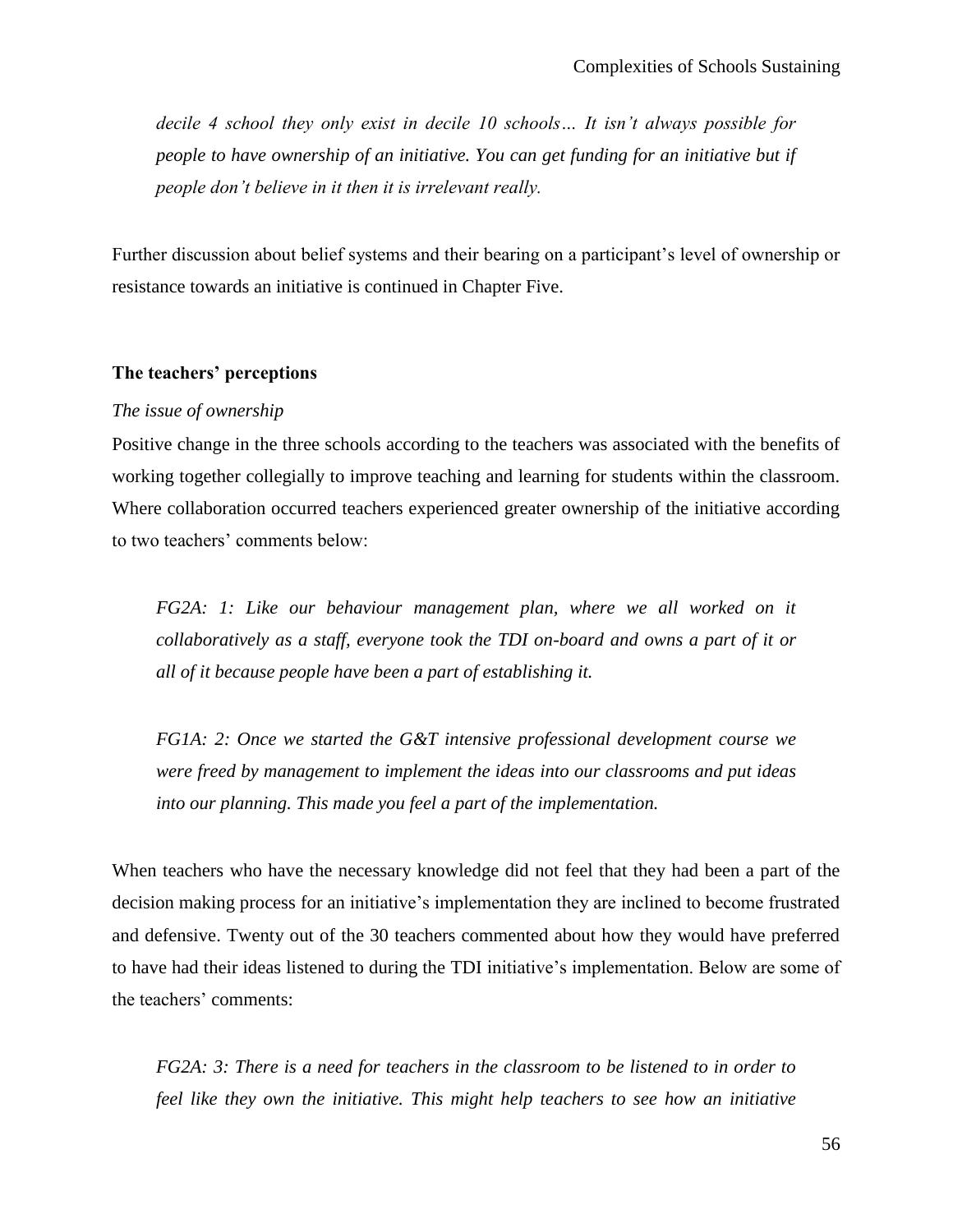*could work in their classroom. If you are listened to more you feel that you have more to say about how things are done.*

*FG2A: 4: I don"t think there was time for our/my in-put into the TDI implementation. Nobody asked me how it was going…there was an appraisal system where management could see how I was going I suppose.*

*FG3:4: We were all very compliant which was due to our lack of knowledge when the TDI was being implemented into our curriculum.*

*FG2A:1: As we had something to say we were listened to in the professional development sessions but I can"t remember any major discussions that gave us in-put into the TDI implementation.*

*FG2A: 4: Maybe having withdrawal TDI programmes was a way of classroom teachers being listened to.* 

And there was passive acceptance of initiative implementation by some teachers:

*FG2A: 1: I was too caught up in other initiatives at the time to be concerned whether I was given in-put or not. It didn"t matter to me.*

*FG1A: 4: If teachers are not listened to then they can resist the needed changes and not really care how the initiative is implemented, embedded or even sustained.*

*FG 2A: Until we have more knowledge about an initiative it is hard to know what input we might make to contribute. This is why we have been compliant about what we have been told that we are doing.*

*FG2A: 2: Sometimes there is so much going on that you don"t mind being told what to do and you don"t care so let someone else do the thinking.*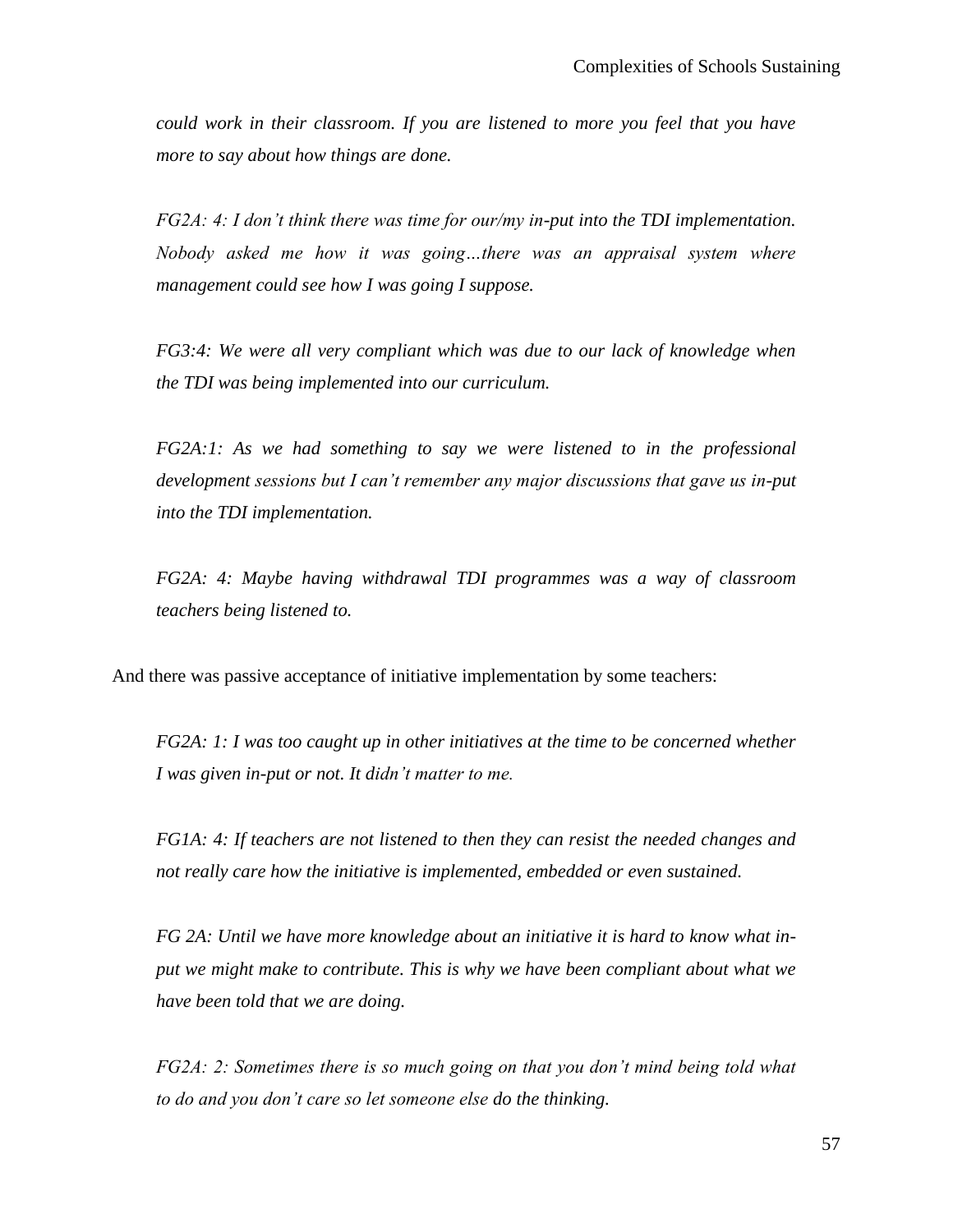The data revealed that while some teachers felt they had input and therefore ownership of the initiative other teachers did not perceive the implementation of the TDI in the same way. It appeared that teachers became recipients of information to embed into their classroom practice rather than participants of collaborative discussion. The teachers' ownership of the initiative was on an informational level as opposed to a decision-making level.

*FG3: 3: We were told what readings to understand rather than choosing our own. But I do feel confident that if I did have something to say that I would have been listened to.* 

There was a sense that initiative overload amongst the teachers" might have contributed to their passivity and acceptance of the initiative because they had so many other things at the same time to get on with.

# *Managing change*

According to five out of the 30 teachers who were critical of mandated change, the major issues concerning negative emotional instances were that teachers were being forced to change without consultation. Mainly working in a reform environment characterised by too much pressure and insufficient support, in terms of workload, marking, pace, shortage of time was identified by 22 of the 30 teachers. Although it was not stated openly by teachers, there was an underlying assumption during the focus group discussions that the mentioned reform environment has led to immense frustration by teachers. 26 out of 30 teachers in the focus groups expressed frustration as an emotion experienced when going through mandated change.

*FG2A: 1: When there"s too much in the " to do" pile you begin to feel bad because you know that your kids are missing out but you have reached a point of saturation that you can"t take anymore. You are operating on overload.*

Support in the classroom to guide teaching a child with an identified learning need was often lacking. This caused frustration as there remained 22 or more other children in the class requiring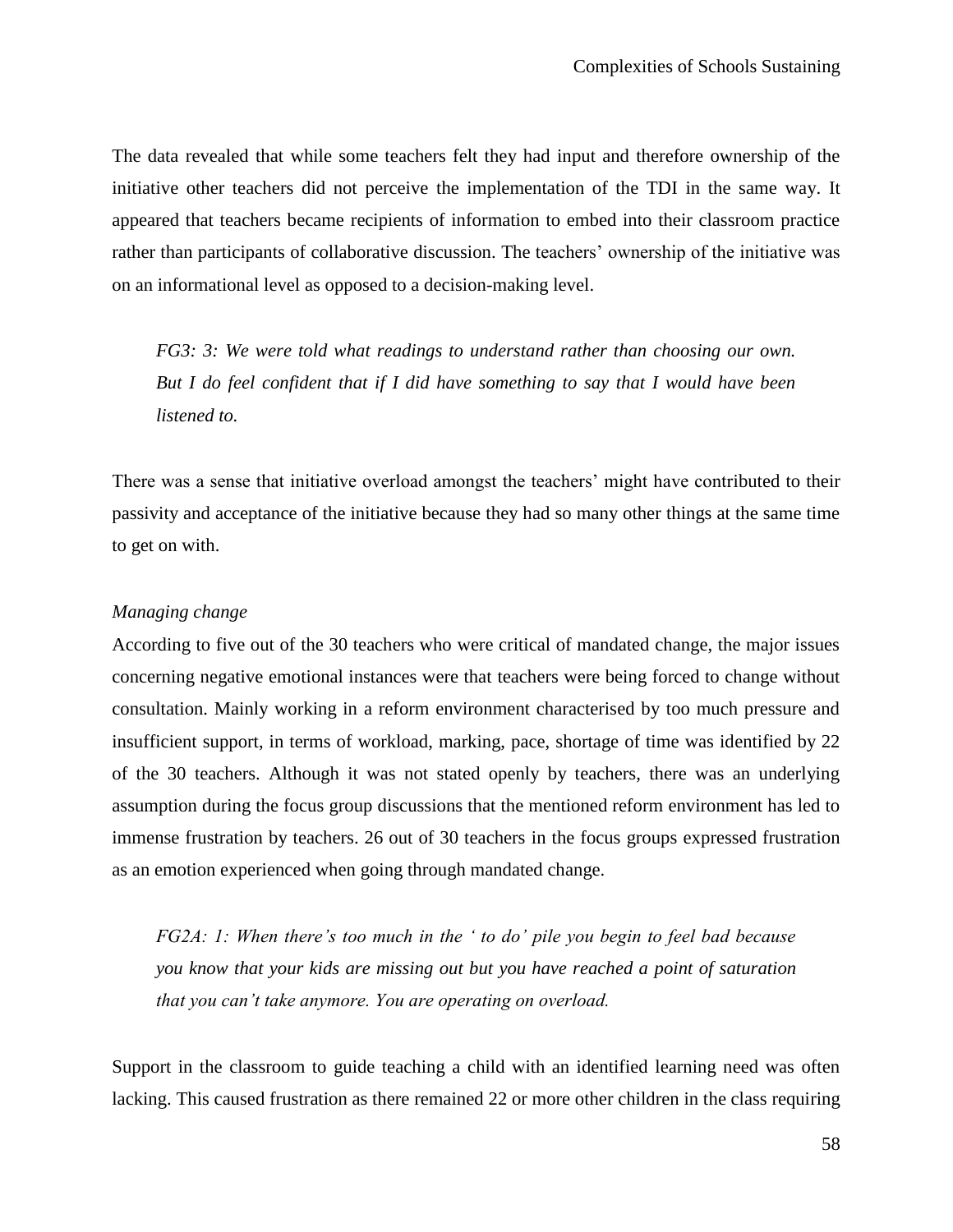the teacher"s attention at the same time. However there were specific withdrawal groups outside of the regular classroom programme, held weekly for identified talented and gifted students, where their specific learning needs were attempted to be met by an outside provider. Three out of 30 teachers experienced fulfilment having identified a child"s learning needs and were able to teach accordingly. The teachers' fulfilment led to satisfaction and pleasure:

*FG2A: 2: I found it enjoyable to engage children in a different way by using different activities to suit their identified learning needs.*

*FG2A: 3: And because you have the knowledge through professional development you take pride in teaching knowing you are doing it properly.*

## *Professional development and the issue of induction*

Some teachers found that there were too many initiatives requiring professional development being introduced to teachers, while others felt that professional development, in a variety of fields, provided the knowledge base to implement these new initiatives:

*FG2B: 2: I feel that how we approach professional development needs to change and that we shouldn"t have so many initiatives going on at one time. We should have one focus for the year and do it properly.*

While others felt that by being involved in a variety of professional development programmes, a wide knowledge base was provided to implement new initiatives:

*FG2A: 3: Management prepared our teaching and learning of the TDI in the classroom by providing a wide range of professional development throughout the contract to build our knowledge base of the initiative.*

*FG1A: 2: I didn"t have enough knowledge at the beginning of the TDI"s implementation so by completing a G&T course I gained that valuable knowledge.*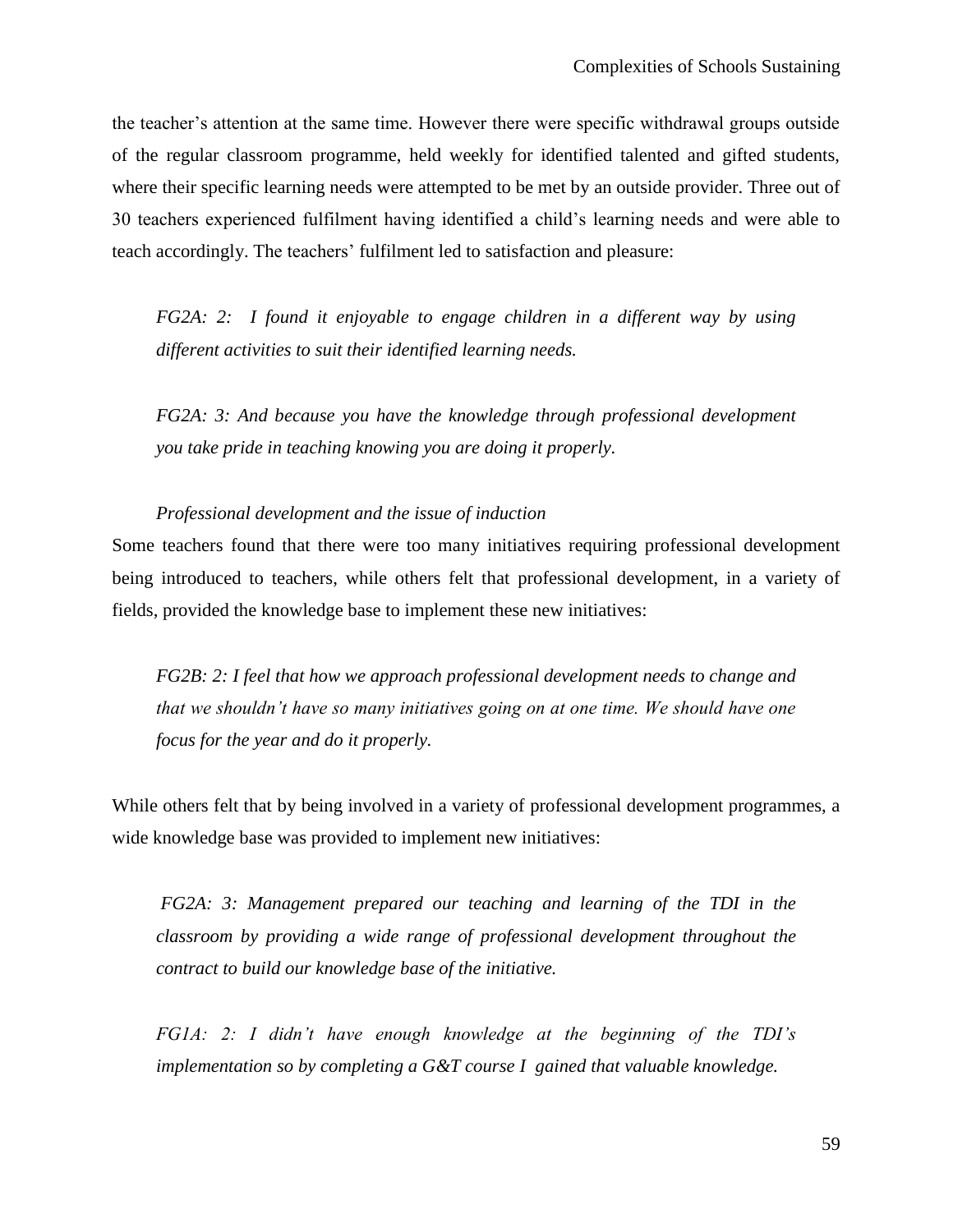*FG2A: 3: If we don"t identify the gifted children who else will do it for us? This is a reason why professional readings have been so important to build our knowledge base.*

According to all of the teachers in the findings from the data, professional development was critical for building a knowledge base for teachers to work from. Over time the TDI professional development moved from the transmission of skills and knowledge. Teachers then had time to reflect and improve on their own pedagogical practice both collaboratively and independently:

*FG2A: 3: It is good having professional development related to our appraisal system because it makes me put theory back into practice in my classroom.* 

*FG1B: 5: Sometimes I feel like I am flying by the seat of my pants but because we all support each other you keep going and are passionate about it, you keep going and you learn.*

*FG3: 2: We have always given each other collegial support and being a smaller staff we could actually use each other.*

*FG1B: 4: Doing professional development as a whole staff …was good to collaborate ideas amongst other staff.*

Induction for new staff was an attempt to achieve better-informed action than otherwise might occur if one"s own understanding had not been informed. In one school all new staff had participated in a TDI induction programme. At a second school, some new staff at the senior school levels had been inducted and those in the middle and junior levels had not received induction, rather osmosis by being a part of the TDI. One school did not seem to have a TDI induction programme for new staff in place instead new staff began professional development from where existing staff were up to.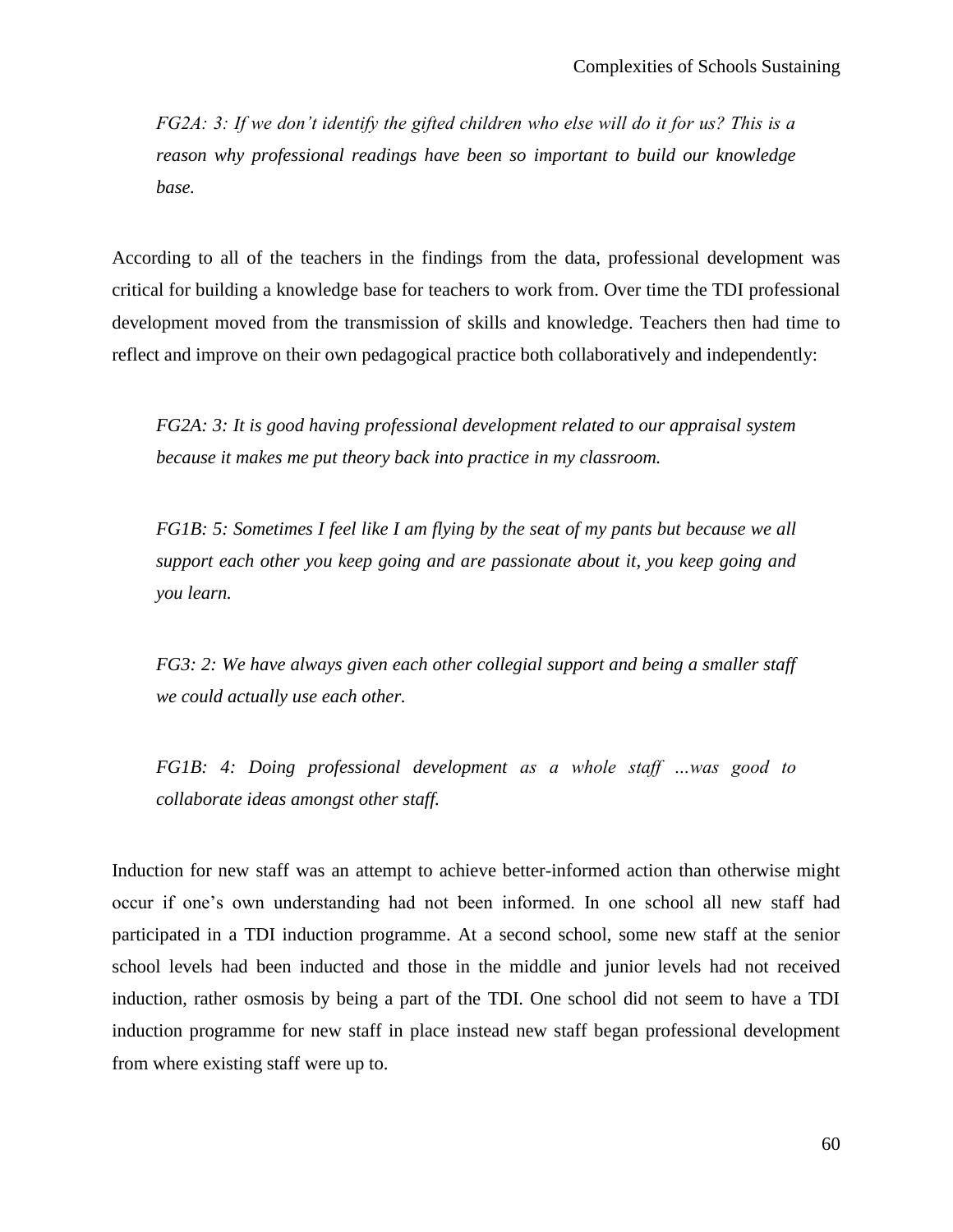*FG1B: 8: Without the induction of new staff to the programme/s sustainability across the school of the TDI seems more difficult and may mean that TDI won"t exist as time goes on.*

*FG1A: 8: Teaching or inducting a new staff member creates more overload for the experienced teacher which is becoming a big dilemma. The induction of new staff is another cost that will be hard to fund now that the TDI funding has ceased.* 

*FG1B: 6: I am a new teacher (last year) and don"t know what TDI is. It doesn"t seem very obvious at all.*

Teachers at all three schools viewed induction from different perspectives. In all three schools the conduct of professional development was actively constructed yet the induction to professional development for new staff members was approached differently within each school. Where one focus group claimed to have members that did not receive any professional development around the TDI, their coordinator mentioned that professional development for all staff was available but if a teacher was new to the staff then they would have missed previous professional development. The coordinator deemed that new teachers participating in the current TDI professional development programmes was an attempt to induct new staff into the TDI. There were no provisions made to up-skill new teachers with previous TDI professional learning since the TDI had commenced. If teachers did have issues around their induction to the TDI there was no evidence that these issues were discussed either collaboratively or with management.

# **The complexity and tensions of sustainability**

When the principals", coordinators" and focus group**s'** data is combined then the complexities of sustaining a TDI contract post MoE funding are revealed. Issues around induction of new staff, ownership, initiative overload, the impact on students and the sustainability of a TDI emerged as themes from the data.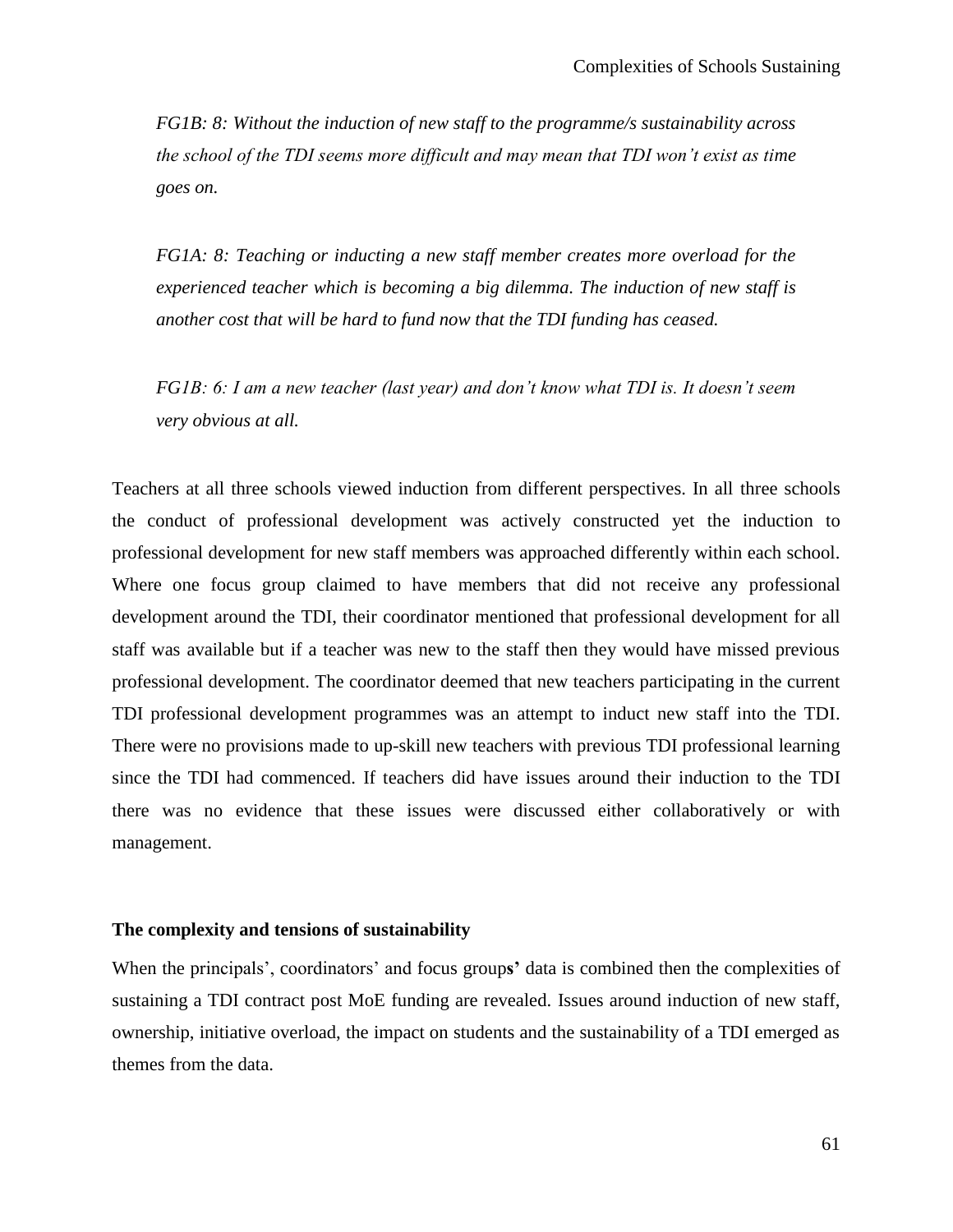## *Induction*

In one focus group the data revealed that three out of five junior teachers in one of those schools were new to the school and that they had not received induction training regarding the TDI. Whereas seven out of eight senior and middle level teachers had been through the TDI implementation professional development processes and appeared to have developed a greater level of ownership of the TDI.

The following comments are from junior and middle syndicate school focus group teachers at different schools:

*FG3: 1: I feel that the TDI contract is too top-heavy in our school and it really only involves the senior classes.*

*FG1B: The TDI involvement of teachers in junior and middle classes has largely been neglected…which means that teachers do not see it as being of value in their area of the school for the children.*

One principal acknowledged that a change in staff has contributed to a lack of induction for new staff in the middle and junior areas of the school:

*P3: A change of staff means we haven"t got into the middle and junior areas of the school as much as we would have liked to.*

Another principal did not comment on their school"s TDI induction programme and a third principal emphasised the importance of induction for new staff:

*P2: New staff need time to see what the existing staff have already done. They need to be able to pull all the bits together and constantly go back over what has been done through a specific TDI induction programme.* 

The following comment by comparison to the previous focus group participant's comment is from senior syndicate teachers in a focus group from the same school: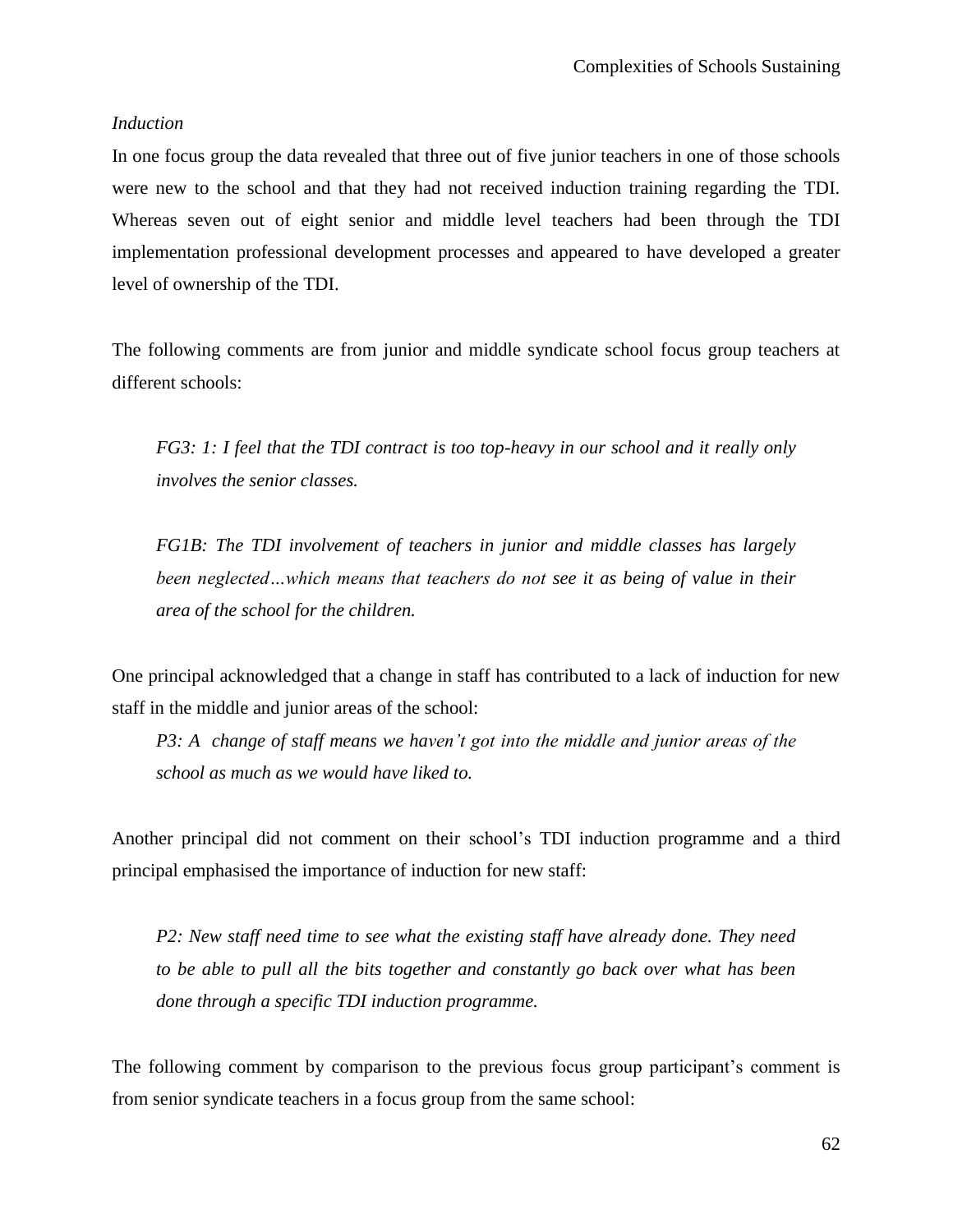*FG1A: Doing professional development together meant that we could relate the theory back into our classroom practice and therefore support the identified G&T children better.*

The coordinator from the same school mentioned how induction, specific to the TDI is not overlooked, rather it is entwined with all other professional development:

*C1: Most of our professional development over the past three years has been about effective teaching practice. All professional development crosses over to include other initiatives so that an initiative does not stand in isolation.*

Although some junior class teachers from the above coordinator's school mentioned not having been a part of a TDI induction programme, the coordinator had provided some induction although it was a part of a professional development programme for many initiatives not just specific to TDI.

# *Ownership*

Where teachers were able to voice their ideas regarding the implementation of an initiative they felt that they also had greater ownership of it. In two of the schools, the TDI appeared to be more sustainable across the senior syndicate of the school than the junior and middle syndicates due to the ownership gained in being listened to regarding the strategies to embed into classroom practice at the senior levels.

*FG3: We all had a say in the ownership of the TDI and could put forward ideas if we wanted to. Everyone is listened to and felt a part of it.*

Three other teachers from the same school"s senior syndicate agreed with the above quote. The remaining two teachers in the same focus group who did not comment on the sustainability of the TDI were from the middle and junior syndicates of the same school.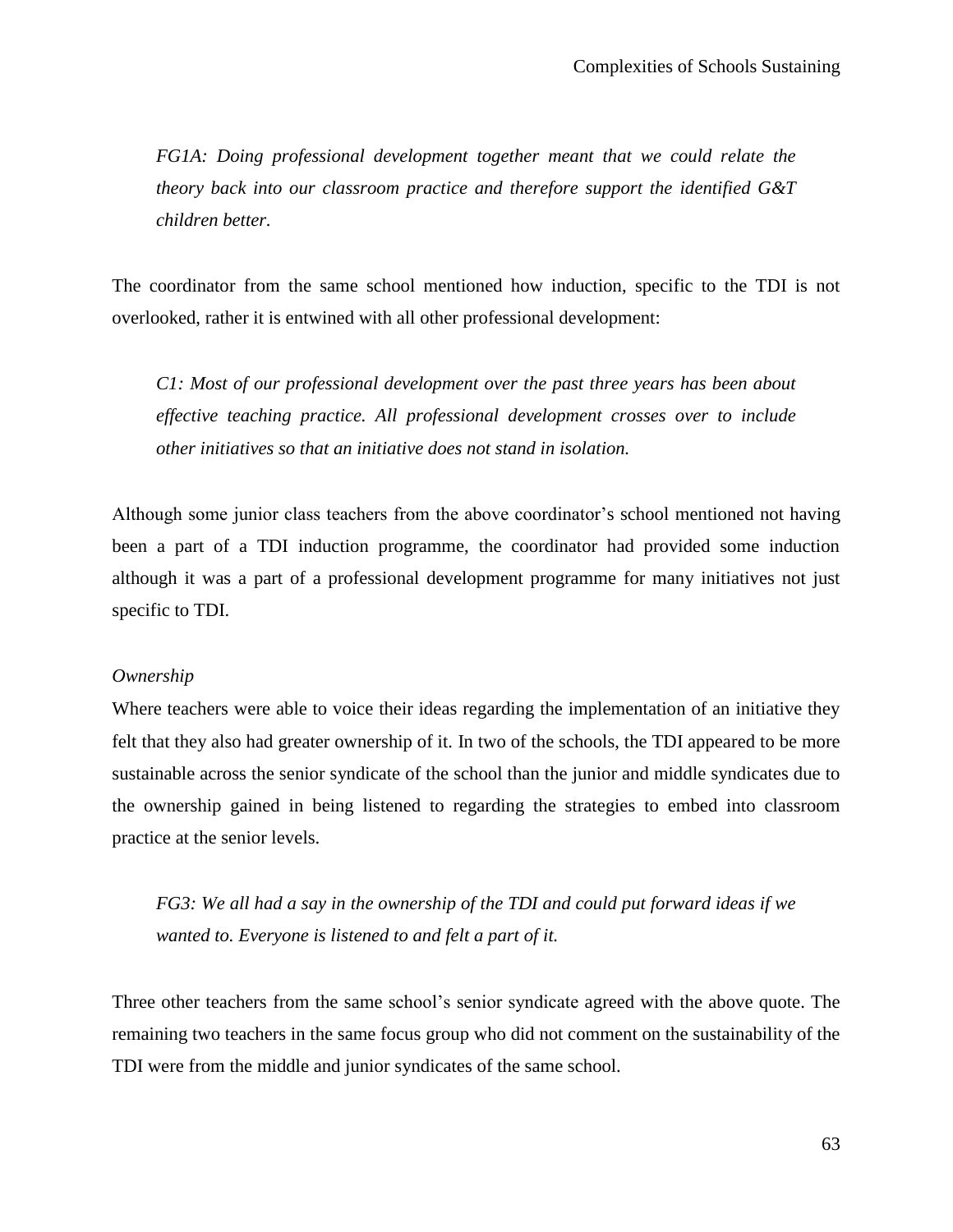*C1: If teachers/people have a chance to be a part of the decision making process for a particular initiative then they are more likely to have ownership and a belief in the initiative and work collaboratively to embed it into the school"s programme.*

Another coordinator commented that:

*C3: Flexible practitioners help to motivate ownership.*

One principal mentioned:

*P2: Consultation provides a vehicle for ownership. It"s a big thing.*

In two of the schools the junior and middle syndicate classes were largely unaffected by the classroom teaching and learning aspects of the TDI implementation. The principal and coordinator of one of those schools mentioned that more TDI consideration needs to be given to the junior and middle syndicates of the school in order to make the TDI a more holistic implementation across the school. According to the principal this might produce greater buy-in from all staff and create greater ownership and reduce some of the school-wide resistance to aspects of the TDI.

There is evidence from 15 out of the 30 teachers that although initiative ownership is critical to sustaining a TDI it is compounded by initiative overload. Initiative overload is one of the key issues facing effective sustainability within teaching time frames as reported in the following section.

## *Initiative Overload*

Teachers implied that the initiative was worthwhile while at the same time commented on the number of initiatives and amount of other curricular work being implemented at one time. This combination was causing work overload. Seven teachers across three schools made the following comments: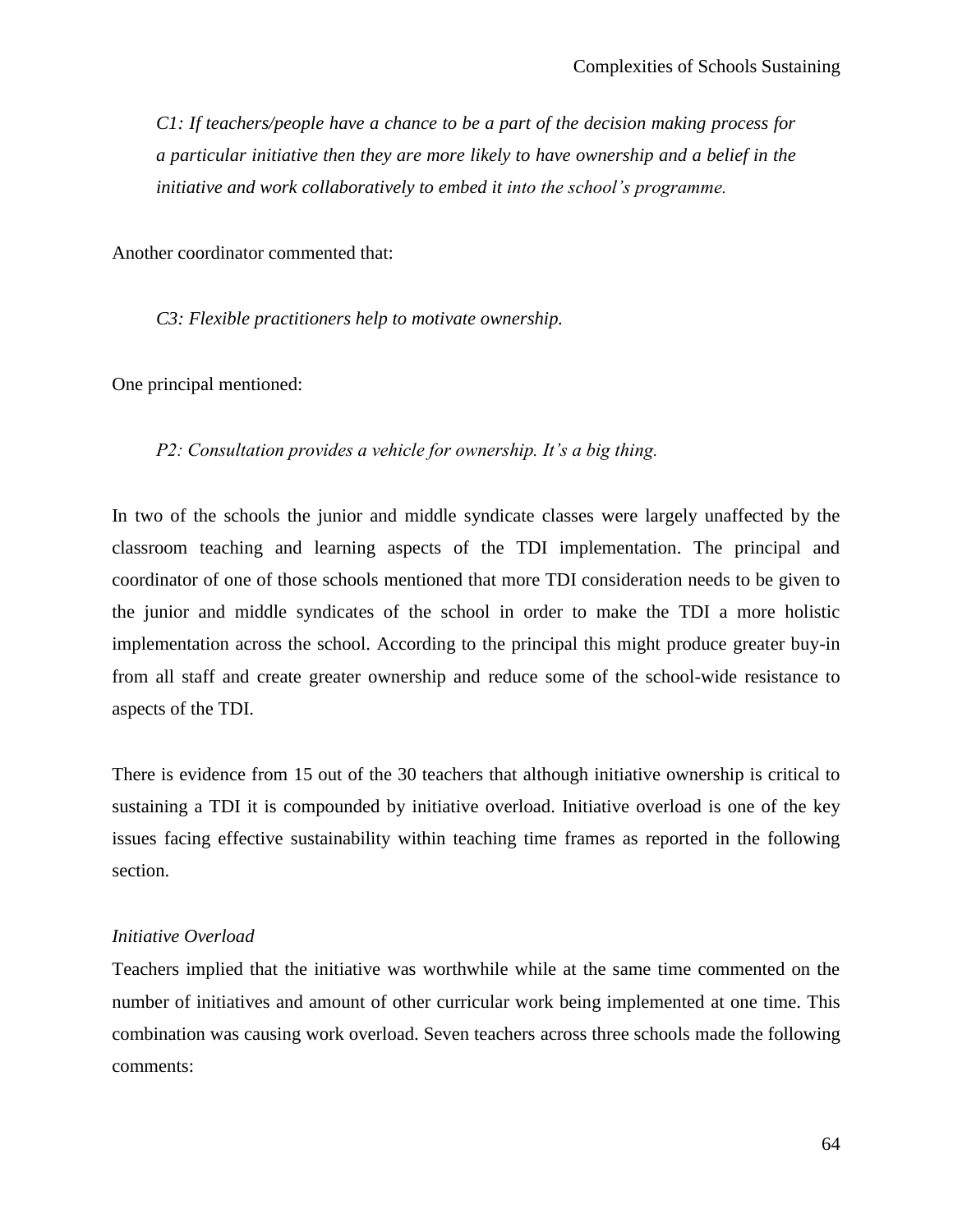*FG2B: 4: I enjoyed the new TDI activity learnt through our professional development but because I am so overloaded with other initiatives I feel that I can"t do it right now... It's ICT, it's maths, it's TDI, it's everything almost all-at-once... We are talking about overloading but are our children feeling the same thing?*

*FG3: 3: I just got too busy doing other things to fit in new initiative activities.*

*FG2B: 1: It would be useful to allow time after each professional development session as a teacher to get your head around the "new" thinking. To figure out how you are going to implement the new practice/pedagogy into your classroom. There"s too much of: "Here. Read. Go do."*

*FG2B: 3: So eventually you do become resistant because you are on overload and you go, "No I can"t take anymore."The work related to the initiative goes in the "todo" pile to be done later (if at all) and you feel bad because you know that your kids are missing out, but you have reached a point of saturation that you can"t take anymore.*

*FG2B: 5: It's that overload. You try and cope as best you can and do a little bit so you can say that you are doing something.*

*FG1A: 8: We learnt through other professional development that when you put something new into a school, you have to abandon something to make room. The problem is that we teachers just take on more and more.*

*FG3: 4: You don"t get a chance to go in-depth and reflect and embed the initiatives because there is so much going on at once. It is hard to consolidate.*

All three principals in the findings from the data considered that they addressed the initiative overload issue by giving their teachers reflection time to implement the initiative. One principal"s comment was: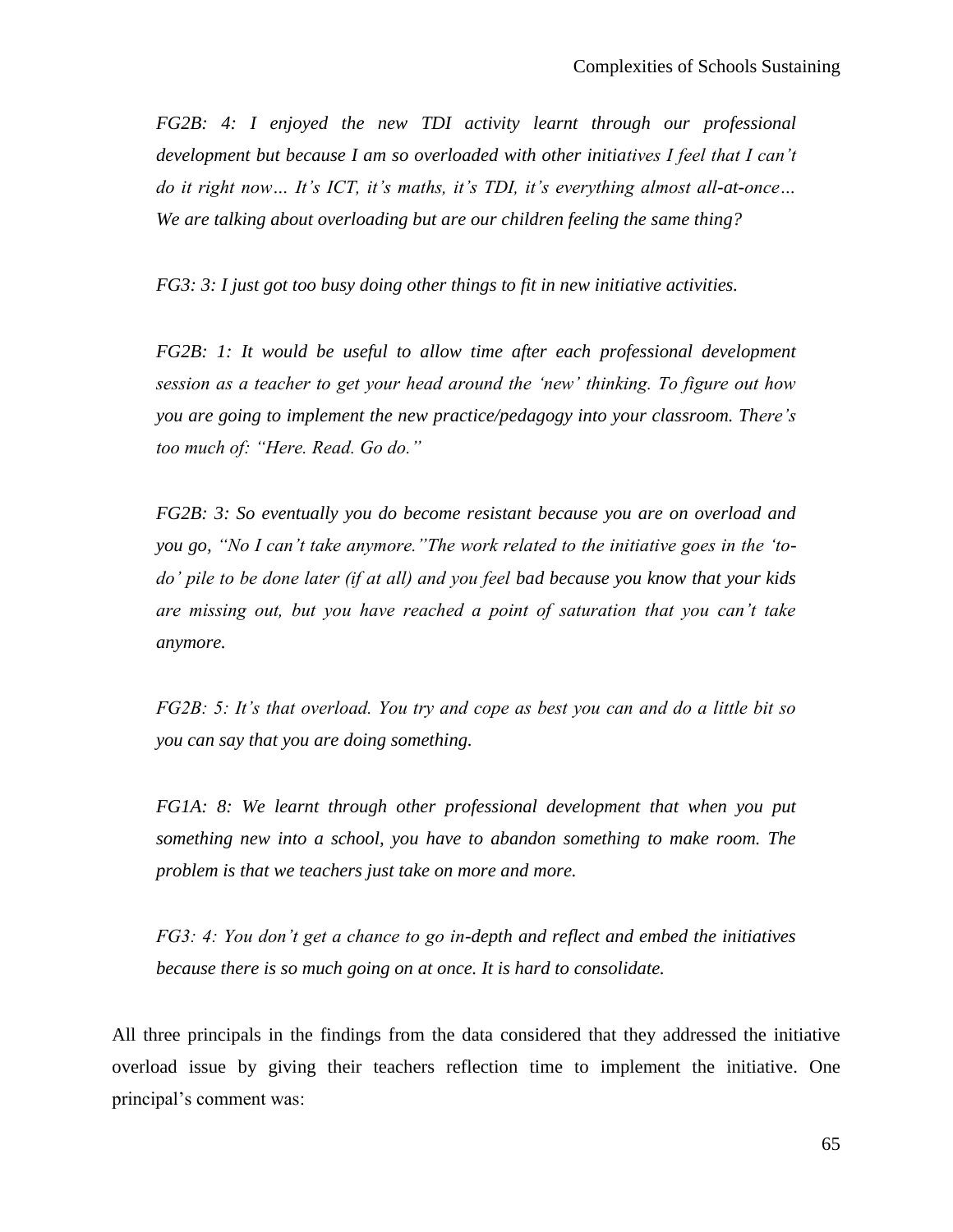*P2: Giving time to teachers to learn in hours that are teaching time, not outside classroom teaching hours.* 

Yet teachers felt that there was a lack of time to do so. Four teachers gave the following evidence:

*FG2A: 2: You are not given time on top of normal time-frames to implement an initiative...That"s what I mean about professional development on a Monday staff meeting then using syndicate meeting time to discuss implications in teams. This is time allowed for withdrawal. We need more of this time... A lot of classroom organisation and professional development needs to be done outside teaching hours time and there just isn"t enough of it to cater for all the initiatives that come our way.*

*FG2B: 2: Time is a huge issue. Time to plan and be creative. Balancing all of the different initiatives. Balancing within the time given is really hard.*

*FG3: 1: You need to be selective about the initiatives that a school is involved in as well as the number of initiatives they are involved in at one time. You can"t see the wood for the trees after a while.*

All 30 teachers mentioned that they felt that all of the initiatives were worthwhile. The issue of work intensification arose due to a lack of suitable teaching and non-teaching time-frames to plan and prepare for the teaching and learning pedagogy required to embed each initiative effectively and with depth into a classroom curriculum. The data revealed that all 30 focus group participants experienced a lack of valuable timeframes for classroom teachers, within teaching hours, to the implement a TDI initiative alongside a number of other initiatives at the same time.

## *The impact on students*

Teachers also felt that student achievement had improved as behaviours improved due to some students' feeling more valued. One teacher made the following comment: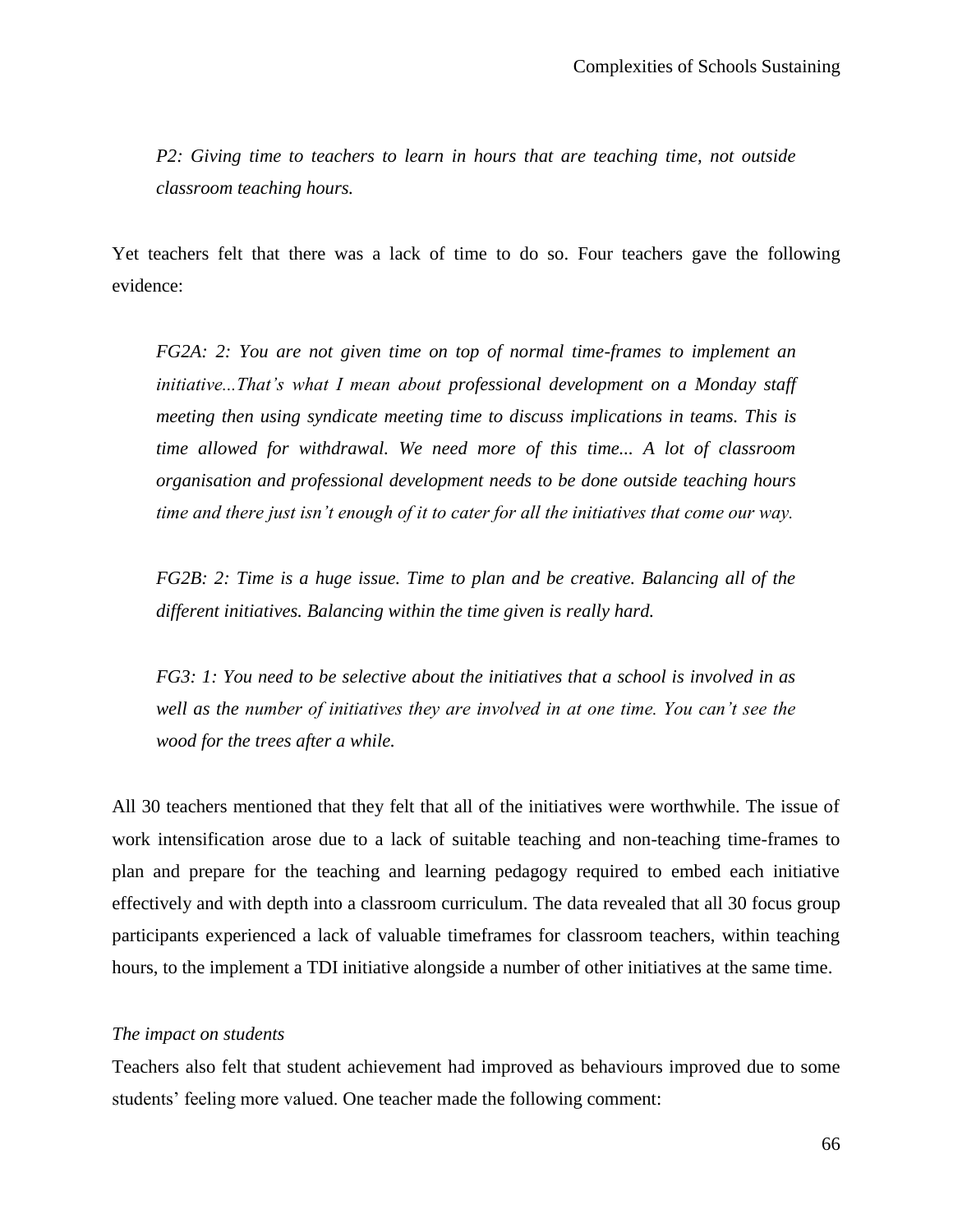*FG1A: 6: I have begun to understand reasons why certain behaviours are acted out and as a teacher I have begun to value the identified child as their attitudes and behaviours changed by using different teaching strategies to meet their needs.*

The new learning from the TDI had a wider school impact not only by up-skilling all staff in knowledge and classroom pedagogy but also by intentionally valuing individual students. Behaviour issues became more manageable in the classroom and student achievement increased in two schools according to two coordinator's comments:

*C1: I was employed specifically to coordinate the TDI. It began with a job description and what we wanted from there. Once teachers realised through professional development different ways of identifying G&T students, achievement for such students went through the roof because the negative behaviour stopped once the classroom teacher provided a programme in class more suited to the child"s learning needs. The children felt more valued.*

*C3: Through self confidence and leadership programmes the children felt valued…By having the TDI Centre this has enabled space to create new opportunities. We now look at students in greater depth and with further differentiation… The holistic approach to the TDI makes a variety of skills and knowledge available to the children in this way we are meeting their needs a lot better. "A Rising Tide Lifts All Ships".*

Teachers also made similar comments to the coordinators:

*FG1B: 1: We realise that there is more knowledge amongst teachers than we often realise as a result of TDI professional development . There is a definitive point beyond which things have changed radically…The good thing is now we are looking at valuing children through the TDI implementation. There were times before when I think we as teachers were worried about doing or wrong. Now that we know children*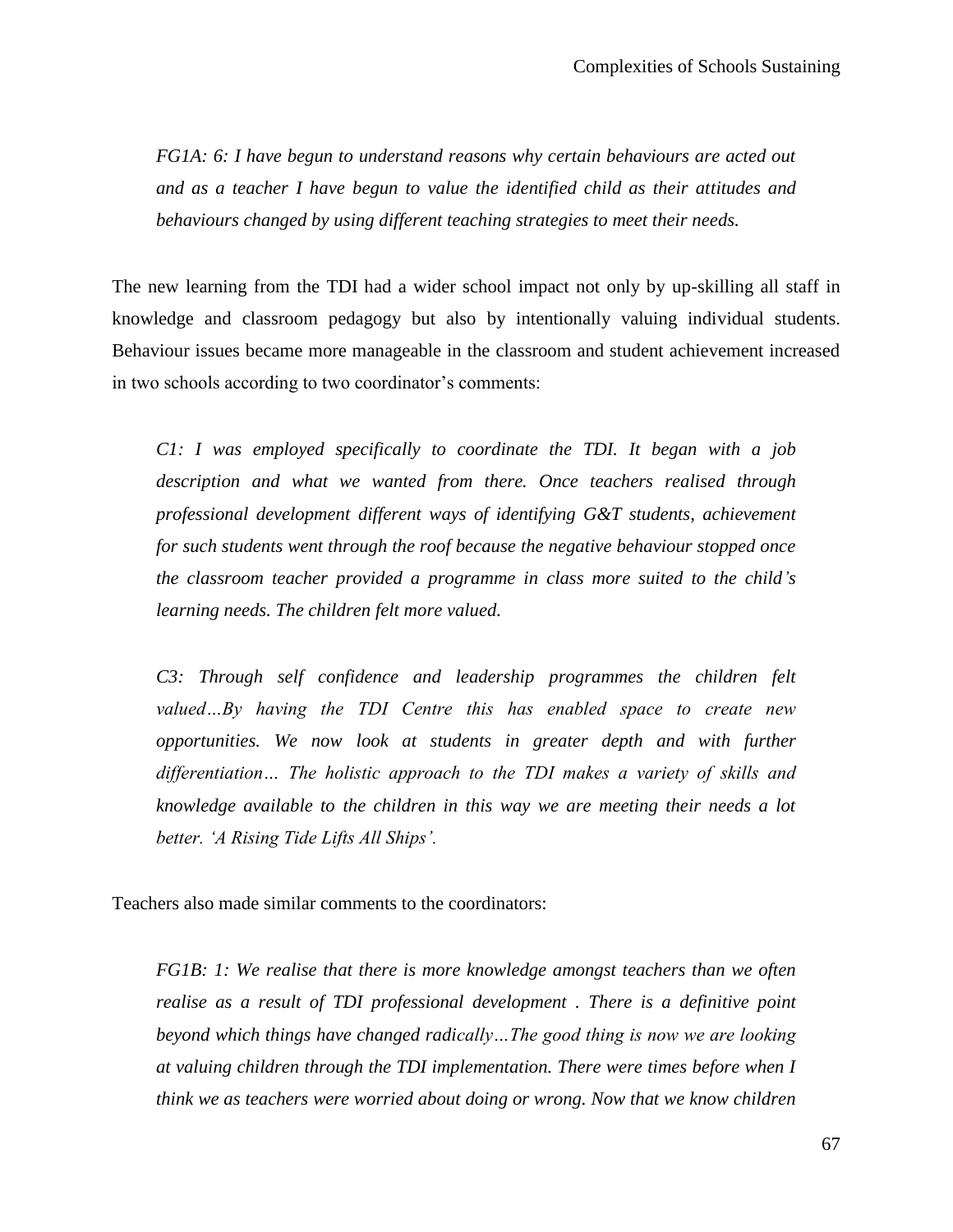*better through identifying their learning needs and behavioural characteristics, we understand their learning needs better and value them, for example, children are valued whether or not they can read or write below their age level.* 

*FG1A: 5: When children were valued having identified some of their learning needs through TDI questionnaires, their behaviours improved.*

*FG1A: 6: I don"t just look at one child who might be identified as G&T. You began to understand reasons why certain behaviours were acted out and as a teacher you began to value the identified child as their attitudes and behaviours changed by using different teaching strategies to meet their needs.*

One principal commented that the TDI didn"t contribute to student achievement but rather contributed to a more positive self perception of how teachers saw children:

*P1: It [the TDI] completely changed the way we looked at Gifted and Talented children. It didn"t contribute to student achievement because we couldn"t measure it with standardised testing procedures because it is more a subjective analysis of children than a data analysis. It contributed to a more positive self perception of how teachers saw the children not in a standardised way.*

Another principal saw that the school"s appraisal system contributed to student achievement:

*P2: The appraisal system works to identify changes or adaptations to initiatives that we make over time with student achievement in mind.*

### *Sustainability*

Sustaining a professional learning focus post MoE funding meant that leadership played a very important role in an attempt to maintain a focus of sustainability in all three schools. All of the roles within the TDI: principals, coordinators, and classroom teachers were adopted in various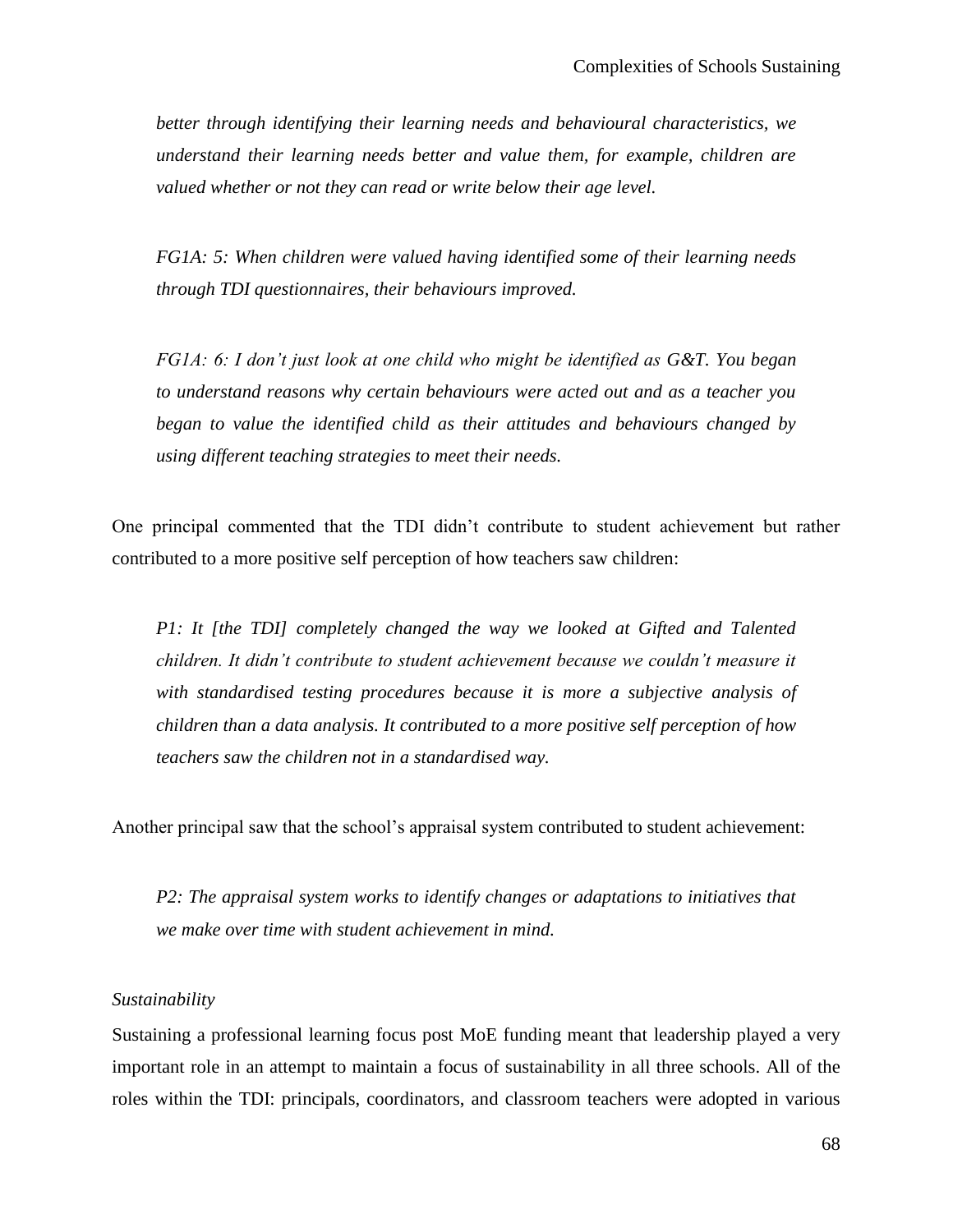ways according to the contextual and student learning needs of each school. Leaders did not leave the learning to their teachers, they became involved in it themselves.

One of the schools had a long-term focus of sustainability from the beginning of the TDI"s implementation. All teachers were involved in differentiating the curriculum across all levels of the school and this was tied into the appraisal system in order to provide accountability for the inclusive of teaching G&T across the school. Withdrawal programmes from this school were set up involving children from all syndicate levels. Several teachers made the following comments to back this up:

*FG2A: 4: We did have an appraisal system where we were accountable for the differentiated learning programmes being implemented into our programmes at that time.*

*FG2B: Professional development around the TDI has continued after the MoE funding has ceased due to our Principal overseeing the budget and providing for this on-going professional learning. This is something we appreciate yet are unaware of where the funding comes from.*

Coordinators mentioned ways that sustainability of the contract had been maintained:

*C2: The withdrawal groups of TDI are sustained because the coordinator is now released [from the classroom] to carry out these tasks…TDI is a part of our appraisal system so issues are followed up in an attempt to maintain a focus of sustainability of the focus.*

*C3: The increasing momentum becomes so sustainable because it has become "our way", "our culture" of our school that we have these diverse programmes.*

And all three principals have restructured their staffing allocations post MoE funding in order to provide for the sustainability and maintenance of a TDI coordinator"s role. Sustainability of the TDI is occurring in all three schools at varying degrees post-contract.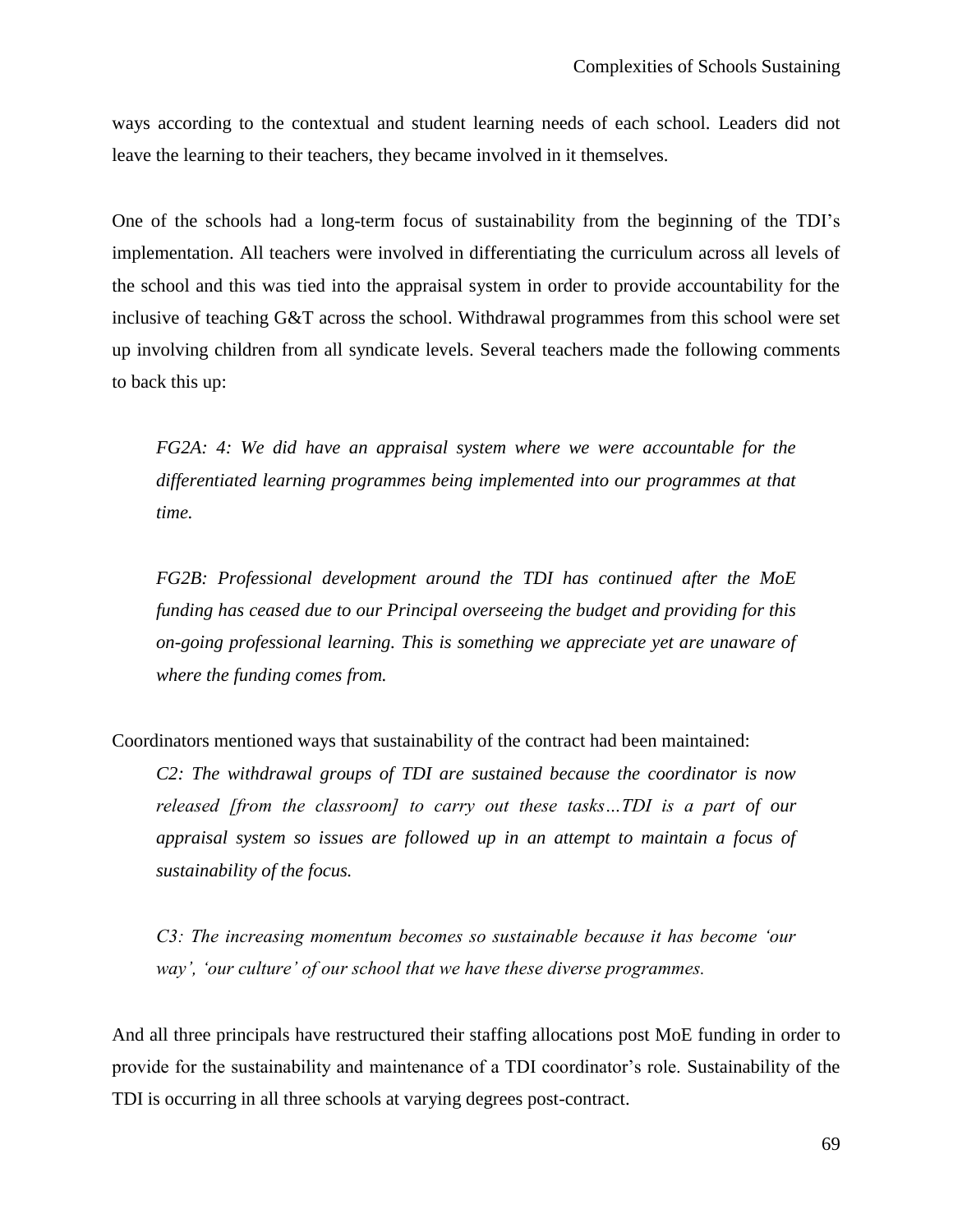## **Summary**

The data revealed that each group of participants played a very different role in the implementation of the TDI within their respective schools. Principals played predominantly a restructuring and supportive role. Coordinators played a consultative leadership role in managing others, coordinating the work of others and representing others through their role as a conduit. Classroom teachers had the role of implementing and interpreting TDI professional development into effective classroom pedagogy. By coordinators creating physical space and for identified TDI withdrawal programmes, overseeing the differentiation of learning in classroom teachers' planning and providing the professional development to assist teachers in identifying characteristics of G&T students, there has been a positive improvement in student behaviour and to some extent in student achievement.

As a result of the differing roles carried out by each group of participants the data has revealed that different perspectives of a same theme were held by each group of stakeholders. Differing perspectives of themes were highlighted according to the change processes and work requirements inherent during and after the implementation procedures of a TDI. The change processes that highlighted different viewpoints were evident in: induction programmes, or absence of them, levels of ownership among staff members, initiative overload, the impact of a TDI implementation on students" achievement, and the complexities of sustainability. Each of these themes, with their differing participant group perspectives both within and across each of the three schools will be discussed in Chapter Five.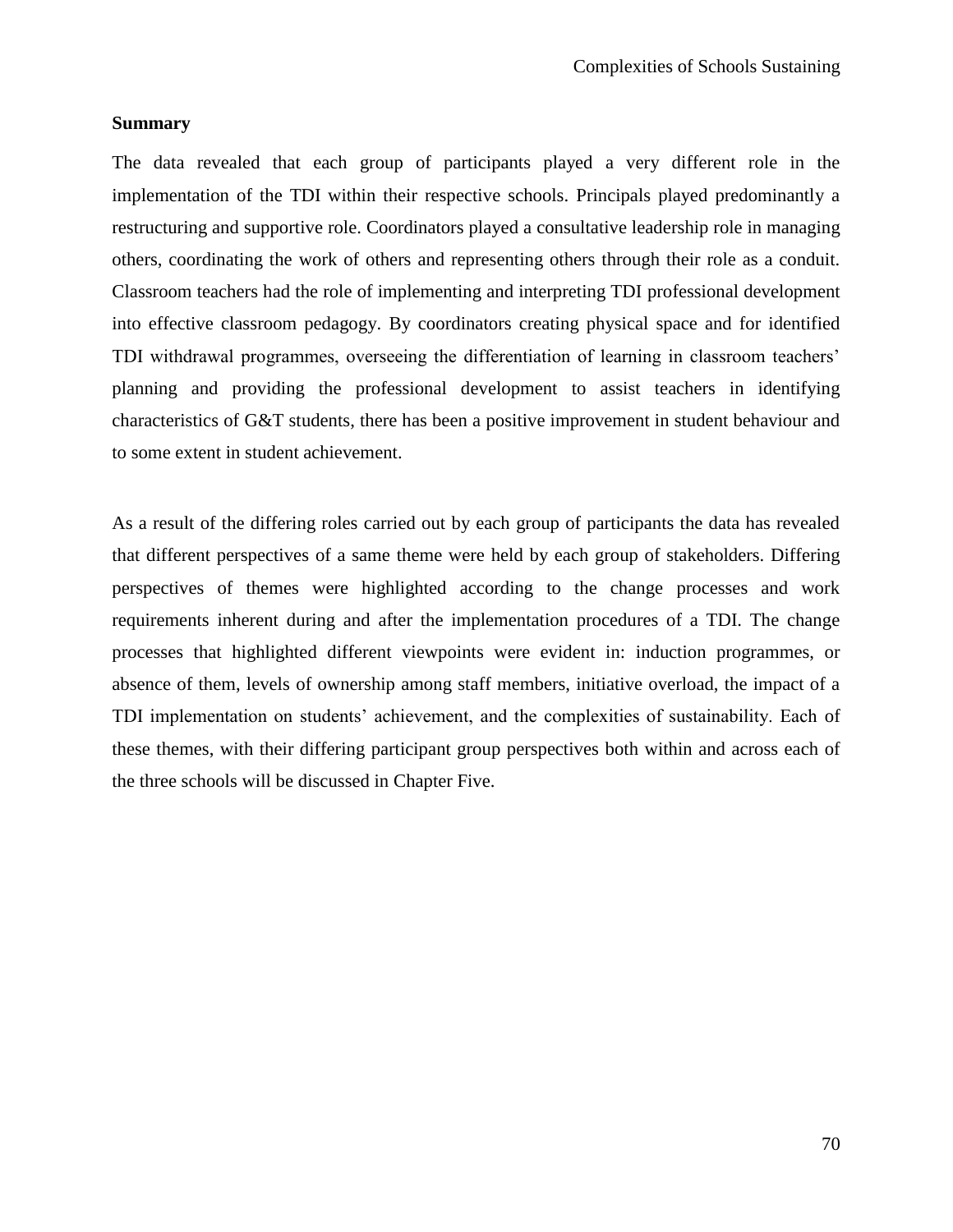# **CHAPTER 5: DISCUSSION**

## **Introduction**

This chapter integrates the literature outlined in Chapter Two with a discussion of the data findings and the different perspectives held by the three TDI groups within each of the three schools. The data has revealed what motivates staff ownership, resistance and at times passivity towards external initiatives post-contract funding. The intention of this chapter is to investigate how such resistance may be reduced in order to implement strategic action in schools to offset the impact of loss of initiative funding and changing educational priorities.

Data from across the data collection methods are triangulated to present different findings. The discussion draws together findings from this and the preceding chapter. The chapter is structured around the research guiding this research and the different perspectives of the same issues held by the stakeholder groups: principals, coordinators and focus groups across and within all three schools. The tensions experienced by the three groups that made up the TDI in each school will become more evident throughout this chapter where the data findings revealed different perspectives held by each participant group.

### **Different perspectives**

The findings from the data revealed that there are many issues that created conflict or contradiction among stakeholders. The issues mentioned in Chapter Four"s conclusion, need to be addressed at various times during the implementation of an initiative if an effective collaborative organisation is to be realised. In the same way issues around initiatives need to be addressed if long-term sustainability is to be aligned with school improvement.

# *Key points evident in each school*

The different roles and issues of participants revealed in the data are displayed in Table 5.1 on the following page. The table shows the focus of the different roles carried out by the three different participant groups in the research.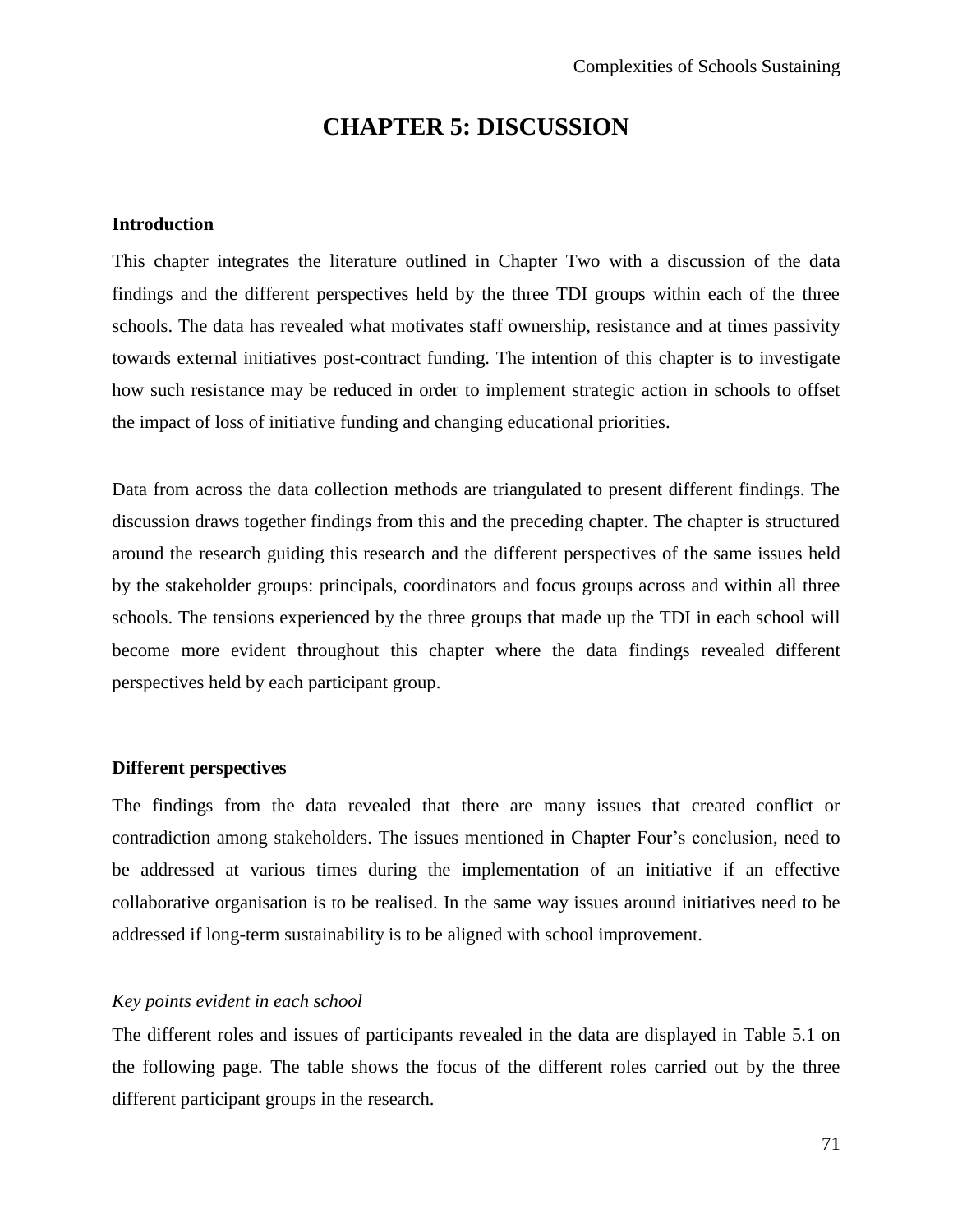| Focus          | Principals             | Coordinators           | Focus Groups/Teachers   |
|----------------|------------------------|------------------------|-------------------------|
| Student        |                        |                        | Classroom practice      |
| achievement    | School improvement     | Impact on students     | Impact on students      |
| Organisational | Restructuring of       |                        |                         |
| structure      | staffing               |                        |                         |
| Organisational |                        | Consultative role      |                         |
| structure      |                        |                        |                         |
| Student        |                        |                        | Classroom practice      |
| achievement    |                        |                        |                         |
| Sustainability | Perceptions of teacher | Perceptions of teacher | The issues of ownership |
|                | ownership              | ownership              |                         |
| Sustainability | Collaborative          | Collaborative decision | Collaborative decision  |
|                | management             | making                 | making                  |
| Sustainability | Professional           | Professional           | Professional            |
|                | development            | development            | development             |
|                | (involvement in        | (and the issue of      | (and the issue of       |
|                | learning)              | induction)             | induction)              |
|                |                        |                        | Initiative overload     |
| Sustainability |                        | Sustainability         | Sustainability          |
|                |                        | (issues and tensions)  | (issues and tensions)   |
|                |                        |                        | Initiative overload     |
|                |                        |                        |                         |

**Table 5.1 Roles and issues of participant groups**

The changes made in each school, in order to implement a TDI, were made more difficult at times because issues that could have been faced were buried. Perhaps this was done in an attempt to get-the-job-done rather than teachers' voicing their opinions with a possibility of increasing their workload. Or on the other hand participants might not have been aware of any other option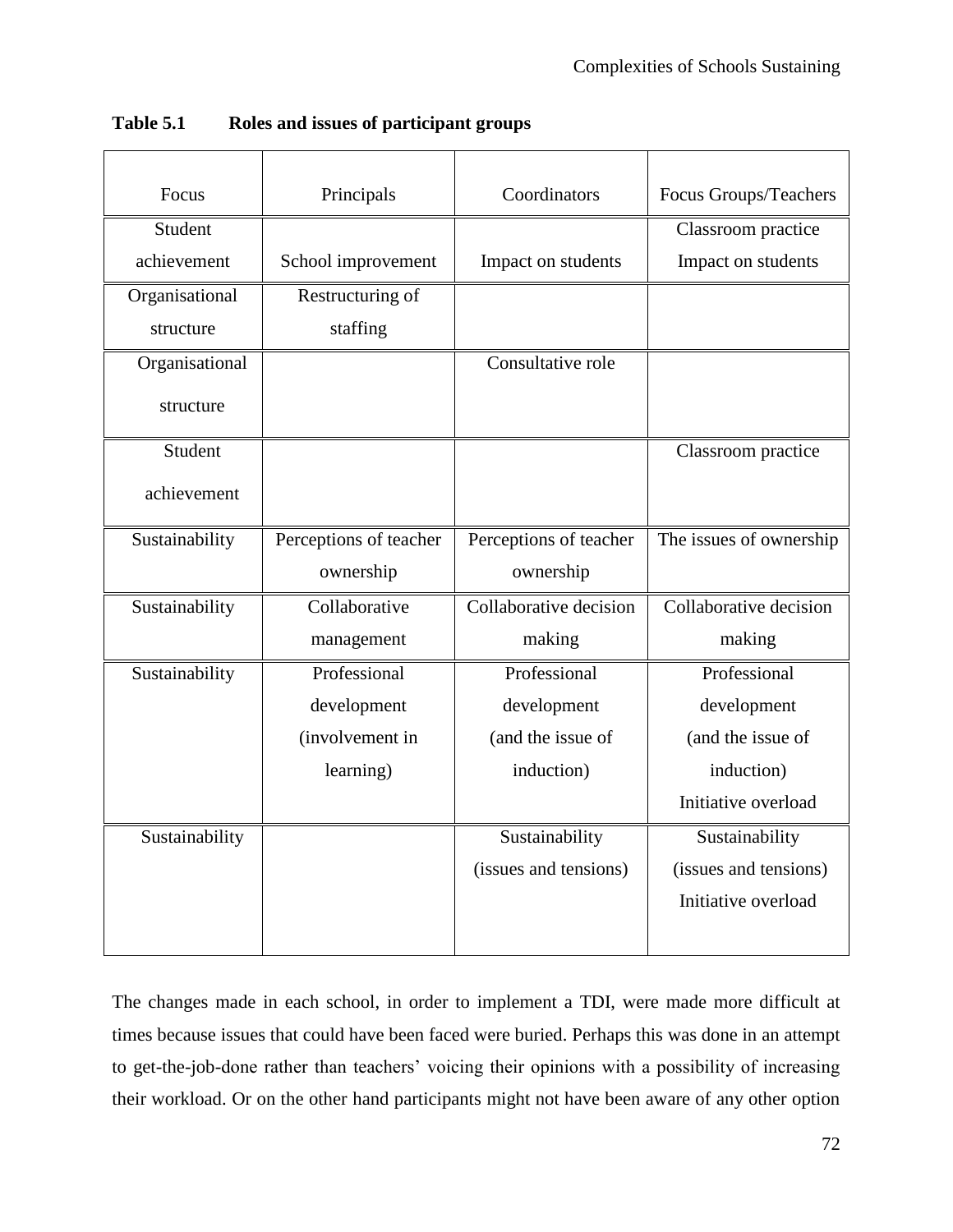to take. Issues can be buried unintentionally and are revealed by the different perspectives held by the different participant groups of the TDI. However the data indicated that once knowledge had been gained then teachers would have liked to have been listened to by management and have had their input considered.

In some instances the data revealed that what a principal or coordinator might have perceived to have occurred was viewed differently by staff who were implementing the programmes into their classroom practice. For example one principal gave staff what was considered to be sufficient time to reflect and implement an initiative by providing more release time out of the classroom for teachers. However from the teachers' point of view across all focus groups, 30 out of 30 teachers commented that they would have preferred to have been in their classroom as time outside of it meant missing the hands-on teaching experiences involved in their students" learning. Five out of 30 teachers commented that some relief teachers were not capable of attending appropriately to student learning in their absence. It is the complexities of leadership that are being highlighted here as opposed to participant groups being perceived as right or wrong in their situation.

Perceptions of an issue are often interpreted differently according to the role a person plays within the organisation. If such perceptions are not discussed openly and productively then there is the likelihood of dilemmas occurring. If dilemmas are not handled sensitively and skillfully a principal risks organisational upheaval. According to Barr-Greenfield (1975) the work of a principal carries the justification of the larger social order, since he/she works to link day-to-day activity in an organisation to that strategic plan or social order. Bolman and Deal (2003) mention how "communications in an organisation are rarely candid or timely" (p. 30) because where a member stands in the hierarchy of the organisation determines how they will play and interpret their part and what perspective they might construct. For this research the teachers had the responsibility of implementing a TDI initiative into their classroom practice. Therefore teachers might have felt obliged to make as little conflict or contradiction as possible towards change practices administered by management. With many other tasks to attend to and initiative overload being an existing issue, teachers possibly felt they wanted to get on with the job rather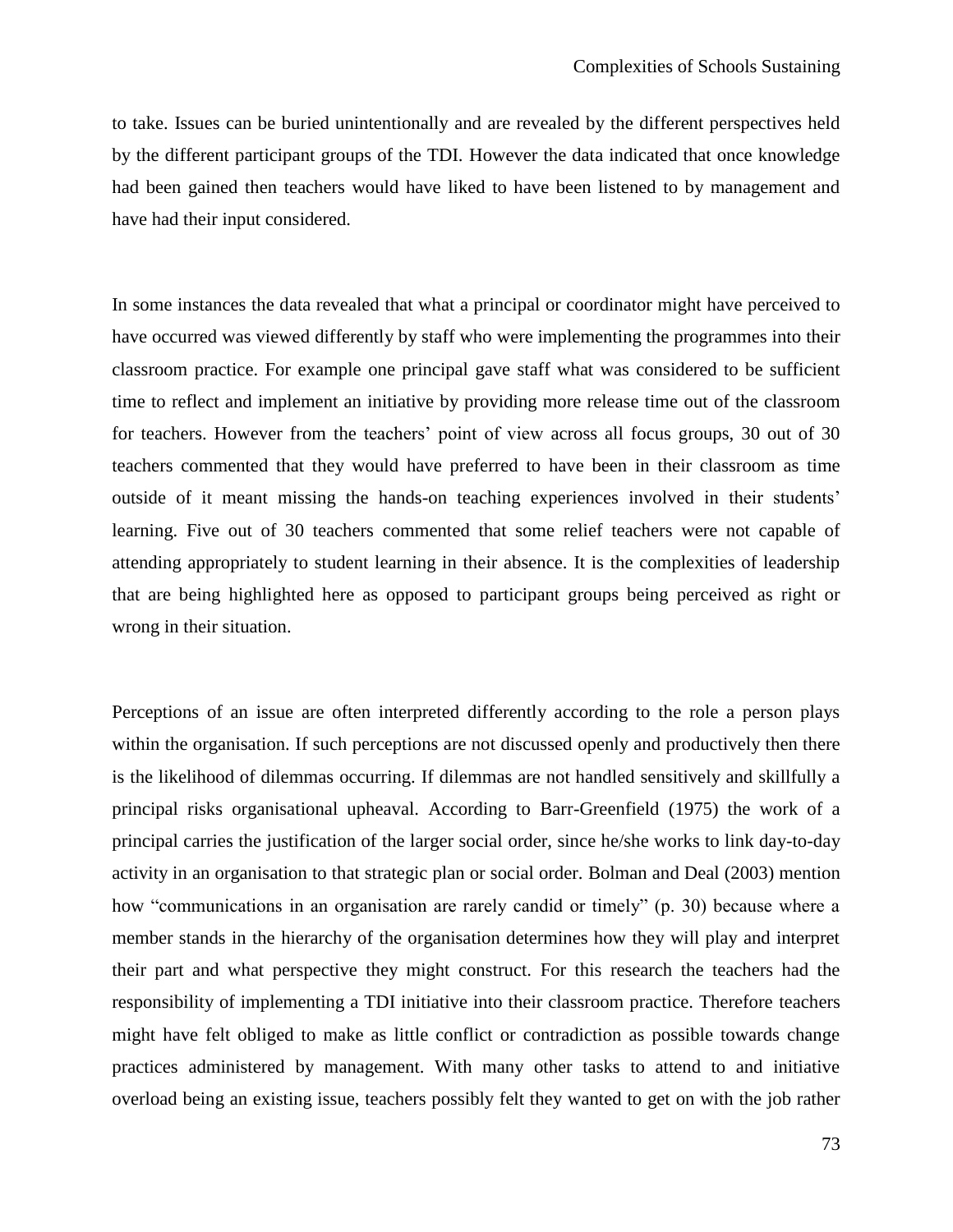than raise more issues and avoid the possibility of an increased workload through time spent in conflict.

#### **Initiative overload**

Where too much professional development was offered at the same time, teachers saw this as work overload even though they saw professional development as critical to developing their knowledge and skill-base in relation to the TDI. Professional development was also raised as an issue with regard to the induction programme of new members joining an existing staff. In one school staff induction was a formalised programme. In two other schools induction was carried out through osmosis and learning from other staff as members went along. The issue of no formalised TDI induction in two schools may have been an attempt by management to reduce professional development and the possibility of an increased workload for teachers. Due to an increased workload, according to the teachers, time restraints were causing work intensification over and above the core curriculum requirements outlined by the MoE (2008). The New Zealand curriculum specifies eight learning areas: "English, the arts, health and physical education, learning languages, mathematics and statistics, science, and technology. The learning associated with each area is part of a broad, general education and lays a foundation for later specialization" (New Zealand Ministry of Education, 2008, p. 14). There was no discussion from the principals or the coordinators about issues of work overload and the intensification that teachers experienced. All 30 teachers either directly or indirectly, by agreeing with other participants, highlighted work overload as something that hindered the in-depth implementation of the TDI initiative.

In one school the principal intentionally planned to develop new initiatives so that they would be embedded across the curriculum rather than stand in isolation. This was in an attempt to reduce the teacher"s workload while at the same time embedding several initiatives at one time. Because teachers" needed to understand each initiative before it might be effectively transferred into classroom practice, they found that by trying to merge initiatives that their workload was not lessened. Each initiative needed to stand alone and be understood before it might be embedded. All 30 teachers experienced a lack of economy of time and workload when embedding several initiatives across the curriculum at the same time. While aspects of different initiatives might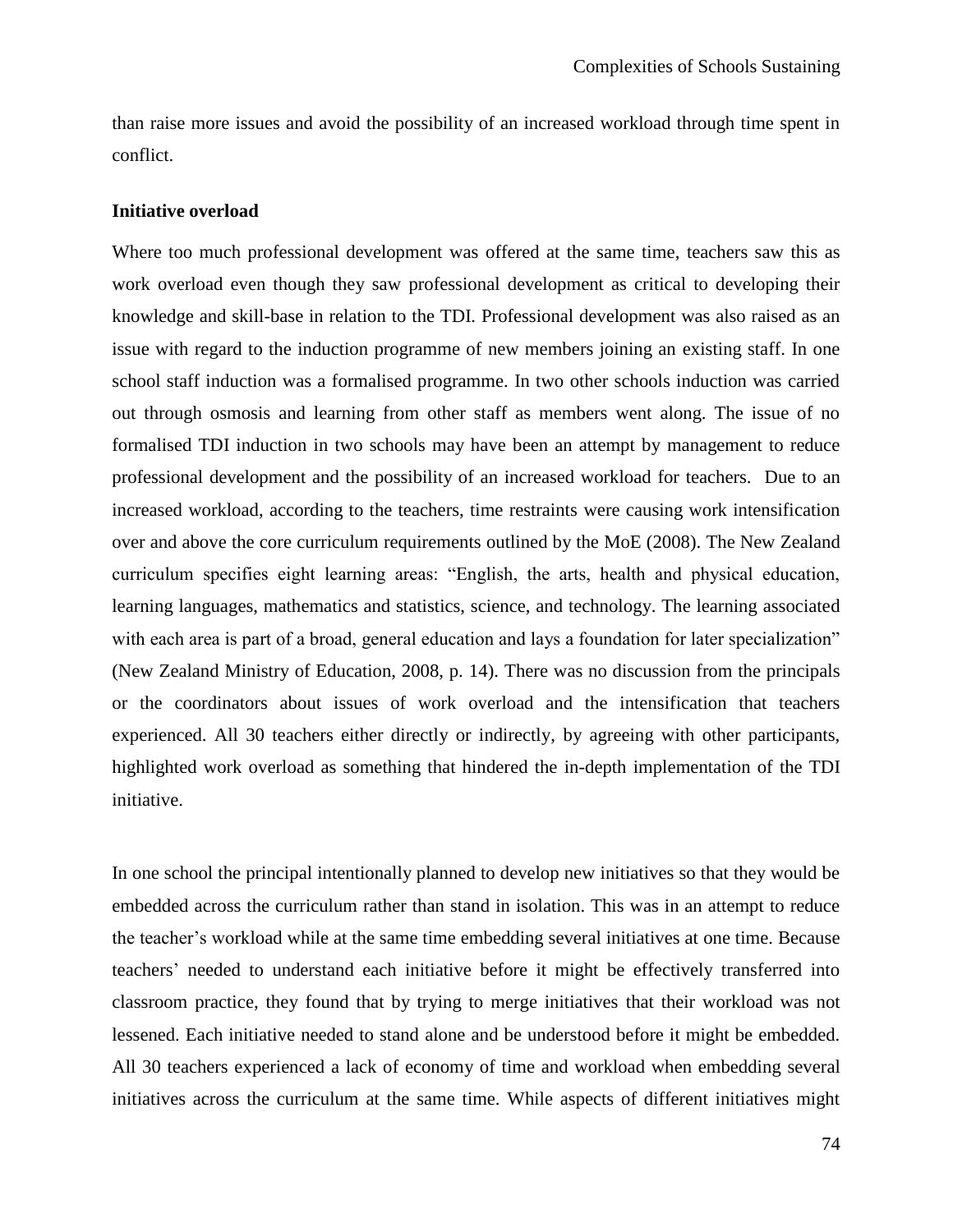entwine with ease, each initiative has its own identity and level of work associated with it which could not be easily entwined. One principal and one coordinator thought that by pre-empting the inter-weaving of different initiatives together then the teachers" work overload might be reduced. Yet 30 teachers' responses across the three schools indicated that each initiative brought with it its own workload and that by inter-weaving initiatives their workload intensified rather than reduced.

From a different perspective one principal commented that new initiatives didn"t impact on teachers and thought that they made work easier which is why their staff operated out of passive acceptance. Another principal felt that they gave teachers the time to reflect and implement the TDI initiative through their model of collaborative team work. Teachers were given time to think and reflect on the initiate together. Yet 22 out of 30 teachers said that they didn"t have reflection time. Eight out of 30 teachers felt that they were given directives by the coordinators and their principals rather than reflection time. Due to workload pressures some teachers did not regard that being directed in what to do was negative. Rather it helped to alleviate their workload situation and was viewed as being helpful. The data also revealed that where teachers had become more knowledgeable through their TDI professional development programme they might have preferred to have greater reflection time to use their own knowledge when implementing the TDI into their classroom pedagogy and possibly in contributing to the schoolwide TDI programmes.

Due to a sense of initiative overload amongst teachers, time restraints both inside and outside of the classroom became heightened. The spin-off effect of initiative overload for classroom teachers is that there is a need for prioritisation and rescheduling of timeframes within classroom planning in order for teachers to manage their increased workload. At times teachers felt that this impinged on teaching and learning time of core curriculum subjects where time was cribbed in an attempt to make time to imbed the new learning of the TDI initiative into classroom practice.

Work overload without sufficient support contributed to 26 out of 30 teachers to experience frustration towards the TDI. Hannan (1980) points out that "conflict or disagreement is interpreted as deviation from the task prompted by emotional reaction rather than the opposition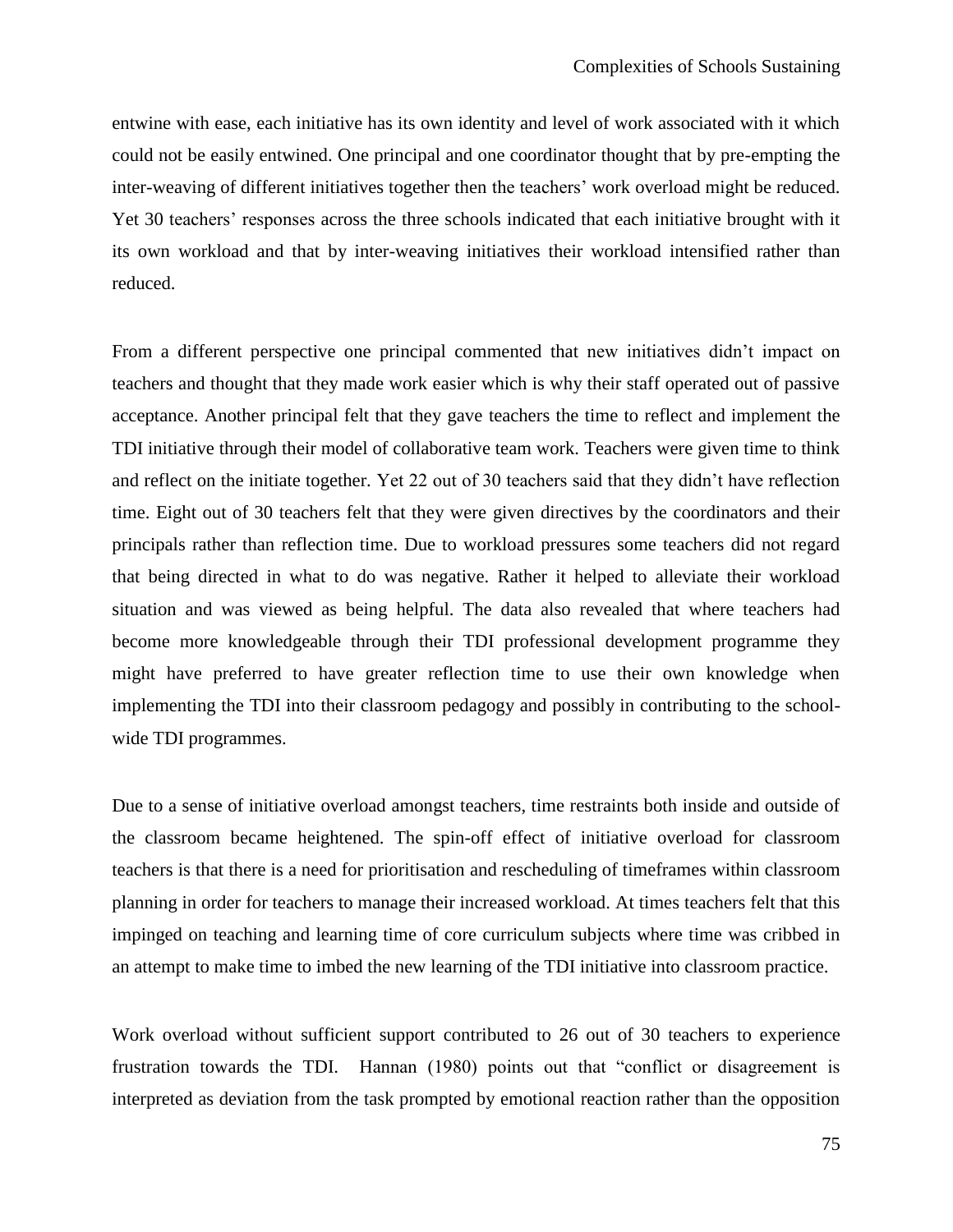of those who define the task of the school [or initiative implementation and its sustainability] differently" (p. 6). Hargreaves (2004) reasons that "... purposes impeded by poor support, inadequate resources, insufficient time…can and do lead to immense frustration" (p. 296). Although all three coordinators felt that they had provided sufficient support thought the professional development programme, three teachers experienced frustration through a lack of hands-on support back in the classroom to deal with G&T teaching and learning strategies. Teachers did not always feel that they had the capacity to transfer professional development theory back into classroom practice.

Timeframes outside of teaching hours are as Cardno (2006) highlights times that "principals and their teams appear to be swamped with initiatives" (p. 468). Unless an issue is viewed as a priority it is unlikely that a principal will "embark on leading a …cycle of action research" (p. 469) to facilitate change. At whatever level initiatives are being implemented or not into schools, Thrupp and Willmott (2003) go further than alluding to a school context based curriculum delivery by stating that "in recent times the school improvement literature, particularly in England, has mostly been marked by extraordinarily close interrelationship with government policy" (p. 92). Initiative implementation is biased by the MoE"s funding attached to each initiative. Several authors, Newmann, Smith, Allensworth and Bryk (2001, as cited in Robinson, 2007) support principals" decisions to take on-board new initiatives by stating that: "With so many demands, principals feel unable to refuse programmes [initiatives] and reason that diverse programmes will somehow complement one another. They continue to adopt pilot programmes but do little to establish a strength of coordination and coherence among them" (p. 13). Perhaps the coordinators and principals of the TDI performed the tasks mandated by the MoE to implement a TDI into a school's curriculum yet did not have the capacity to sustain the tasks long-term.

Work overload or intensification as referred to by Apple (1983) suggests that "teachers are confronted by increasing and diverse workloads which destroy sociability and reduce leisure and self-direction" (as cited in Ball, 1987, p. 269). Time spent on administering the new pedagogy requires new skills being acquired through professional development and paper work associated with student data. The overload experienced by teachers might then become less educational and

76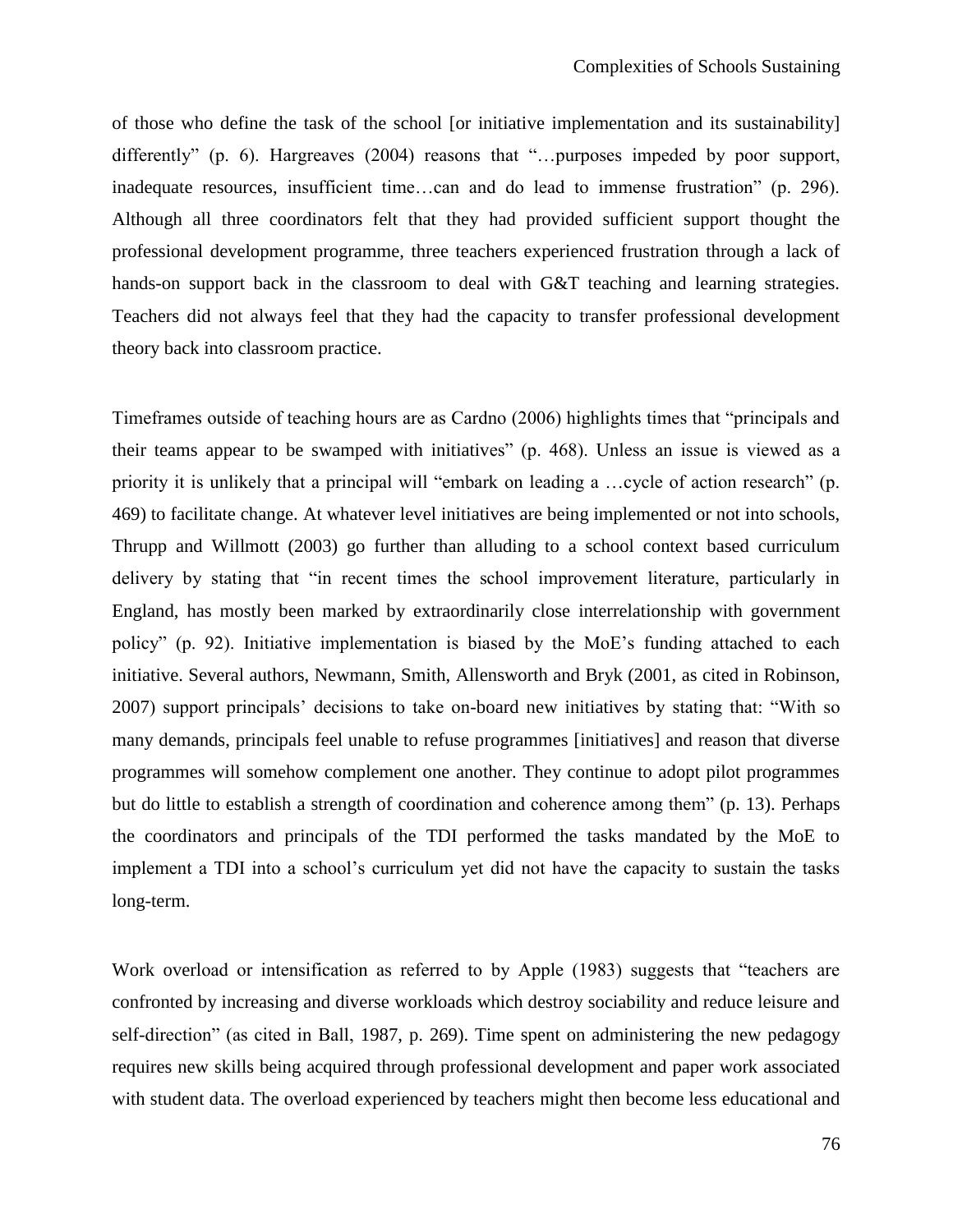more of an administrative exercise taking away time from the preparation of hands-on learning activities for the students. Ball (1987) points out that what appears in one respect to be professional enhancement may actually serve to obscure a general worsening of working conditions" (p. 269). Although the work of the initiative is positive in an attempt to improve student achievement, there is too much of it at once considering the other initiatives being implemented at the same time resulting in work overload.

According to Robinson (2007) "the importance of being strategic about the procurement and allocation of resources is apparent from studies of the effectiveness and sustainability of school reform initiatives" (p. 12). Leadership has a tendency to gather additional resources through initiatives funded by the MoE with seemingly little regard for "the coherence and strategic alignment of resulting activities" (Bryk, Sebring, Kerbow, Rollow and Easton, 1998 as cited in Robinson, 2007, p. 13). If too many initiatives contribute to the work overload of staff and detract from their school improvement efforts then the initiatives are likely to be seen negatively. Robinson (2007) asserts that the extra resources are likely to be negatively rather than positively related to gains in student achievement.

Perhaps work intensification experienced by teachers was a result of all three principals gathering funding across different initiatives in an attempt to sustain the TDI and other initiative post-external funding. All three principals had strategically linked their TDI learning goals to their schools" strategic plan and were therefore able to make greater use of the available funding resources from other linked initiatives. In this way principals held the responsibility for focussing the TDI development and resourcing funds from other inter-linked initiatives post MoE funding. Inter-weaving resources from other Ministry funded initiatives had enabled financial sustainability across all three schools post the MoE"s three year TDI funding.

## *Impact on students*

A positive effect of the TDI mentioned by coordinators and teachers was the way in which teachers, since the TDI"s inception, now value their students in a more holistic manner. Although several initiatives have been implemented at one time into each of the three schools, the impact of the TDI on students has had a positive effect by the valuing students in open and practical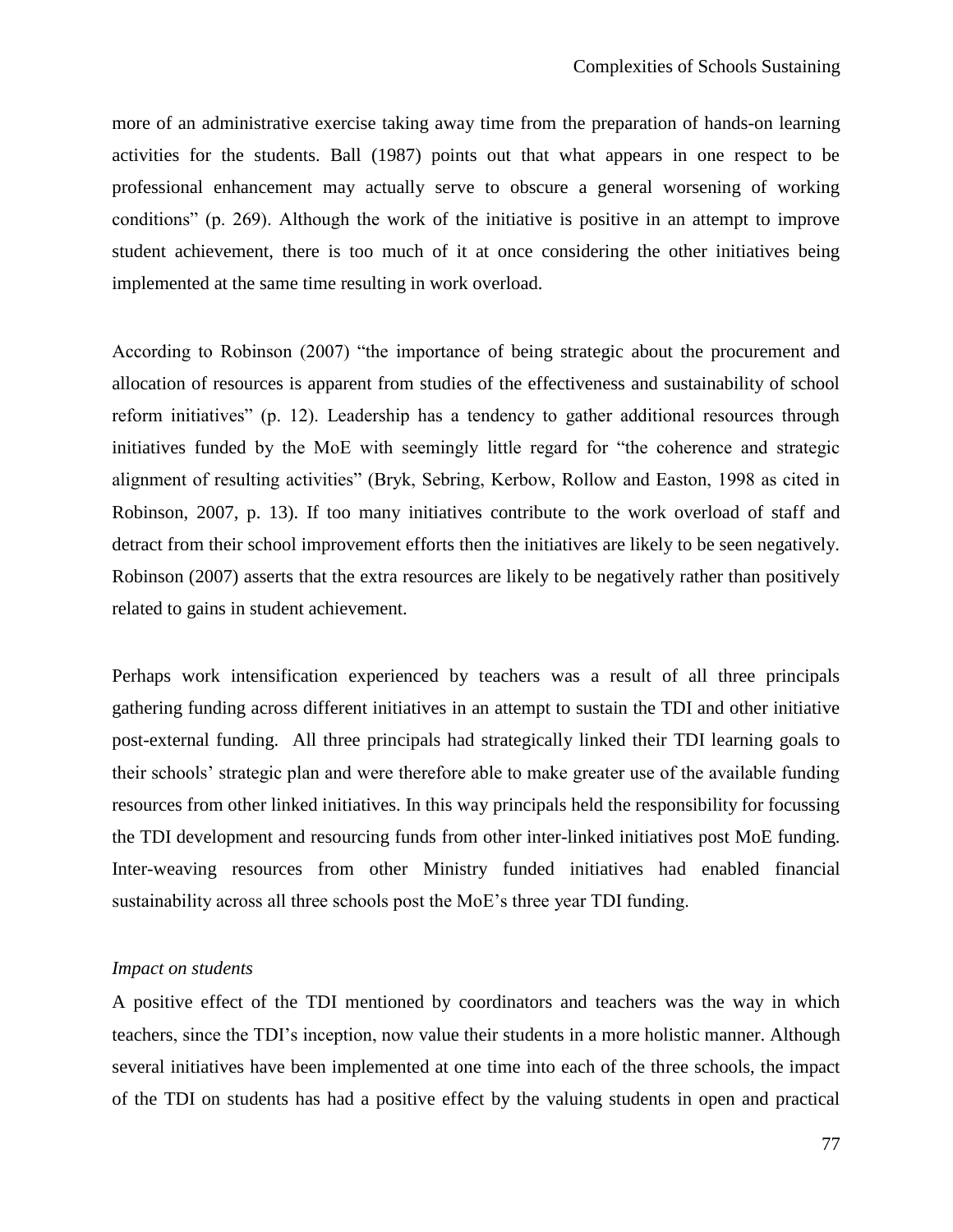ways. This has occurred as the professional development has enlightened teachers" in their pedagogy, coordinators in their management of a TDI and principals in their staff restructuring in an attempt to sustain a TDI long-term. In some instances resources over and above building a professional development knowledge-base, such as creating new work spaces for G&T students, and the employment of expertise to carry out G&T learning and teaching, have provided a sense of students feeling more valued as their specific learning needs are being addressed. Another spin-off effect of students' feeling valued might also transfer to learning and teaching models across other initiatives at the same time.

When initiative overload intensifies then time is perhaps taken from core curriculum areas to provide time for new initiative implementation. Robinson (2007) goes on to mention that one reason why extra initiatives can have detrimental effects on student learning is that "multiple simultaneous initiatives can reduce the coherence of a teaching programme" (p. 13). Coherency includes a common framework for: staff induction, strategies for teaching and learning aligned to school-wide goals, appraisal systems professional development and assessment procedures. Her research cites the Chicago primary school study of Newmann et al., (2001, as cited in Robinson, 2007) finding that schools with more coherent teaching programmes had larger achievement gains than those with less coherent programmes. Therefore where multiple initiatives are implemented into a school"s curriculum at one time consideration of their alignment with strategic goals and current programmes is critical when deciding what ones to take on board.

## **Professional development**

One principal in this research made the comment that they independently decided upon the appropriate professional development to implement in their school according to the need at the time. There was possibly a greater ownership of the TDI"s professional development programme by principals where they had previously decided on the forms that professional development might take. In this research where a principal had direct involvement and ownership of the TDI"s implementation they were more able to prioritise the appropriate professional development strategies to put in place. The more a principal was involved in the TDI professional development the more they were able to model commitment to the implementation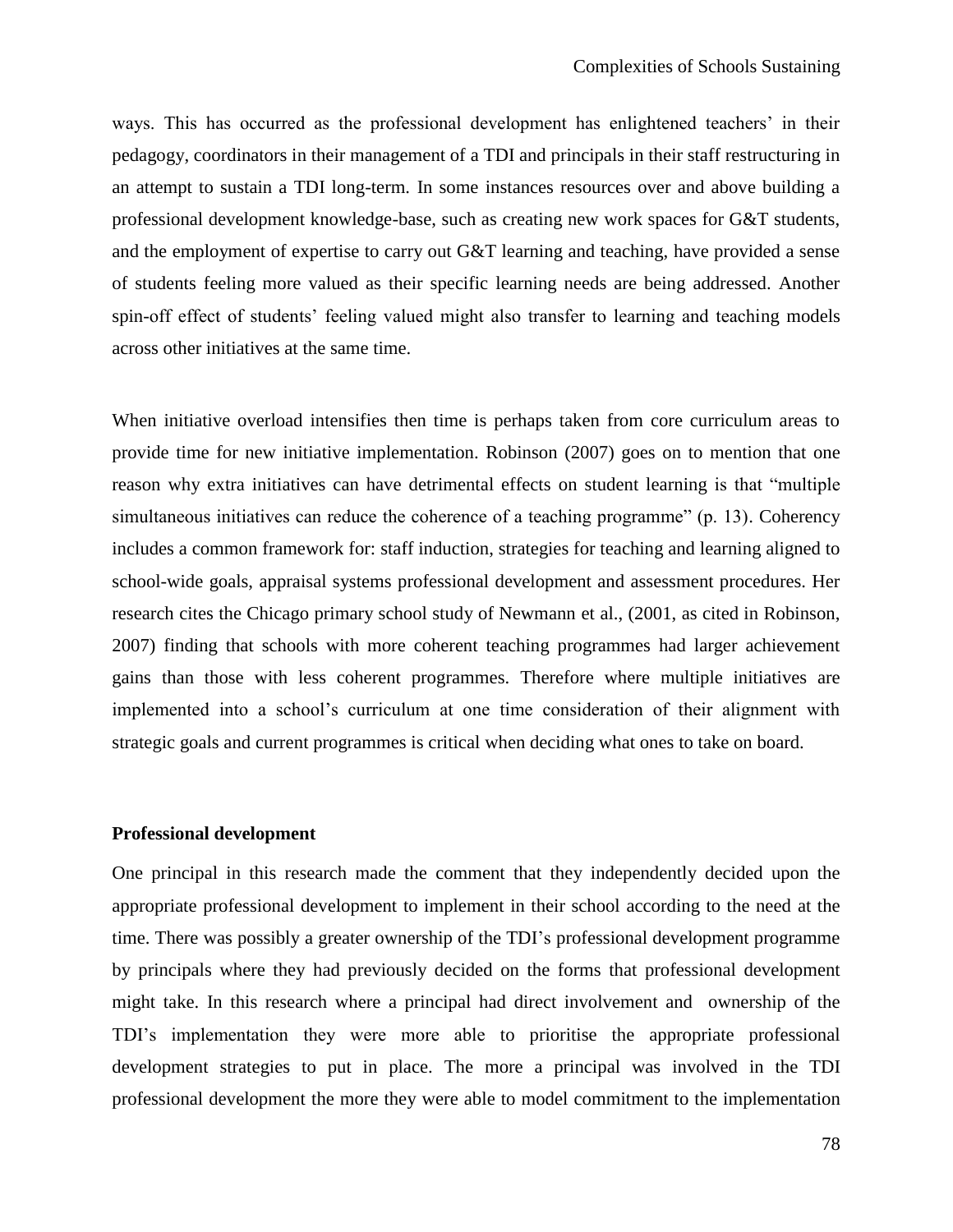and development of a TDI with a focus to sustainability post-MoE funding. Evidence from teachers in the findings from the data suggested that the effectiveness of the professional development within all three schools is possibly related to the level and depth of leadership involved in both initiative implementation and its long-term sustainability. How the sharing and co-constructing of knowledge around a TDI was being carried out in each school depended heavily upon the skill-base that each principal and coordinator worked from.

The findings from the data revealed one school where the professional development appraisal was linked directly to the TDI's implementation into the classroom. All ten teachers who participated in the same school's focus groups commented positively to varying degrees about their development of G&T learning and teaching pedagogy in the classroom. Where the professional development appraisal of a TDI was not a requirement in two schools, evidence of classroom G&T practice was mentioned by teachers in two senior and one middle syndicate. It was mentioned that a TDI was a classroom teaching and learning expectation yet it was not evident school wide. The majority of G&T teaching in these two schools was also left to the coordinator and the facilitators of the TDI withdrawal programmes. One teacher mentioned how professional development was useful in learning how to identify certain characteristics of a gifted student in your class but would have appreciated more assistance from a coordinator when embedding a programme for a student into the classroom. This highlights again whether or not the coordinator had the required knowledge and capacity to do so.

In her research about establishing effective criteria for effective professional development Piggot-Irvine (2006) mentions that a principal has a significant impact on the climate for development in a school, referring to professional development as the sharing and coconstructing of knowledge. According to Piggot-Irvine (2006) to, "broadly determine the culture for development where collaboration and collegiality are the norm" (p. 480) is a role more effectively played out by principals where they are involved in the learning themselves. In research undertaken by Robinson (2007) around identifying dimensions of leadership that make the biggest difference to students" learning outcomes she backs up Piggot-Irvine"s (2006) comment when she identifies that: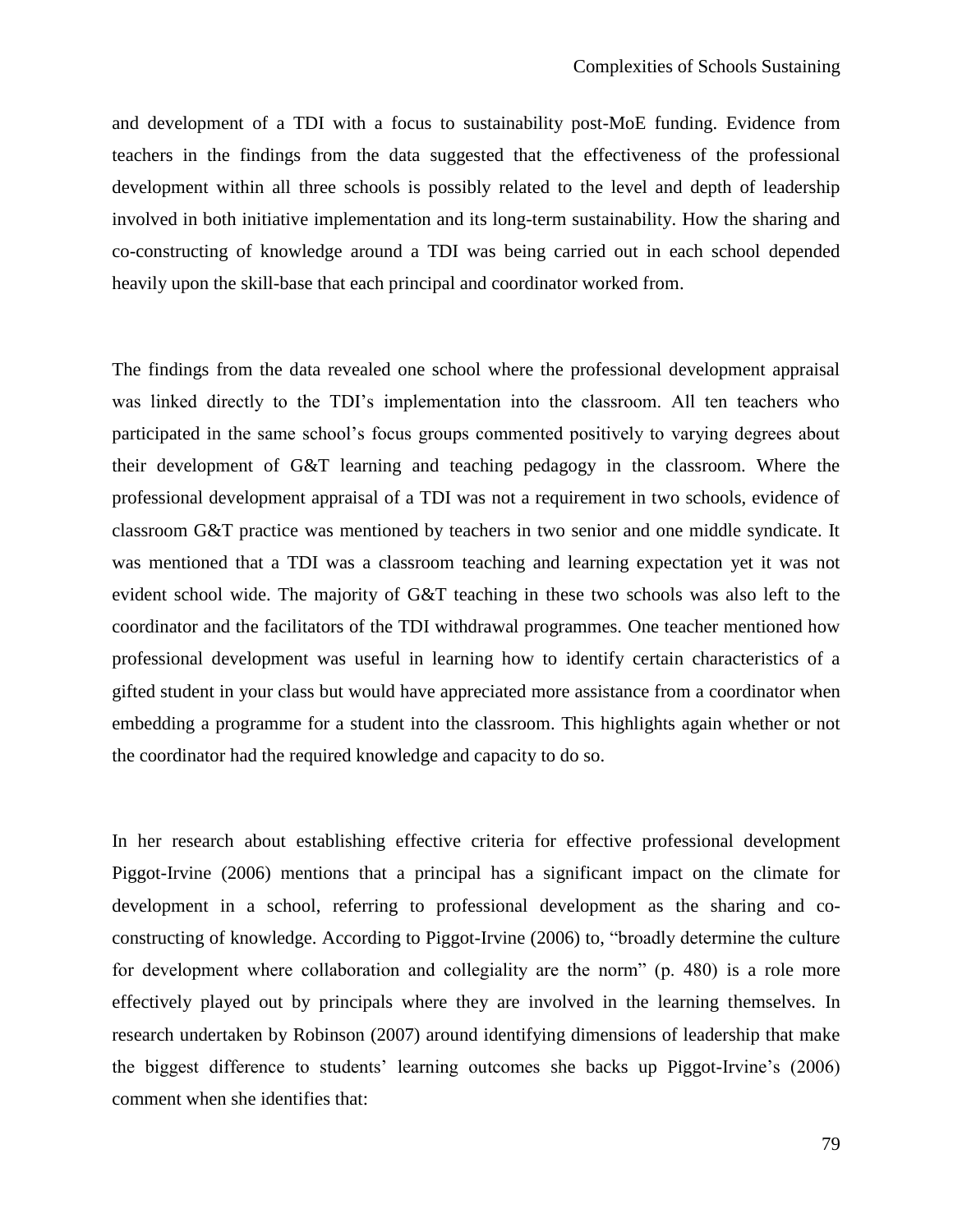Leaders who participate with teachers learn more about what their staff are up against, and thus provide them with more real support in making the changes required to embed their learning in their daily practice. By participating with staff, leaders are likely to have a much more detailed appreciation of the changes …and time allowances that will help staff change their practice. They will also more likely have a much deeper appreciation of the likely stage and duration of the change process. (p. 16)

Due to an increasing number of initiatives being implemented into New Zealand"s education system other countries, the US and United Kingdom, according to Fullan and Mascall (2000) "…are now using professional development as a key mechanism in bringing about educational change" (p. 32). In order to change peoples" thinking and actions through professional development there is a huge cost required to purchase the necessary resources to do so. Several authors; Piggot-Irvine (2007), Baldwin (2005), Organisation for Economic Co-operation and Development (OECD) (1998)  $\&$  Fletcher, (2003) agree that the principal is also a resource distributor and effective professional development requires substantive financial and time resources. In this way schools like other learning workplaces, are becoming organised and structured to accommodate the necessary professional learning and development to implement the initiative changes.

Research to support the notion that professional development is more likely to be sustained when it is linked to a school"s appraisal system was difficult to find. However the importance of support for teachers when implementing a TDI at a classroom level was supported by several authors: Young (1971a), Hargreaves (1994) and Bolman and Deal (2003). Although the TDI initiative was externally mandated Young (1971a) explains that when initiatives are implemented into the classroom they can be analysed as being too restrictive. A classroom teacher requires support in, as Hargreaves (1994) explains, "...striking at the heart of how children learn and teachers teach" (p. 11). It is good having the knowledge through professional development but transferring knowledge into effective practice in the classroom often requires a different set of skills. If the participants who are involved in the implementation of an initiative and its sustainability focus, do not see the whole picture then according to Bolman and Deal (2003) they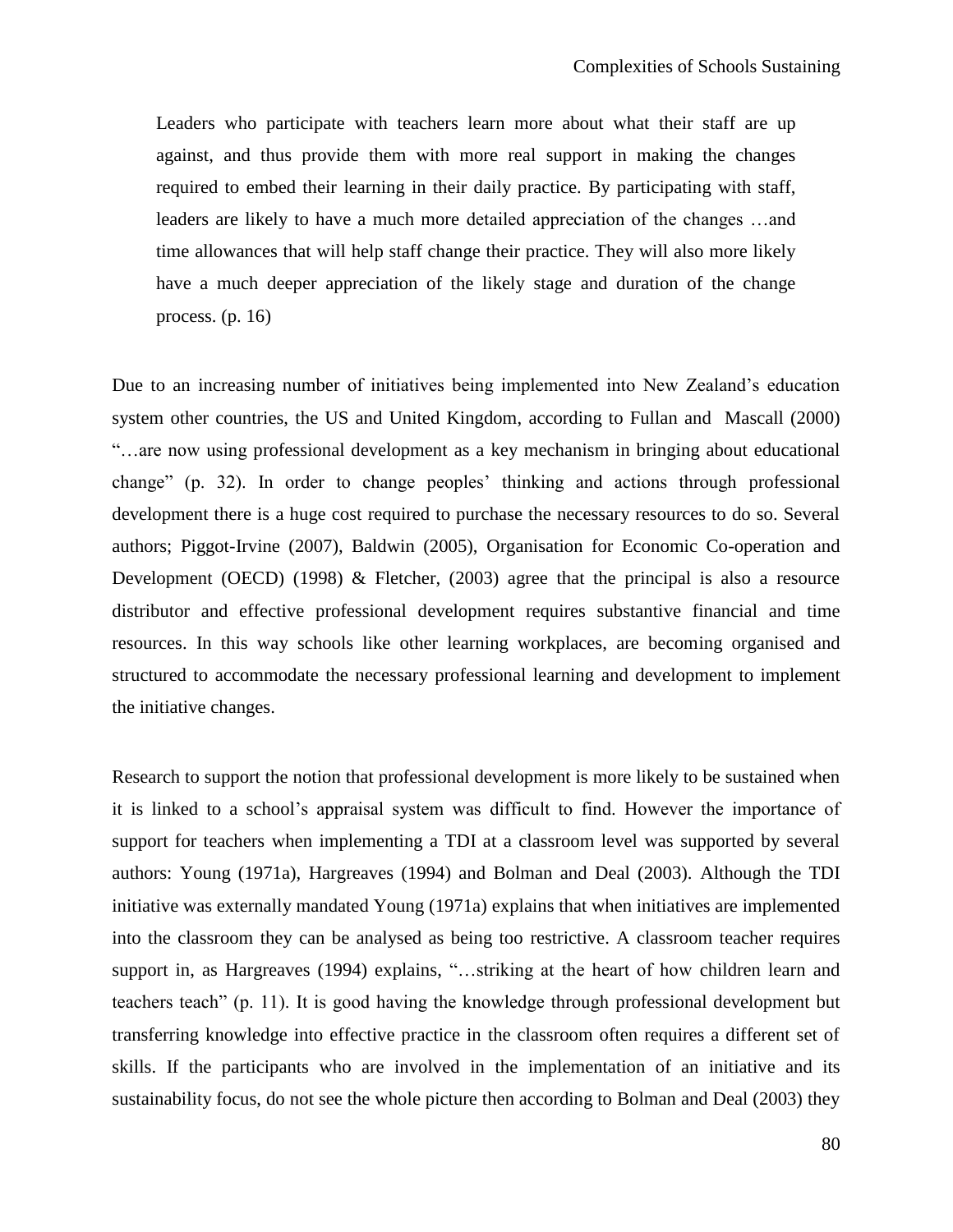can continue to play their part blindly unaware of any other option. In a sense they become what Hopkins (1996) and Wilson (1999) refer to as "passive objects of control" focussed on getting a job done. The job is often interpreted in a teacher"s own way when support from coordinators or facilitators is not offered at a classroom level.

The restrictive view of policy initiatives once transferred into the classroom is backed up by Hargreaves (1994) in agreement with Bolman and Deal (2003) in saying that change can look impressive when represented in boxes and arrows of administrator's overheads but they are superficial. "They do not strike at the heart of how children learn and teachers teach. They achieve little more than trivial changes in practice" (p. 11). All 30 of the teachers in his research agreed that time restraints due to work overload made in-depth initiative implementation of a TDI more difficult to achieve, if it was achieved at all.

## **The issue of induction**

Induction programmes providing TDI professional development for new staff were referred to by two principals and three coordinators and some staff across the three schools. All three principals acknowledged the need for induction of new staff. It was understood by all principals that the facilitation of a TDI induction programme was a part of the coordinators" role. To some extent the involvement of a principal in the induction processes of new staff was conditioned by the size of a school and the delegation of induction duties to other staff. It is therefore difficult to generalise about how a principal's participation in an induction programme might work as onesize-fits-all does not necessarily transfer to all schools.

All three coordinators implemented induction programmes into their schools in different ways.

One coordinator mentioned the role that she performed during her classroom release time in consulting with staff which also worked as an induction programme for new staff. It was not a formalised induction programme per se. Another school"s junior staff didn"t understand or realise that an induction process was place, nor did the junior classes of a third school. In School Two all staff were aware of their school"s formalised induction processes relating to the TDI and other initiatives. Professional development was provided during holiday call-back days, as a part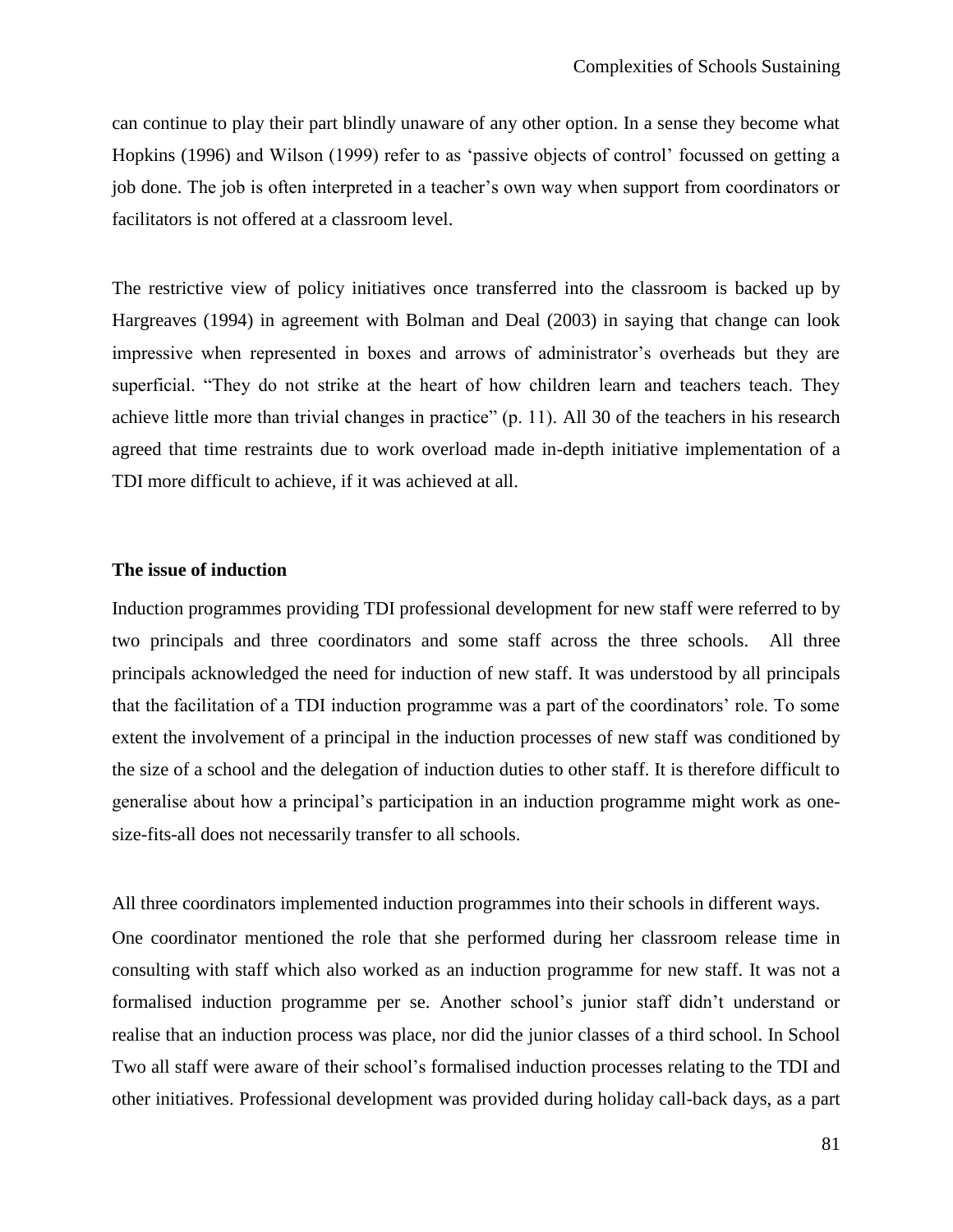of Beginning Teacher (BT) release time with an appointed Tutor Teacher (TT). Professional development was also an on-going programme with the rest of the staff during whole-school staff meetings, parent evenings and syndicate meetings. New staff members might not have had the same knowledge–base to work from as did existing staff and therefore a need for induction of new staff became evident from the teachers' points of view. Six teachers at another school didn't recognise any formalised induction programmes for new staff in place although induction was occurring in an informal manner.

Induction of new staff was not a formalised procedure in two schools. New teachers of the existing staff were unsure of the TDI"s expectations of them. However all 30 teachers did mention that they were aware of TDI taking place in the senior and some middle classes of their schools. If they wanted to know more, they all felt that they could ask to be informed. In one school the conditions for sustainability were strengthened by the implementation of an induction process for new staff through all stages of an initiative"s implementation. Where induction conditions were not intentionally considered in schools during the professional development programme there was a reflection from some teachers from two different schools and one principal, that induction was missing at the end of the TDI"s implementation and that it needed to be addressed. Research in one school revealed that where induction of the TDI initiative for new staff was not a priority, those teachers felt left-out-of-the-loop and did not have a clear understanding about TDI. In one of the three research schools effective induction procedures for new staff, particularly beginning teachers with their TT (mentor) followed a collaborative process in a generalised way. Two of the three principals commented that the induction programmes at their school were important they but did not elaborate as to how they were implemented.

The findings from the data also revealed that the coordinators were central figures in ensuring the effectiveness of the induction process. Two principals commented that more emphasis was needed on formalising induction for new teachers in the junior and middle syndicates of the school. One teacher who had been away from a school for two years and had returned to the same staff mentioned how valued she felt by being part of the induction programme. As Breaux and Wong (2003) reiterate, induction sends a message to teachers that they are valued.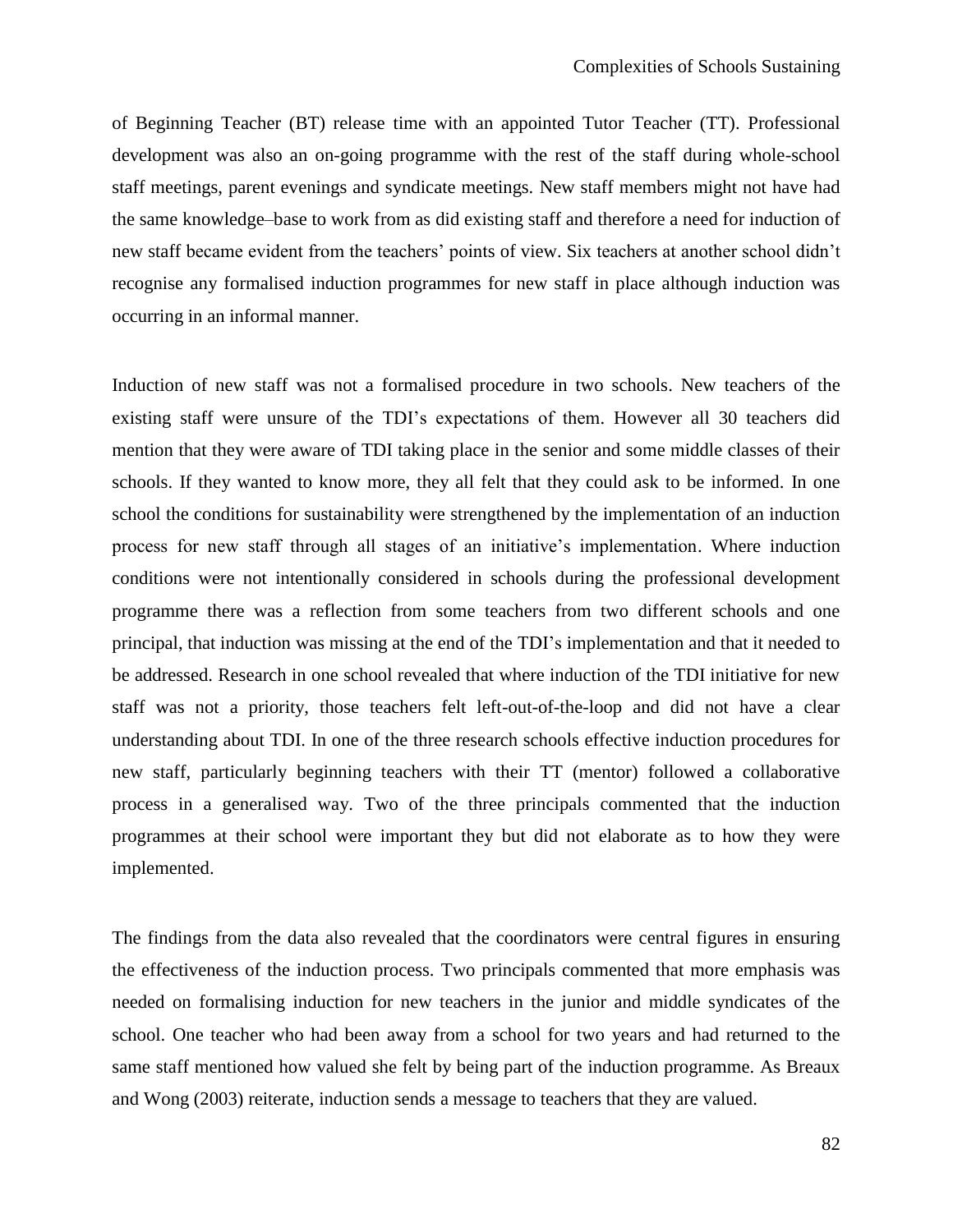As well as teachers feeling a sense of being valued through induction programmes, Timperley et al., (2007) reinforce the need for induction programmes in their research by considering that sustainability conditions, including induction of staff, are set in place as much during as after the professional development learning. Odell (1990c) advocates that new experienced staff require induction to pathways of both the current and previous professional development. In-turn the induction might give new members a sense of ownership of the initiative sooner than if there had not been an induction programme in place. Considering that this research was carried out within one year of a TDI initiative"s MoE funding, the level of sustainability for staff who were not involved in TDI induction programme will become more evident over a longer timeframe.

Judgment about the quality of learning that accrues from the professional development for new staff can be made in terms of developing one"s understanding of the situation and according to Tickle (2000) "in terms of its value for improving professional practice" (p. 187). For members new to a staff professional practice is difficult to improve upon if a member does not have the prior knowledge or guidance that the existing staff does. Collaboration during teacher induction according to Veenman (1984) enables teachers to understand and then to be guided towards deeper stages of initiative implementation. However deeper learning might become evident where leadership had the capacity to guide the deeper learning required for effective induction purposes.

The precise role and day-to-day functions of a principal are very complex and induction might be viewed as minor to a school-wide leader. Yet from a new teacher"s perspective and as a result of Tickle"s (2000) research around induction he found that " induction probably represents the most important part of headship" (p. 141). Variations in school size and the uniqueness of each school's context and personnel according to Tickle (2000) "that it is even more necessary for principals to adopt an enquiring stance towards the conduct of their induction responsibilities" (p. 141). Perhaps the designation of non-teaching time, provided through classroom release, might be protected from the routines of marking and planning, and used for goal orientated professional development for all new staff. At present one day per week of release time is used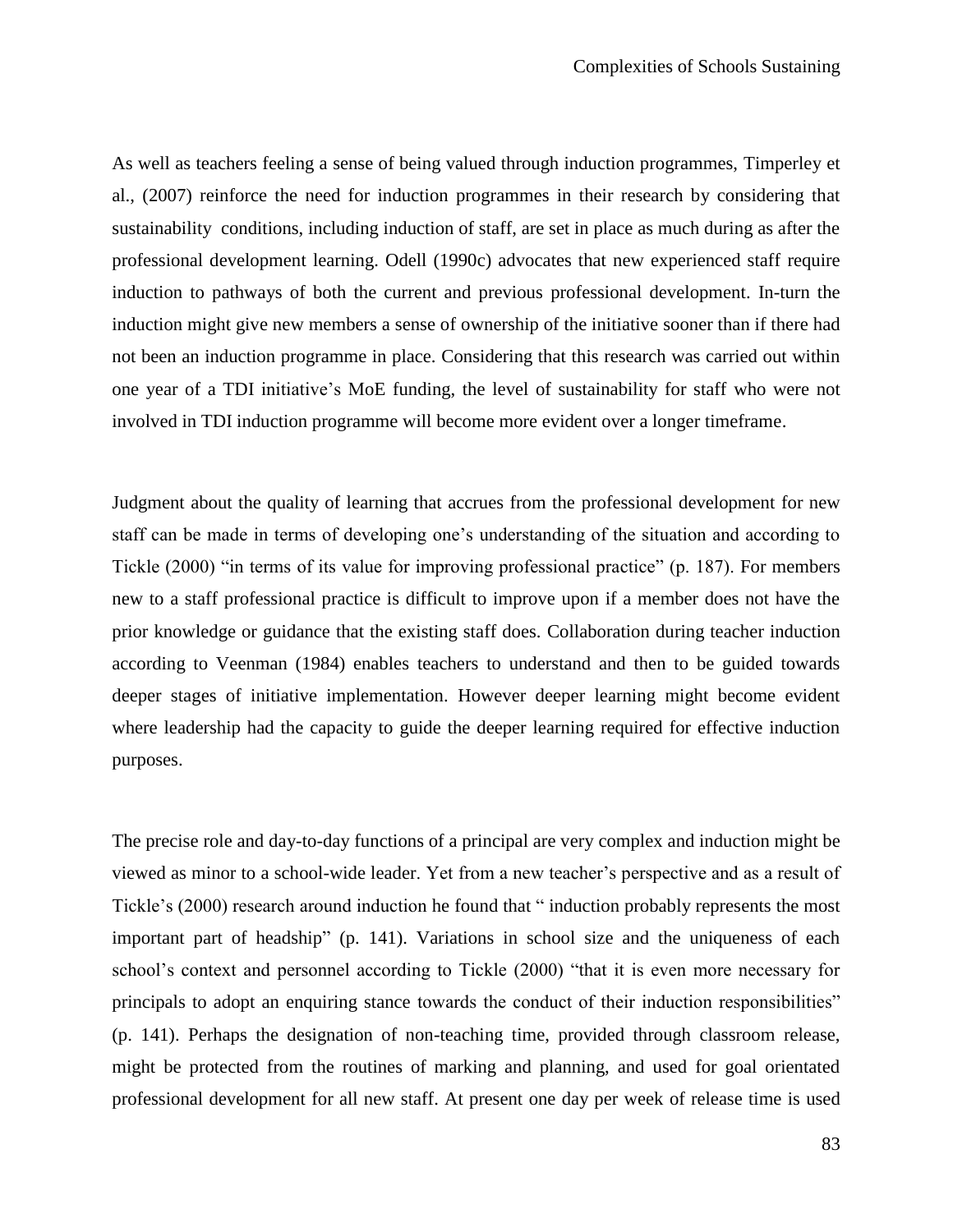by BT"s specifically for educational enquiry and goal-orientated professional development as they are mentored by their assigned TT.

Though principals might play a supportive role in the initiative induction of new teachers, their time demands and other responsibilities did not allow for such tasks as the: monitoring of progress; professional development; well-rounded feedback and practical performance that constitute effective induction practice. In this respect Tickle (2000) espouses that: "… the role of an experienced colleague acting as induction coordinator for the initiative is the pivot of success" (p.42). Therefore effective collaborative teamwork through the re-distribution of responsibilities and collegial learning provides a way to be more inclusive of new staff members both professionally and collegially in an attempt to sustain the new learning embedded into a school"s curriculum.

Some of the conditions of induction are likely to be made possible post-external funding if funding is allocated for a designated person to carry out an induction programme according to Tickle (2000). Funding for a coordinator at each school was available during the MoE-funded three year TDI contract. The restructuring of staff responsibilities by all three principals has ensured that the role of a TDI coordinator is sustained within the school post external-funding.

### **Restructuring and managing for sustainability**

All three principals restructured their school's organisation in an attempt to sustain and provide resources for the TDI initiative post-funding. They found it more conducive to distribute leadership and view the initiative through those in positions of leadership. One principal mentioned the need to restructure the positions of some staff members, not solely the coordinator"s position, in light of the TDI.

Leadership of the TDI was located in the centre of a school with the coordinators rather than the top, although the principal retained overall leadership of the school. Feist (2008) mentions that middle-leadership "requires leaders to be knowledgeable about that work in the contexts of the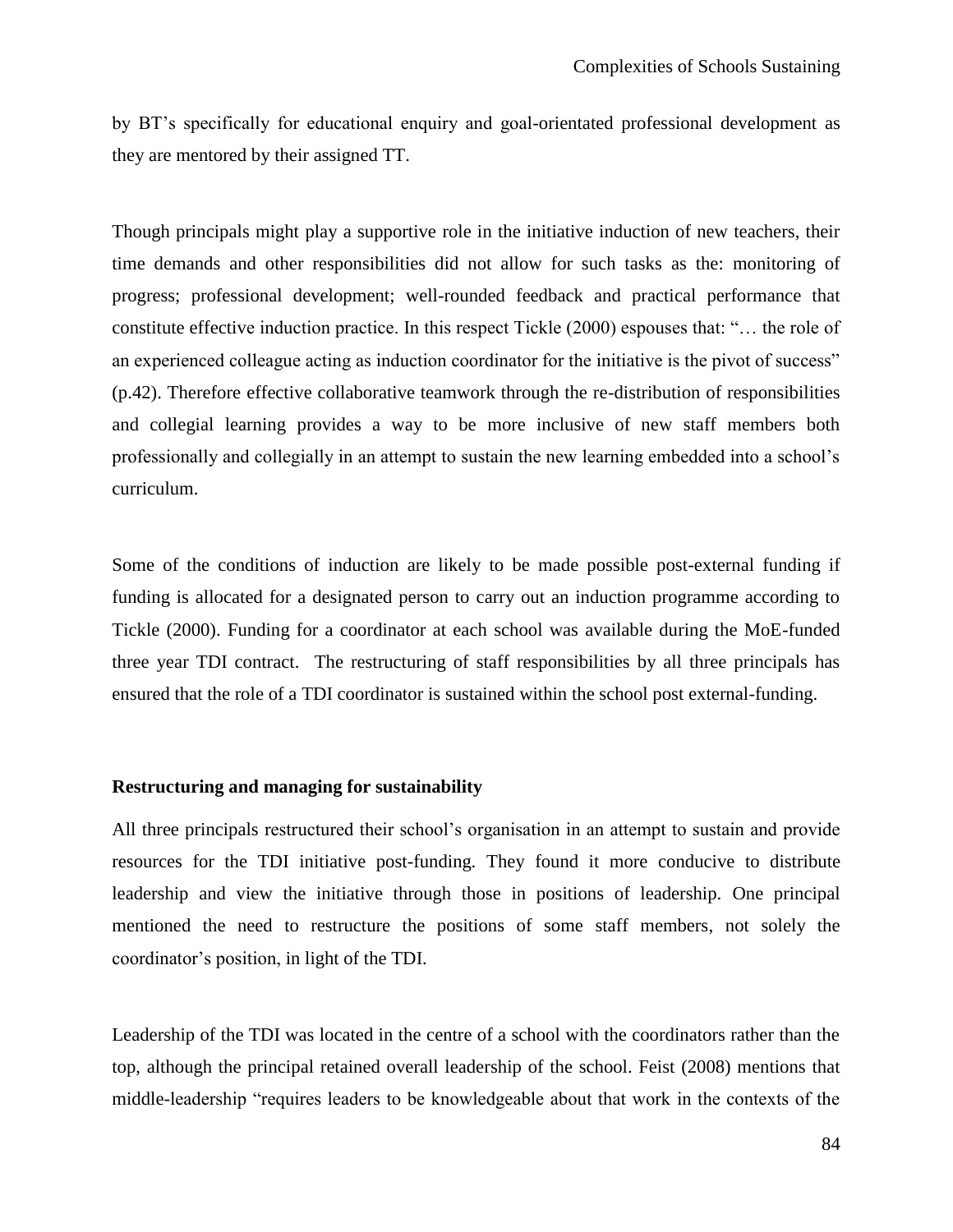diverse contextual realities of their day-to-day work" (p. 68). Coordinators were given the task of researching, understanding and distributing TDI knowledge specific to their local school context.

The findings from the data revealed that the professionals' development was decided upon by the principals and aligned through the coordinators. The initiative might have been more easily embedded if staff had been encouraged according to Esland (1996) to "reverse [their] previously held beliefs" (p. 102) that a principal facilitates initiative change. In this way classroom teachers might have realised they had to "develop new loyalties" (p. 102) with their coordinator and colleagues during the professional development processes.

Not only is a principal"s skill-base important for effective initiative implementation and its longterm sustainability but also the ability of a principal to stand back and enable others to lead as espoused by Robinson (2007). The loyalty of classroom teachers at all three schools appeared to easily transfer from a principal"s leadership to that of the coordinator both during and post a TDI"s implementation. Even though all three principals were fully involved in the professional learning, which provided motivation of all staff, the learning knowledge and change facilitation of the TDI was in the hands of the coordinators.

Job restructuring might have advanced the cause of some groups in the findings from the data and disadvantaged other groups. For example the emphasis on G&T programmes in the senior levels in two of the schools could have led to the lack of such provision for the middle and junior levels of the school. Initiative implementation is rarely neutral. Ball (1987) goes on to say that "they [initiatives] tend to advance or enhance the position of certain groups and disadvantage or damage the position of others" (p. 32). This might have been caused by job restructuring, which all three principals did in an attempt to sustain the TDI post external-funding. Hargreaves (1994) mentions that restructuring "is not an end to our problems but a beginning" (p.261). Restructuring of staff is a chance to set new rules for new purposes. There is no one-size-fits-all to restructuring as "there are some practices that suit some contexts more than others" (Hargreaves, 1994, p. 261). Although the restructuring of staff might have taken place in the three schools it is not a guarantee that a TDI will be sustained long-term.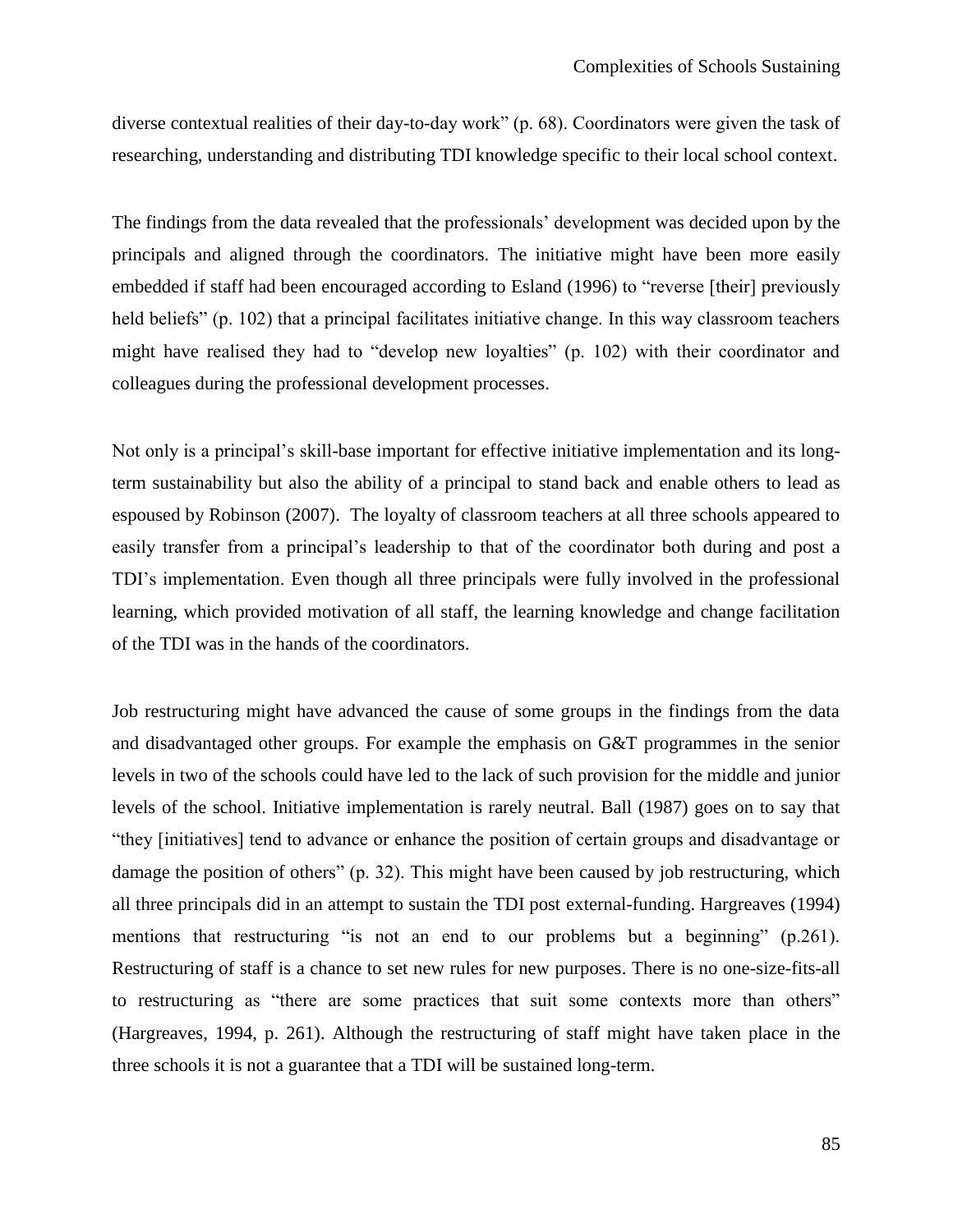Shared leadership, viewed as a response to work intensification is explained by Gronn (2003a) as collaboration in education teams. Gronn (2003a) mentions that teachers are becoming more dependent on their colleagues to "contribute their specialist expertise in mandated reforms [changes]" (p. 116). As a result of restructuring one school now has their TDI coordinator as the school"s Deputy Principal using resources and funding from the new job description in order to align with goals of sustaining the TDI contract focus. Two schools provided classroom release for teachers by using the MoE"s financial remuneration units introduced into primary schools in 2008, in an effort to coordinate the TDI contract and oversee its continued implementation.

All three principals considered alternative forms of organisation, endorsed by Ball (1987) in an attempt to sustain a TDI. The alternative forms presented their own tensions such as "transformational change" (Piggot-Irvine & Cardno, 2005) referred to in Chapter Two. In relation to transformational change (Piggot-Irvine & Cardno, 2005) some staff members experienced a condition during restructuring referred to as an "implementation dip" according to Fullan and Miles (1992). The implementation dip is caused by those in management who unintentionally have miscalculated the "amount of time and energy needed to achieve meaningful and sustained change, and the amount of resistance such a process engenders" (Conley, 1993, p. 318). The restructuring and redistributing of leadership of a TDI in this research provided an alternative way for all principals to organise and self-fund the TDI initiative post-contract in an economical and effective way.

All three principals played a vital role in restructuring staff responsibilities in an attempt to make a TDI sustainable in the classroom after the external-funding had ceased. The principals" own involvement in the professional development acted as a model in an attempt to motivate teachers to develop their own professional learning with a focus of sustainability. Research data revealed that work intensification is experienced by all participating teachers and was due to the following findings: a sense of initiative overload caused by too many initiatives going on at one time; a lack of professional knowledge to carry out the work expected at that particular time, and restrictive timeframes to fit everything in.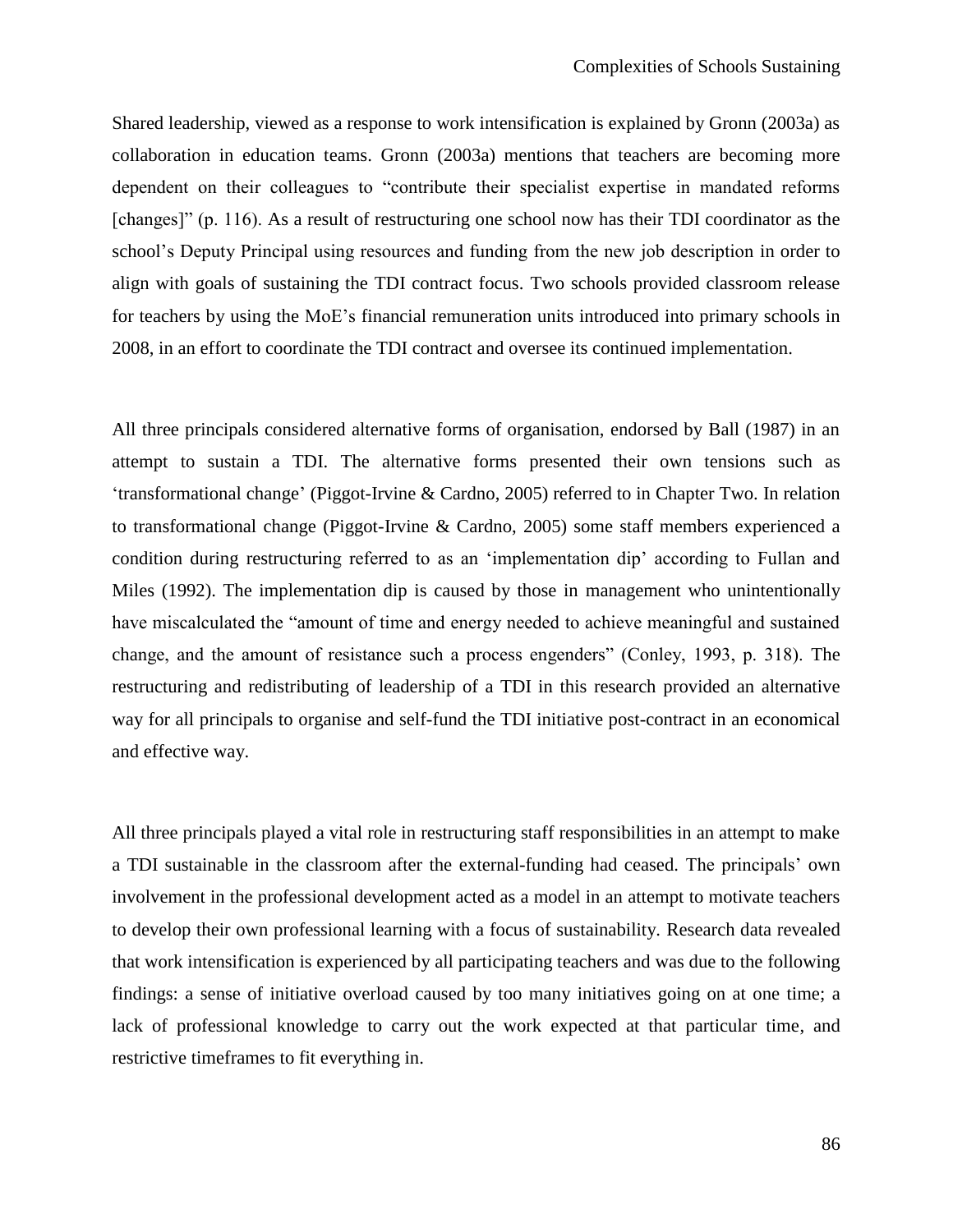#### **The issue of ownership**

In this research the MoE, school principals and their management teams established the goals for the TDI of which classroom teachers had the task of interpreting into classroom practice. Some teachers experienced input to the goal setting while others did not experience this. Comments made by 15 of the 30 teacher participants in this research revealed that when a teacher felt valued and listened to then they were less likely to become resistant to change even when their ideas were not those put into practice. However the findings from the data also discovered that a principal might think that they have listened to a teacher yet the teacher by the principal"s actions might not necessarily feel or think that they have been listened to.

The findings from the data revealed that when teachers felt valued and listened to they appeared to have developed a greater ownership of the TDI. Where teachers felt they didn"t have input of the initiative during the beginning stages they experienced greater resistance or passivity towards the TDI. In a few cases some teachers mentioned that they did not mind not being given opportunities for their input because they did not have the knowledge base to implement ideas or goals of a TDI in the beginning stages of its implementation. Because tasks are mandated by their school"s management and external agencies then teachers often considered that they were given little say in their part to play in the TDI"s implementation. In essence some teachers felt that they had no voice which resulted in a lack of ownership which might have a negative impact on the effective implementation of the TDI long-term.

Although 20 out of 30 teachers felt that they were not listened to during the initial stages of the TDI"s implementation both coordinators and principals felt that they had listened to the teachers. Teachers felt that they had been told or directed by management what to do in their classrooms without them having a say about how it would be implemented in practice. The coordinators acted as go-betweens or conduits in an attempt to support both staff and the principal at the same time. The data shows that coordinators similar to Feist's (2008) research on the roles of faculty heads' in secondary schools took on a principals' perspective rather than a teachers' even though in one school the coordinator was also a classroom teacher who had been released to carry out the TDI coordinator responsibilities. However as classroom teachers gained a greater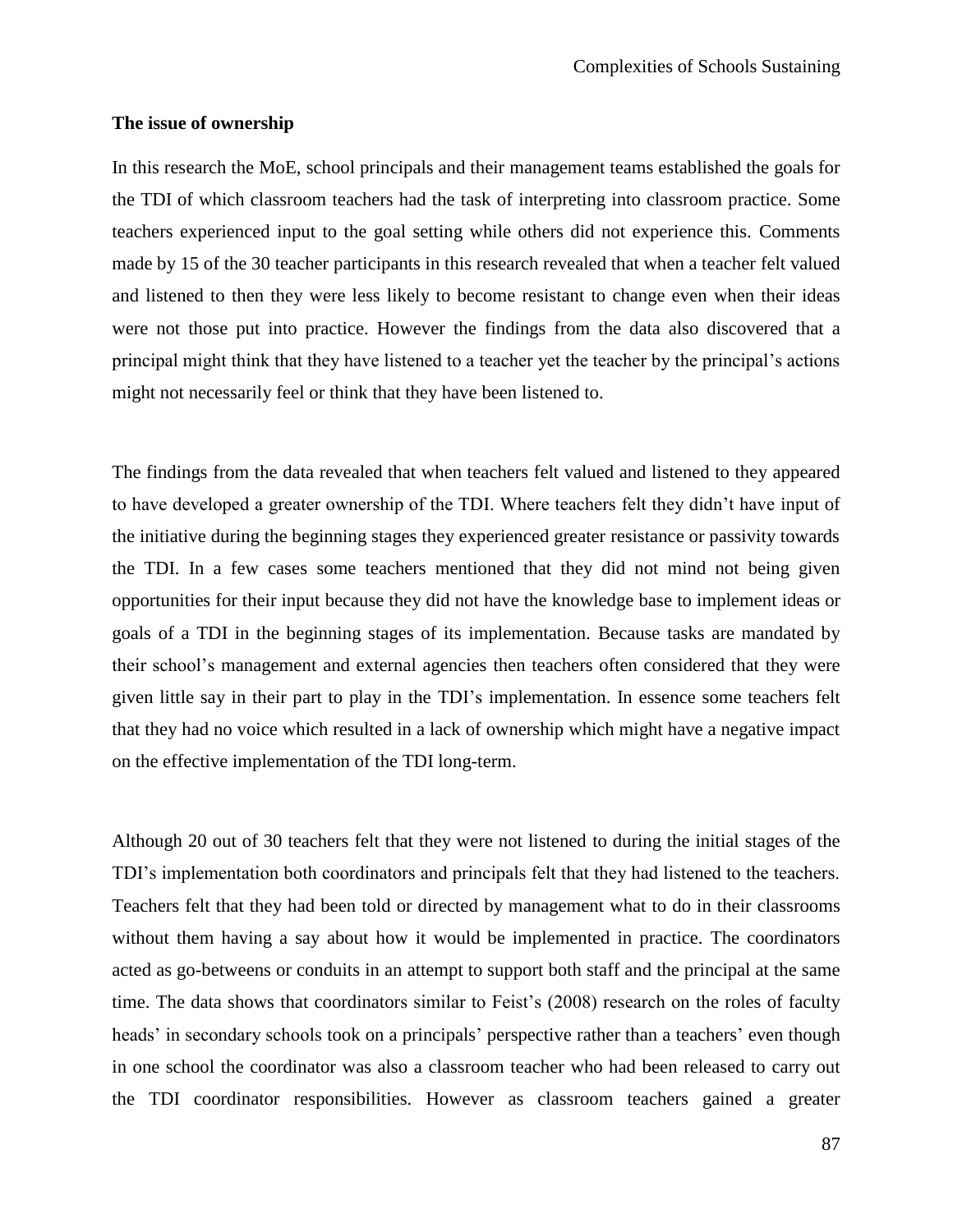understanding of the TDI professional development it seemed that they also appreciated being given a greater say in the ownership and collaborative decision making processes of the contract.

Three out of the 30 teachers mentioned that they had experienced fulfilling purposes during the TDI which led to satisfaction, pride and pleasure responses. These same three teachers had also been a part of an effective TDI induction programme as they were all new staff members. They were also BT"s who were released one day per week and assigned to a TT who mentored them. Hargreaves (2004) supports this finding by stating that "positive emotional responses to mandated change are few and far between…They are most likely to be experienced and expressed by female teachers…who are sometimes in the early stages of their career…" (p. 298). All three BT"s were given more time to embed the initiative outside of classroom teaching hours than the experienced teachers on the staff. By collaborating with others about concerns Veenman (1984) suggests that this will help to alleviate negative feelings and guidance from existing staff will help a new staff member to prioritise effective teaching practice.

By providing opportunities for collective practice such as professional discussions engaging in openness, trust and transparency over time it seems that there will be a greater likelihood of ownership by stakeholders as a result. Darling-Hammond (as cited in Crooks, 2006) states that: "Bureaucratic solutions to problems of practice will almost always fail because effective teaching is not routine, students are not passive, and questions of practice are not simple, predictable or standardized" (p. 67). It seems that there might be a possibility of a management system posing its own pitfalls particularly when relationships break down and failure to enlist teacher ownership exists.

Change around a new initiative is sometimes imposed and developed in a context where teachers have been given little credit for changing themselves, and for possessing their own wisdom to distinguish what reasonably can be changed and what cannot. Hargreaves (1994) goes on to say that "in this political rush to bring about reform [change] teachers" voices have been largely neglected, their opinions overridden and their concerns dismissed" (p. 6). The lack of voice given to some teachers by those in management may have contributed to the passive acceptance revealed by the data. Yet the findings from the data revealed that the intention of the change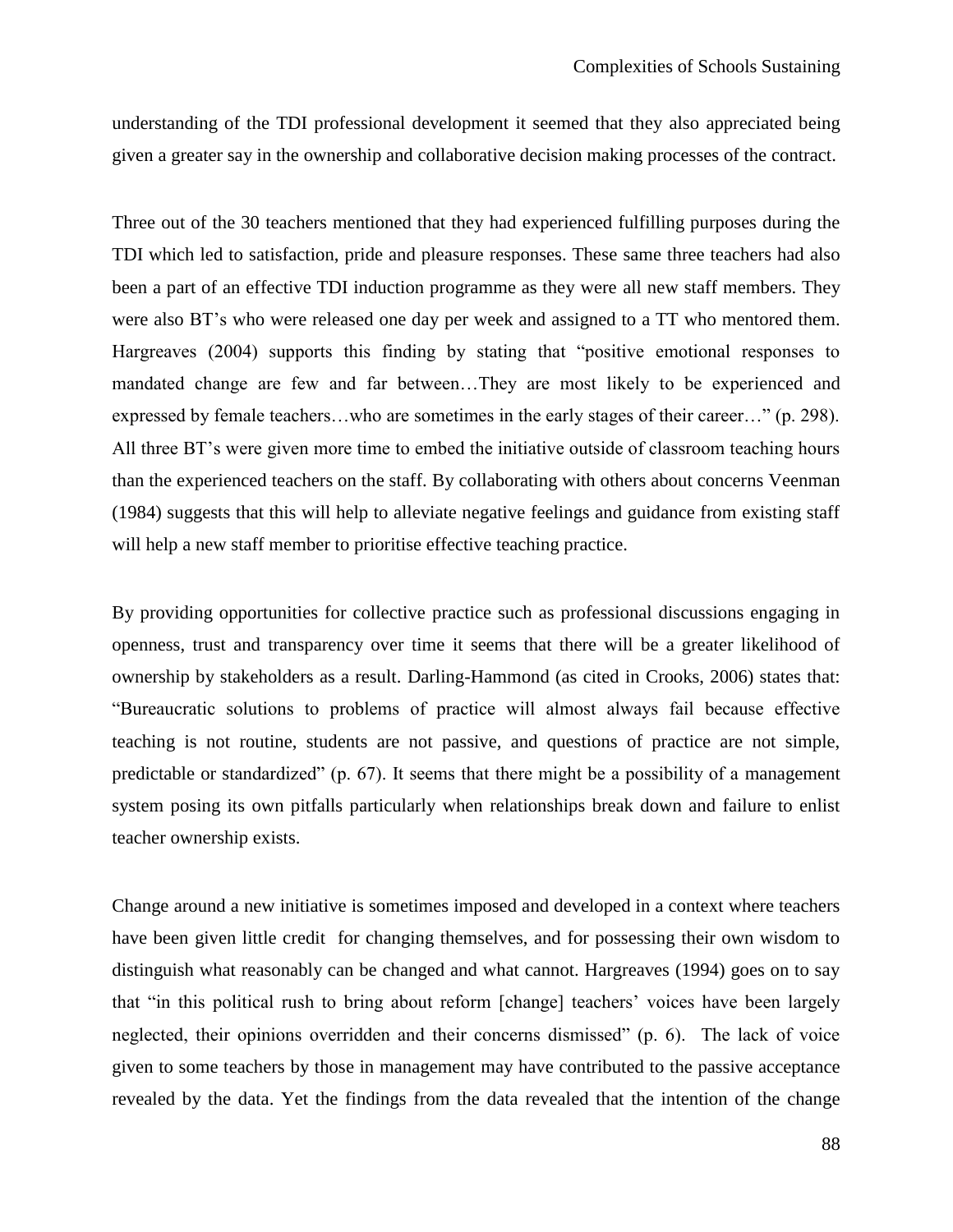processes by principals and coordinators was to provide staff with opportunities that encouraged ownership of the TDI initiative so that the systems and resources put in place during the three year MoE funded contract might continue long-term after the external funding had ceased.

The data revealed that staff were more engaged during initiative change when they were given time and on-going opportunities to be consulted as well as opportunities to provide feedback and engage in collective practices regarding the pending changes. The level of ownership of the TDI experienced by teachers varied due to the complexities of the implementation issues which caused conflict and contradiction as well as professional fulfilment for some participants at the same time.

The three principals and one coordinator also assumed that they had given teachers time to propose programmes around the new initiative. Another coordinator felt that an opportunity for greater ownership by all staff was achieved where some staff had their stories listened to. As teachers and ancillary staff in one school had their 'folk knowledge' acknowledged they felt valued and more encouraged to be a part of the TDI programmes outside of the classroom. In two of the schools, nine teachers commented that the TDI involvement of students in the junior and middle areas of the school (five-nine year olds) had largely been neglected which created some resistance by staff in those teaching areas towards the TDI implementation. Due to the neglect of more specific teacher TDI professional development by management in the junior and middle areas of the school, teachers did not see the TDI as being of value in these areas for their students. Teachers in the middle and junior levels (Y0-4) experienced greater resistance because the TDI did not involve them to the same extent as the senior teachers. In the school where TDI was holistic and across all levels of the school all teachers experienced ownership yet experienced some resistance due to work overload and time restraint issues at the same time.

The findings from the data revealed that the TDI appeared to be more sustainable in the senior rather than middle and junior levels of two schools. This might be due to the level of ownership gained by senior-level classroom teachers being listened to regarding the strategies used to embed TDI into classroom practice. Sustainability might appear to be more effective at the senior levels if these same teachers had experienced more TDI professional development than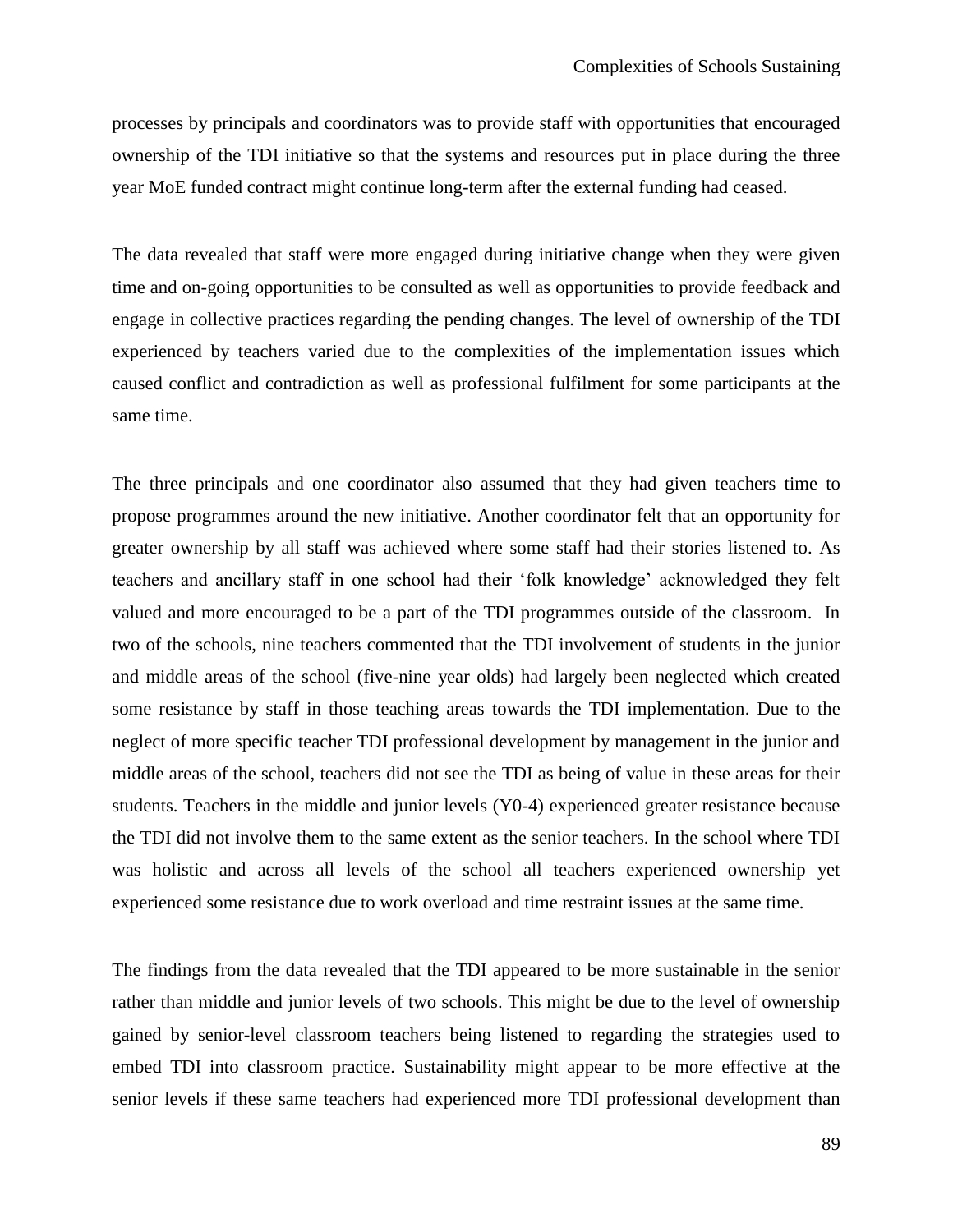the junior teachers did. Three out of five junior teachers in one school were new to the staff and had not received TDI induction training. Seven out of eight senior teachers at the same school had been through the TDI implementation professional development process with the existing staff.

When staff understood that their leader is empathetic towards their change processes then there is a greater likelihood that staff will work through the change processes in a more collaborative and positive manner. In this way staff might be more likely to take on the ownership of the initiative rather than resisting it and consequently hindering its implementation and sustainability processes. A classroom teacher goes through change processes both personally and professionally in order to implement the TDI initiative into their classroom pedagogy. These findings align with the findings from the data findings of O"Donoghue and Dimmock (1998) where teachers who had input into the initiative had more of a sense of ownership than those who had no input and consequently less commitment to it. The findings from the data revealed that although some teachers experienced resistance, rather than oppose those who were perceived to experience ownership, they became passive and accepting of the situation and didn"t attempt to openly challenge the status-quo. Their passivity might have been a form of non-voiced resistance.

The belief system held by individual teachers is, according to Ball (1987), what causes people to act in their own best interests. People might not perceive their behaviour as being resistant rather, acting in terms "according to their own beliefs and principles" (p. 21). In this way staff might be more likely to take on the ownership of the initiative rather than resisting it and consequently hindering its implementation and sustainability processes.

## **Collaborative practices and decision-making**

Syndicate meetings, staff meetings and professional development programmes were methods used in all three schools to allow teachers a formal opportunity to voice any issues or concerns regarding the TDI. However this was not always the case and passivity of some teachers has played a role in the compliant acceptance of the TDI initiative. Ball (1987) in his research around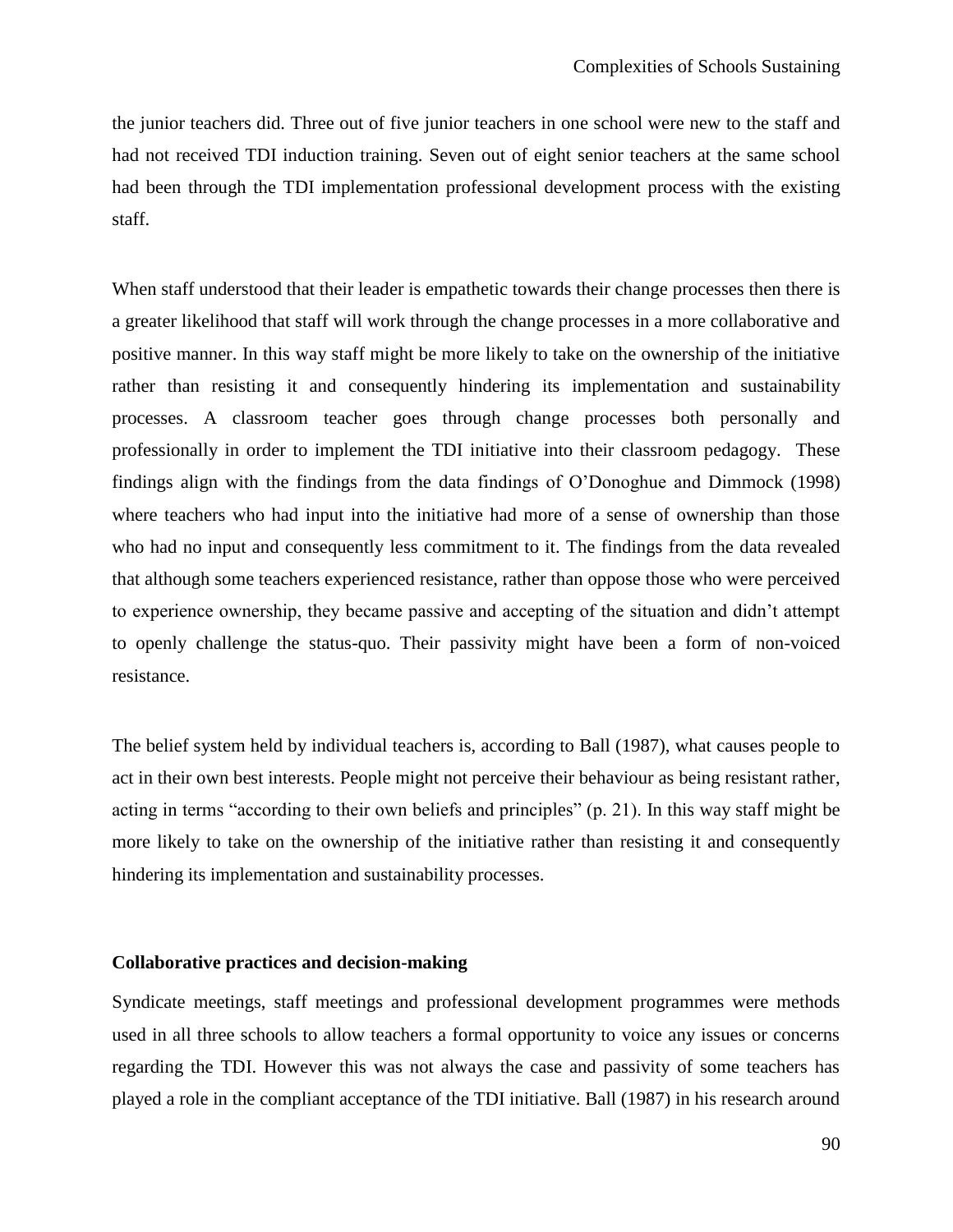micro-politics in schools suggests that "staff meeting discussions [and other TDI meetings] are typically initiated and controlled by the head-teacher [principal or coordinators in this research]. The staff more often than not finding themselves in a passive role" (p. 238). What might seem like discussion is in fact "a linear structure of one-to-one exchanges between the head and individual contributors" (p. 238). The passive acceptance by some teachers might act out over time as a form of resistance because agreement to the changes asked of them has never been realised.

Although three principals reported that they were collaborative in their decision making around changes made for staff around TDI issues, data from one of the coordinators was in contrast to this. One coordinator mentioned that staff were compliant and felt comfortable with the management team making decisions for them. Because the majority of collaborative decision making by staff is done outside of school teaching hours and by its nature is time consuming, I suggest that the decisions reached were made by exhausted professionals. They had used up their energy resources prior to the meetings and perhaps were often not concerned about the level of ownership that they had in the final decision. Staff members were then likely to act out of defensiveness or passive compliance.

All three coordinators fed information and issues that they were aware of back to their principals and in turn all three principals did what they considered appropriate for each situation. It appeared that the teachers did not voice what their real underlying issues were to their coordinator or principal during the initiative"s implementation nor thereafter. Issues that all 30 teachers struggled with to some degree included: work intensification, lack of junior and middle school induction, buy-in and ownership of the initiative.

Strategies were put in place in an attempt to bring about team effectiveness by all three principals in an effort to sustain the TDI long-term in a collaborative manner. The cohesiveness of team work varied across the three different schools. The data revealed that one school with a schoolwide induction programme appeared to have achieved a high level of whole staff cohesiveness. Two other schools without formalised school-wide induction programmes displayed cohesiveness among teams rather than as a whole-school. Cardno (2006) suggests that a cohesive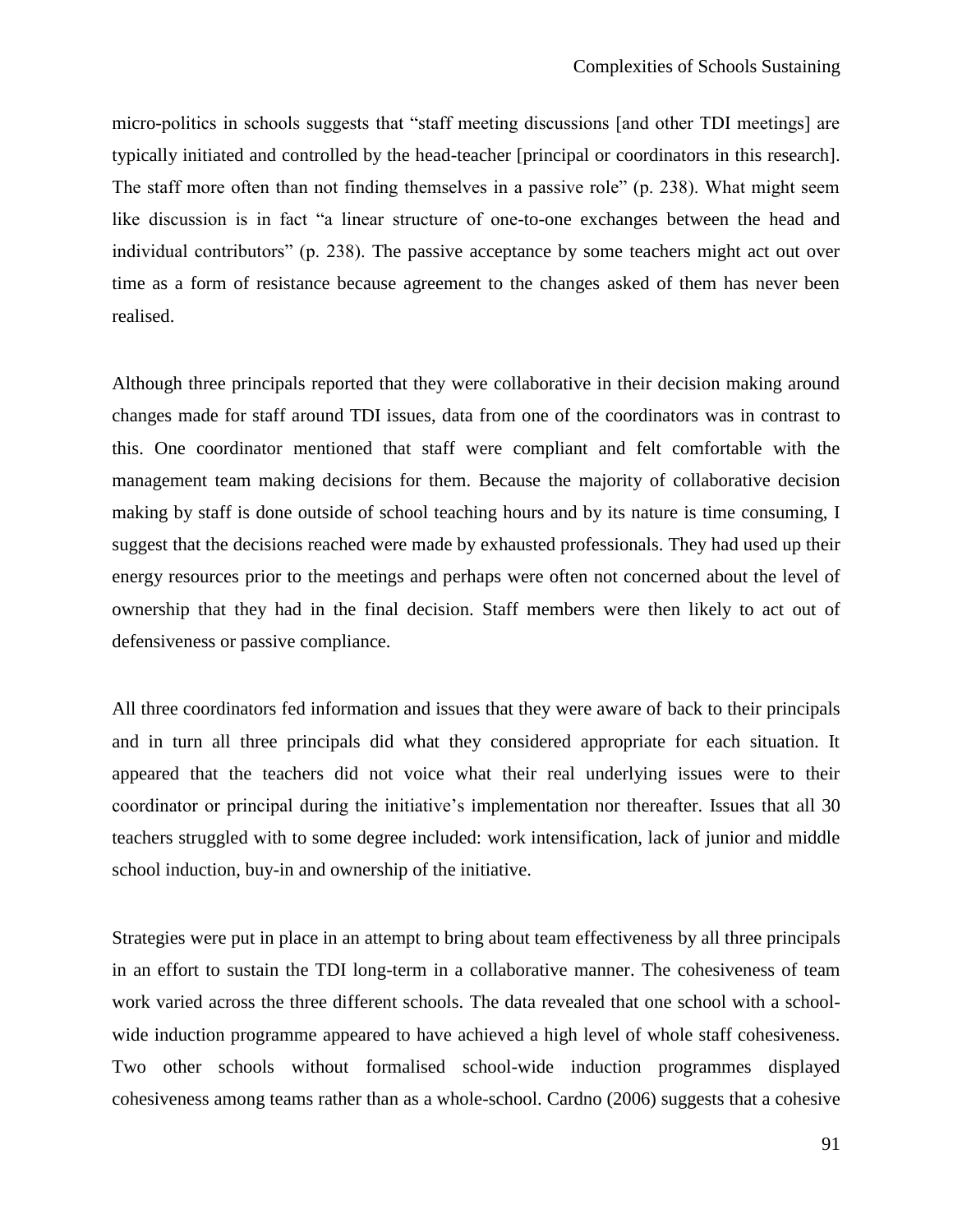team has shared perceptions, "shared purpose, agreed procedures, commitment, cooperation and the ability to resolve disagreements in open discussion" (p. 215). All three schools demonstrated four out of Cardno"s (2006) effective team functioning characteristics to some degree. One characteristic not evidenced was where members were given the opportunity to learn the skills in order to solve disagreements in a productive and open manner. Rather, new information was delivered and discussed in relation to its implementation into a classroom setting. Issues that arose such as: work overload, time restraints and senior level focus of TDI rather than a schoolwide focus, appeared to have been buried under the pile of other tasks to attend to.

A deeper level of ownership of the initiative by all teachers perhaps might have been realised if collaborative practices such as the employment of the test of expertise or capacity of members had been employed (Owens, 2004). The employment of productive dialogue skills also might have allowed teachers the opportunity to voice their opinions and concerns in a non-threatening and non-emotive environment while at the same time using information provided by members with expertise. Several authors (Argyris, 1977; Cardno, 1988a & 2007; Piggot-Irvine & Cardno, 2005; Senge et al., 2000) refer to productive discussion as productive dialogue which when employed effectively works to reduce opposition or conflicts of interest by allowing participants to voice their concerns in a non-emotional manner. The aim is to reach a decision about a way forward where both parties can agree on a mutually decided upon resolution of the issue. Capacity building requires different policy tools according to Darling-Hammond (1995) and different approaches to producing, sharing and using knowledge. The three decision-making tests of jurisdiction, relevance, and expertise (Owens, 2004) would have been useful in building such capacity around collaborative decision-making during the implementation of the TDI in the three schools. In this way decisions would have been made beyond what leadership thought but might have provided in-depth information by considering what the teachers thought at the same time.

With reference to short-sighted decision making Owens (2004) observed that school administration often demanded that there was a temptation for leaders to make decisions quickly and often bureaucratically realising the perceived need for economy of time. On the other hand "healthy organisations characteristically find strength in opening up participation in decision making and empowering people to participate in important decisions [which is] highly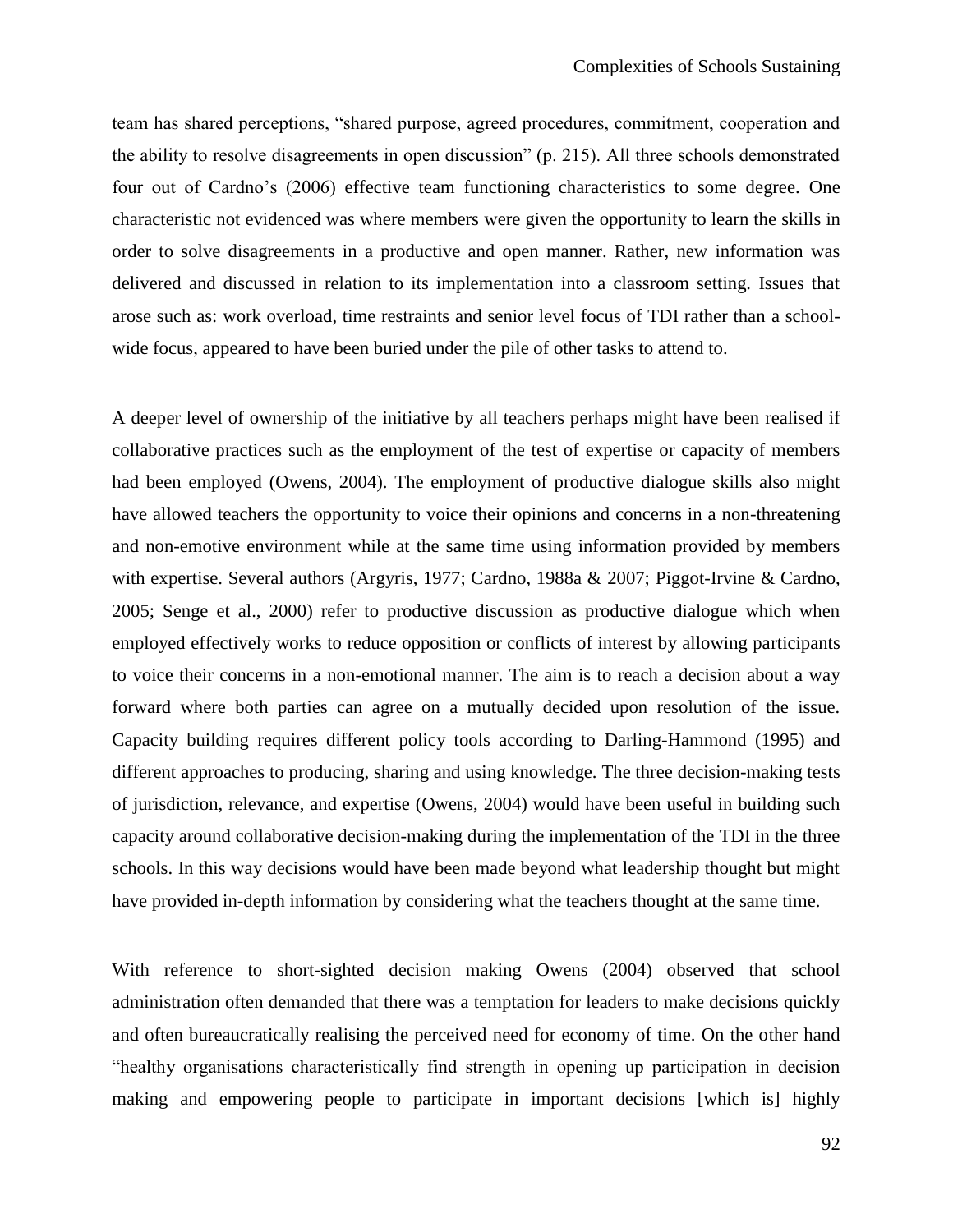motivating for them" (p. 286). There is a possibility that the passive compliance among teachers to accept TDI practice as it is offered to them might also be a form of unvoiced resistance.

In this research the level of expertise that was brought into the decision making processes at each school was depended upon the principal's skill-base, to carry out the decision making processes (Bolman & Deal, 2003). Cardno (1998a) supports this claim when she mentions that leaders must recognise the implications of collaborative strategic management before they work with others. Where teachers were not a part of a strategic decision making process, the data revealed that due to increased workload conditions some teachers were happy for decisions to be made for them by management, as previously discussed.

Being able to see someone else's perspective is what Hall and Wallace (1996) advocate as being ideal during a collaborative decision making process. This research has revealed that all participants in the findings from the data (principals, coordinators and teachers) held their own perspectives of the impact of the initiative"s implementation and its focus of long-term sustainability. At the time that my research was conducted, the data did not reveal that all stakeholders viewed change processes from their own perspectives. There was some cross-over between principals and coordinators, a little between the coordinators and teachers and less between principals and teachers. These findings revealed the complexities inherent in leadership and the need for leaders to have an ability to recognise implications of collaborative strategic management before and during working with others. In this way a collective synergy for collaborative decision-making purposes might be achieved among members. The data has revealed that where a member is placed in the hierarchy of the school determines how they will likely perceive the organisational learning constructed around them.

## **The complexities of sustainability**

Classroom teachers had the role of interpreting TDI professional development into classroom practice that aligned with the MoE"s (2005) TDI requirements which were outlined in Chapter One. The data revealed that teachers played a more instrumentalist role, charged with the implementation of policy which has been defined at a distance (Gunter, 2005). Teachers used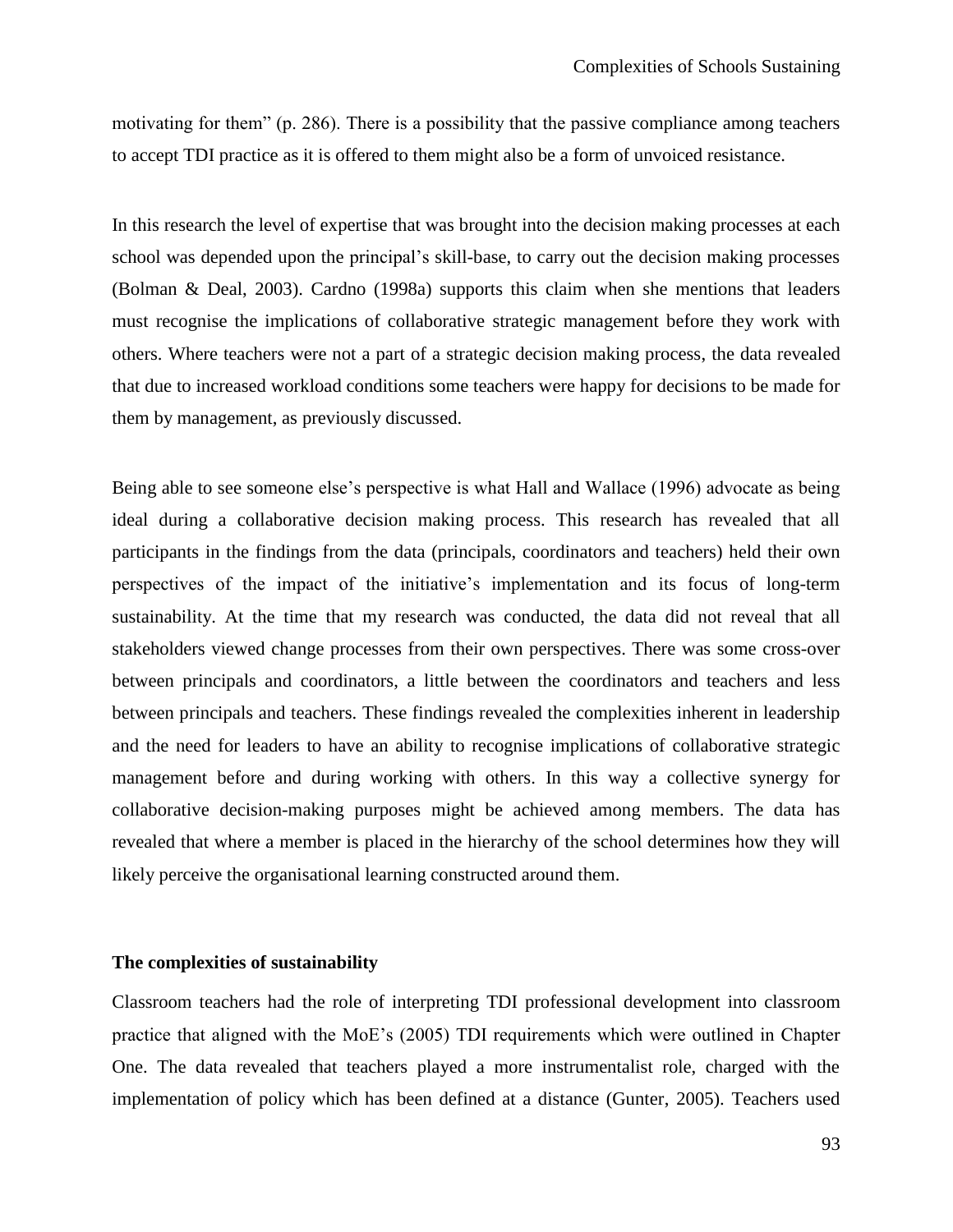their discretionary judgment to translate new learning as best they knew into classroom pedagogy. All three schools had coordinators who managed the change processes with teachers to ensure that curriculum design, and implementation of the TDI were being taught inclusively to all students. The data highlighted that while coordinators supported all teachers in their classroom role the amount of other initiatives being embedded at the same time caused the issues around work intensification and the impact on student learning. Teachers commented that they would have appreciated more assistance by coordinators in their classrooms when implementing TDI professional development theory into practice.

The data revealed that teachers viewed their role of initiative implementation from a classroom teaching perspective. Robinson (2007) goes on to address the issues of teachers and collaborative management by mentioning how sustainability is dependent on the level and flexibility of the learning of teachers as well as where teachers have "learned to inquire accurately into the impact of their teaching on students" (p.17). Where teachers have embedded the professional development into effective classroom practice they felt positive towards the initiative.

Different roles that a leader might adopt according to Timperley et al., (2007) include: "managing a professional learning environment, promoting a culture of learning within the school, developing the leadership of others in relation to curriculum or pedagogy and developing a vision of how teaching might impact on student outcomes" (p. 196). All roles combined make the role of leadership fraught with tensions and perceptions that are not necessarily experienced by others, such as teachers, in the same organisation. This is because a teacher"s perspective is viewed from the role of a classroom teacher and the impact of learning and initiative intensification on student achievement more so than in the context of whole-school leadership and management.

The effectiveness of the implementation of an initiative is possibly sustained according to the depth and knowledge of the skill-base used by a principal (Bolman & Deal, 2003). Principals require a wide and in-depth skill-base in order to manage changes successfully. This is because there are many variables that surface when the comfort-zone of a member is challenged during a change process. A principal and their staff might benefit by looking through different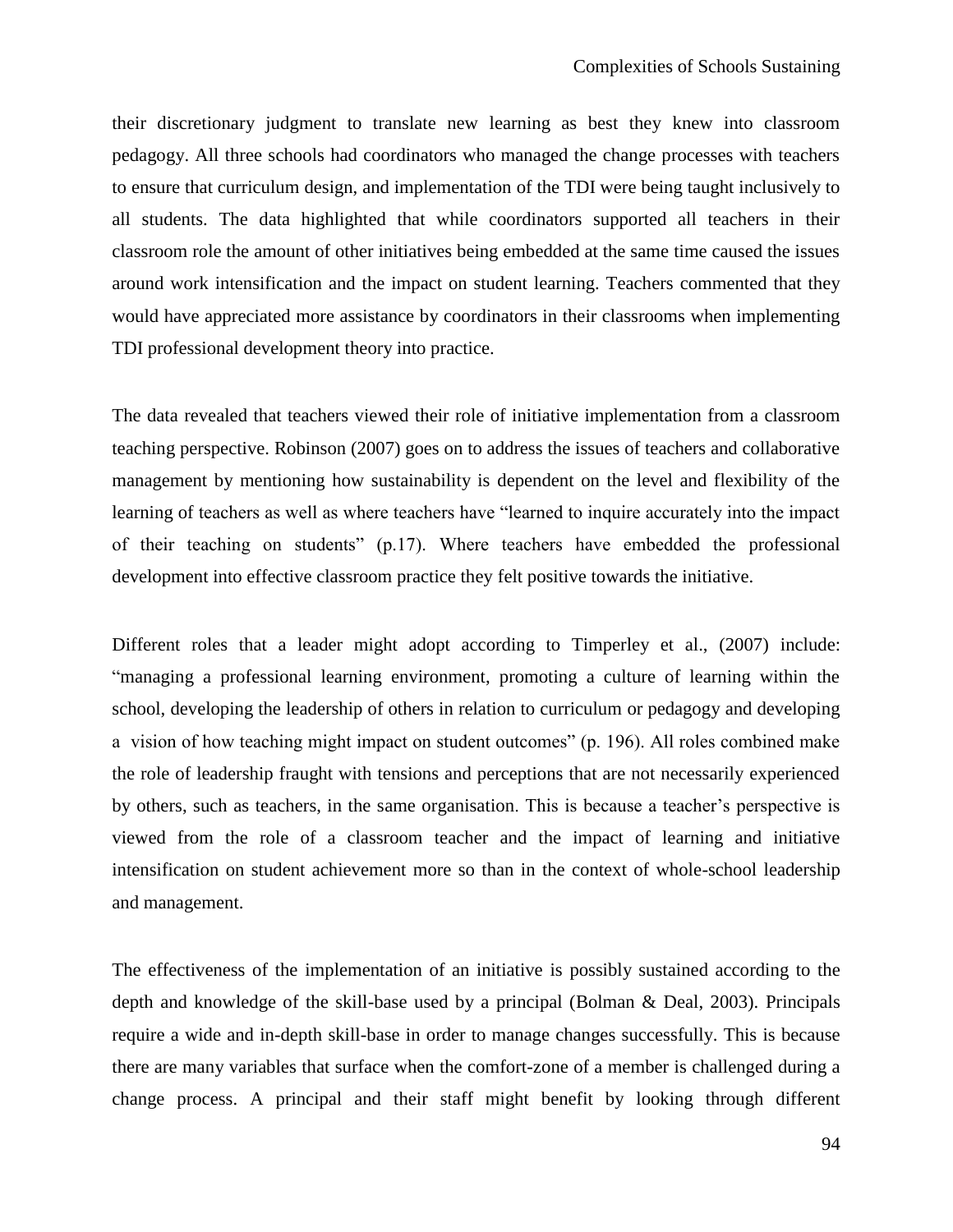frameworks or lenses of leadership simultaneously in order to address issues that arise effectively.

Evidence from the literature regarding positive problem solving (Cardno, 1998a) and developing innovative pedagogical practice (Darling Hammond, 1997) reflect the value placed on the faculty head's [coordinators] role as a "conduit" (Feist, 2008, p. 61). According to Feist (2008) "shared work practices and building a professional culture is an important leadership role" (p. 62) which was undertaken by all three coordinators in the findings from the data. The distributed leadership, as evident in a coordinator's middle-leadership role, is viewed as a more collegial form of leadership where the management structure has been flattened (Gunter, 2005).

Collegial leadership is perceived by stakeholders as positive in light of initiative sustainability in that it "values the sharing of leadership and fosters participation and teamwork" (Feist, 2008, p. 62). Staff in the findings from the data learned to form loyalties with the coordinators in their roles as leaders of the initiative as well as realising that the principal remains the school leader at the same time. Coordinators have been referred to as either a "go-between" (Feist, 2008) or a "boundary spanner" (Timperley, 2005) being someone who spans the boundaries between two different groups. The coordinators in this research played a role similar to that of faculty heads in a secondary school as described by Feist (2008) in her research, with requirements to manage other managers, coordinate the work of others and represent others through their role as a conduit. Juggling such roles simultaneously highlights the tensions experienced by a coordinator. Although a coordinator"s role was largely consultative in an attempt to develop a collegial approach to leading the TDI it also presented a need for what Gunter (2005) refers to as power sharing. All three coordinators had to manage the leadership of other staff who took on G&T learning and teaching programmes for, identified groups of students. Four classroom teachers from different focus groups volunteered their services to facilitate G&T specialist groups in an attempt towards gaining a greater ownership and perhaps long-term sustainability of the project.

The sustainability of an initiative long-term is fraught with many complex issues which arise and need to be considered. Many contributing factors such as: the intensification of work overload, ownership and hindrances of initiative change, productive dialogue, emotional responses to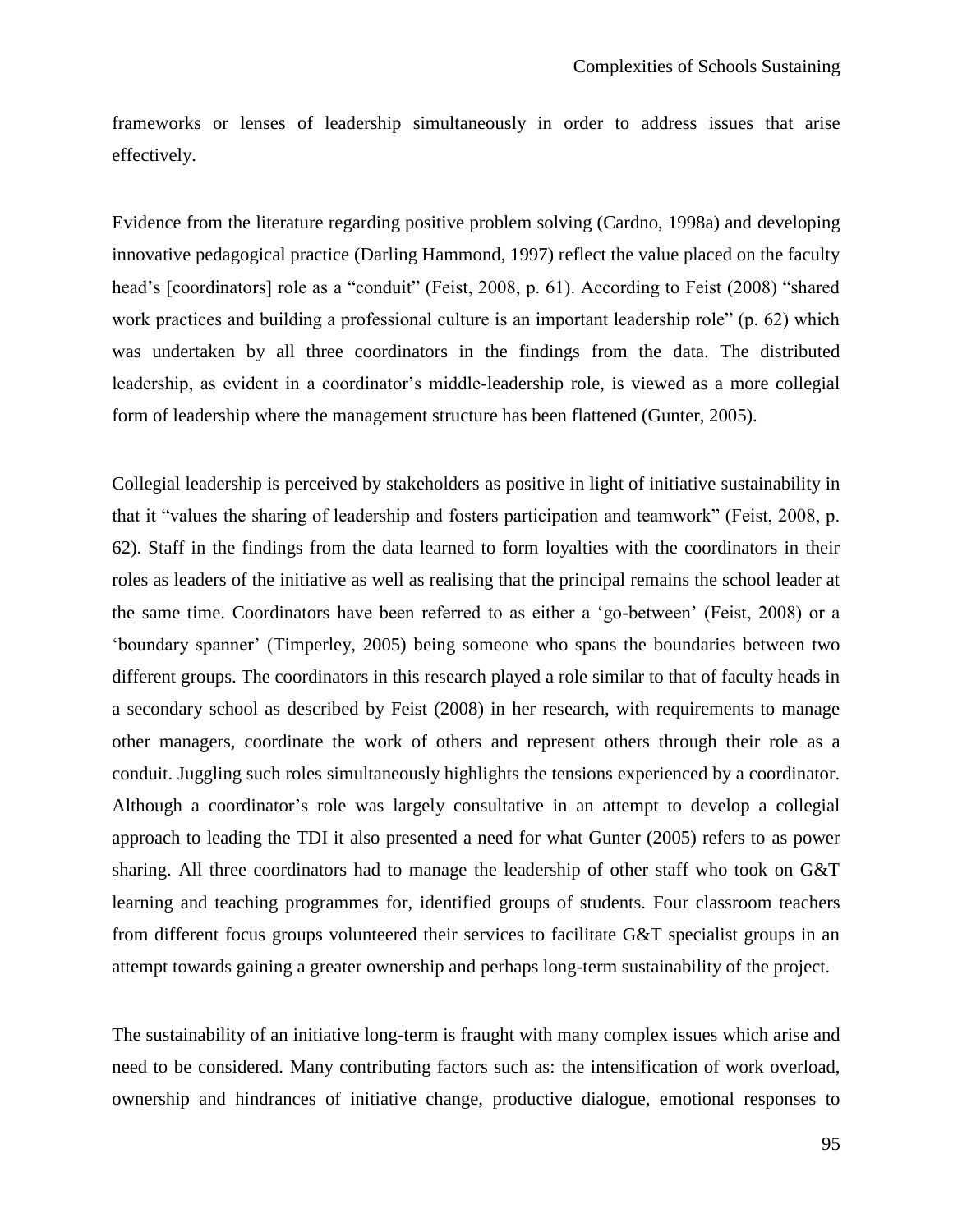change, professional development, leaders" participation in change processes, professional learning and change and perceptions of change management across participant groups, all play a role in the initiative's long-term sustainability. Much depends upon how management deals with such issues, mentioned previously, as they arise and in a timely manner.

## **Summary**

Organisational structures are contextual and constantly interpreted and reinterpreted by the people who work in them according to Greenfield (1975). Feist (2008) goes on to say that "the way people behave in organisations is an essential component of understanding the way organisations are formed" (p. 61). In this way the perspectives held by the different participants of a TDI group within the same school will form the social and organisational structures that an initiative functions out of.

The findings from the data have revealed that the sustainability of an initiative is a complex issue. It is not a matter of a principal's perceptions being right and the staff or coordinator's perceptions being wrong. Rather the data has revealed the complexities of leadership in the context of a principal"s role being both a leader of learning and as a manager of people and resources. These two roles are inter-related and produce unexpected demands for those in leadership. How one group interprets the actions of another group and how such actions are constructed into perceptions is the essence of what makes sustainability such a complex issue.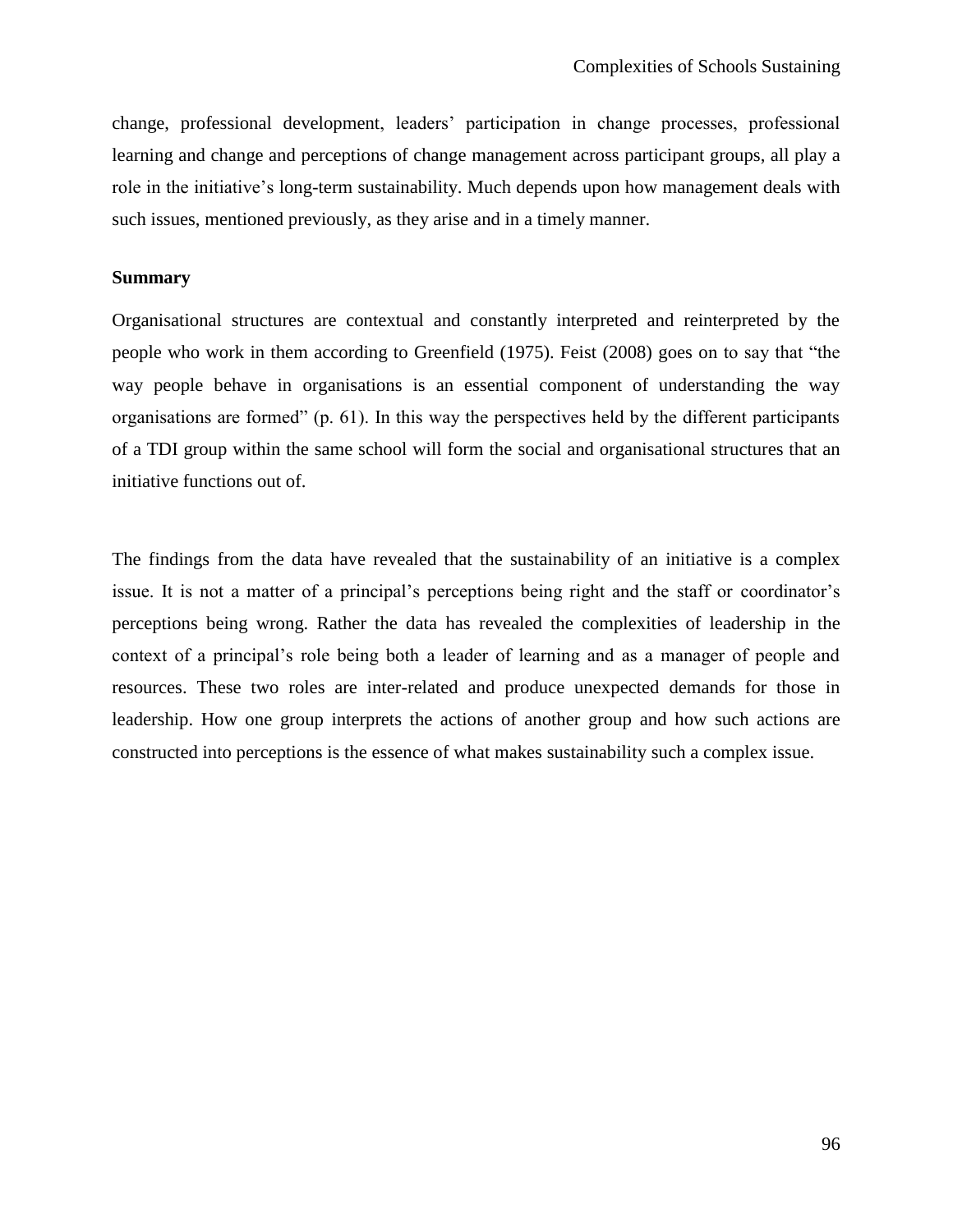# **CHAPTER 6: CONCLUSION**

# **Introduction**

As a small scale research project the findings of this research attempted to gain an understanding of the complexities of sustaining a TDI contract post-external funding. This final chapter outlines the findings relating to the conclusions from the data questions which were discussed in Chapters Four and Five in relation to the initial research objectives:

1. To analyse what informs perspectives held by groups of stakeholders when an externally funded initiative is implemented with a focus of long-term sustainability.

2. To describe the practice used to sustain practice related to an external initiative once funding has ceased.

The issues and complexities involving the change processes that a staff addressed when implementing a new initiative are presented. The implications for the long-term sustainability post-MoE funding are discussed, recommendations for achieving ownership of an initiative by all stakeholders are included. Strengths and limitations of the findings from the data process are also discussed before outlining the transferability of findings and recommendations for future practice and research.

## **Summary of specific findings**

All three schools became complex professional learning systems which were organised and structured to encourage professional development for teachers, so that the learning became a spontaneous part of their work both during and after a TDI initiative had been implemented. The various responses of each group, principals, coordinators and classroom teachers across the three schools were represented in the findings from the data by their different group perspectives. Each group interpreted and constructed a coordinated set of ideas and actions to deal with issues that arose during the TDI"s implementation with a focus towards sustainability.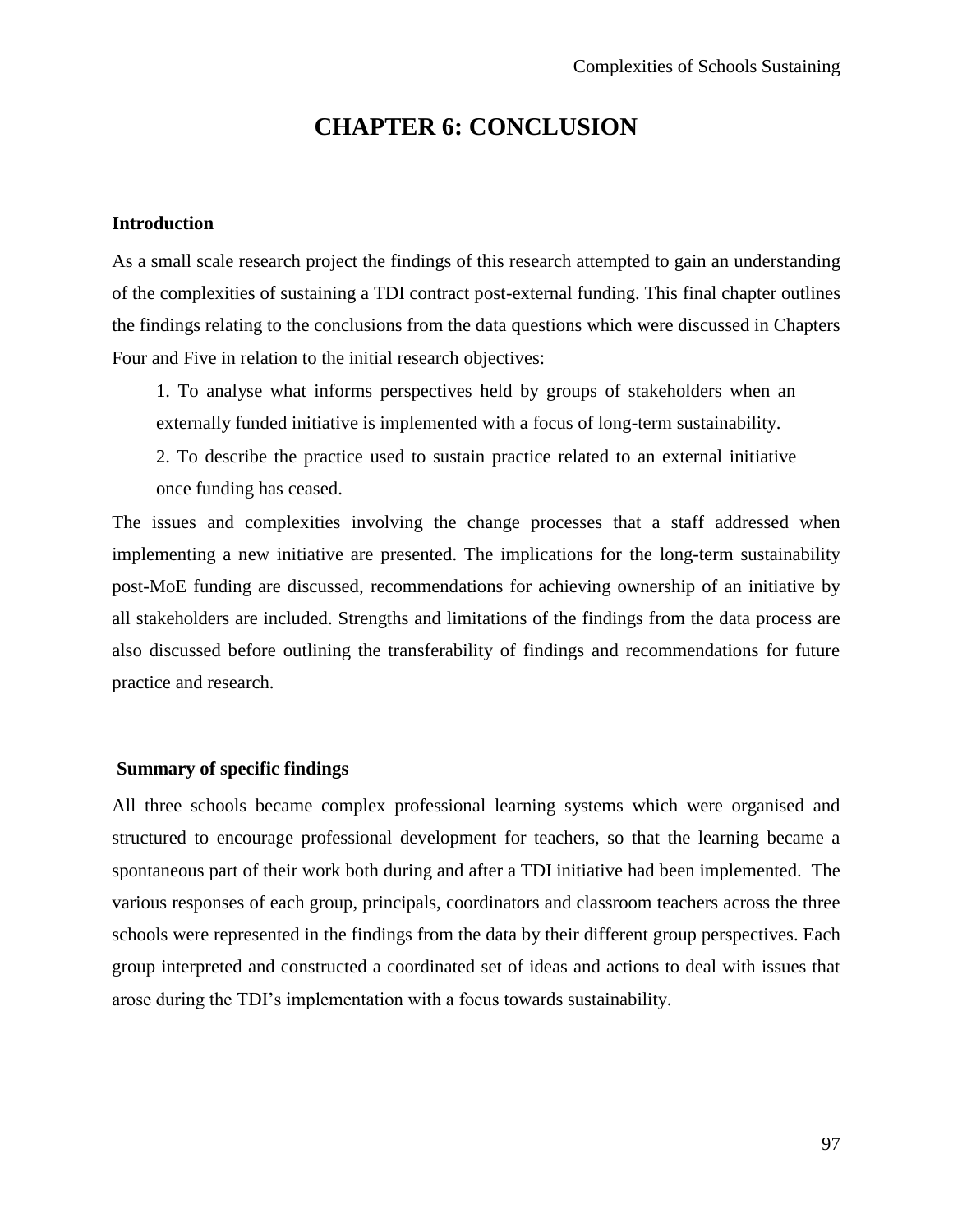## *Complexities of leadership and sustainability*

There was evidence of tensions in the teachers' views on the implementation of the TDI into classroom practice. Although the tension was often unspoken it was implied underneath the data through the recurring themes of work intensification and time restraints of the teachers" work conditions. Despite such tensions some teachers experienced ownership of the initiative whilst others experienced resistance at the same time. Some teachers felt that they were listened to which gave them a sense of buy-in and ownership towards the initiative. In contrast others felt that their TDI professional development was more directed by management and they consequently implemented the initiative in a passive manner. This passivity may have been a form of resistance towards the initiative which might hinder further sustainability in the longterm.

All 30 teachers found that they needed to understand each initiative in isolation from other initiatives, being either implemented or embedded into a school's curriculum, before they could transfer their learning into classroom practice. In this way, the enmeshing of a number of initiatives at one time as suggested by three principals meant that work for teachers was increased rather than reduced as the three principals had hoped. According to Lazarus (1991), and Sleegers (2001), one of the key factors that shapes and drives people"s emotions is the extent to which they can fulfil or are prevented from fulfilling their goals. Due to the teachers in the findings from the data being required to implement too many different initiatives at the same time they encountered frustration by not being able to give enough time to develop an in-depth implementation of the TDI in their classrooms. The frustration hindered the ownership of the initiative for several teachers.

The complexities of sustaining a TDI post-contract funding varied according to where a staff member was situated in their school management and structure. Different perspectives added to the complexities of leadership when initiative ownership was trying to be achieved. Complexities such as the different interpretations of collaborative practice and the differing degrees of ownership by participants; the effectiveness of professional development including induction programmes, and the impact of initiative overload were factors that required modification with a focus towards long-term sustainability of a TDI. The differing assumptions of members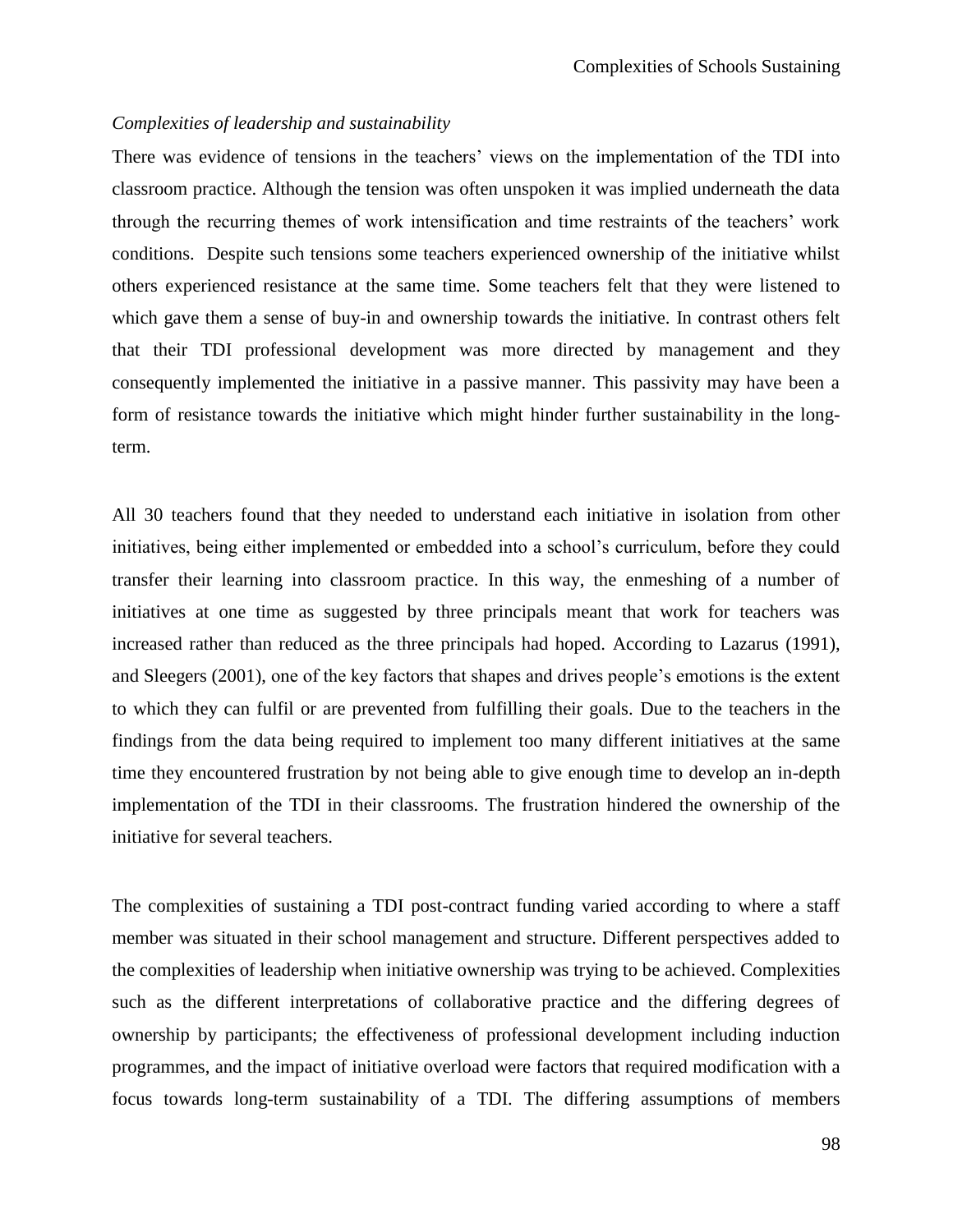regarding such complexities caused tensions that although unspoken, underpinned the data of principals, coordinators and teachers.The principals" role as a designated school leader while supporting the coordinators' leadership of the initiative was to restructure staffing roles with a focus of sustainability post Ministry funding. Tensions experienced by principals such as those felt between managing and leading, demands and resources, being a leader yet being dependent on others are the general factors that contribute to the complexities and stresses of a principal"s job (Evans, 1996). Evans (1996) goes on to mention that the complexities of leadership are heightened with a focus on initiative implementation, requiring high levels of creativity and personal initiative on one hand and parts of traditional forms of school relationship on the other. Both are "set against the changing demands of a turbulent contemporary environment" (Ball, 1987, p. 164). Yet the teachers" and coordinators" interpretations of change are viewed in the way that resources are redistributed, job allocations are restructured and lines of information flow are redirected. Initiative implementation may require that those involved seek to work together in what Gronn (2003b) refers to as "concertive action" (p. 35). The findings from the data revealed that such changes in participants' loyalties to synergise and work collaboratively were more easily put in place when they had been given a voice in the associated decision making processes. When teachers became aware that they were valued and listened to by those in management roles, the change process, success and longevity of initiative implementation appeared to increase.

Collaborative decision-making, when restructuring staffing roles by principals, was not carried out collaboratively. Decisions were arrived at according to how the principal saw the needs necessary to sustain the TDI. Teachers did not have input into the decision making processes at the beginning of the TDI"s implementation. Once knowledge from professional development had been gained by the teachers some recognised that their ideas and suggestions had been listened to by those in management. However there was no evidence to suggest that staff had the capacity to continue with TDI practices with a focus of sustaining an effective in-depth TDI programme long-term. The jurisdiction of capacity of existing staff was considered for the coordinators and their roles. Yet the consideration of classroom teachers" capacity to sustain the TDI was minimal considering the lack of voice given to teachers both during and after the TDI"s implementation.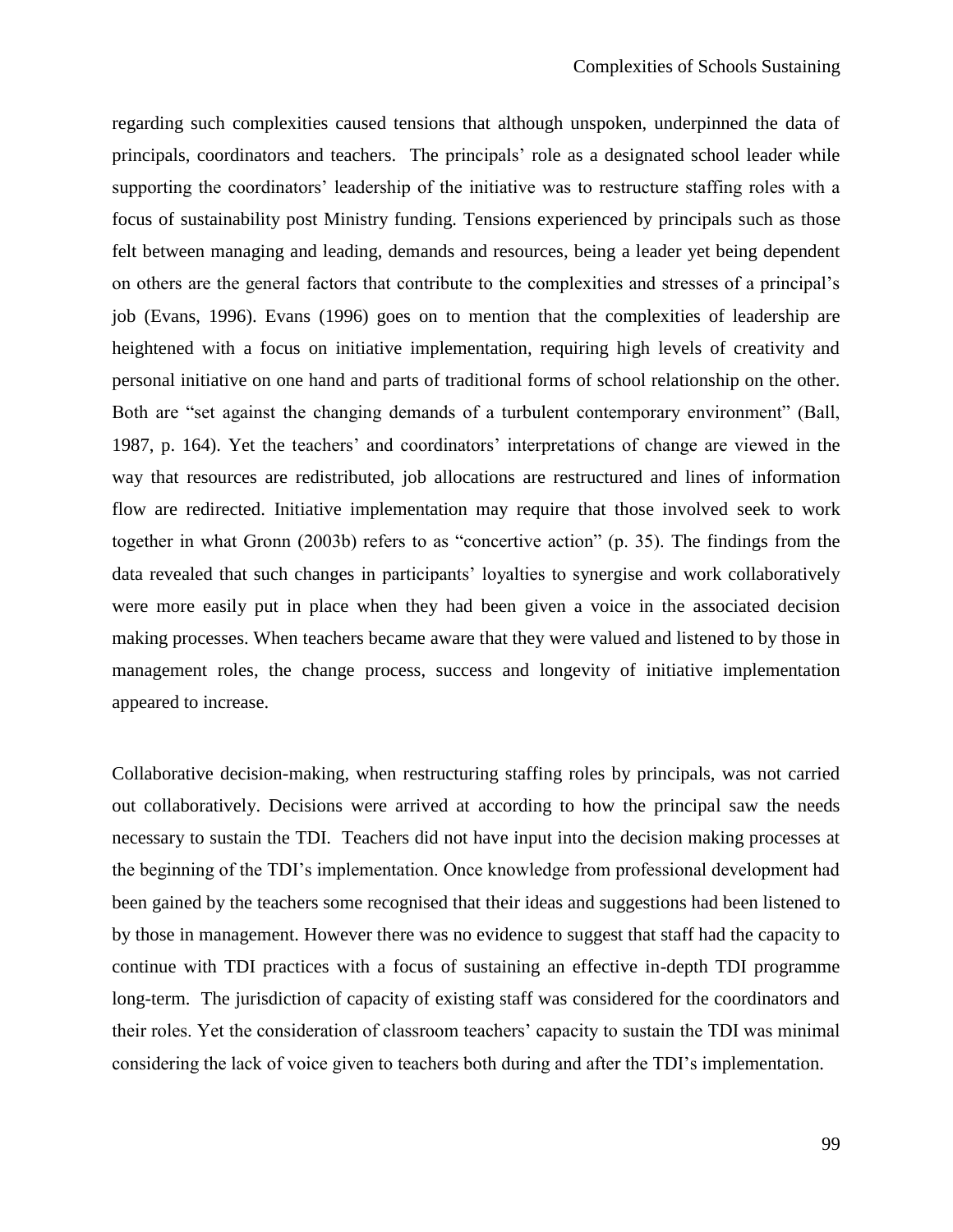An initiative can be dropped into the schools" curriculum by enthusiastic leaders from the MoE who have the expectation that anyone can recognise its obvious merits and will adapt their behaviour accordingly. Teachers however, as revealed by the data in this research, make their own judgments on how to respond to an initiative and in varying degrees elect to either own or hinder the necessary strategies for its implementation and its long-term sustainability. If teachers do not have the capacity to sustain an initiative then it is likely that the initiative will be shortlived after external funding has ceased. According to two coordinators the six teachers who mentioned that they did not voice what they thought or felt at the time of initiative implementation, appeared to be 'fine' with management making decisions for them. However in time, dissension due to a passive acceptance of the initiative might work against initiative sustainability, and its need of staff ownership to ensure its success long-term (Ball, 1987)

The research data revealed that principals identified change processes required to implement an initiative into the school"s curriculum in a variety of ways. All three principals, due to their existing workload requirements employed a coordinator using external funding for the first three years to coordinate change processes involving the principal, management teams and classroom teachers. The three coordinators acted between the teachers and the principals often negotiating between the two as issues arose. These issues included: change and sustainability; managing change and professional development; collaborative decision-making; intensification of work and ownership and resistance. These issues were either addressed during the three year funded implementation processes or have remained post-contract and require attention if long-term sustainability is to be effectively realised. The sustainability of a TDI has depended on how the management in each school dealt with or perhaps did not deal with these issues as they arose.

Due to time restraints classroom teachers have realised other issues that presented themselves during the initiative"s implementation. These issues have remained unresolved post-external funding and have the potential to hinder aspects of the initiative"s focus on sustainability. Such issues included: emotional responses to change being frustration and guilt where time restraints have limited some classroom teachers' ability to give the in-depth focus to TDI pedagogy; resistance to change where some teachers did not share the same belief system of the contract as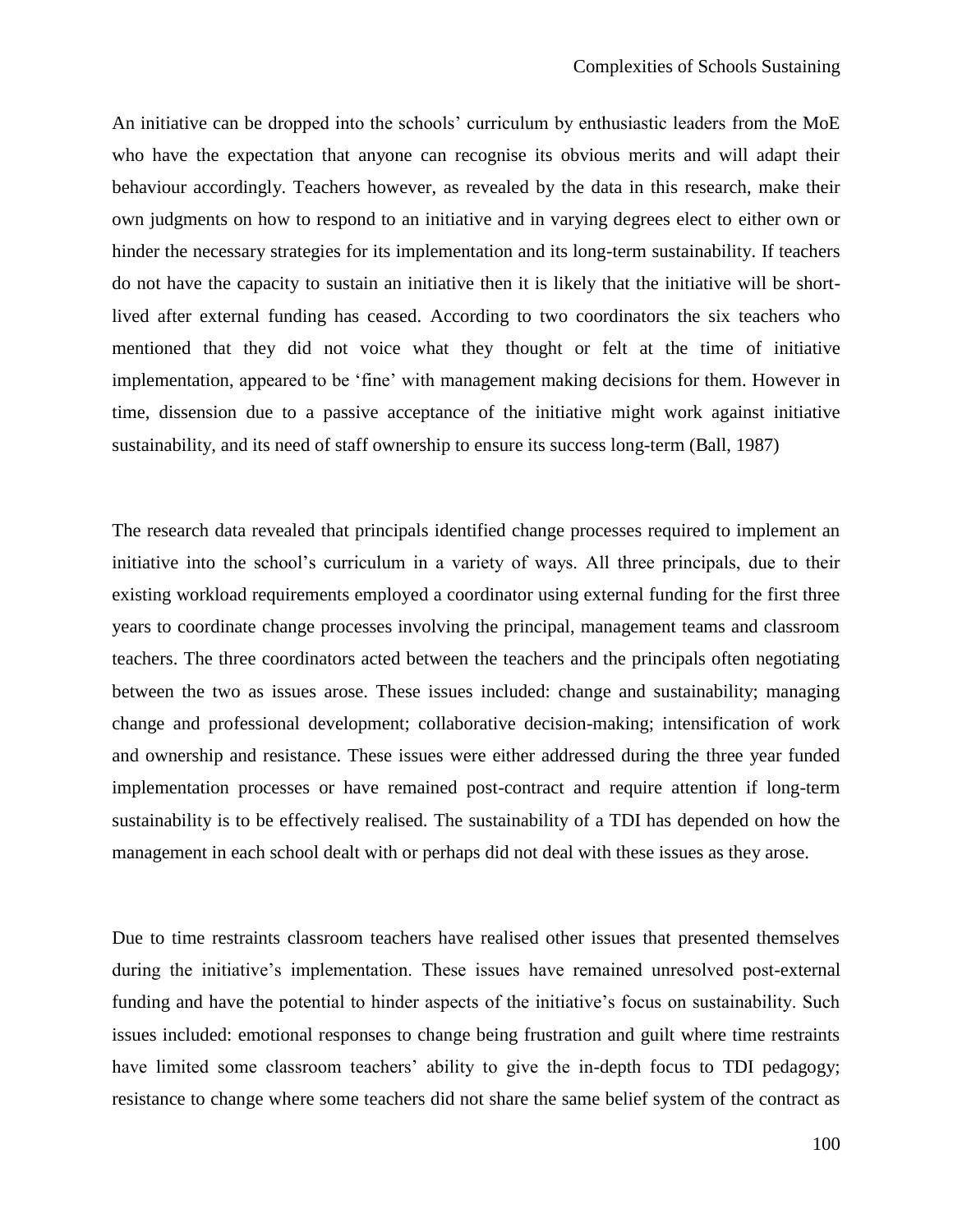other staff might; a lack of formal induction of new staff across all school levels and opportunities to engage in non-threatening professional dialogue as and when issues surfaced.

#### *Decision making processes and ownership*

When it came time for professional development relating to TDI implementation during syndicate and whole-staff meeting sessions, that were held outside of classroom hours, the teachers had already accumulated tiredness from the rigours of their daily classroom practice. In essence the teachers" exhaustiveness affected their levels of ownership during decision-making practice, creating some defensiveness rather than ownership of the final decisions. New tasks became another 'thing to throw onto the pile' because of the teachers' professional exhaustiveness. This action in-turn resulted in negative emotional responses of teachers' feeling guilty because they felt that they did not have the time to embed new ideas effectively into their classroom practice.

This research has found that by teachers having an input into initiative implementation, once a knowledge base has been established, then a greater sense of ownership might be experienced. However there was evidence that ownership existed where some teachers were given an opportunity to submit their ideas for a TDI withdrawal programme and undertook to facilitate it. The teachers appreciated the quality and relevance of the professional development programmes that promoted the inclusiveness of G&T teaching and learning in classrooms. However it would seem that ownership might have increased if the coordinators had helped to transfer the learning back into classroom practice alongside with the teachers.

The in-depth flexibility of learning for some participating teachers provided a greater level of ownership. The findings from the data suggest that positive ownership of an initiative is a key to its long-term sustainability. Teachers in the findings from the data did not voice what they thought at the time; rather they appeared to be fine with the management (coordinators and principals) making the decisions for them. Decision making procedures are often focused on autonomy and personal initiative while realising that in doing so it is the relational side of teamwork which can suffer (Bottery, 2004). This is a daunting task for one individual to orchestrate particularly when it would seem from the findings from the data that the activities needed to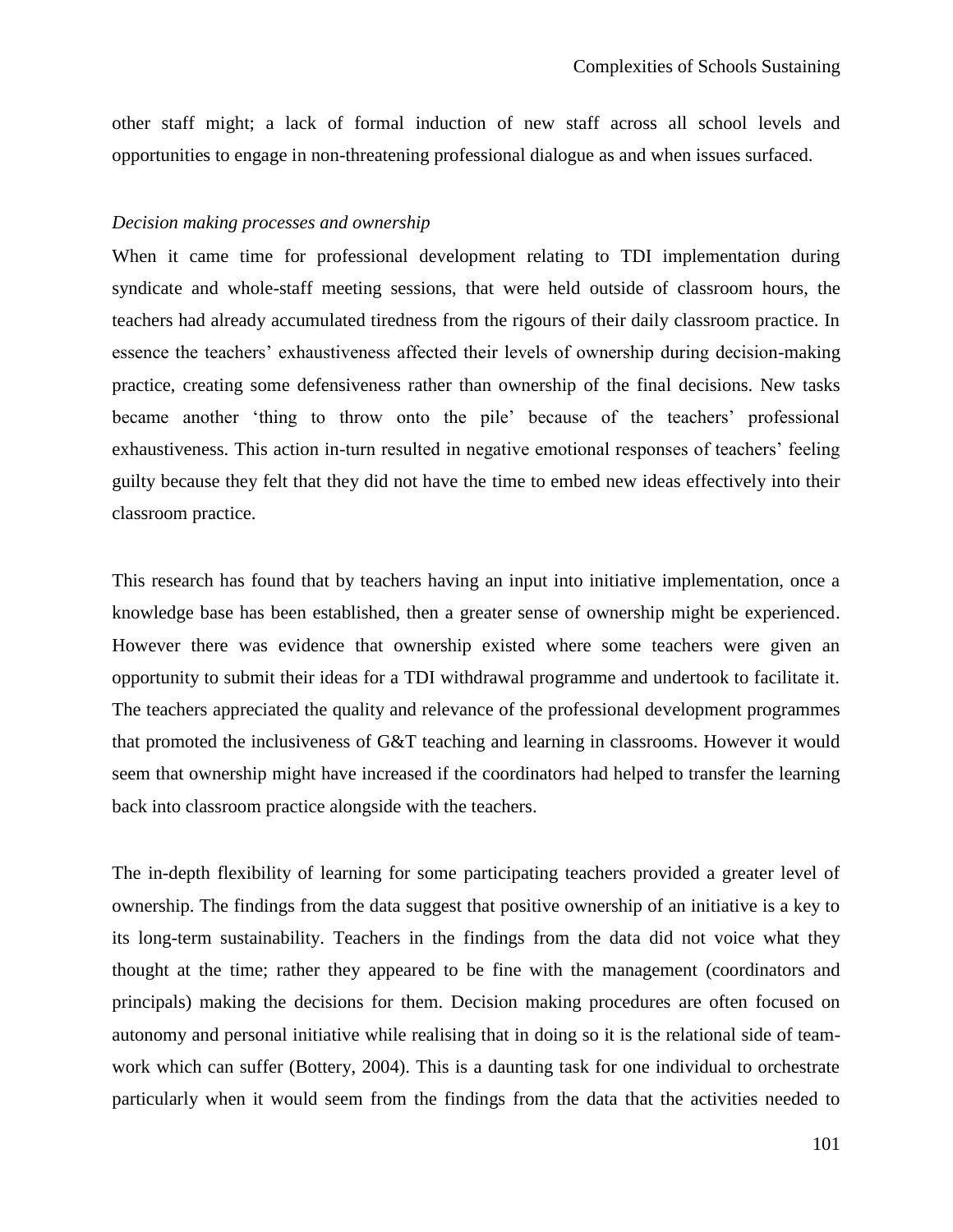bring about effective change need to be relatively unstructured and power is decentralised so that all participants might gain a sense of ownership in an attempt to achieve long-term sustainability of an initiative.

However where ownership did exist, it was presumed by the leaders to be a motivating factor for long-term sustainability of a TDI, "motivation through professional development does not necessarily translate into action" (Van Groenewoud, 2009, p.102). For example increasing the level of ownership might not necessarily lead to desired outcomes because of the competing demands on teachers' time concerned with other initiative implementation programmes running often simultaneously. Also the relative importance of some factors over others in giving ownership is not yet known. By incorporating such strategies as making collaborative decision connected and on-going Darling-Hammond (2000, cited in Crooks, 2006) suggests that effective professional development and learning programmes may be achieved and maintained.

Had the decision-making tests of relevance and expertise to determine the participation of the stakeholders (Owens, 2004) been employed during collaborative decision-making procedures then staff might have had the capacity to continue in more meaningful ways to the TDI and its sustainability. With such tests in place the opportunity to go-deeper beyond what leadership thought and into what teachers thought is a strong implication for leaders to consider when managing change and the sustainability of an initiative.

#### *Professional development*

Teachers might not experience an initiative"s implementation in the same manner as principals or coordinators do because their roles are very different. The effectiveness of the professional learning and development within a school is possibly related to the level and depth of leadership involvement in both initiative implementation and its long-term sustainability. This research reveals that all three schools engaged in effective professional development to varying degrees with a focus of long-term sustainability.

The one school in this research that had a strong focus on new teacher induction related to the initiative showed less hindrance or resistance from those teachers when the time came to embed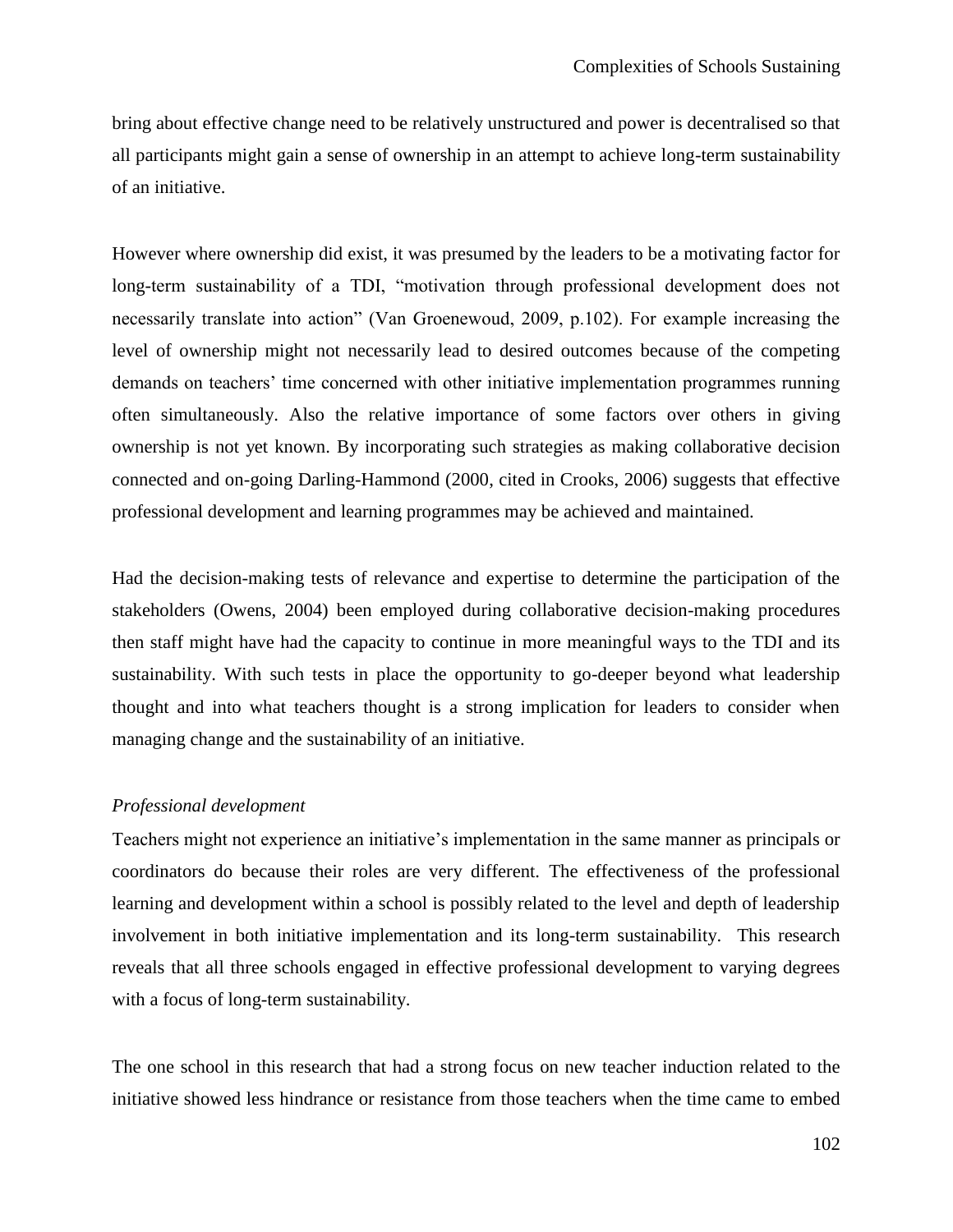the initiative into their classroom programmes compared to new teachers at the other two schools. Crooks (2006) suggests that effective professional development and learning programmes may be achieved if professional development had not been one-size-fits-all but is cognizant of the induction needs of new teachers. Professional development related to an initiative cannot be separated from induction.

#### *Initiative overload*

The most important outcome desired by all stakeholders: principals, coordinators and teachers from all three schools was that the implementation of a TDI would lead to school improvement and specifically to improvements in the identification and meeting the learning needs of G&T students. For improvements in G&T teaching and learning to occur a major emphasis on professional development occurred school-wide. In itself the TDI professional development was well received by staff and teachers made comment that the professional development increased their knowledge-base in an attempt to understand TDI strategies and their implications for classroom pedagogy. However teachers experienced initiative overload as other initiatives such as Literacy, ICT and Numeracy were being either implemented or sustained at the same time. With so many initiatives being embedded into the curriculum simultaneously, teachers experienced time restraints imposed upon them due to work overload and intensification. This was evidenced through teachers' focus group comments indicating that there is too much going on at once in order to give in-depth and reflective attention to embedding a TDI into the curriculum. The TDI"s implementation was perceived to be an additional workload on already busy schedules. A lack of time by teachers had appeared to result in minimalist approaches, particularly where induction of new staff had not been an integrated procedure across two of the schools in the research. To embed an initiative into sustained practices, schools must take stock of how many initiatives they are embedding at the same time.

Leaders need to be cognisant of the complexities of sustainability when implementing an initiative into a school"s curriculum. Figure 6.1 illustrates the complexities or forces at work when sustaining an initiative post-external funding. Operating together these forces illustrate the complexities of sustaining an initiative long-term post-external funding revealed in the findings from the data.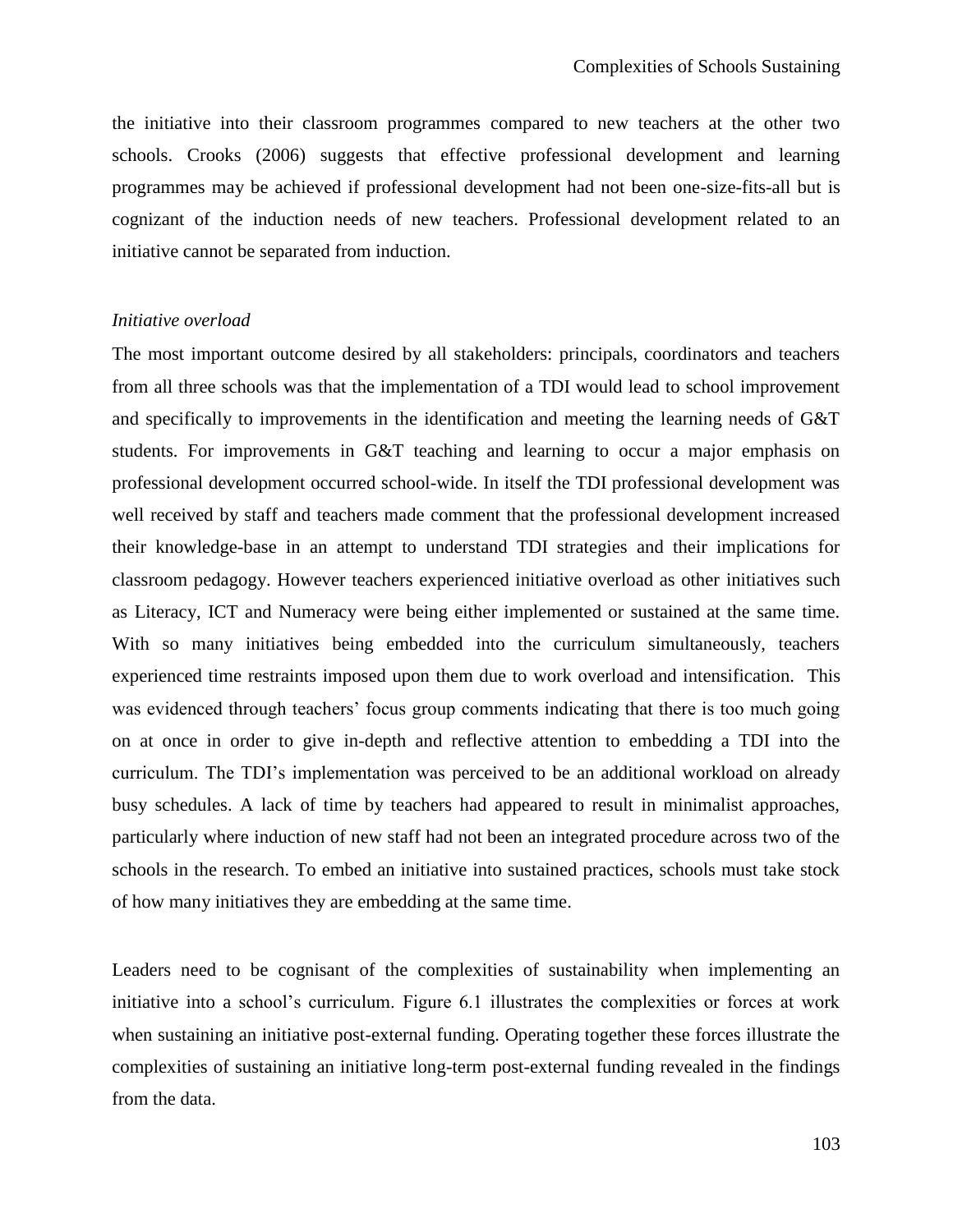

**Figure 6.1 Complexities evident in sustainability**

### **Implications**

In a small study like this findings can only be indicative of what the participants in this small scale research revealed; the implications may not be generalised to other schools though there would be a degree of transferability of issues related to an overload of national initiatives. I have found that initiatives can be undertaken in a well-intentioned but non-strategic manner for resources and according to Robinson (2007) can have negative consequences for staff and students.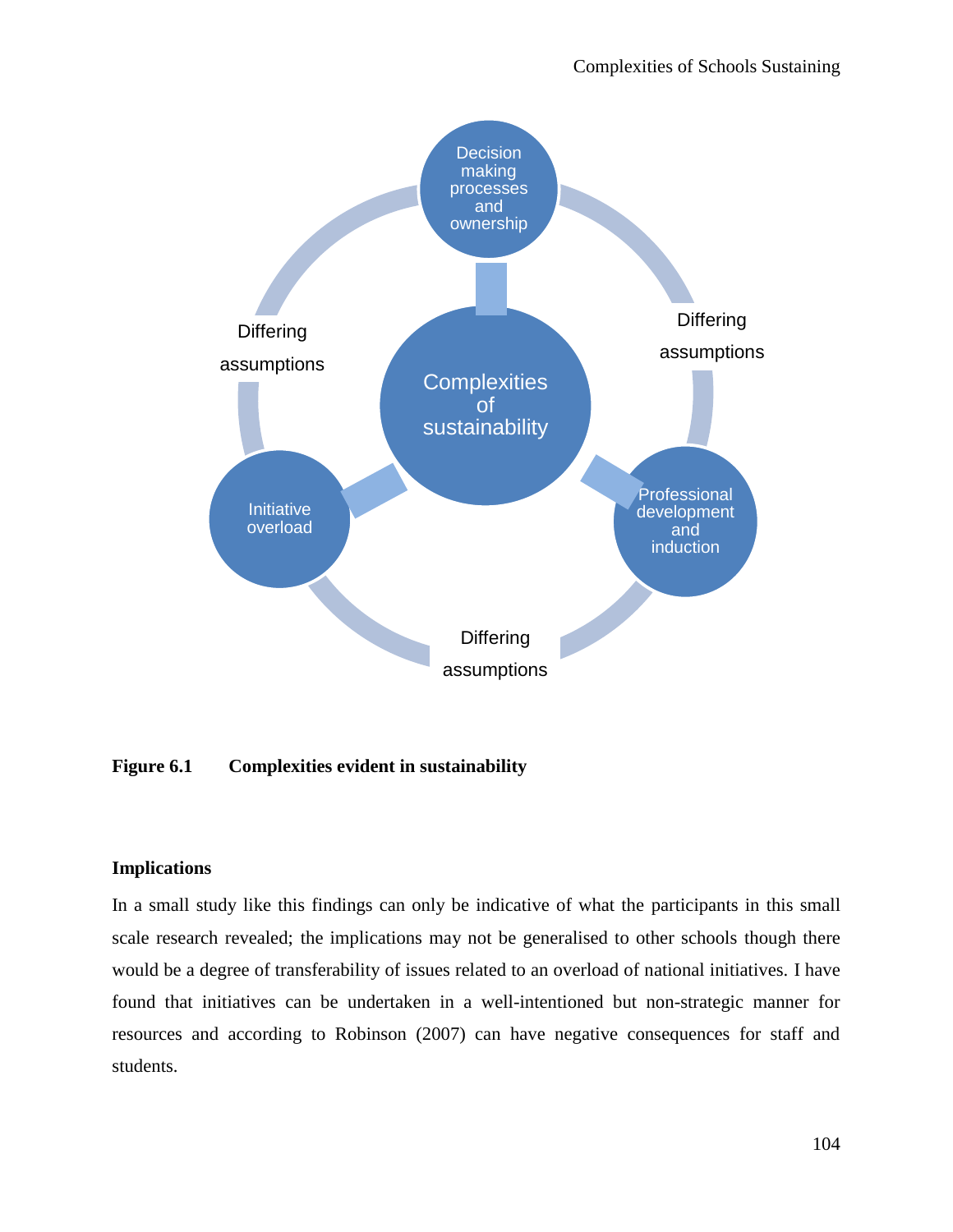One implication from the findings from the data was that principals as leaders of an initiative needed to draw from staff capacity and expertise in order to embed the initiative successfully and sustainably into a curriculum both during the three years of external-funding and once external funding had ceased. The restructuring of staffing roles alone does not guarantee that a TDI will be sustained long-term. Some practices suit some contexts more than others because one-sizedoes-not-fit all contexts when fitting new roles to new purposes (Hargreaves, 1994).

A second implication from the findings from the data is that because all three principals were actively involved in a TDI"s school-wide professional development programme they were possibly more likely to have a much deeper appreciation of the likely stage and duration of the change process for their teachers and coordinators. However having principals motivated and involved is not enough as motivation alone does not guarantee that learning is transferred into classroom practice (Van Groenewoud, 2009). A coordinator's role might further benefit student achievement by implementing skilled classroom appraisal with relation to G&T learning and teaching programmes.

Another implication from the findings from the data revealed that induction of new staff is also an essential aspect of effective change because it acts as a bridge, linking the professional development of new staff to that of the existing staff. Induction needs to be on-going and intentional as it sits with other issues and it assists teachers in feeling valued. Where a formalised induction programme appeared to be absent for the teachers new to a staff, they appeared to more likely resist changes in their teaching pedagogy to embed a TDI because of their lack of knowledge regarding the initiative. In this way the long-term sustainability of a TDI might be hindered even though other issues such as restructuring have been addressed.

A fourth implication is that by participants being passive, they might benefit by engaging in productive dialogue where their voice is listened to in a non-threatening manner by those managing the change processes. Passivity from some teacher participants is the silence that indicates dilemma management practices are not there yet. Theory by several authors, Argyris (1993), Cardno (1998a) and Piggot-Irvine and Cardno (2005) suggests that in genuine collaborative decision making, that productive dialogue that engenders double-loop learning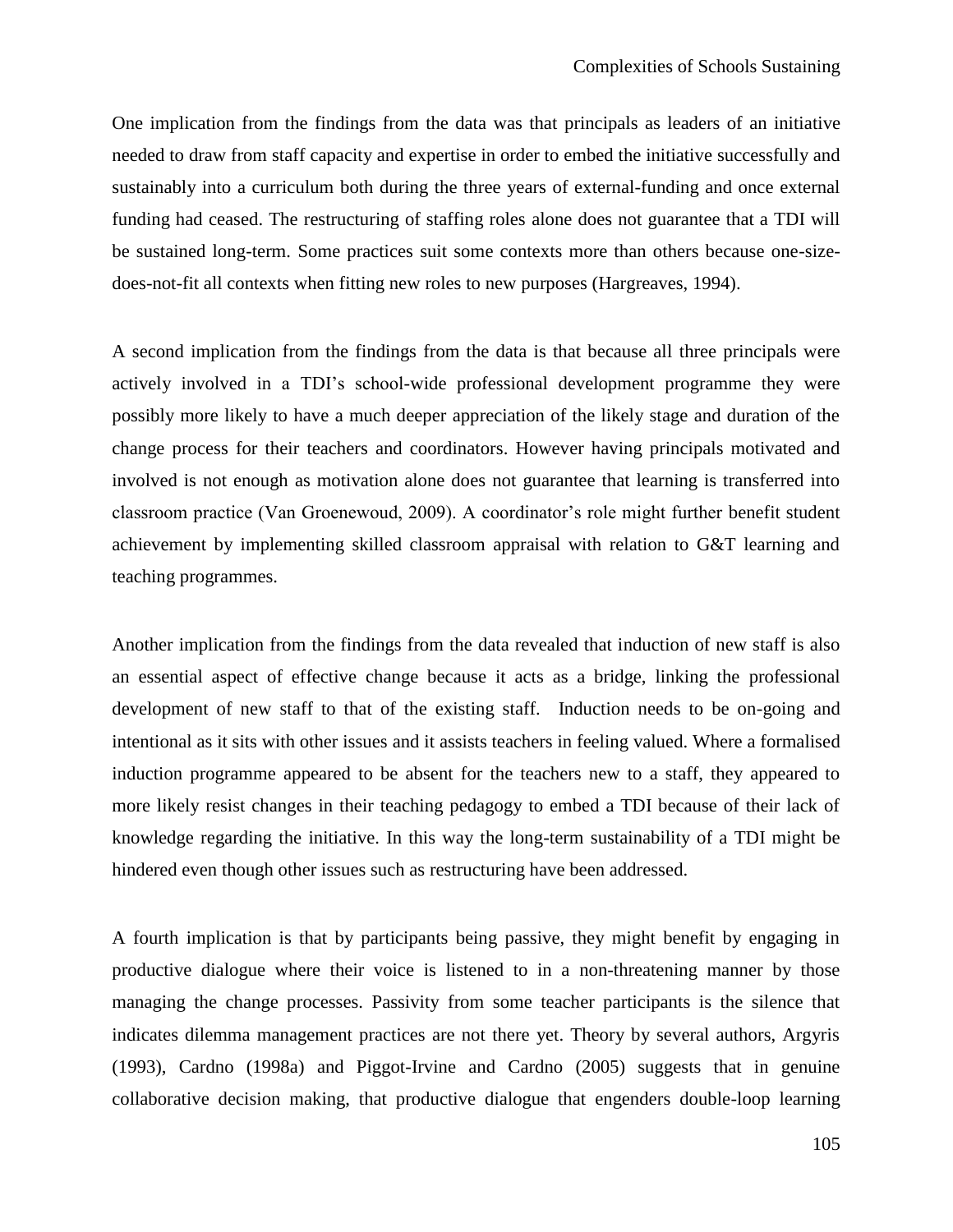(Argyris, 1977) should be there. Due to this mismatch, consideration needs to be given to whether the absence of dialogue as a part of collaborative practices is affecting the ability of teachers to voice their concerns when issues of work intensification and time restraints arise. The exhaustiveness that teachers operate out of might also be positively addressed by the employment of professional dialogue practices. However dialogue requires effort and professional training and learning as espoused by Piggot-Irvine and Cardno (2005). Although in this research all participating groups agreed that discussion around TDI professional development was beneficial, collegial, supportive and therefore productive at all levels of a school"s structure the data did not reveal that productive dialogue (Cardno, 2006) between participants and stakeholder groups had taken place. Yet had it been implemented it might have helped each group to realise each others' perspectives in a more open and less passive manner.

Within an initiative the implementation and sustainability process is about testing new ways of doing things. According to Tickle (2000) "problems arising from the execution of a professional plan can also be solved as evidence begins to accumulate" (p. 187). Action that positively addresses such issues and dilemmas has been outlined in Chapter Two. Through dialogue, team members can better understand each other by inquiring into one another"s beliefs and values (Cardno, 2006). In this way individuals learn to suspend judgment as they listen to another"s point of view.

By reshaping the on-going action, a dilemma resolution process is allowed to provide doubleloop learning (Argyris, 1977) which produces values such as inclusiveness, positive ownership, honesty and a sharing of control and actions. According to Cardno (2007) by generating valid information and reflecting "whilst in the throes of action will allow defensive strategies to be recognised and stopped in action" (p. 46). Valid information is generated and conflict is allowed to surface and to be dealt with openly. Argyris (1977) suggests that the best way to generate double-loop learning is for management to do it.

#### **Recommendations**

The findings and implementation of this research have highlighted some areas where practice might be improved. Lack of time and competing priorities is the single most important factor for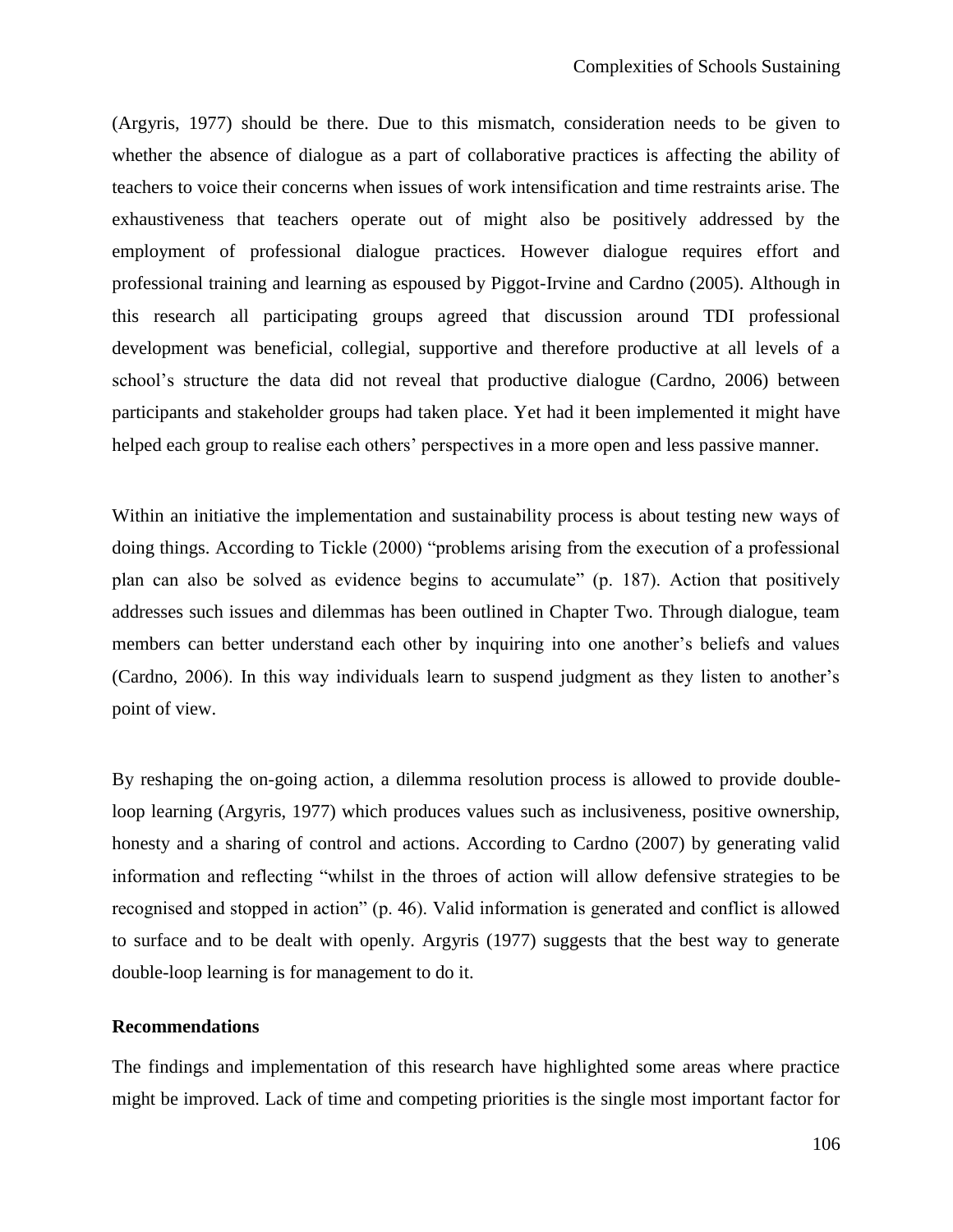teachers that will continue to preclude effective long-term sustainability of the TDI. As learning takes time to be embedded and requires a high level of commitment for anything more than superficial change, in order to provide quality time for effective initiative implementation, it would be important to consider the number of new initiatives and changes that place further demands on teachers' time. On the other hand teachers are likely to commit time to a process they value and have ownership of but only if they have the capacity to do so.

One way perhaps of sustaining the post-funding focus of TDI in schools would be to align the external expectations of the contract with internal priorities according to the school"s strategic plan. This process might offer schools, according to Thrupp and Willmott (2003) a way of reconciling the competing demands and tensions in their current sustainability of a project postfunding. This might be achieved by allowing more time for effective implementation and continuing with the associated policy changes, struggles, subversions and so forth, after the funding has ceased. Building on what has begun, rather than beginning a new politically engineered initiative or attempting to take the existing initiative further, by creating a cultural commitment to any given initiative might serve to realise a cost-effective and sustainable proposition. It is not clear to what degree these critical findings by Thrupp and Willmott (2003) are transferrable to the NZ primary school context. Hopkins (1996) suggests that what is clear is that "this process is rarely of interest to politicians because of its lengthy timeline" (p. 33). Levin (2001) points out that announcing new policies [initiatives] has much more political mileage.

#### *Collaborative management and dialogue*

Leaders or coordinators employing collaborative management practices from the beginning of an initiative's implementation can benefit stakeholders to possibly achieve a greater level of ownership of the initiative and its related change processes. Although coordinators were not aware of the issues facing teachers, because they not voiced openly, consideration needs to be given to whether the absence of collaborative management skills affect the level of buy-in and subsequent ownership of the initiative long-term for all staff. Training, particularly for coordinators might have been beneficial so that they learn to deal with issues in a manner that counters passivity. Cardno (2006) reiterates that support is necessary in relation to providing participants with resources to engage in critical and productive collaborative dialogue as a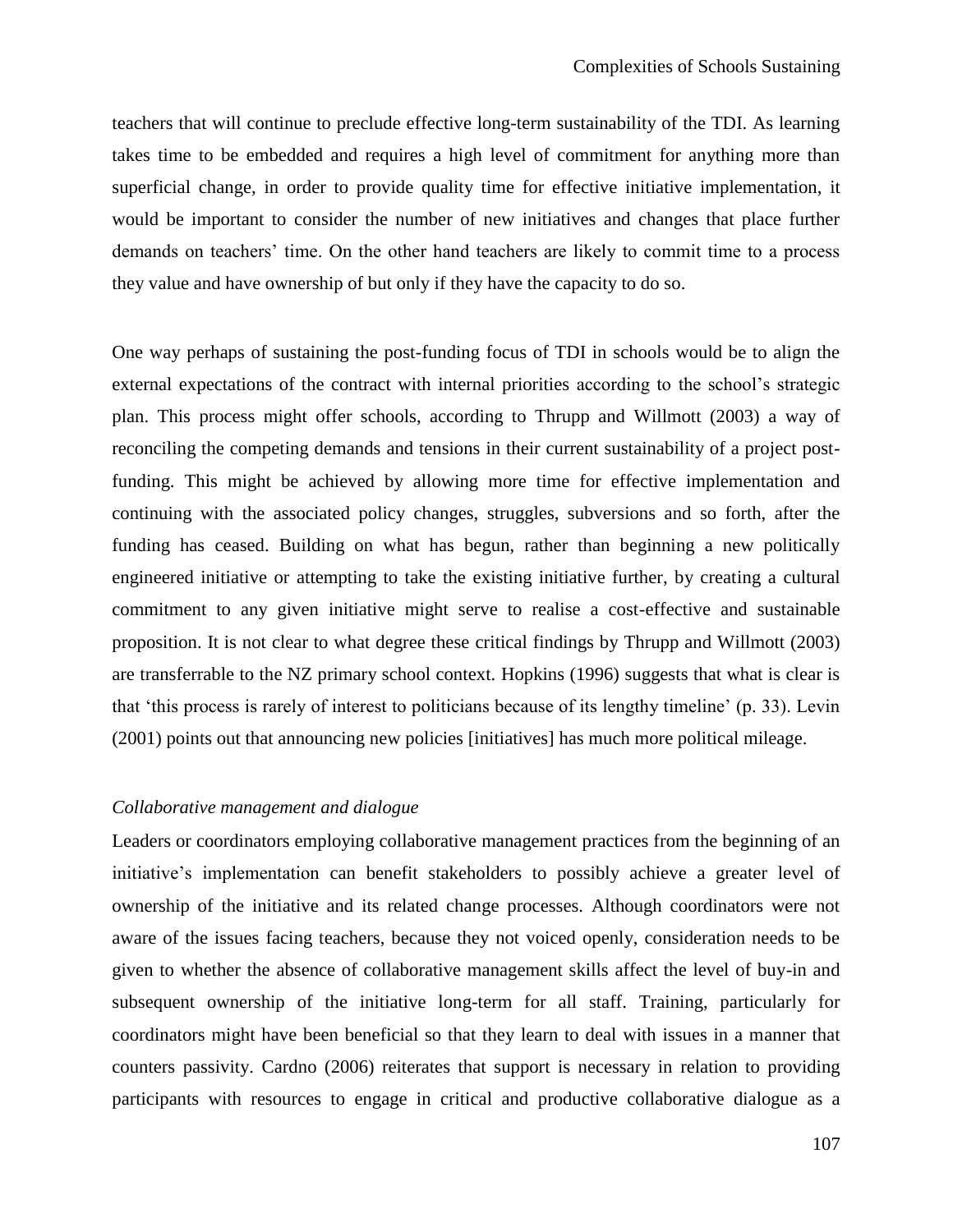foundation for understanding the sources of problems. Issues arise when participants do not want to take on the necessary learning to do so, creating resistance and lessening the likelihood of an initiative"s long-term sustainability.

#### *Increase initiative implementation time-frame*

A further recommendation might be to consider that the external funding of initiatives move from a three year period to perhaps a five plus period. In this way resources and funding might be available to employ such professional development as dilemma management practices which require specific skill-building and training for those implementing them. The need for such practice is evident in the passivity and levels of resistance revealed in this research which have perhaps lessened the level of ownership experienced by some teachers.

#### *Induction of new staff*

A principal or TDI coordinator might also benefit by assigning an existing staff member to a new staff member in an effort to guide the induction process making it meaningful for new staff. A principal among many other managerial and leading learning roles simply does not have the time to take on the induction programme as a one-to-one mentoring basis for new staff.

#### **Limitations and transferability of findings**

The research was carried out within the first year of post-Ministry contract funding. Although sustainability of the contract has been a focus for all three schools during the three years while MoE funding was available, the findings from the data results might be a reflection of sustainability while the effects of funding were still being felt. It would be interesting to consider the long-term effectiveness of sustainability, for example, five years after the funding had ceased. The results might reflect the long-term effectiveness of changes made or the short-lived effect of such changes.

When schools come out of the TDI contract consideration should be given to the possible transferability of the findings of this research as a database for making judgements to other schools in either a similar or a different context. Because qualitative research entails the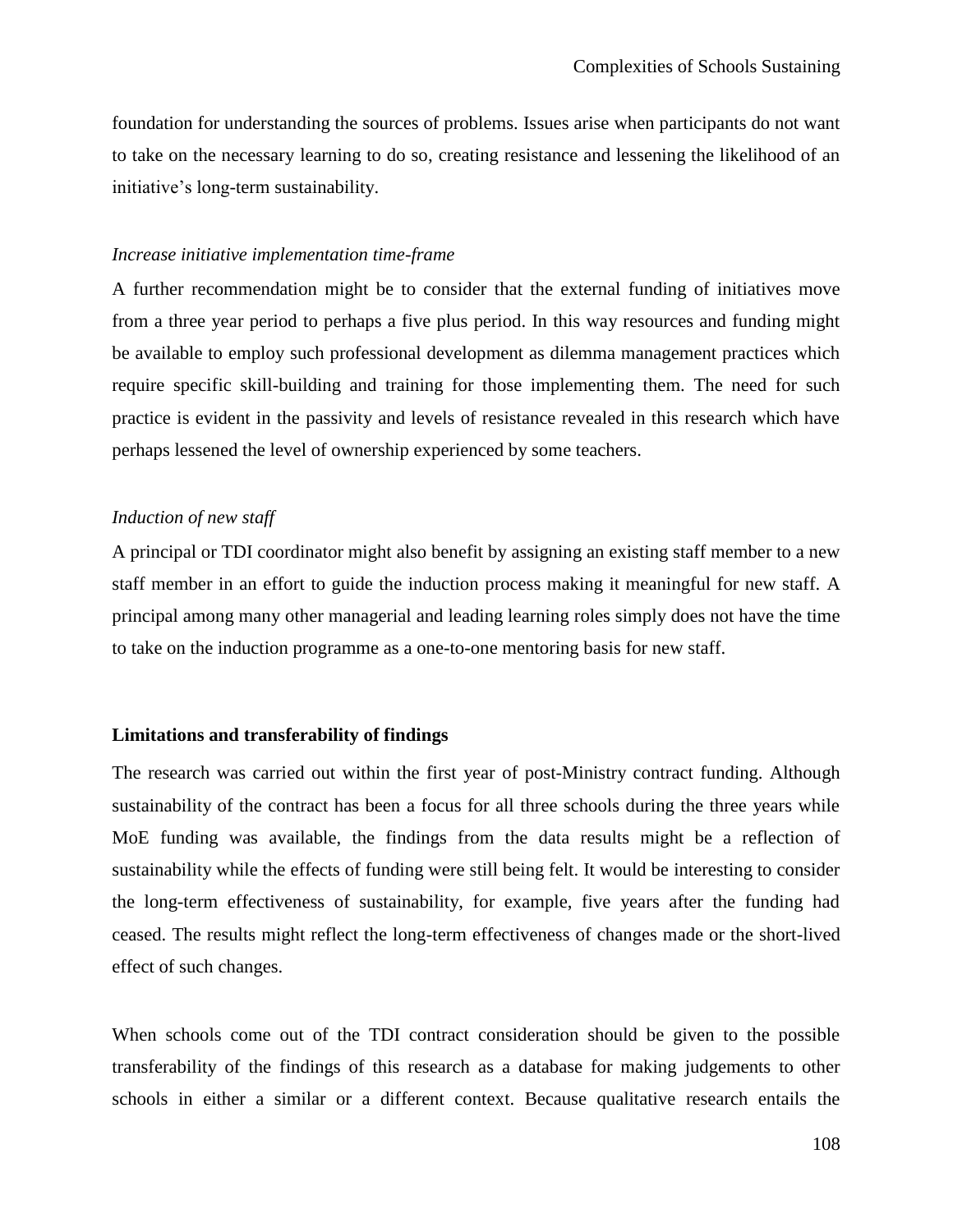intensive interpretive study of a small group or individuals sharing certain characteristics (depth rather than breadth) Bryman (2008) identifies that: "qualitative findings tend to be oriented to the contextual uniqueness …of the aspect of the social world being studied" (p. 378). Lincoln (1985) goes on to say that, "whether findings hold in some other context, or even in the same context at some other time, is an empirical issue" (p. 316). Further similar observations would need to take place in other schools for this to be identified as the findings being transferable. However the findings of this research do highlight the importance of building the capacity of staff; collaborative management, professional development (including induction) , initiative overload and the assumptions that staff have surrounding these issues. This research has also found that the change processes involved in addressing such issues take time and are complex.

#### **Suggestions for future research**

Principals play a powerful role in shaping a culture of expectation which develops around roles and structures (Hannay et al., 2001). Therefore understanding the factors that motivate principals to take on so many new initiatives often within a similar timeframe is an area where further research would be beneficial. With the issue of work intensification being predominant among teaching staff then further research on the impact of initiative overload upon teachers would provide additional data to my research to either support or contradict the data around the effective sustainability of an initiative.

#### **Conclusion**

The key issues that have surrounded the three year implementation of a TDI and its long-term sustainability post-contract funding across three similar primary schools include: ownership opportunities for all stakeholders in decision making and collaborative practices; professional development that encourages reform (including induction for new staff); initiative overload and intensification that affects social policy in the way that teachers in the findings from the data viewed their jobs. The differing assumptions held separately by the three principals, three TDI coordinators and thirty teachers across five focus groups has been identified as the unspoken tension underlying the data of this research. Different group assumptions were not discussed openly within each school nor were groups aware of each other"s assumptions. There was some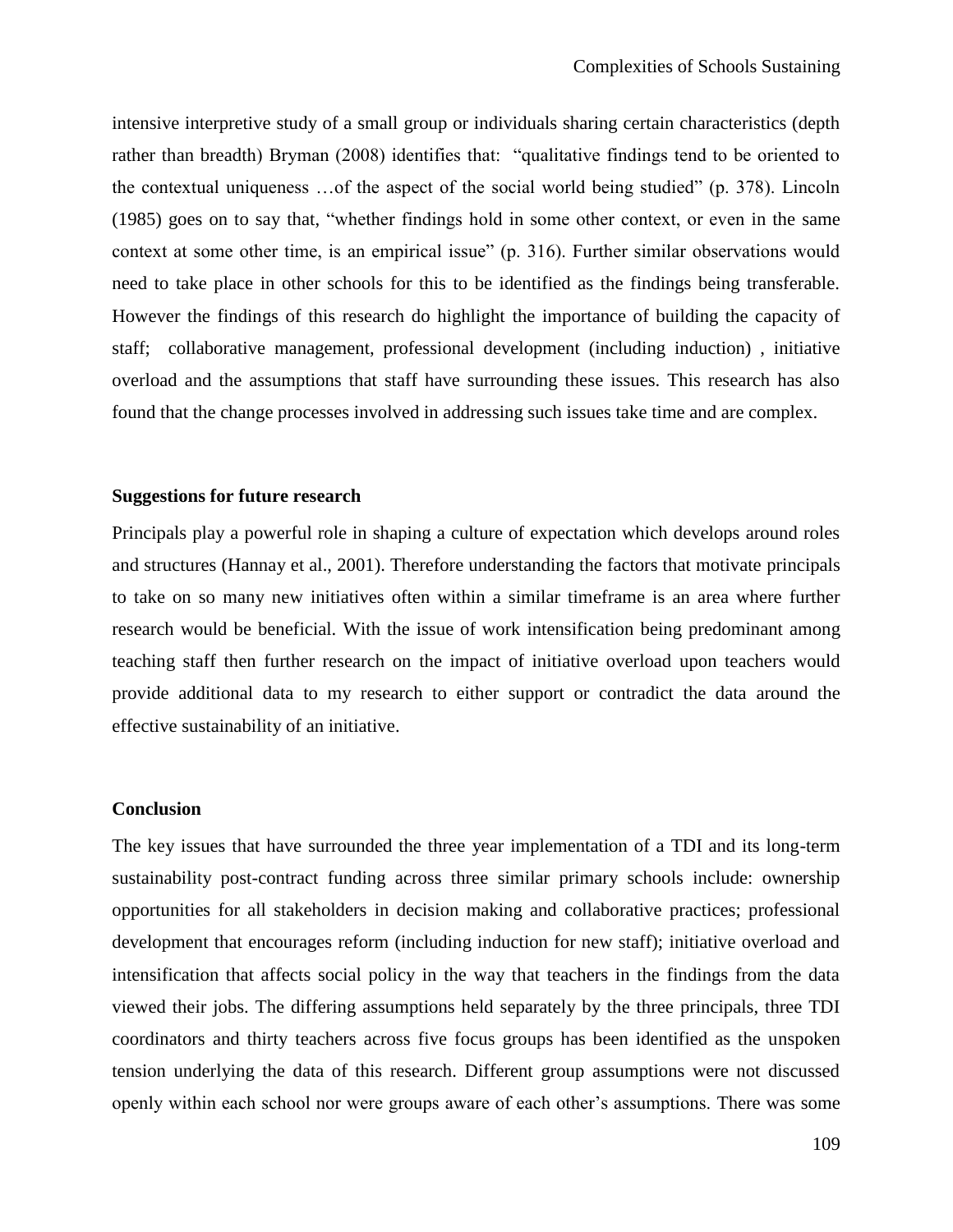cross-over between principals and coordinators, a little between the coordinators and teachers and less between principals and teachers. Perhaps if there had been opportunities for open, nonthreatening discussion, then insight for all stakeholders might have been provided if productive dialogue was a practice where teachers according to Gunter (2005) might "ask more of themselves than how best to implement reform [an initiative] and to do more about their situation through the exercise of professional courage in ways that are social and socializing" (p. xi). Effective leadership can produce a high level of employee dedication which according to Cross and Parker (2004) "must be achieved before any long-term economic and cultural renaissance can occur" (p. 11). They also mention that in the US there is an assertion that ... 'excellent' [effectively led] companies possess certain cultural qualities that ensure their success. Likewise teaching staff "by distilling their own maxim for building a successful culture" (p. 11) could maximise collaborative teamwork in an effective learning organisation by caring for others, focusing on quality and so on.

There is a shortage of evidence about the extent to which schools manage to sustain improvement and focus post MoE contract funding. There is an assumption amongst participants in the findings from the data that the sustainability of an initiative assists in realising school improvement. Multiple outcomes of sustaining an initiative post-external funding have revealed the complexities of change management and leadership within a school when embedding an initiative with a focus to sustainability.

Sustaining an initiative long-term is challenging considering that work is carried out in environments where increased work intensification and the allocation of time (Ingvarson et al., 2005) is a recurring theme. At one level it could appear that initiatives serve to increase funding and resources for a school because external funds are available for their initial implementation. However it is all too easy to get the job done in the shortest amount of time to make room for the next task rather than going in-depth with pedagogy related to a new initiative. However if the work is not questioned the process of sustaining an initiative long-term is a never ending one, which strips teachers of their agency and their work of its meaning (Gunter, 2005). She goes on to state that, "questioning should not be read as oppositional but as an example of dialogue and a case for more dialogue" (p. ix). Issues of sustaining a TDI contract post-external funding are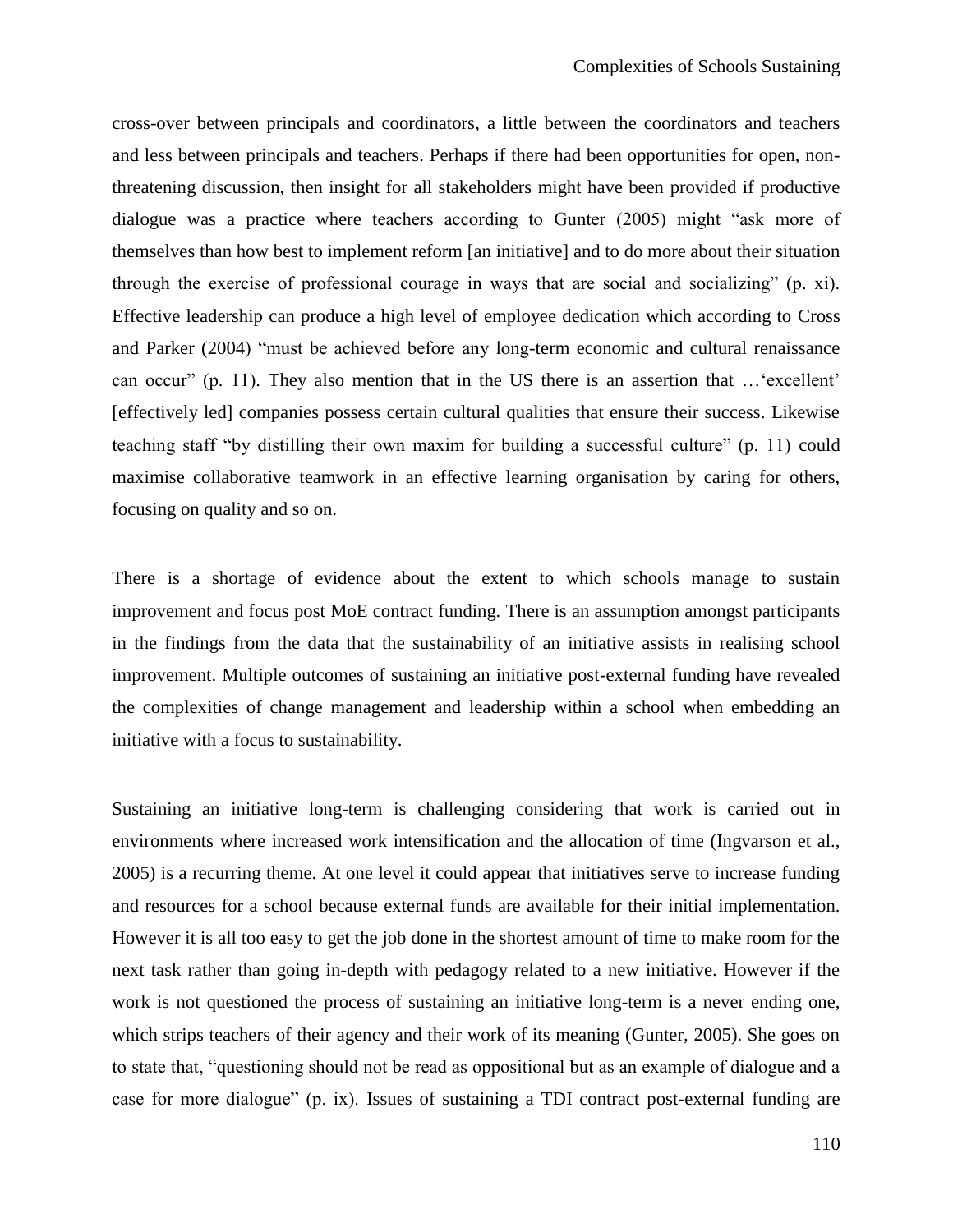complex and have further implications for those leading learning within their schools. The test of staff capacity needs to be considered by leadership to ensure that the effectiveness of initiative implementation might be sustained long-term. How one group interprets the actions of another group and how they are constructed into perceptions and assumptions is the essence of what makes sustainability such a complex issue.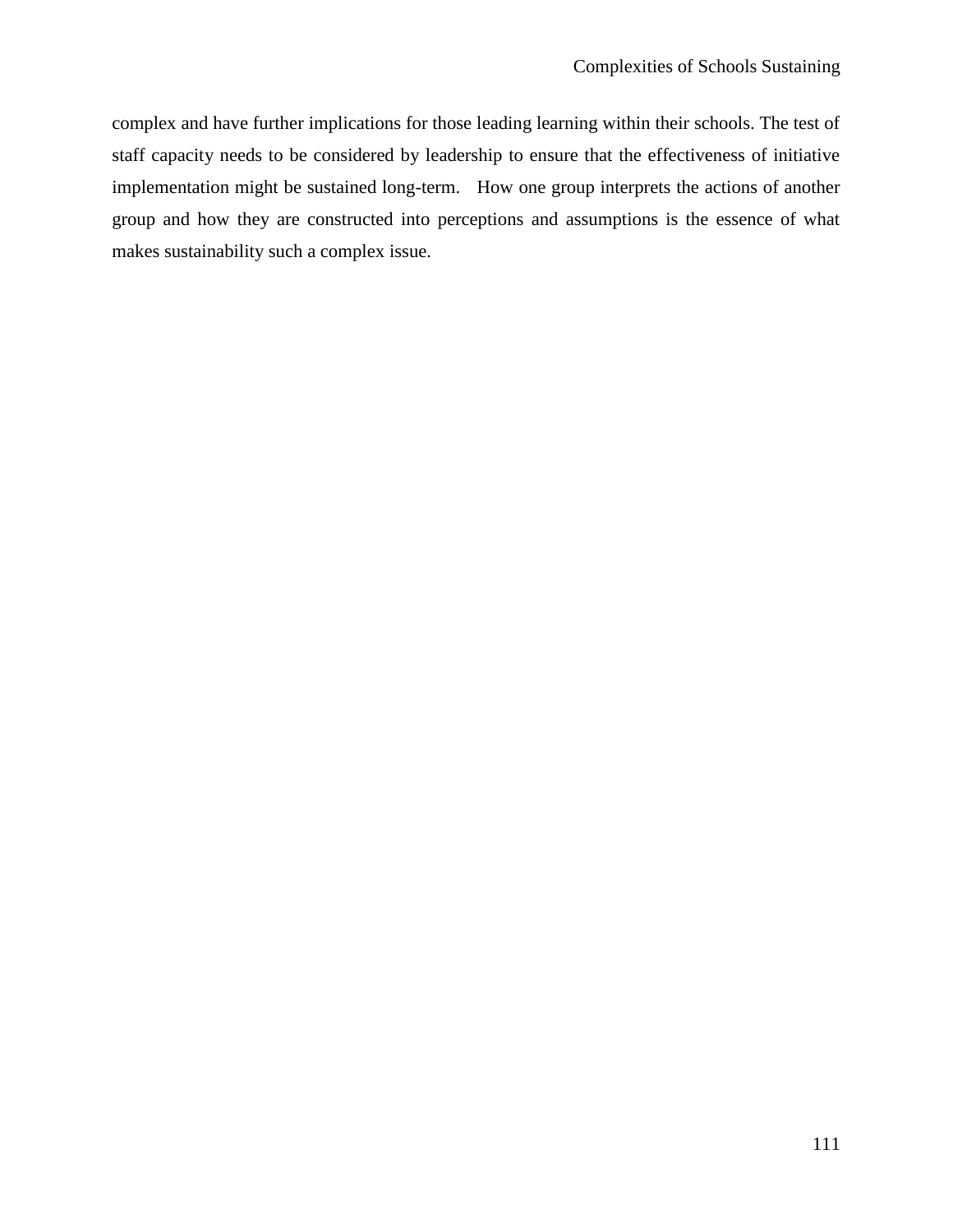## **REFERENCES**

- Abrahamson, E. (2004). Creating community in reform: Images of organizational learning in schools. In K. L. K. Louis (Ed.). *Organizational learning in schools* (p. 17-46). The Netherlands: Swets & Zeitlinger.
- Apple, M. (1983). Work, class and teaching. In S. B. Walker (Ed.). *Gender, class and education* (pp. 15-27). Lewes: Falmer Press.
- Argyris, C. (1977). Double-loop learning in organizations. *Havard Business Review,* September-October*,* 115-125.
- Argyris, C. (1985). *Strategy change and defensive routines.* Boston: Pitman.
- Argyris, C. (1993). *Knowledge for action: A guide to overcoming barriers to organizational change.* San Francisco: Jossey-Bass.
- Baldwin, R. (2005). Making the biggest difference: Planning professional development in schools. *The Adviser*, 5-8.
- Ball, S. J. (1987). *The micro-politics of the school: Towards a theory of school organization.* London and New York: Routledge.
- Barr-Greenfield, T. (1975). Theory about organisation: A new perspective and its implications for schools. In V. P. Houghton., G.A.R. McHugh & C. Morgan (Eds.). *Management in Education* (pp. 15-22). London: Ward Lock: Open University Press.
- Bolman, L. G. & Deal, T.E. (2003). *Reframing organisations: Artistry, choice and leadership.* (3rd ed.). San Francisco: Jossey Bass.
- Bottery, (1992). *The ethics of educational management: Personal, social and political perspectives on school organization.* London: Cassell.
- Bottery, M. (2004). *The challenges of educational leadership: Values in a globalized age.* London: Chapman.
- Breaux, A. & Wong, H. (2003). *New teacher induction: How to train, support and retain new teachers.* California: Harry K. Wong Publications, Inc.
- Bryman, A. (2008). *Social research methods* (3rd ed.). New York: Oxford University Press.
- Cardno, C. (1998a). Making a difference by managing dilemmas. *Set: Research Information for Teachers, 13*(1), 1-4.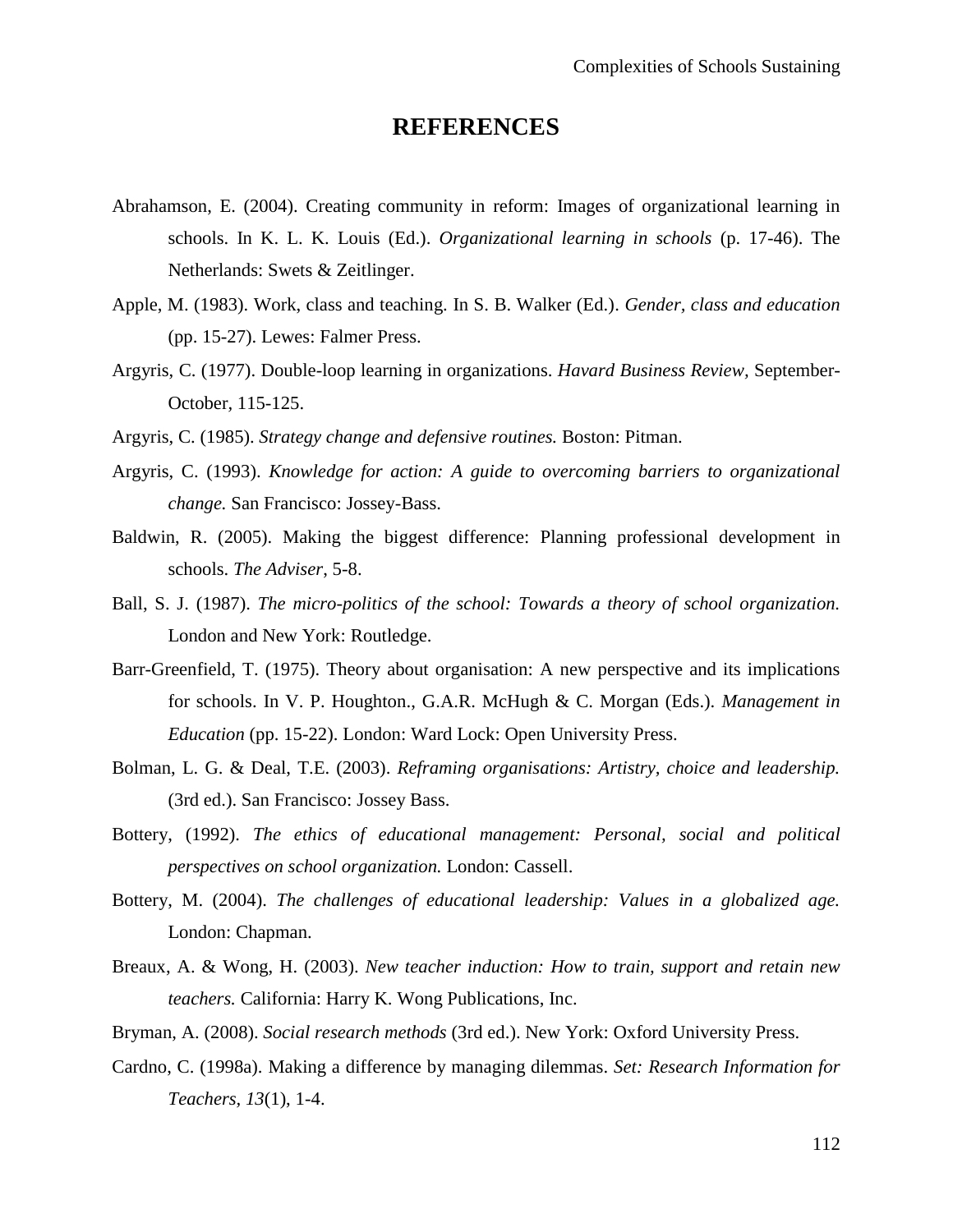- Cardno, C. (1998b). Working together: Managing strategy collaboratively. In D. Middlewood & J. Lumby (Eds.). *Strategic management in schools and colleges* (pp. 105-119). London: Paul Chapman.
- Cardno, C. (2002). Team Learning: Opportunities and challenges for school leaders. *School Leadership and Management, 22*(2), 211-223.
- Cardno, C. (2006). Leading change from within: Action research to strengthen curriculum leadership in primary school. *School Leadership and Management, 26*(5), 453-471.
- Cardno, C. (2007). The praxis of dilemma management. *International Studies in Educational Administration, 35*(2), 33-50.
- Cohen, L., Manion, L. & Morrison, K. (2007). *Research methods in education* (6th ed.). Oxon & New York: Routledge.
- Coleman, M. & Bush, T. (1994). Managing with teams. In J. West-Burnham & T. Bush (Eds.). *The Principles of educational management* (pp. 305-.315). Essex: Longman.
- Conley, D. T. (1993). Restructuring schools: Educators adapt to a changing world. *Trends and Issues, 6*.
- Connell, R., Welch, A. & Campbell, C. (2007). *Educational change and society.* South Melbourne Vic: Oxford University Press.
- Creswell, J.W. (2002). Educational research: Planning, conducting and evaluating quantitative and qualitative research. New Jersey: Merill Prentice Hall.
- Crooks, T. (2006). *Excellence in assessment for accountability purposes*. Paper presented at the Northumbria EARLSIG Assessment Conference. Otago, Dunedin: University of Otago.
- Cross, R. & Parker, A. (2004). *The hidden power of social networks: understanding how work really gets done in organizations.* Boston, Mass: Havard Business School Press.
- Darling-Hammond, L. (1990). *The new handbook of teacher evaluation assessing elementary and secondary school teachers.* California: Corwin Press.
- Darling-Hammond, L. (1995). Reframing the school agenda; developing capacity for school transformation. *Phi Delta Kappan 74,* 10-14.
- Darling-Hammond, L. (1997). *The right to learn: A blueprint for creating schools that work.* San Francisco: Jossey-Bass.
- Denzin, N. K. (1970). *The findings from the data act in sociology*. London: Butterworths.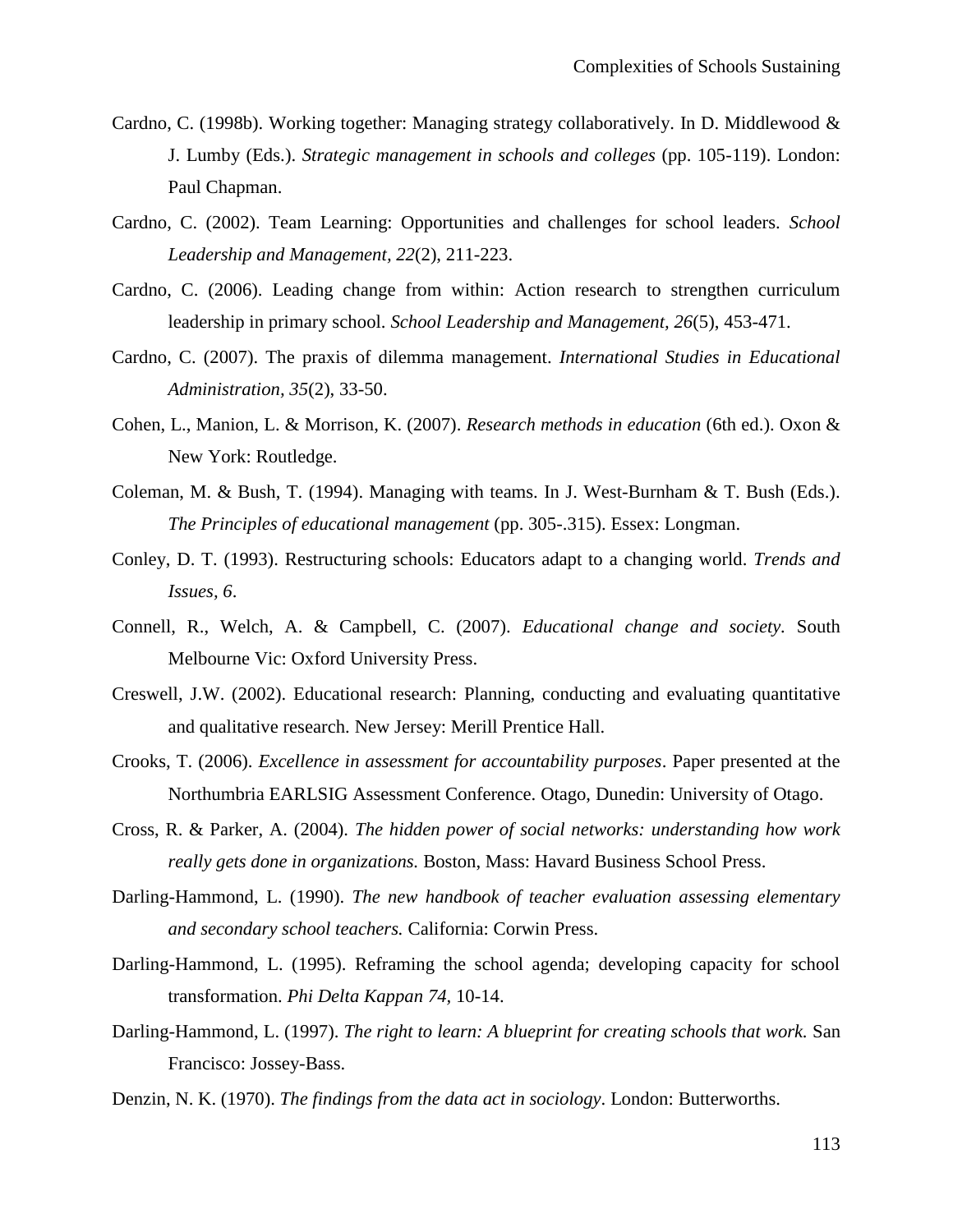- Denzin, N. K. (1989). *The findings from the data act: A theoretical introduction to sociological methods* (3rd ed.). Englewood Cliffs NJ: Prentice-Hall.
- Denzin, N. K. (1997). Triangulation in educational research. In J. P. Keeves (Ed.). *Educational research, methodology and measurement. An international handbook* (p. 318-322). Oxford: Pergamon.
- Elliott, J. (2001a). Characteristics of performance cultures: their central paradoxes and limitations and resources for educational reform. In D. Gleeson, & C. Husbands (Eds.). *The performing school: Managing, teaching and learning in a performance culture.* London: Falmer Press.
- Esland, G. (1996). Knowledge and nationhood: the New Right, education and the global market. In J. Avis., M. Bloomer., G. Esland., D. Gleeson., and P. Hodkinson. *Knowledge and nationhood* (pp. 120-134). London: Cassell.
- Evans, R. (1996). *The human side of school change*. San Francisco: Jossey Bass.
- Feist, C. (2008). Positions and dispositions: locating leaders within New Zealand secondary school faculties. *Journal of Educational Leadership, Policy and Practice, 23*(2).
- Fletcher, M. A. (2003). *Reflections on reciprocity in professional development: Learning partners as professional learning teams.* Paper presented at the Learning Partners in Action ALARPM World Congress Conference, Pretoria, South Africa.21-24 Sept.
- Forsyth, D. & Elliott, T. (1999). Group dynamics and psychological well-being: The impact of groups on adjustment and dysfunction. In R. Kowalski & M. R. Leary (Eds.). *The social psychology of emotional and behavioural problems: Interfaces of social and clinical psychology* (pp. 339-361). Washington, DC: American Psychology Association.
- Foskett, N. (2002). Marketing. In T. Bell (Ed.). *The principles and practice of educational management.* London: Paul Chapman.
- Fullan, M. (1992). *Successful school improvement: The implementation perspective and beyond.* Buckingham: Open University Press.
- Fullan, M. (1993). Change forces: Probing the depths of educational reform. *Havard Educational Review, 64*(3), 351-362.
- Fullan, M. (2003). *Change forces with a vengeance.* London: RoutledgeFalmer.
- Fullan, M. (2005). *Leadership and sustainability: System thinkers in action*. California. Thousand Oaks: Corwin Press.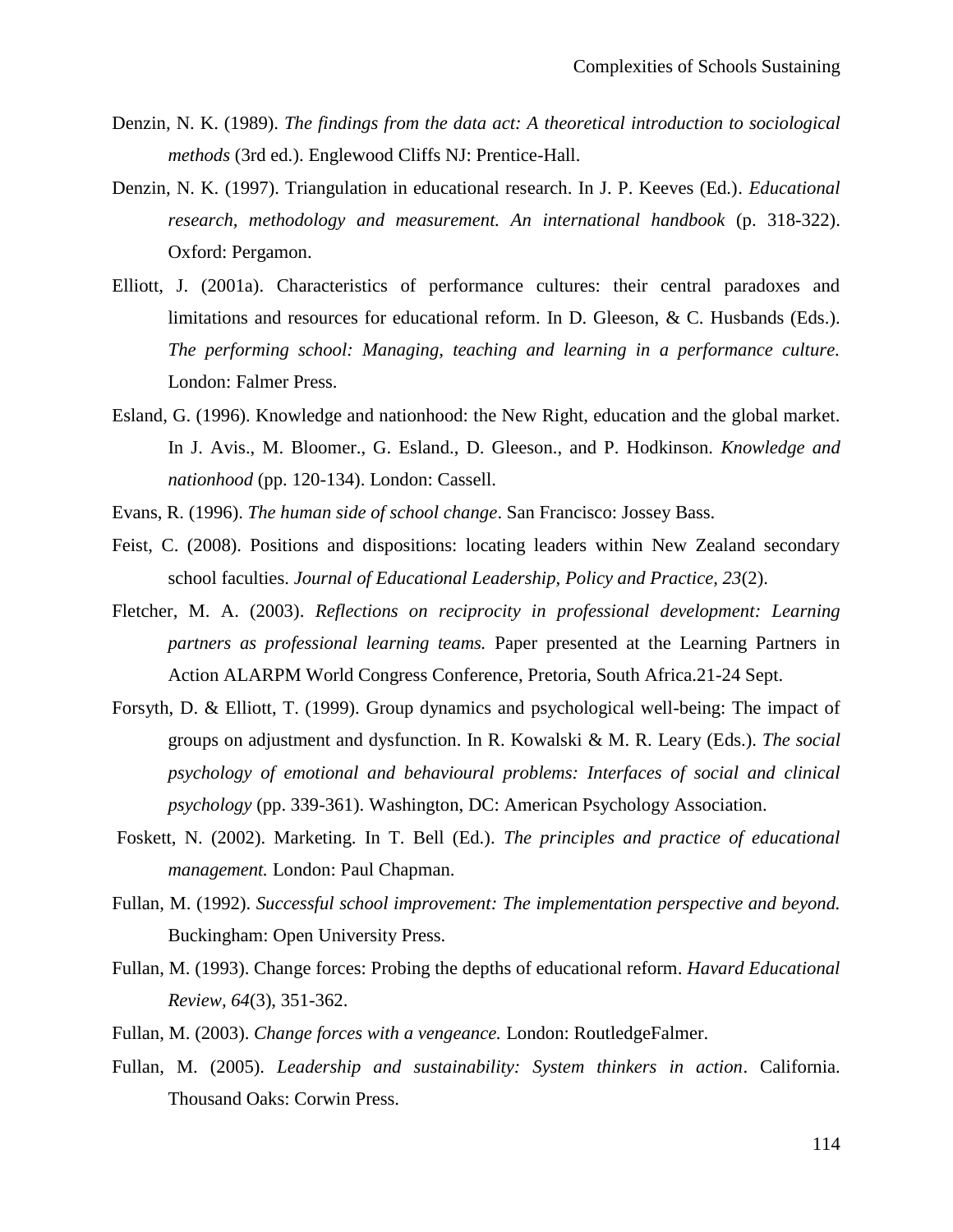- Fullan, M. & Mascall, B. (2000). *Human resource issues in education: A literature review*. Wellington: New Zealand Ministry of Education.
- Fullan, M. & Miles, M. (1992). Getting reform right: What works and what doesn't. *Phi Delta Kappan, 73*(10), 744-752.
- Gray, J. & Wilcox, B. (1995). *Good school, bad school: Evaluating performance and encouraging improvement.* Buckingham: Open University Press.
- Gray, J. (2001). Building for improvement and sustaining change in schools serving disadvantaged communities. In M. Maden (Ed.). *Success against the odds -five years on* (pp. 24-37). London: RoutledgeFalmer.
- Greenfield, T. (1975). Theory about organisation: A new perspective and its implication for schools. In M. Hughes. (Ed.). *Administering education: International challenges.* (pp. 71-91). Canada: Humanities Press.
- Gronn, P. (2003a). Leadership: Who needs it? *School Leadership and Management, 3*(23), 282-293.
- Gronn, P. (2003b). *The new work of educational leaders: Changing leadership practice in an era of school reform.* London: Paul Chapman.
- Gunter, H. M. (2001). *Leaders and leadership in education*. California: SAGE Publications Inc Thousand Oaks.
- Gunter, H. (2005). *Leading teachers.* London: Continuum.
- Hakim, C. (2000). *Research Design* (2nd ed.). London & New York: Routledge.
- Hall, V. & Wallis, M. (1996). Let the team take the strain: Lessons from research into senior management teams in secondary schools. *Organizational Leadership, 16*(3), 297-308.
- Hannan, A. (1980). Problems, conflicts and school policy: A case study of an innovative comprehensive school. *Collected Original Resources in Education, 4*(1).
- Hannay, L. & Ross, J. (1999). Department heads as middle manager?: Questioning the black box. *School Leadership and Management, 19*(3), 345-358.
- Hargreaves, A. (1994). *Changing teachers, changing times: Teachers" work and culture in the post-modern age.* London: Cassell.
- Hargreaves, A. (2003). *Teaching in the knowledgeable society: Education in the age of insecurity.* New York: Teachers College Press.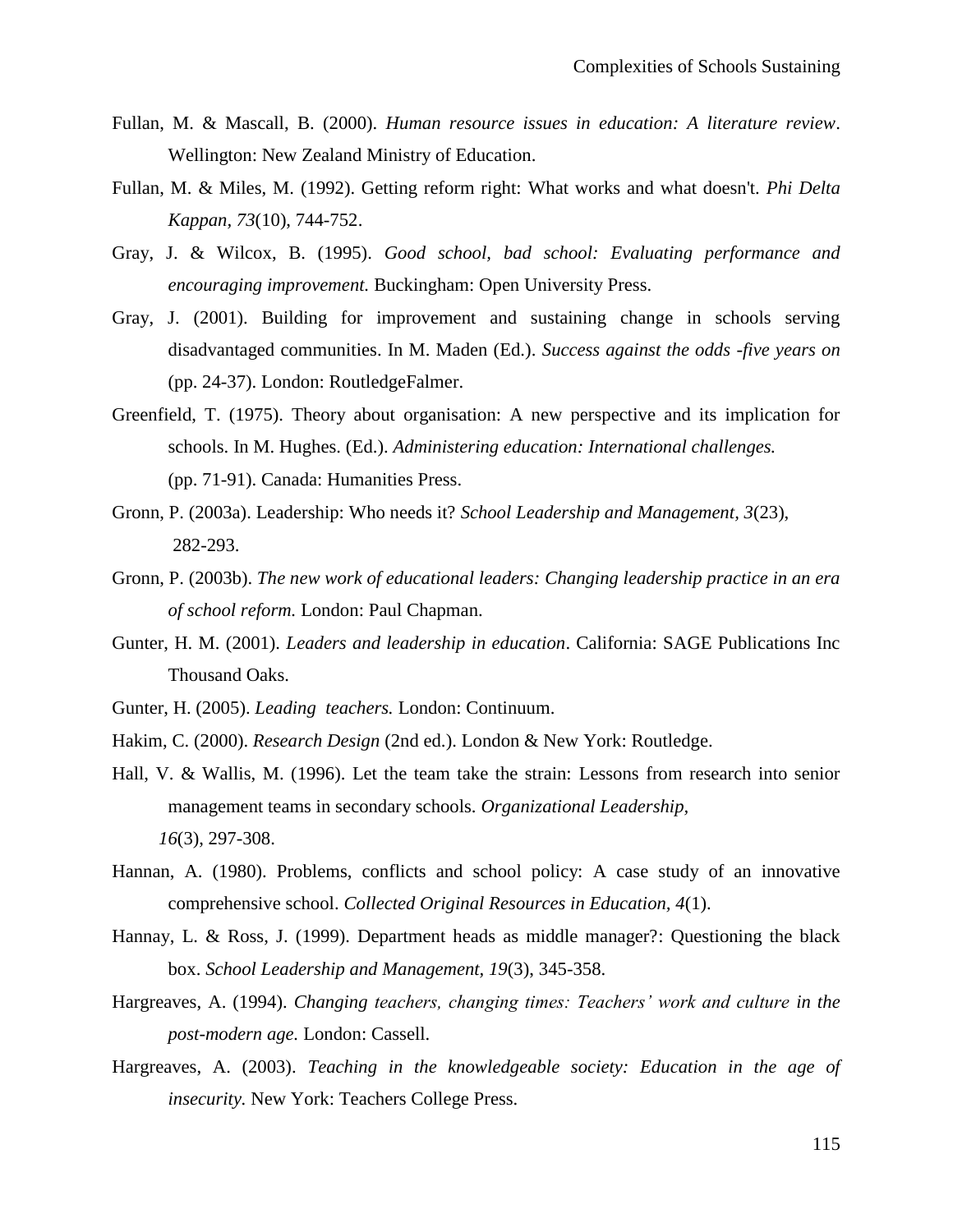- Hargreaves, A. (2004). Inclusive and exclusive educational change: emotional responses of teachers and implications for leadership. *School Leadership and Management, 24*(2), 287-309.
- Hargreaves, A. & Fink, D. (2006). *Sustainable leadership*. San Francisco: Jossey-Bass.
- Hargreaves, A. & Goodson, I. (2006). Educational change over time? The sustainability and non sustainability of three decades of secondary school change and continuity. *Educational Administration Quarterly, 42*(1), 3-41.
- Harris, A. (1999). *Effective subject leadership in secondary schools: A handbook of staff development activities.* London: David Fulton.
- Harris, A. (2002). *School improvement. What's in it for schools?* London: RoutledgeFalmer.
- Hawley, W. & Valli, L. (1999). The essentials of effective professional development. In L. Darling-Hammond & G. Skyes (Eds.). *Teaching as the learning profession* (pp. 127- 150). San Francisco: Jossey-Bass.
- Hill, J., Hawk, K. & Taylor, K. (2002). Professional development: What makes it work? *SET* (2), Wellington, New Zealand, NZCER, 12-15.
- Hopkins, D. (1996). Towards a theory for school improvement. In D. R. J. Gray, C. Fitz-Gibbon, & D. Jesson (Eds.). *Merging Traditions*. London: Cassell.
- Hopkins, D. (2001). *School Improvement for real*. London: RoutledgeFalmer.
- Ingvarson, L., Kleinhenz, E., Beavis, A., Barwick, H., Carthy, I. & Williamson, J. (2005). Secondary teacher workload study: Report. Camberwell: ACER Press.
- James, C. & Connolly, U. (2000). *Effective change in school*. London: RoutledgeFalmer.
- Kamberelis, G & Dimitriads, G. (2004). *A qualitative inquiry: Approaches to language and literacy*. New York: Teachers College Press.
- Kennedy, M. M. (Ed.) (1999a). Schools and the problem of knowledge. In J. Raths & A. McAninch (Eds.). *What counts as knowledge in teaching?* (pp. 29-45). Stamford CA: Ablex.
- Kruegar, R. A. & Casey, M. (2000). *Focus groups*. California: Thousand Oaks.
- Levin, B. (2001). *Energizing teacher education and professional development with problembased learning.* B. Levin (Ed.). Alexandra, Va: Association for Supervision and Curriculum Development.
- Lazarus, P. (1991). *Emotion and adaption*. Oxford: University Press.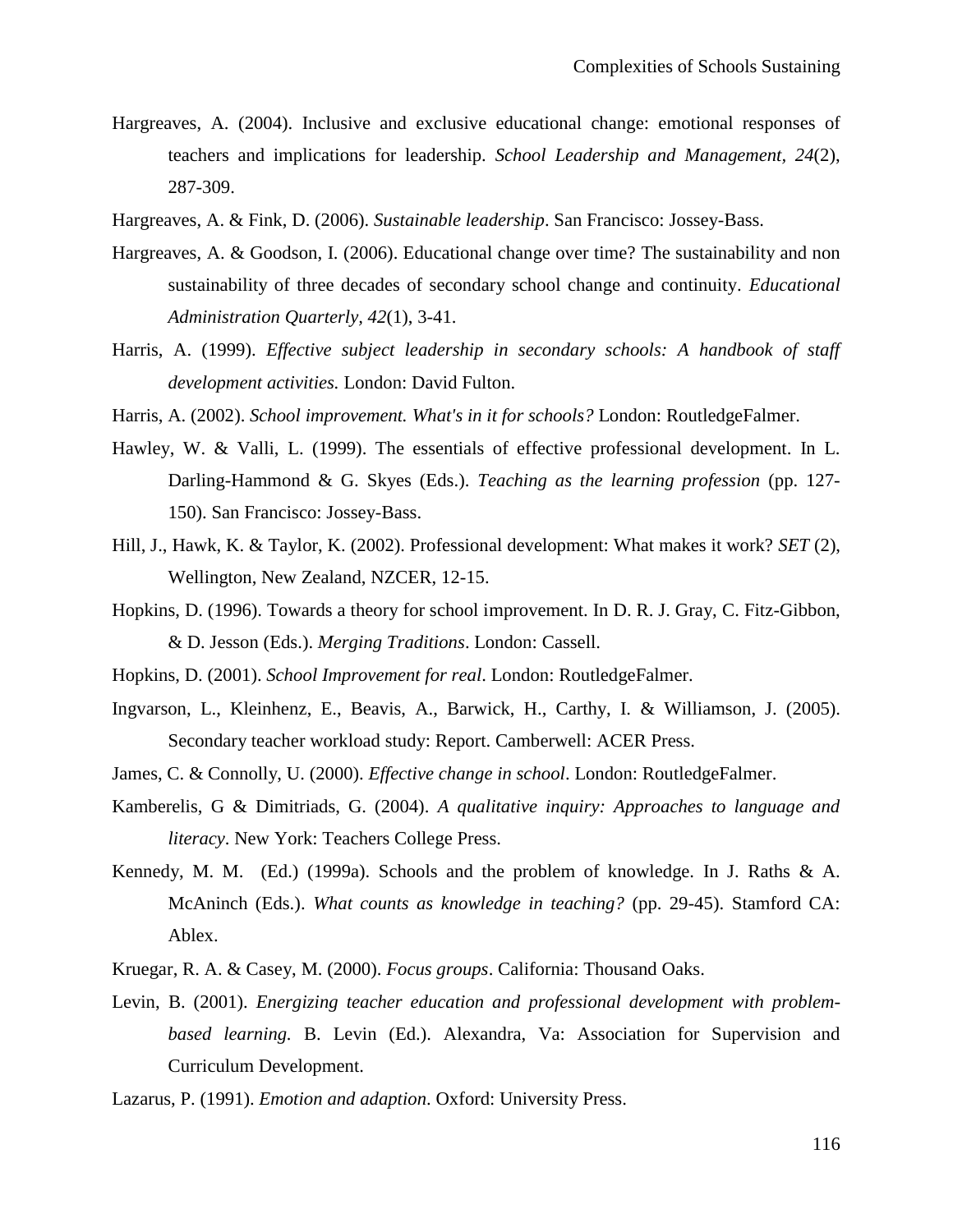- Macbeath, J. & Mortimore, P. (2001a). *Improving school effectiveness*. Buckingham: Open University Press.
- McTaggart, R. (1999). Enhancing validity in participatory action research. *Connections, 40*, 3-20.
- Ministry of Education. (2003). *The National Achievement Guidelines*. Retrieved June 3nd 2009 from [http://www.minedu.govt.nz](http://www.minedu.govt.nz/)
- Ministry of Education. (2005). *The National Achievement Guidelines.* Retrieved September 23rd 2009 from http://www.minedu.govt.nz
- Ministry of Education. (2006). *The New Zealand curriculum online*. Retrieved June 2<sup>nd</sup> 2009 from [http://www.minedu.govt.nz](http://www.minedu.govt.nz/)
- Ministry of Education. (2008). *Primary Teachers' Collective Agreement. Elements of terms of*  Settlement, Appendix 7 Number 3. Retrieved 29<sup>th</sup> July 2009 from http://www.minedu.govt.nz
- O'Connell, P., Timperley, H., Parr, J. & Meissel, K. (2008). *Is sustainability of educational reform an article of faith or can it be deliberately crafted?* Paper presented at the British Educational Research Association Conference, Edinburgh.
- Odell, S. (1990c). Teacher induction: A program that works. *Journal of Staff Development, 11*(4), 12-16.
- O'Donoghue, T. & Dimmock, C. (1998). *School restructuring: International perspectives* (1st ed.). London & Stirling (USA): Kogan Page.
- Olsen, M. (1999). *Michael Foucault materialism and education*. London: Bergin & Garvey.
- Organisation for Economic Co-operation and Development OECD. (1998). *Staying ahead: Inservice training and professional development*. Paris: Centre for Educational Research and Innovation.
- Owens, R. G. (2004). Decision making. In *Organizational behaviour in education: Adaptive leadership and school reform* (pp. 284-323). (8th ed.). Boston: Allyn and Bacon.
- Parr, J., Timperley, H., Reddish, P., Jesson, R. & Adams, R. (2006). *Literacy professional development project: Identifying effective teaching and professional development practices for enhanced student learning.* Wellington: Learning Media.
- Patton, M. Q. (1990). *Qualitative evaluation and research methods* (2nd ed.). London: Sage.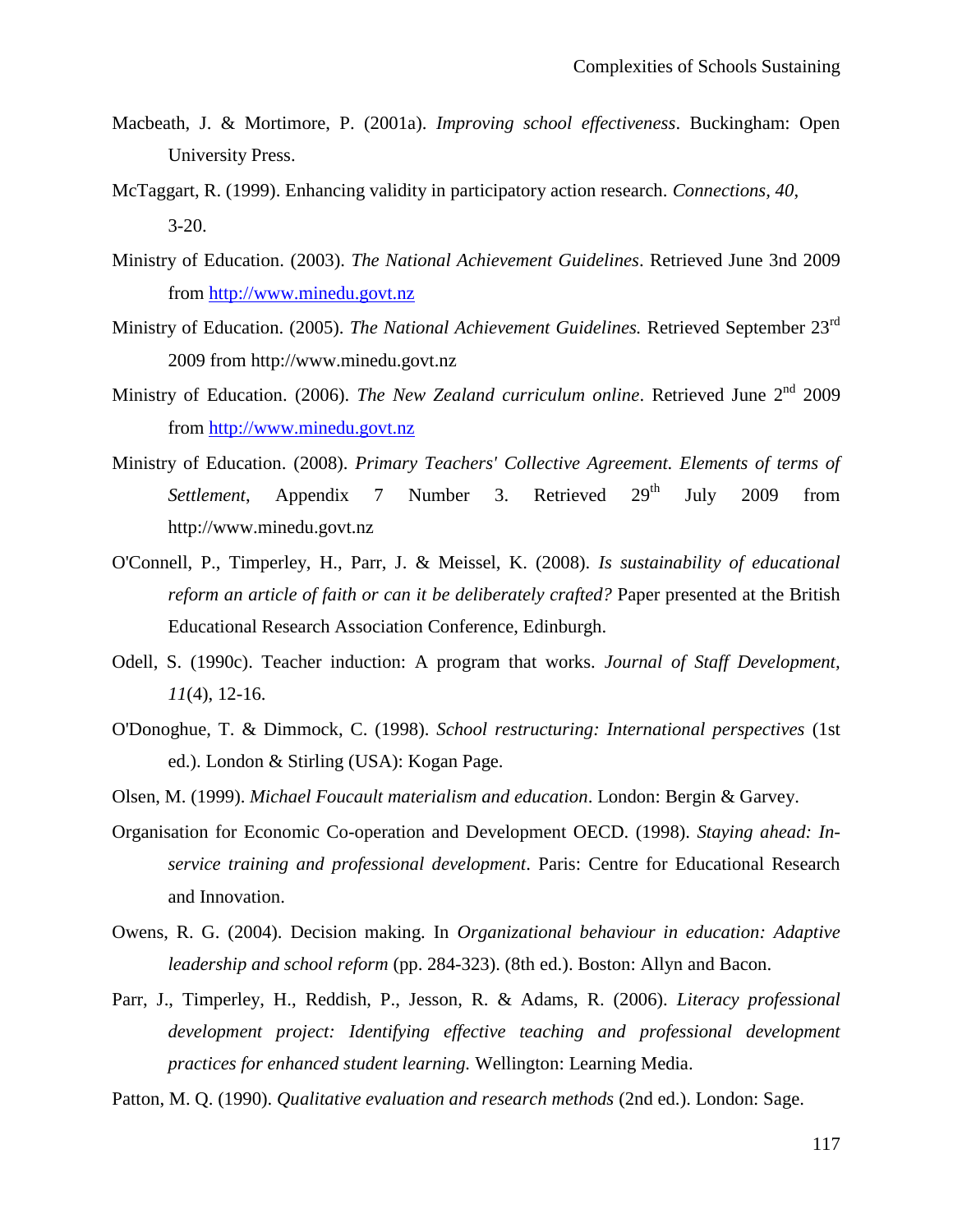- Piggot-Irvine, E. (2004). Confused about what constitutes good leadership? Staff feedback provides good clues. *SPANZ Journal*, 10-13.
- Piggot-Irvine, E. (2006). Establishing criteria for effective professional development and use in evaluating an action research based programme. *Journal of In-service Education, 32*(4), 477-496.
- Piggot-Irvine, E. (2007). What is effective professional development? *New Zealand Principal, 22*(1), 15-18.
- Piggot-Irvine, E. & Cardno, C. (2005). Appraising performance productively: integrating accountability and development. Auckland: Longman
- Poskitt, J. (2001). Schools doing it for themselves -successful professional development. *SET 2;*  Wellington, New Zealand, *NZCER,* 4-7.
- Poster, C. (1999). *Restructuring. The key to effective school management* (1st ed.). London and New York: Routledge.
- Rice, S. A. (Ed.) (1931). *Methods in social science*. Chicago: University of Chicago Press.
- Robinson, V. & Lai, M. (2006). *Practitioner research for educators: A guide to improving classrooms and schools.* Thousand Oaks, California: Corwin Press.
- Robinson, V. (2007). *School leadership and student outcomes: Identifying what works and why*. Paper presented at the Australian Council for Educational Leaders ACEL National Conference, Melbourne.
- Scott, D. & Usher, R. (1990). *Researching Education: Data Methods and Theory in Educational Enquiry.* London: Continuum.
- Schein, E. H. (2004). *Organisational culture and leadership* (3rd ed.). San Francisco: Jossey-Bass.
- Senge, P., Cameron-McCabe, N., Lucas, T., Smith, B., Dutton, J. & Kleiner, A. (2000). *Schools that learn.* New York: Doubleday.
- Sergiovanni, T. (2000). *The lifeworld of leadership creating culture, community and personal meaning in our schools.* San Francisco: Jossey-Bass.
- Silverman, D. (1993). *Interpreting qualitative data: Methods for analysing talk, text and interaction.* London: Sage.
- Sleegars, P. (2001). Professional orientation of secondary school teachers towards their work. *Teaching and Teacher Education, 17*(2), 175-194.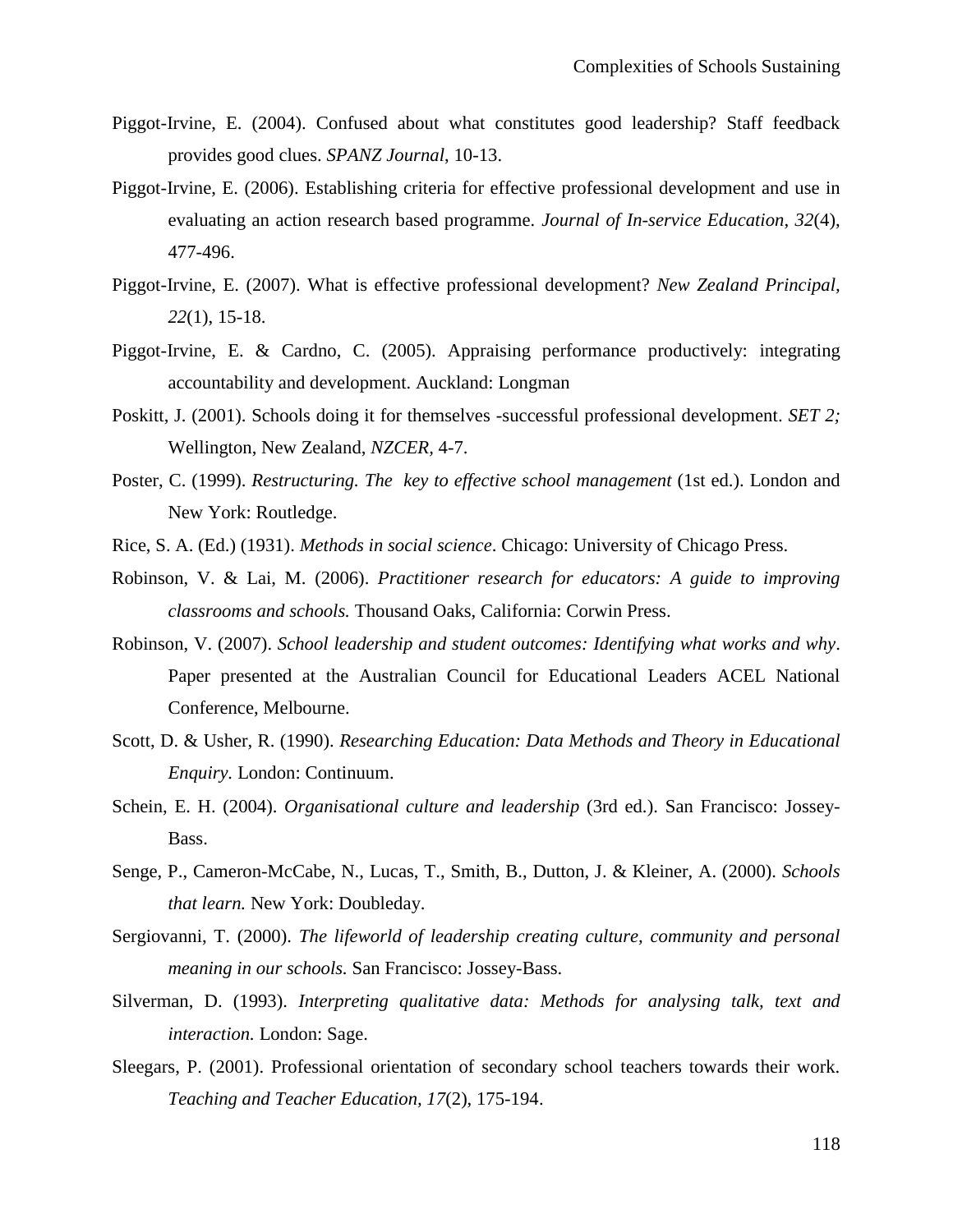- Smelser, N. (1982). Biography, the structure of explanation, and the evaluation of theory in sociology. In H. M. Blalock (Ed.), *Sociological theory and research: A Critical appraisal* (pp. 22-30). New York & London: Free Press & CollierMacmillan.
- Smyth, J. (1995). Devolution and teachers' work on the underside of a complex phenomenon. *Educational Management and Administration, 23*(3), 168-175.
- Stoll, L. & Fink, D. (1996). *Changing our schools: Linking school effectiveness and school improvement.* Buckingham: Open University Press.
- Southworth, G. (1998). *Leading Improving Primary Schools*. London: Falmer Press.
- Tickle, L. (2000). *Teacher induction: The way ahead*. Buckingham: Open University Press.
- Trend, M. G. (1978). On the reconciliation of qualitative and quantitative analyses: A case study. *Human Organization, 37*, 345-354.
- Timperley, H. (2005). Distributed leadership: Developing theory from practice. *Journal of Curriculum Studies, 37*(6), 345-470.
- Timperley, H., Wilson, A., Barrar, H. & Fung, I. (2007). *Teacher professional learning and development.* Wellington: Ministry of Education.
- Thrupp, M. & Wilmott, R. (2003). *Education management in managerialist times. beyond the textual apologists*. Maidenhead: Open University Press.
- Van Groenewoud, M. (2009). *Finding value in appraisal? Case studies of teachers" perspectives in two private schools.* Unpublished thesis dissertation, University of Technology, Auckland, New Zealand. Retrieved from [http://www.codaac.nz/unitec\\_educ\\_di/16](http://www.codaac.nz/unitec_educ_di/16) 1st September, 2009.
- Veenman, S. (1984). Perceived problems of beginning teachers. *Review of Education Research, 54*(2), 143-178.
- Wilson, F. (1999). *Organisational behaviour: A critical introduction*. Oxford: Oxford University Press.
- Young, A. H. (1983). *Back to basics management. The lost craft of leadership.* New York: Facts on File, Inc.
- Young, M. F. D. (1971a). Introduction. In M. F. D. Young (Ed.), *Knowledge and control* (pp. 2- 6). London: Cassell and Collier Macmillan.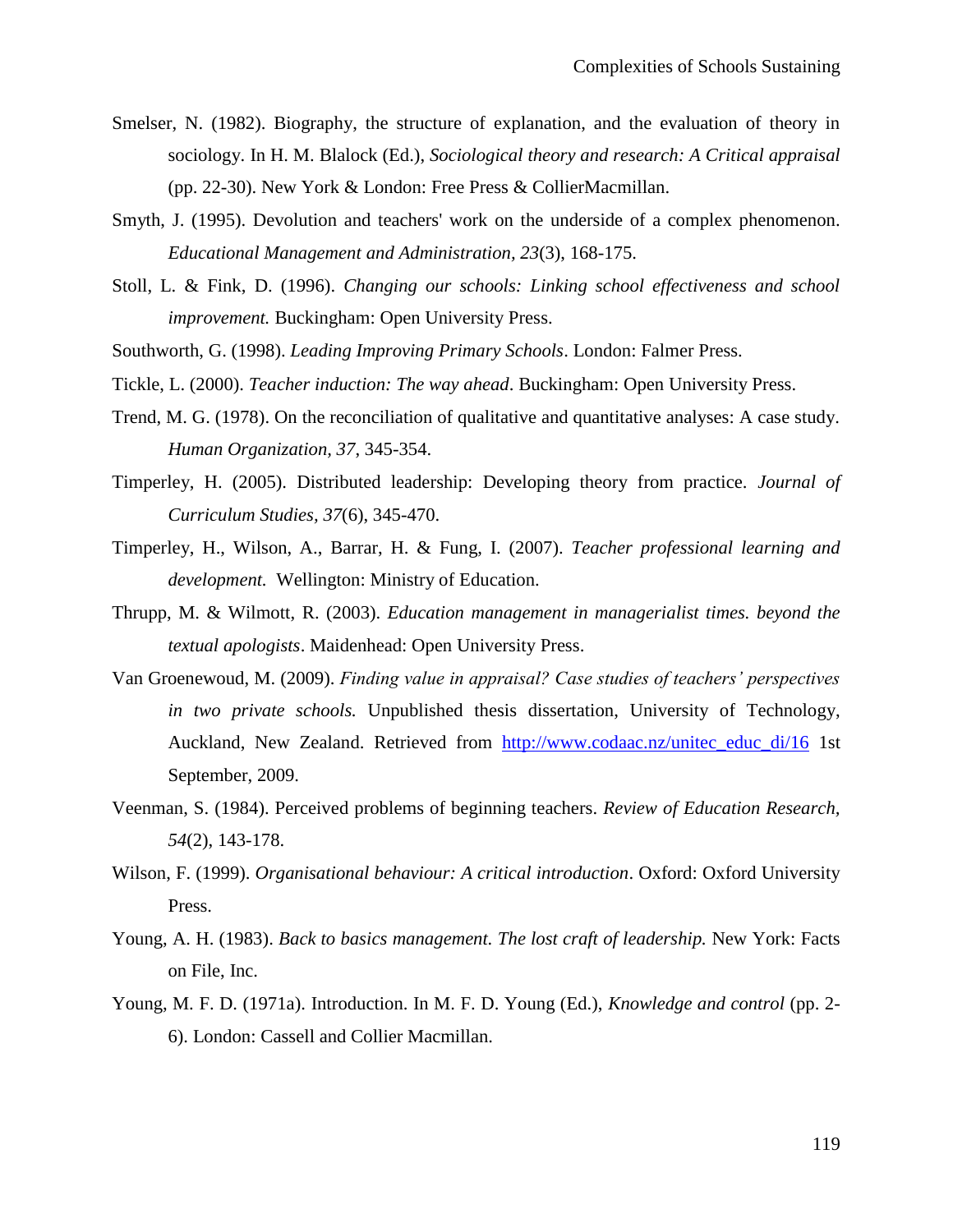# **APPENDIX A**

## **SEMI STRUCTURED INTERVIEW QUESTIONS**

## **Principals and Coordinators:** P&C (principal and coordinator)

1. What are the expectations of the TDI contract?

### **School improvement**

2. Describe how you align expectations of the TDI contract: (e.g. changing understanding of giftedness; developing a deeper and more sensitive awareness of what it means to learning to be a gifted child; development of innovative approaches in gifted education) with internal school context priorities i.e. building on what has begun rather than beginning a new politically engineered initiative or attempting to take an initiative further.

3, Describe how you see the implementation of the TDI having contributed to your student achievement?

4. Are there any other areas of improvement in the school due to the implementation of the TDI?

**P**

5. How are educational priorities decided upon for your school?

6. Why does your school discontinue, adapt or even transform changes that they make over time?

### **P&C: Change**

7. Identify the complexities of sustaining a professional learning model for teachers post-MoE funding.

8. How do you manage change in your school in order to sustain a focus of sustainability of the TDI contract?

9. In what ways does your role in the TDI influence your decisions and actions when managing change in order to sustain the TDI long-term?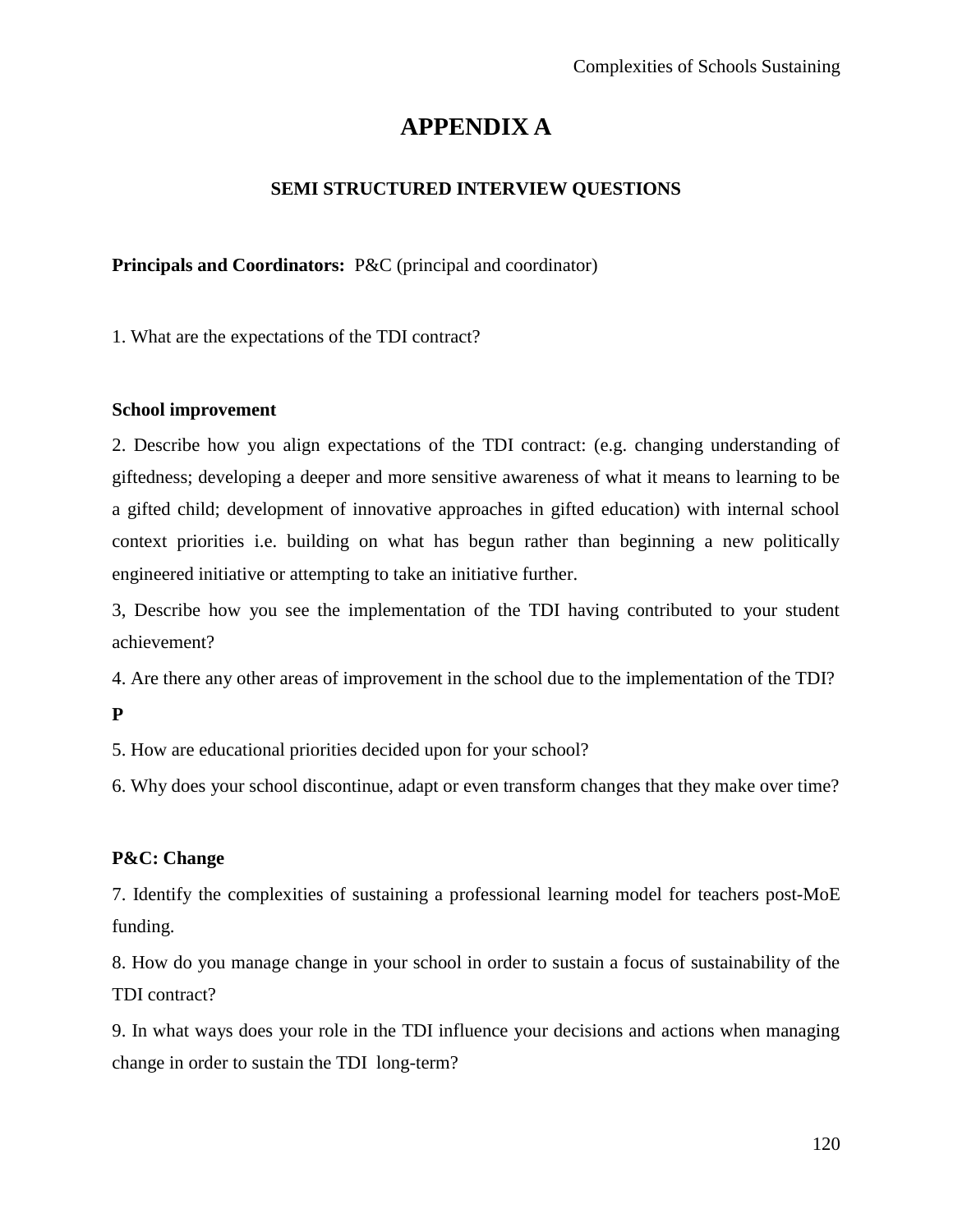10. How can you be sure that changes at the management level of the school will bring changes to the classroom that are authentic and real as opposed to "quick fix short term responses" to appease MoE policy?

11. How has the TDI aligned to your school goals in relation to student achievement?

12. What strategies do you use to ensure that teachers can see how the change will assist them in the delivery of education?

13. Describe ways that teachers have been allocated time to reflect and develop their practice of the TDI with the intention that sustainability results.

### **P & C: Culture**

14. What do you consider motivates staff to contribute to or hinder their ownership of the TDI?

15. How might hindrances be reduced in order to implement strategic action (to lessen resistance) and offset the impact of the loss of initiative funding and changing educational priorities?

16. On the contrary, what do you consider enables ownership of the TDI for teachers?

**P**

17. What skill-base do you use to orchestrate change that an initiative requires for it to be implemented both meaningfully and therefore successfully for all stakeholders i.e. MoE, teachers, management, staff?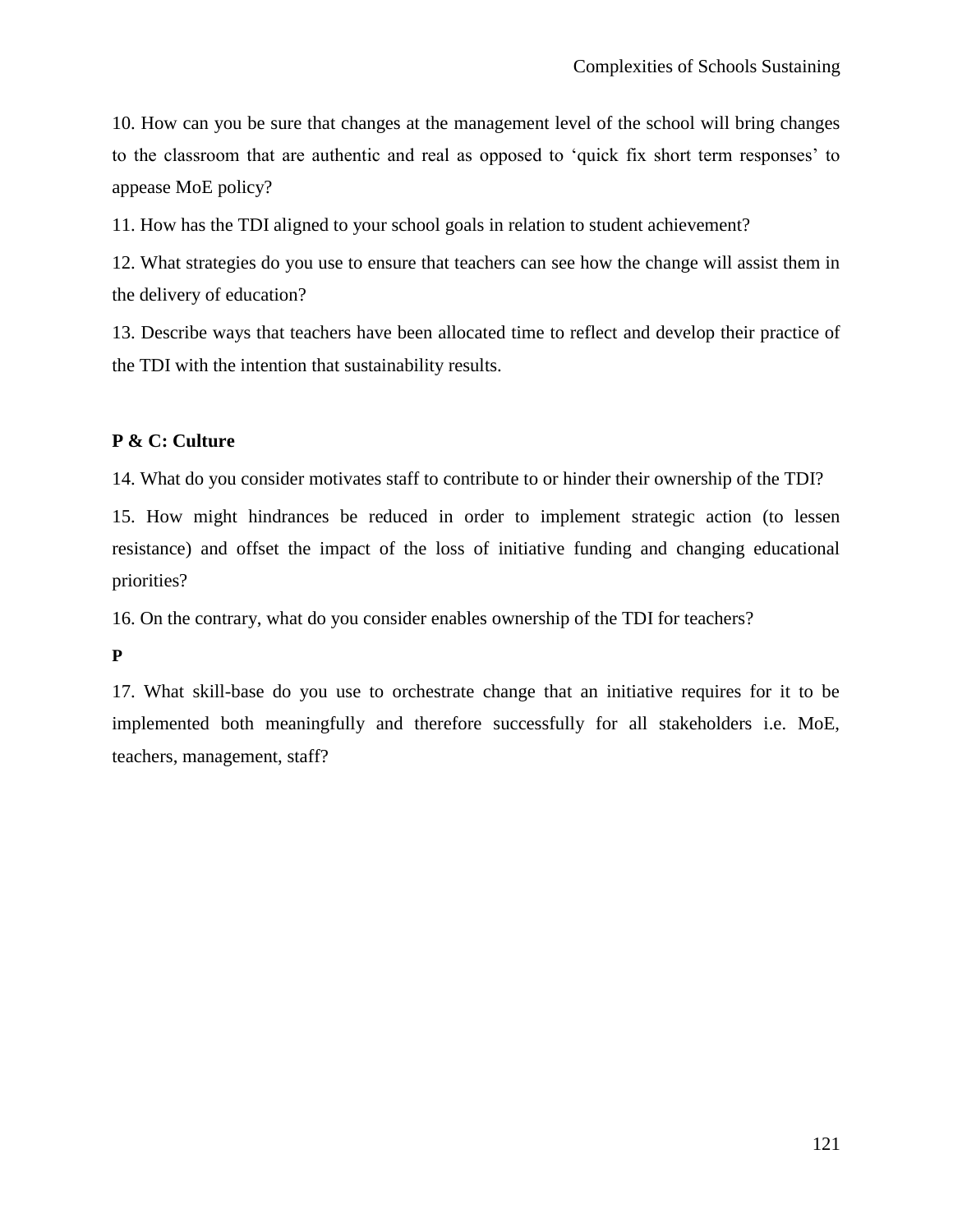## **APPENDIX B**

## **FOCUS GROUP QUESTIONS**

## **Classroom Teachers**

## Question 1

i) Remember when you first began to identify gifted and talented behavioural characteristics in a child in your class. Describe what you recognised.

ii) What did you do to provide for the learning needs of this child differently from the mainstream childrens' needs?

## Question 2

i) How were you prepared by management or those in TDI coordinator positions to implement T&G teaching and learning in your classroom? (e.g. professional readings, workshops, staff discussion, identifying what cultural giftedness mans in our school).

ii) Describe what in-put (if any) you had to the implementation of TDI at your school (e.g. were your suggestions listened to, put into practice? How might this have been done?).

## Question 3

i) What types (variety) of professional development have made the most effective impact on your understanding of talented and giftedness in student behaviours (include an ethnic cultural focus). Describe the effects/changes that this has made on your classroom teaching and learning pedagogy.

ii) The Ministry of Education has driven the need for school improvement and change by stating that from 2005 (NAG 1) it will be mandatory for all state schools to demonstrate how they are meeting the needs of their gifted and talented learners. However external policy cannot mandate what happens in the classroom (because it is not proximal enough to the classroom).

Therefore describe what changes you have had to make in order to give depth and width to provide for effective T&G learning and teaching in your classroom?

iii) In what ways have you been able to apply what you have learnt from the TDI implementation into a classroom context?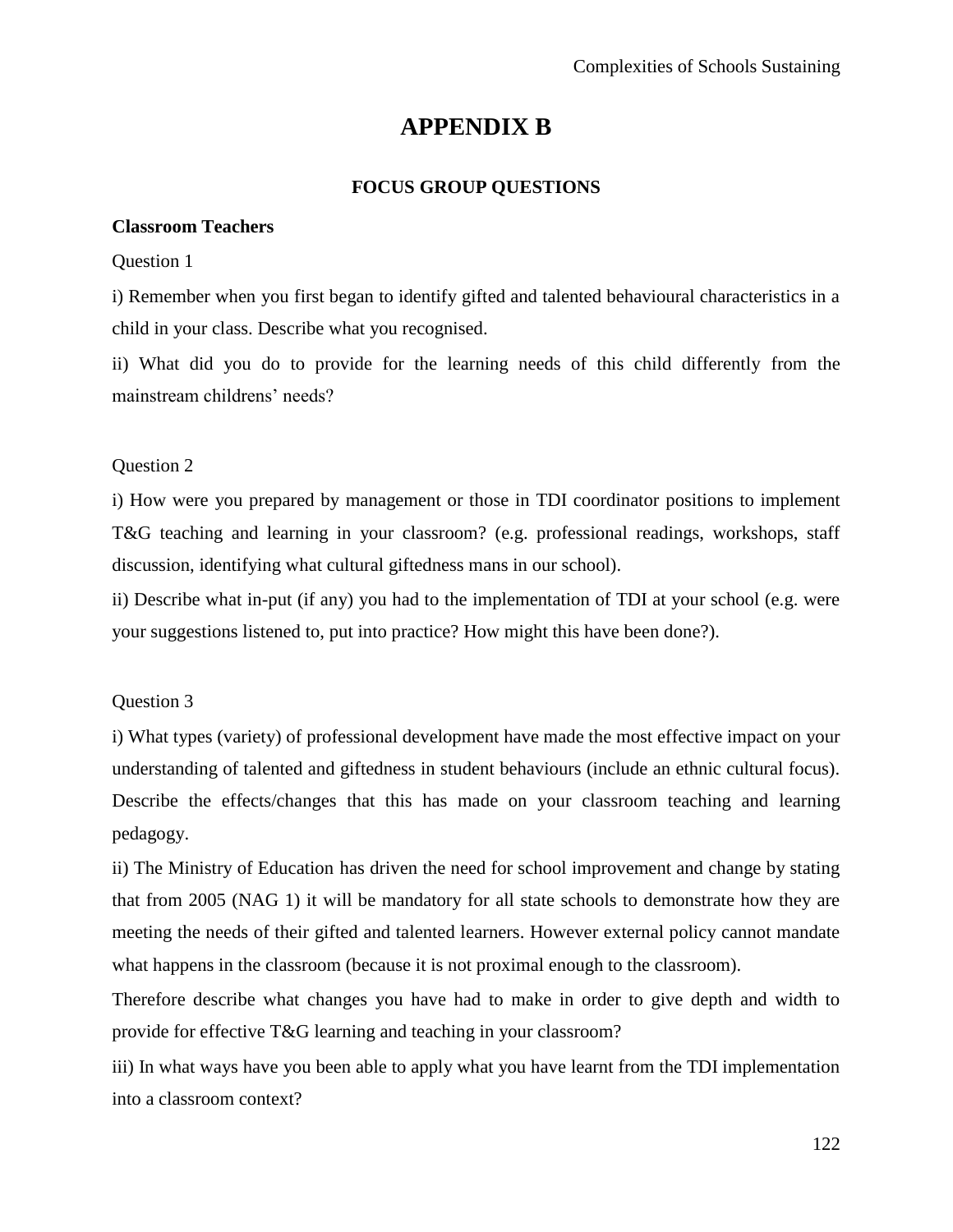iv) Describe the ways that you have been given time to change policy, struggle with and modify the TDI initiative to allow it to align with your school"s context during the formative stages (2006-2008).

#### Question 4

i) All things considered, suppose you had 1 minute to talk to the MoE what would you say regarding the change processes a classroom teacher must go through in order to implement an initiative into their classroom and then realise that there is no external funding to further develop the initiative (or is money required after three years of initiative implementation, is it sustained and embedded be the end of the three year contract?).

ii) Summary: Interviewer to give two-three minutes summary of previous questions discussion

Ask participants about the adequacy of the summary.

Did I correctly describe what was said?

How well does this capture what was said here?

iii) Final insurance question:

The MoE has funded the TDI initiative for 3 years and then the funding ceases. Describe the effects/changes that this has made in your classroom teaching and learning pedagogy.